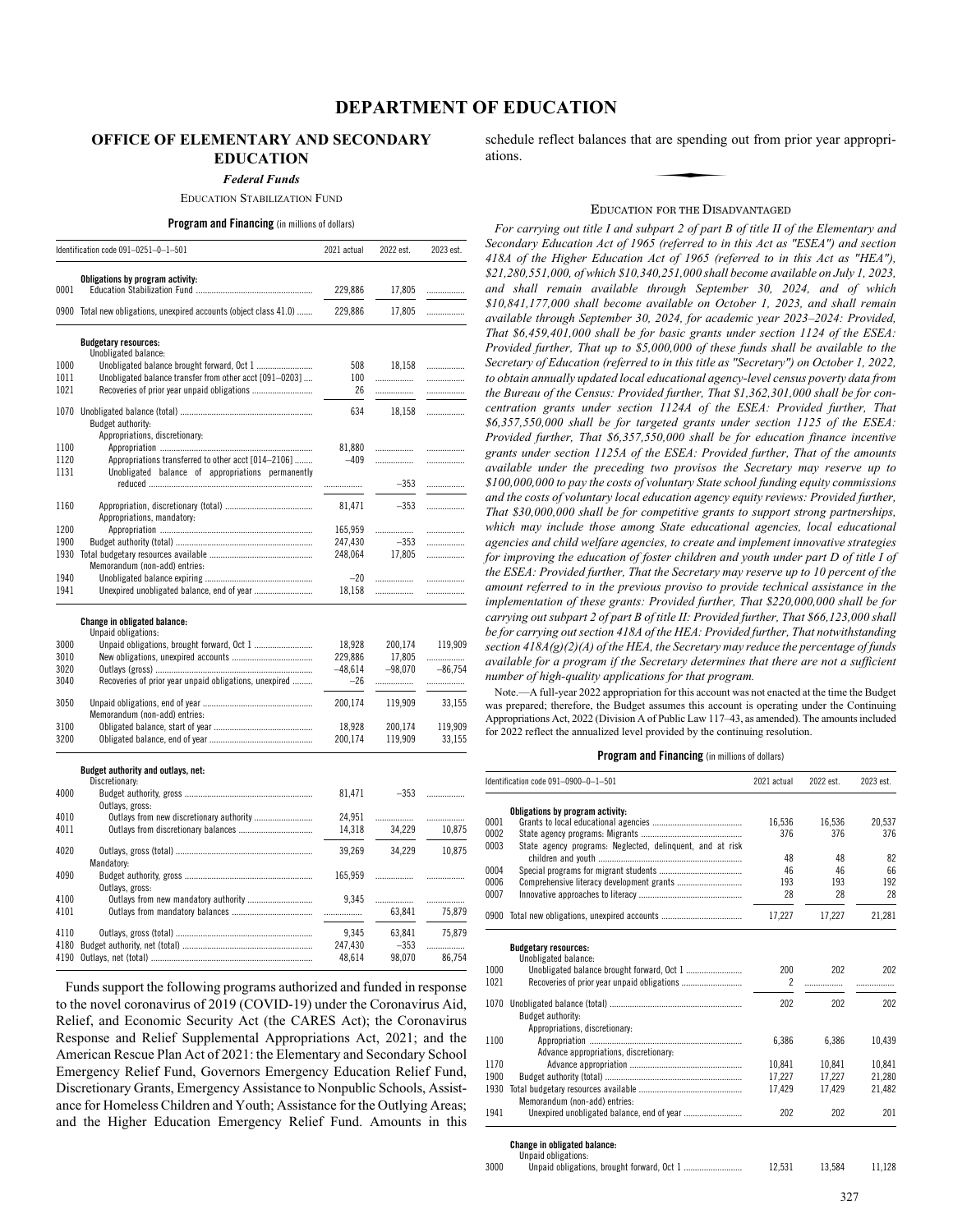#### EDUCATION FOR THE DISADVANTAGED—Continued

#### **Program and Financing**—Continued

|      | Identification code 091-0900-0-1-501                   | 2021 actual | 2022 est. | 2023 est. |
|------|--------------------------------------------------------|-------------|-----------|-----------|
| 3010 |                                                        | 17.227      | 17.227    | 21.281    |
| 3020 |                                                        | $-16,137$   | $-19,683$ | $-17,299$ |
| 3040 | Recoveries of prior year unpaid obligations, unexpired | $-2$        | .         |           |
| 3041 | Recoveries of prior year unpaid obligations, expired   | $-35$       |           |           |
| 3050 | Memorandum (non-add) entries:                          | 13.584      | 11,128    | 15,110    |
| 3100 |                                                        | 12.531      | 13,584    | 11,128    |
| 3200 |                                                        | 13.584      | 11,128    | 15,110    |
|      | Budget authority and outlays, net:<br>Discretionary:   |             |           |           |
| 4000 | Outlays, gross:                                        | 17.227      | 17.227    | 21.280    |
| 4010 |                                                        | 5,408       | 7.843     | 8.005     |
| 4011 |                                                        | 10,729      | 11,840    | 9,294     |
| 4020 |                                                        | 16.137      | 19.683    | 17.299    |
| 4180 |                                                        | 17.227      | 17.227    | 21.280    |
| 4190 |                                                        | 16.137      | 19.683    | 17.299    |

**Summary of Budget Authority and Outlays** (in millions of dollars)

|                                         | 2021 actual | 2022 est | 2023 est |
|-----------------------------------------|-------------|----------|----------|
| Enacted/requested:                      |             |          |          |
|                                         | 17.227      | 17.227   | 21.280   |
|                                         | 16.137      | 19.683   | 17.299   |
| Legislative proposal, subject to PAYGO: |             |          |          |
|                                         |             | .        | 16.000   |
|                                         |             |          | 640      |
| Total:                                  |             |          |          |
|                                         | 17.227      | 17.227   | 37.280   |
| Outlavs                                 | 16.137      | 19683    | 17939    |

#### **SUMMARY OF PROGRAM LEVEL**

(in millions of dollars)

|                                                        | 2021-2022<br>Academic | 2022-2023<br>Academic | 2023-2024<br>Academic |
|--------------------------------------------------------|-----------------------|-----------------------|-----------------------|
|                                                        | Year                  | Year                  | Year                  |
|                                                        | \$6.385               | \$6,385               | \$26,440              |
|                                                        | 10.841                | 10.841                | 10.841                |
|                                                        | 17.226                | 17.226                | 37.281                |
| Change in advance appropriation from the previous year |                       |                       |                       |

*Grants to local educational agencies*.—Funds are allocated via formula for programs that provide academic support to help students in highpoverty schools meet challenging State standards. States assess annually all students in certain grades in at least English language arts, mathematics, and science; develop systems to differentiate among schools on the basis of performance on those assessments and other indicators; provide parents with information on the performance of their child's school; and ensure the development and implementation of support and improvement plans for the lowest-performing schools. The 2023 request would support activities to help school systems address inequities in school funding, including voluntary State school funding equity commissions and voluntary local educational agency equity reviews.

*State agency migrant program*.—Funds support formula grants to States for educational services to children of migratory farmworkers and fishers, with resources and services for children who have moved within the past 36 months.

*State agency neglected, delinquent and at-risk children and youth education program*.—Funds support formula grants to States for educational services to neglected or delinquent children and youth in State-run institutions, attending community day programs, and in correctional facilities. The 2023 request would support competitive grants to create and implement innovative strategies for improving the education of foster children and youth.

*Special programs for migrant students*.—Funds support grants to institutions of higher education and nonprofit organizations that assist migrant

students in earning a high school equivalency certificate or in completing their first year of college.

*Comprehensive literacy development grants*.—Funds support continuation grants to States to provide targeted, evidence-based literacy interventions in high-need schools. States must award subgrants to local educational agencies (LEAs) to support literacy interventions for children from birth through kindergarten entry and for students from kindergarten through grade 12.

*Innovative approaches to literacy*.—Funds support competitive grants to LEAs, consortia of LEAs, the Bureau of Indian Education, or national nonprofit organizations, to promote literacy programs that support the development of literacy skills in low-income communities. Grantees would develop and implement school library programs and provide highquality, developmentally appropriate, and up-to-date reading material to children and adolescents in low-income communities.

#### **Object Classification** (in millions of dollars)

|      | Identification code 091-0900-0-1-501 | 2021 actual | 2022 est. | 2023 est. |
|------|--------------------------------------|-------------|-----------|-----------|
|      | Direct obligations:                  |             |           |           |
| 25.1 |                                      |             |           | 8         |
| 25.2 |                                      | 10          | 10        | 10        |
| 25.3 |                                      |             |           | 5         |
| 25.5 |                                      |             |           | 2         |
| 25.7 |                                      |             | h         | 2         |
| 41.0 |                                      | 17.204      | 17.204    | 21.254    |
| 99.9 |                                      | 17.227      | 17.227    | 21.281    |

# EDUCATION FOR THE DISADVANTAGED

#### (Legislative proposal, subject to PAYGO)

#### **Program and Financing** (in millions of dollars)

|              | Identification code 091-0900-4-1-501                                           | 2021 actual | 2022 est. | 2023 est.        |
|--------------|--------------------------------------------------------------------------------|-------------|-----------|------------------|
| 0001         | Obligations by program activity:                                               |             |           | 16,000           |
| 0900         | Total new obligations, unexpired accounts (object class 41.0)                  |             | .         | 16,000           |
|              | <b>Budgetary resources:</b><br>Budget authority:<br>Appropriations, mandatory: |             |           |                  |
| 1200         |                                                                                |             |           | 16,000           |
| 1930         |                                                                                |             |           | 16,000           |
|              | <b>Change in obligated balance:</b><br>Unpaid obligations:                     |             |           |                  |
| 3010<br>3020 |                                                                                |             |           | 16,000<br>$-640$ |
| 3050         | Memorandum (non-add) entries:                                                  |             | .         | 15.360           |
| 3200         |                                                                                |             |           | 15,360           |
|              | Budget authority and outlays, net:<br>Mandatory:                               |             |           |                  |
| 4090         | Outlays, gross:                                                                |             |           | 16,000           |
| 4100         |                                                                                |             | .         | 640              |
| 4180         |                                                                                |             | .         | 16,000           |
| 4190         |                                                                                |             | .         | 640              |

*Grants to local educational agencies*.— The 2023 request includes \$16<br>
illion in mandatory funding that, when combined with \$20.5 billion in<br>
iscretionary funding, provides \$36.5 billion for the program. billion in mandatory funding that, when combined with \$20.5 billion in discretionary funding, provides \$36.5 billion for the program.

#### IMPACT AID

*For carrying out programs of financial assistance to federally affected schools authorized by title VII of the ESEA, \$1,541,112,000, of which \$1,394,242,000 shall be for basic support payments under section 7003(b), \$48,316,000 shall be for payments for children with disabilities under section 7003(d), \$17,406,000, to remain available through September 30, 2024, shall be for construction under section*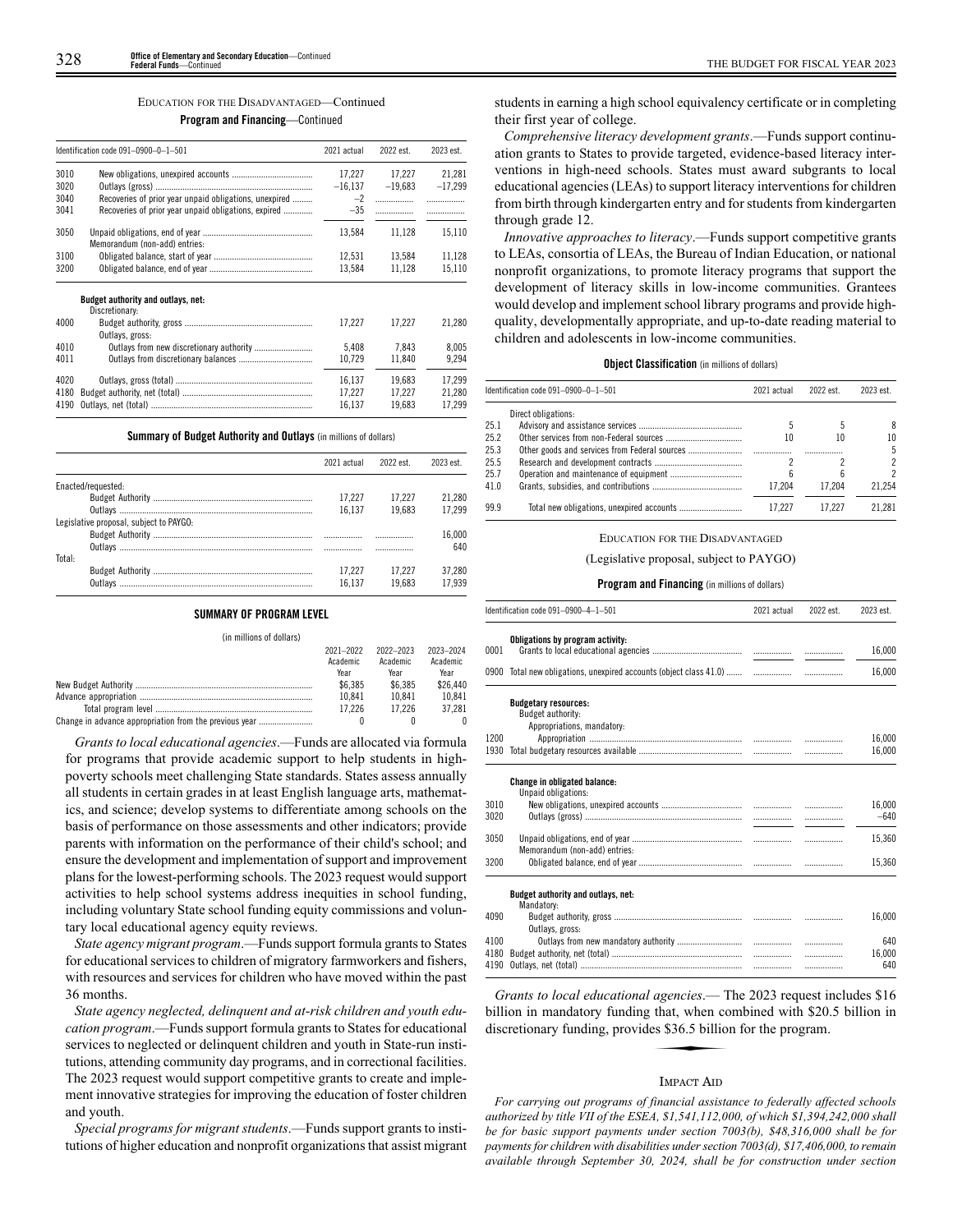*7007(b), \$76,313,000 shall be for Federal property payments under section 7002, and \$4,835,000, to remain available until expended, shall be for facilities maintenance under section 7008: Provided, That for purposes of computing the amount of a payment for an eligible local educational agency under section 7003(a) for school year 2022–2023, children enrolled in a school of such agency that would otherwise be eligible for payment under section 7003(a)(1)(B) of such Act, but due to the deployment of both parents or legal guardians, or a parent or legal guardian having sole custody of such children, or due to the death of a military parent or legal guardian while on active duty (so long as such children reside on Federal property as described in section 7003(a)(1)(B)), are no longer eligible under such section, shall be considered as eligible students under such section, provided such students remain in average daily attendance at a school in the same local educational agency they attended prior to their change in eligibility status.*

Note.—A full-year 2022 appropriation for this account was not enacted at the time the Budget was prepared; therefore, the Budget assumes this account is operating under the Continuing Appropriations Act, 2022 (Division A of Public Law 117–43, as amended). The amounts included for 2022 reflect the annualized level provided by the continuing resolution.

**Program and Financing** (in millions of dollars)

|      | Identification code 091-0102-0-1-501                               | 2021 actual              | 2022 est. | 2023 est. |
|------|--------------------------------------------------------------------|--------------------------|-----------|-----------|
|      | Obligations by program activity:                                   |                          |           |           |
| 0001 |                                                                    | 1,354                    | 1,354     | 1,394     |
| 0002 |                                                                    | 49                       | 49        | 48        |
| 0091 |                                                                    | 1,403                    | 1,403     | 1,442     |
| 0101 |                                                                    | .                        | 7         | 5         |
| 0201 |                                                                    |                          | 34        | 18        |
| 0301 |                                                                    | 76                       | 76        | 76        |
|      | 0900 Total new obligations, unexpired accounts (object class 41.0) | 1,479                    | 1,520     | 1,541     |
|      | <b>Budgetary resources:</b>                                        |                          |           |           |
|      | Unobligated balance:                                               | $\overline{\phantom{a}}$ | 24        | 5         |
| 1000 | Budget authority:                                                  |                          |           |           |
|      | Appropriations, discretionary:                                     |                          |           |           |
| 1100 |                                                                    | 1,501                    | 1,501     | 1,541     |
| 1930 |                                                                    | 1,503                    | 1,525     | 1,546     |
|      | Memorandum (non-add) entries:                                      |                          |           |           |
| 1941 |                                                                    | 24                       | 5         | 5         |
|      | <b>Change in obligated balance:</b><br>Unpaid obligations:         |                          |           |           |
| 3000 |                                                                    | 246                      | 235       | 222       |
| 3010 |                                                                    | 1,479                    | 1.520     | 1.541     |
| 3011 | Obligations ("upward adjustments"), expired accounts               | 210                      | .         | .         |
| 3020 |                                                                    | $-1,490$                 | $-1,533$  | $-1.434$  |
| 3041 | Recoveries of prior year unpaid obligations, expired               | $-210$                   | .         |           |
| 3050 | Memorandum (non-add) entries:                                      | 235                      | 222       | 329       |
| 3100 |                                                                    | 246                      | 235       | 222       |
| 3200 |                                                                    | 235                      | 222       | 329       |
|      | Budget authority and outlays, net:<br>Discretionary:               |                          |           |           |
| 4000 | Outlays, gross:                                                    | 1,501                    | 1,501     | 1,541     |
| 4010 | Outlays from new discretionary authority                           | 1,271                    | 1,333     | 1.369     |
| 4011 |                                                                    | 219                      | 200       | 65        |
| 4020 |                                                                    | 1.490                    | 1.533     | 1.434     |
| 4180 |                                                                    | 1,501                    | 1,501     | 1,541     |
| 4190 |                                                                    | 1,490                    | 1,533     | 1,434     |

Impact Aid helps to replace the lost local revenue that would otherwise be available to educate federally connected children. The presence of certain students living on Federal property, such as students who are military dependents or who reside on Indian lands, can place a financial burden on local educational agencies (LEAs) that educate them. The property on which the children live and their parents work is exempt from local property taxes, limiting LEAs' access to a central source of revenue used by most communities to finance education.

*Basic support payments.*—Payments will be made on behalf of approximately 780,000 federally connected students enrolled in over 1,000 LEAs to assist them in meeting their operation and maintenance costs. Average per-student payments will be approximately \$1,720.

*Payments for children with disabilities.*—Payments in addition to those provided under the Individuals with Disabilities Education Act (IDEA) will be provided on behalf of approximately 52,000 federally connected students with disabilities in approximately 800 LEAs. Average per-student payments will be approximately \$930.

*Facilities maintenance.—*Funds will be used to provide emergency repairs for school facilities that serve military dependents and are owned by the Department of Education. Funds will also be used to transfer the facilities to LEAs.

*Construction.*—Approximately 7 to 8 construction grants will be awarded competitively to the highest-need Impact Aid LEAs for emergency repairs and modernization of school facilities.

*Payments for Federal property.*—Payments will be made to approximately 200 local educational agencies in which real property owned by the Federal Government represents 10 percent or more of the assessed value of real property in the local educational agency. Government represents 10 percent or more of the assessed value of real property in the local educational agency.

#### SCHOOL IMPROVEMENT PROGRAMS

*For carrying out school improvement activities authorized by part B of title I, part A of title II, subpart 1 of part A of title IV, part B of title IV, part B of title V, and parts B and C of title VI of the ESEA; the McKinney-Vento Homeless Assistance Act; section 203 of the Educational Technical Assistance Act of 2002; the Compact of Free Association Amendments Act of 2003; and the Civil Rights Act of 1964, \$5,525,982,000, of which \$3,844,541,000 shall become available on July 1, 2023, and remain available through September 30, 2024, and of which \$1,681,441,000 shall become available on October 1, 2023, and shall remain available through September 30, 2024, for academic year 2023–2024: Provided, That \$378,000,000 shall be for part B of title I: Provided further, That \$1,309,673,000 shall be for part B of title IV: Provided further, That \$37,397,000 shall be for part B of title VI, which may be used for construction, renovation, and modernization of any public elementary school, secondary school, or structure related to a public elementary school or secondary school that serves a predominantly Native Hawaiian student body, and that the 5 percent limitation in section 6205(b) of the ESEA on the use of funds for administrative purposes shall apply only to direct administrative costs: Provided further, That \$36,453,000 shall be for part C of title VI, which shall be awarded on a competitive basis, and may be used for construction, and that the 5 percent limitation in section 6305 of the ESEA on the use of funds for administrative purposes shall apply only to direct administrative costs: Provided further, That \$52,000,000 shall be available to carry out section 203 of the Educational Technical Assistance Act of 2002 and the Secretary shall make such arrangements as determined to be necessary to ensure that the Bureau of Indian Education has access to services provided under this section: Provided further, That \$24,463,218 shall be available to carry out the Supplemental Education Grants program for the Federated States of Micronesia and the Republic of the Marshall Islands: Provided further, That the Secretary may reserve up to 5 percent of the amount referred to in the previous proviso to provide technical assistance in the implementation of these grants: Provided further, That \$202,840,000 shall be for part B of title V: Provided further, That \$1,220,000,000 shall be available for grants under subpart 1 of part A of title IV.*

Note.—A full-year 2022 appropriation for this account was not enacted at the time the Budget was prepared; therefore, the Budget assumes this account is operating under the Continuing Appropriations Act, 2022 (Division A of Public Law 117–43, as amended). The amounts included for 2022 reflect the annualized level provided by the continuing resolution.

|      | Identification code $091-1000-0-1-501$        | 2021 actual | 2022 est. | 2023 est. |
|------|-----------------------------------------------|-------------|-----------|-----------|
|      | Obligations by program activity:              |             |           |           |
| 0001 | Supporting effective instruction State grants | 2.137       | 2.137     | 2.148     |
| 0002 |                                               | 1.259       | 1.259     | 1.310     |
| 0003 |                                               | 369         | 369       | 378       |
| 0004 |                                               | 106         | 106       | 110       |
| 0005 |                                               | 66          | 66        | 37        |
| 0006 |                                               | 121         | 36        | 36        |
| 0007 |                                               |             |           | 7         |
| 0008 |                                               | 188         | 188       | 203       |
| 0009 |                                               | 16          | 16        | 25        |
| 0010 |                                               | 52          | 52        | 52        |
| 0011 |                                               | 12          | 12        | ĥ         |
| 0012 |                                               | 1.213       | 1.213     | 1.220     |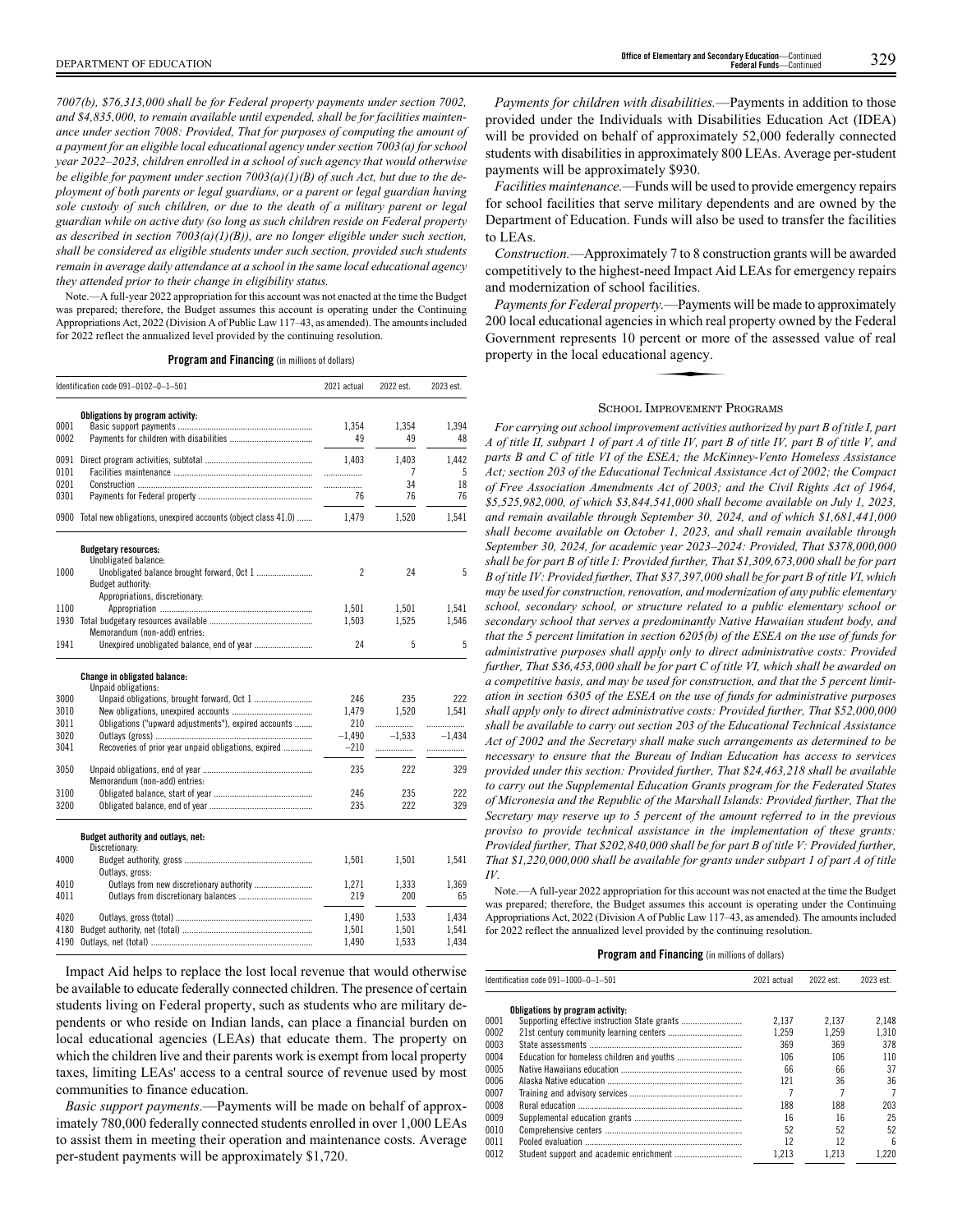#### SCHOOL IMPROVEMENT PROGRAMS—Continued

**Program and Financing**—Continued

|      | Identification code 091-1000-0-1-501                                      | 2021 actual | 2022 est. | 2023 est. |
|------|---------------------------------------------------------------------------|-------------|-----------|-----------|
|      | 0900 Total new obligations, unexpired accounts                            | 5,546       | 5,461     | 5,532     |
|      | <b>Budgetary resources:</b>                                               |             |           |           |
|      | Unobligated balance:                                                      |             |           |           |
| 1000 |                                                                           | 48          | 116       | 99        |
| 1001 | Discretionary unobligated balance brought fwd, Oct 1<br>Budget authority: | 48          | .         |           |
|      | Appropriations, discretionary:                                            |             |           |           |
| 1100 |                                                                           | 3,763       | 3.763     | 3,845     |
|      | Advance appropriations, discretionary:                                    |             |           |           |
| 1170 |                                                                           | 1,681       | 1,681     | 1,681     |
|      | Appropriations, mandatory:                                                |             |           |           |
| 1200 |                                                                           | 170         | .         | .         |
| 1900 |                                                                           | 5,614       | 5,444     | 5,526     |
|      |                                                                           | 5,662       | 5,560     | 5,625     |
|      | Memorandum (non-add) entries:                                             |             |           |           |
| 1941 |                                                                           | 116         | 99        | 93        |
|      | <b>Change in obligated balance:</b>                                       |             |           |           |
|      | Unpaid obligations:                                                       |             |           |           |
| 3000 |                                                                           | 6,870       | 7.641     | 6.129     |
| 3010 |                                                                           | 5,546       | 5.461     | 5.532     |
| 3020 |                                                                           | $-4,763$    | $-6,973$  | $-5.233$  |
| 3041 | Recoveries of prior year unpaid obligations, expired                      | $-12$       | .         |           |
| 3050 |                                                                           | 7.641       | 6.129     | 6.428     |
|      | Memorandum (non-add) entries:                                             |             |           |           |
| 3100 |                                                                           | 6,870       | 7,641     | 6,129     |
| 3200 |                                                                           | 7.641       | 6.129     | 6,428     |
|      | Budget authority and outlays, net:                                        |             |           |           |
|      | Discretionary:                                                            |             |           |           |
| 4000 |                                                                           | 5,444       | 5,444     | 5,526     |
|      | Outlays, gross:                                                           |             |           |           |
| 4010 |                                                                           | 694         | 1.084     | 1.086     |
| 4011 |                                                                           | 4,069       | 5,788     | 4,095     |
| 4020 |                                                                           | 4.763       | 6.872     | 5,181     |
|      | Mandatory:                                                                |             |           |           |
| 4090 |                                                                           | 170         | .         |           |
|      | Outlays, gross:                                                           |             |           |           |
| 4101 |                                                                           | .           | 101       | 52        |
| 4180 |                                                                           | 5.614       | 5.444     | 5,526     |
| 4190 |                                                                           | 4.763       | 6.973     | 5.233     |

|                                             | 2021 actual | 2022 est. | 2023 est. |
|---------------------------------------------|-------------|-----------|-----------|
| Enacted/requested:                          |             |           |           |
|                                             | 5.614       | 5.444     | 5.526     |
|                                             | 4.763       | 6.973     | 5.233     |
| Legislative proposal, not subject to PAYGO: |             |           |           |
|                                             |             |           | 1.000     |
|                                             |             |           | 20        |
| Total:                                      |             |           |           |
|                                             | 5.614       | 5.444     | 6.526     |
|                                             | 4.763       | 6.973     | 5.253     |

**Summary of Budget Authority and Outlays** (in millions of dollars)

# **SUMMARY OF PROGRAM LEVEL**

(in millions of dollars)

| 2021-2022 | 2022-2023 | 2023-2024 |
|-----------|-----------|-----------|
| Academic  | Academic  | Academic  |
| Year      | Year      | Year      |
| \$3.763   | \$3.763   | \$3.845   |
| 1.681     | 1.681     | 1.681     |
| 5.444     | 5444      | 5.526     |
|           |           | 0         |

*Supporting effective instruction State grants.—*Funds support formula grants to States and local educational agencies (LEAs) to improve teacher and principal effectiveness and ensure the equitable distribution of effective and highly effective teachers and principals.

*21st century community learning centers.—*Funds support formula grants to States for projects that provide the additional time, support, and enrichment activities needed to improve student achievement.

*State assessments.—*Funds support formula grants to States to develop and implement assessments that are aligned with college- and career-ready academic standards. Funds could also support audits of State and local assessment systems. A portion of the funds support competitive grants for activities to improve State assessment systems.

*Education for homeless children and youths.—*Funds support formula grants to States to provide educational and support services that enable homeless children and youth to attend and achieve success in school.

*Native Hawaiians education.—*Funds support competitive grants to public and private entities to develop or operate innovative projects that enhance the educational services provided to Native Hawaiian children and adults.

*Alaska Native education.—*Funds support competitive grants to Alaska Native organizations and other public and private organizations to develop or operate innovative projects that enhance the educational services provided to Alaska Native children and adults.

*Training and advisory services*.—Funds support grants to regional equity assistance centers that provide technical assistance upon request to local educational agencies (LEAs) in addressing educational equity related to issues of race, gender, and national origin.

*Rural education.—*Funds support formula grants under two programs: the Small, Rural School Achievement program and the Rural and Low-Income School program. The Small, Rural School Achievement program provides rural LEAs with small enrollments with additional formula funds. Funds under the Rural and Low-Income School program, which targets rural LEAs that serve concentrations of poor students, are allocated by formula to States, which in turn allocate funds to eligible LEAs.

*Supplemental education grants*.—Funds support grants to the Federated States of Micronesia and to the Republic of the Marshall Islands in place of grant programs in which those Freely Associated States no longer participate pursuant to the Compact of Free Association Amendments Act of 2003.

*Comprehensive centers.—*Funds support 22 comprehensive centers that focus on building State capacity to help school districts and schools meet the requirements of the ESEA.

*Student support and academic enrichment grants.—*Funds support formula grants to improve academic achievement by increasing the capacity of States and LEAs to provide all students with access to a well-rounded education, to improve school conditions for student learning, and to improve the use of technology.

#### **Object Classification** (in millions of dollars)

|      | Identification code 091-1000-0-1-501 | 2021 actual | 2022 est. | 2023 est. |
|------|--------------------------------------|-------------|-----------|-----------|
|      | Direct obligations:                  |             |           |           |
| 25.1 |                                      |             |           |           |
| 25.2 |                                      | 24          | 24        | 24        |
| 25.5 |                                      |             |           |           |
| 25.7 |                                      |             |           | 3         |
| 41.0 |                                      | 5.512       | 5.427     | 5.497     |
| 99.0 |                                      | 5.547       | 5.462     | 5.532     |
| 99.5 |                                      | $-1$        | $-1$      |           |
| 99.9 |                                      | 5.546       | 5.461     | 5.532     |

#### SCHOOL IMPROVEMENT PROGRAMS

(Legislative proposal, not subject to PAYGO)

#### **Program and Financing** (in millions of dollars)

| Identification code 091-1000-2-1-501                               | 2021 actual | 2022 est. | 2023 est. |
|--------------------------------------------------------------------|-------------|-----------|-----------|
| Obligations by program activity:<br>0001                           |             |           | 1.000     |
| 0900 Total new obligations, unexpired accounts (object class 41.0) |             |           | 1.000     |
| <b>Budgetary resources:</b><br>Budget authority:                   |             |           |           |

Appropriations, discretionary: 1100 Appropriation .................................................................... ................. ................. 1,000 Budget authority (total)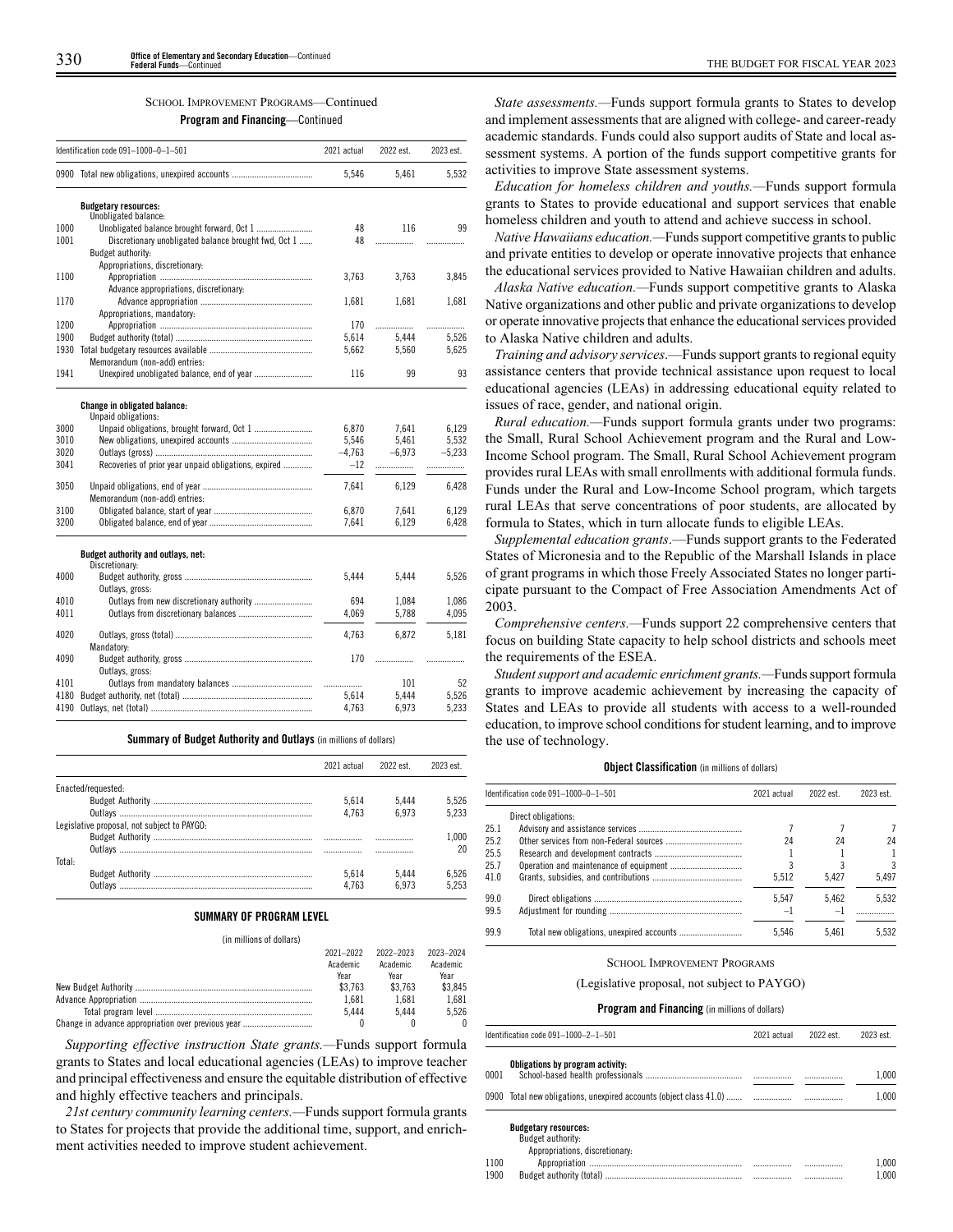|                      |                                                             |       |   | 1.000             |
|----------------------|-------------------------------------------------------------|-------|---|-------------------|
|                      | Change in obligated balance:<br>Unpaid obligations:         |       |   |                   |
| 3010<br>3020         |                                                             |       |   | 1.000<br>$-20$    |
| 3050                 | Memorandum (non-add) entries:                               |       |   | 980               |
| 3200                 |                                                             |       |   | 980               |
|                      | <b>Budget authority and outlays, net:</b><br>Discretionary: |       |   |                   |
| 4000                 | Outlays, gross:                                             |       |   | 1.000             |
| 4010<br>4180<br>4190 |                                                             | .<br> | . | 20<br>1.000<br>20 |

*School-based health professionals.—*Funds would provide formula grants to State educational agencies, which would then make competitive grants to bigh-need local educational agencies, which would lifel inter in that completive grams<br>to high-need local educational agencies to support the goal of doubling the<br>number of health professionals, including school counsel number of health professionals, including school counselors, nurses, school psychologists, and social workers, in our Nation's schools.

#### SAFE SCHOOLS AND CITIZENSHIP EDUCATION

*For carrying out activities authorized by subparts 2 and 3 of part F of title IV of the ESEA, \$693,000,000: Provided, That \$129,000,000 shall be available for section 4631, of which up to \$5,000,000, to remain available until expended, shall be for the Project School Emergency Response to Violence (Project SERV) program: Provided further, That \$468,000,000 shall be available for section 4625, and up to \$10,000,000 of such funds may be used for planning grants: Provided further, That the Secretary may use up to \$25,000,000 of the funds in the preceding proviso for grants to local educational agencies to provide integrated student supports designed to improve student social, emotional, physical, and mental health and academic outcomes: Provided further, That the Secretary may reserve up to 2 percent of the funds provided in the second preceding proviso for technical assistance under section 4625 and to grantees funded under the preceding proviso: Provided further, That \$96,000,000 shall be available through December 31, 2023, for section 4624.*

Note.—A full-year 2022 appropriation for this account was not enacted at the time the Budget was prepared; therefore, the Budget assumes this account is operating under the Continuing Appropriations Act, 2022 (Division A of Public Law 117–43, as amended). The amounts included for 2022 reflect the annualized level provided by the continuing resolution.

**Program and Financing** (in millions of dollars)

|              | Identification code 091-0203-0-1-501                   | 2021 actual | 2022 est.     | 2023 est. |
|--------------|--------------------------------------------------------|-------------|---------------|-----------|
|              | Obligations by program activity:                       |             |               |           |
| 0001         |                                                        | 104         | 104           | 129       |
| 0002         |                                                        | 30          | 30            | 468       |
| 0003         |                                                        | 119         | 119           | 96        |
| 0500         |                                                        | 253         | 253           | 693       |
| 0900         |                                                        | 253         | 253           | 693       |
|              | <b>Budgetary resources:</b><br>Unobligated balance:    |             |               |           |
| 1000         | Unobligated balance brought forward, Oct 1             | 191         | 55            | 19        |
| 1010         | Unobligated balance transfer to other accts [091-0251] | $-100$      | .             |           |
|              |                                                        |             |               |           |
| 1070         |                                                        | 91          | 55            | 19        |
|              | Budget authority:                                      |             |               |           |
|              | Appropriations, discretionary:                         |             |               |           |
| 1100         |                                                        | 217         | 217           | 693       |
| 1930         |                                                        | 308         | 272           | 712       |
|              | Memorandum (non-add) entries:                          |             |               |           |
| 1941         |                                                        | 55          | 19            | 19        |
|              | <b>Change in obligated balance:</b>                    |             |               |           |
|              | Unpaid obligations:                                    |             |               |           |
| 3000         |                                                        | 309         | 378           | 403       |
| 3010<br>3020 |                                                        | 253         | 253<br>$-228$ | 693       |
| 3041         |                                                        | $-179$      |               | $-261$    |
|              | Recoveries of prior year unpaid obligations, expired   | $-5$        |               | .         |
| 3050         | Memorandum (non-add) entries:                          | 378         | 403           | 835       |
| 3100         |                                                        | 309         | 378           | 403       |

| 3200 |                                                             | 378 | 403 | 835 |
|------|-------------------------------------------------------------|-----|-----|-----|
|      | <b>Budget authority and outlays, net:</b><br>Discretionary: |     |     |     |
| 4000 |                                                             | 217 | 217 | 693 |
|      | Outlays, gross:                                             |     |     |     |
| 4010 |                                                             |     | 4   | 14  |
| 4011 |                                                             | 178 | 224 | 247 |
| 4020 |                                                             | 179 | 228 | 261 |
| 4180 |                                                             | 217 | 217 | 693 |
| 4190 |                                                             | 179 | 228 | 261 |

*School safety national activities*.—Funds support competitive grants and other discretionary activities to foster safe, secure, and supportive school and community environments conducive to teaching and learning; facilitate emergency management and preparedness as well as recovery from traumatic events; increase the availability of school-based mental health service providers for students; prevent drug use and violence by students; and otherwise improve student well-being. These activities include Project Prevent, a program of grants to local educational agencies to help break the cycle of violence in communities with pervasive violence.

*Full-service community schools*.—Funds support grants to local educational agencies or the Bureau of Indian Education, in partnership with community-based organizations, nonprofit organizations, or other public or private entities, to provide comprehensive and coordinated academic, social, and health services for students, students' family members, and community members that will result in improved educational outcomes for children in neighborhoods with high rates of poverty, childhood obesity, academic failure, and involvement of community members in the justice system.

*Promise neighborhoods*.—Funds support competitive grants and other activities for projects designed to improve significantly the educational and developmental outcomes of children within the Nation's most distressed communities, by providing children in the community with access to a cradle-through-college-to-career continuum of academic programs and community supports, including effective schools and services. The 2023 request would continue to support the Administration's Community Violence Intervention initiative by giving priority to applicants for Project Prevent, Full Service Community Schools, and Promise Neighborhoods grantees who propose to incorporate strategies into their projects for reducing gun violence through tools other than incarceration.

#### **Object Classification** (in millions of dollars)

|      | Identification code 091-0203-0-1-501 | 2021 actual | 2022 est. | 2023 est. |
|------|--------------------------------------|-------------|-----------|-----------|
|      | Direct obligations:                  |             |           |           |
| 25.1 |                                      |             |           | 10        |
| 25.2 |                                      |             |           | 4         |
| 25.7 |                                      |             |           | 4         |
| 41.0 |                                      | 245         | 245       | 675       |
| 99.0 |                                      | 252         | 252       | 693       |
| 99.5 |                                      |             |           |           |
| 99.9 |                                      | 253         | 253       | 693       |
|      |                                      |             |           |           |
|      |                                      |             |           |           |
|      | $\mathbf{r}$ and $\mathbf{r}$        |             |           |           |

#### INDIAN EDUCATION

*For expenses necessary to carry out, to the extent not otherwise provided, title VI, part A of the ESEA, \$186,239,000, of which \$67,993,000 shall be for subpart 2 of part A of title VI and \$7,865,000 shall be for subpart 3 of part A of title VI: Provided, That the 5 percent limitation in sections 6115(d), 6121(e), and 6133(g) of the ESEA on the use of funds for administrative purposes shall apply only to direct administrative costs: Provided further, That the Secretary may make awards under subpart 3 of Part A of title VI without regard to the funding limitation in section 6133(b)(1) of the ESEA: Provided further, That notwithstanding sections 6132(c)(2) and 6133(d)(1) of such Act, the Secretary may make such awards for a period of up to five years.*

Note.—A full-year 2022 appropriation for this account was not enacted at the time the Budget was prepared; therefore, the Budget assumes this account is operating under the Continuing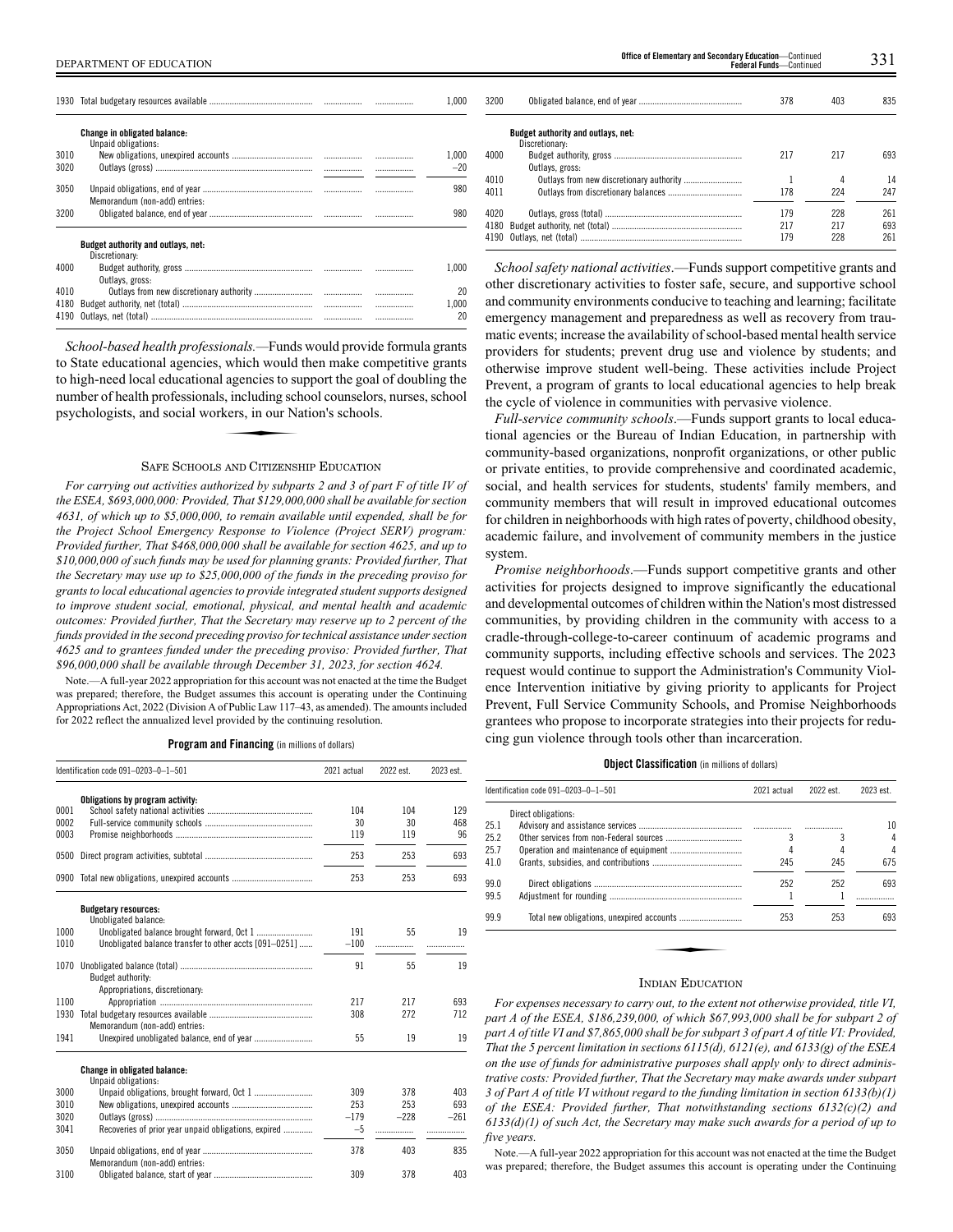#### INDIAN EDUCATION—Continued

Appropriations Act, 2022 (Division A of Public Law 117–43, as amended). The amounts included for 2022 reflect the annualized level provided by the continuing resolution.

#### **Program and Financing** (in millions of dollars)

|      | Identification code 091-0101-0-1-501                 | 2021 actual | 2022 est.       | 2023 est. |
|------|------------------------------------------------------|-------------|-----------------|-----------|
|      | Obligations by program activity:                     |             |                 |           |
| 0001 |                                                      | 105         | 105             | 105       |
| 0002 |                                                      | 68          | 68              | 68        |
| 0003 |                                                      | 8           | 8               | 8         |
| 0004 |                                                      |             | $6\overline{6}$ | 6         |
|      | 0900 Total new obligations, unexpired accounts       | 181         | 187             | 187       |
|      | <b>Budgetary resources:</b>                          |             |                 |           |
|      | Unobligated balance:                                 |             |                 |           |
| 1000 | Budget authority:                                    |             | 20              | 14        |
|      | Appropriations, discretionary:                       |             |                 |           |
| 1100 |                                                      | 181         | 181             | 186       |
|      | Appropriations, mandatory:                           |             |                 |           |
| 1200 |                                                      | 20          | .               | .         |
| 1900 |                                                      | 201         | 181             | 186       |
| 1930 |                                                      | 201         | 201             | 200       |
|      | Memorandum (non-add) entries:                        |             |                 |           |
| 1941 |                                                      | 20          | 14              | 13        |
|      | Change in obligated balance:<br>Unpaid obligations:  |             |                 |           |
| 3000 | Unpaid obligations, brought forward, Oct 1           | 232         | 244             | 202       |
| 3010 |                                                      | 181         | 187             | 187       |
| 3020 |                                                      | $-164$      | $-229$          | $-188$    |
| 3041 | Recoveries of prior year unpaid obligations, expired | $-5$        | .               | .         |
| 3050 | Memorandum (non-add) entries:                        | 244         | 202             | 201       |
| 3100 |                                                      | 232         | 244             | 202       |
| 3200 |                                                      | 244         | 202             | 201       |
|      | Budget authority and outlays, net:<br>Discretionary: |             |                 |           |
| 4000 | Outlays, gross:                                      | 181         | 181             | 186       |
| 4010 |                                                      | 3           | 9               | 9         |
| 4011 |                                                      | 161         | 207             | 172       |
| 4020 | Mandatory:                                           | 164         | 216             | 181       |
| 4090 | Outlays, gross:                                      | 20          | .               | .         |
| 4101 |                                                      |             | 13              | 7         |
| 4180 |                                                      | 201         | 181             | 186       |
| 4190 |                                                      | 164         | 229             | 188       |

The Indian Education programs support the efforts of local educational agencies (LEAs), Tribes, and Indian organizations to improve teaching and learning for the Nation's American Indian and Alaska Native children.

*Grants to local educational agencies*.—Formula grants support LEAs in their efforts to enhance and supplement elementary and secondary school programs that serve Indian students, with the goal of ensuring that such programs assist participating students in meeting the same academic standards as all other students.

*Special programs for Indian children*.—Funds support awards under the Demonstration Grants authority including for Native Youth Community Projects and projects expanding educational opportunity, as well as professional development grants for training Native American teachers and administrators for employment in school districts that serve a high proportion of Indian students.

*National activities*.—Funds support research, evaluation, data collection, and related activities, grants for Native language immersion schools and programs, and grants to Tribes to create Tribal educational agencies and to expand the capacity of existing Tribal educational agencies through education administrative planning, development, and coordination.

*Tribal education agencies.*—Funds support awards to Tribal education agencies to improve educational opportunities and achievement of Indian children and youth.

#### **Object Classification** (in millions of dollars)

|      | Identification code 091-0101-0-1-501        | 2021 actual | 2022 est. | 2023 est. |
|------|---------------------------------------------|-------------|-----------|-----------|
|      | Direct obligations:                         |             |           |           |
| 25.2 |                                             |             |           | 3         |
| 25.7 |                                             |             |           |           |
| 41.0 |                                             | 177         | 183       | 183       |
| 99.9 |                                             | 181         | 187       | 187       |
|      |                                             |             |           |           |
|      |                                             |             |           |           |
|      | <b>OFFICE OF INNOVATION AND IMPROVEMENT</b> |             |           |           |

#### *Federal Funds*

#### INNOVATION AND IMPROVEMENT

*For carrying out activities authorized by subparts 1, 3 and 4 of part B of title II, and parts C, D, and E and subparts 1 and 4 of part F of title IV of the ESEA, \$1,472,000,000: Provided, That \$280,500,000 shall be for subparts 1, 3 and 4 of part B of title II and shall be made available without regard to sections 2201, 2231(b) and 2241: Provided further, That \$677,500,000 shall be for parts C, D, and E and subpart 4 of part F of title IV, and shall be made available without regard to sections 4311, 4409(a), and 4601 of the ESEA: Provided further, That section 4303(d)(3)(A)(i) shall not apply to the funds available for part C of title IV: Provided further, That of the funds available for part C of title IV, the Secretary shall use not less than \$330,000,000 to carry out sections 4303, 4305(a)(2), and 4305(b): Provided further, That the funds for section 4305(b) shall remain available through March 31, 2024: Provided further, That none of the funds available for part C of title IV may be used by the Secretary to make new awards that support any charter school, whether as a grantee or subgrantee or otherwise as a recipient of financing or other financial assistance, that is operated or managed by a for-profit education management organization or other similar for-profit entity, including through a contract with such an organization or entity, except that this proviso does not limit the ability of a charter school to contract with a for-profit entity for discrete purposes other than managing or operating the charter school, such as providing food services or payroll services: Provided further, That notwithstanding section 4601(b), \$514,000,000 shall be available through December 31, 2023 for subpart 1 of part F of title IV.*

Note.—A full-year 2022 appropriation for this account was not enacted at the time the Budget was prepared; therefore, the Budget assumes this account is operating under the Continuing Appropriations Act, 2022 (Division A of Public Law 117–43, as amended). The amounts included for 2022 reflect the annualized level provided by the continuing resolution.

|      | Identification code 091-0204-0-1-501                           | 2021 actual | 2022 est. | 2023 est. |
|------|----------------------------------------------------------------|-------------|-----------|-----------|
|      | Obligations by program activity:                               |             |           |           |
| 0001 |                                                                | 192         | 194       | 514       |
| 0002 |                                                                | 200         | 200       | 150       |
| 0003 |                                                                | 5           | 5         | 11        |
| 0004 | Supporting effective educator development (SEED)               | 80          | 80        | 80        |
| 0005 |                                                                | 408         | 439       | 440       |
| 0006 |                                                                | 109         | 109       | 149       |
| 0007 |                                                                | 30          | 30        | 30        |
| 0008 |                                                                | 31          | 31        | 31        |
| 0009 |                                                                | 13          | 13        | 13        |
| 0010 |                                                                | 12          | 12        | 15        |
| 0011 |                                                                |             | .         | 40        |
| 0799 |                                                                | 1,080       | 1.113     | 1,473     |
| 0801 |                                                                | 52          | 53        | 53        |
| 0900 |                                                                | 1,132       | 1,166     | 1,526     |
|      | <b>Budgetary resources:</b>                                    |             |           |           |
|      | Unobligated balance:                                           |             |           |           |
| 1000 |                                                                | 296         | 331       | 332       |
|      | Budget authority:                                              |             |           |           |
|      | Appropriations, discretionary:                                 |             |           |           |
| 1100 |                                                                | 1,114       | 1,114     | 1,472     |
|      | Spending authority from offsetting collections, discretionary. |             |           |           |
| 1700 |                                                                | 53          | 53        | 53        |
| 1900 |                                                                | 1,167       | 1.167     | 1,525     |
| 1930 |                                                                | 1.463       | 1,498     | 1,857     |
| 1941 | Memorandum (non-add) entries:                                  | 331         |           | 331       |
|      |                                                                |             | 332       |           |
|      | <b>Change in obligated balance:</b>                            |             |           |           |
|      | Unpaid obligations:                                            |             |           |           |
| 3000 |                                                                | 2.430       | 2.564     | 2.301     |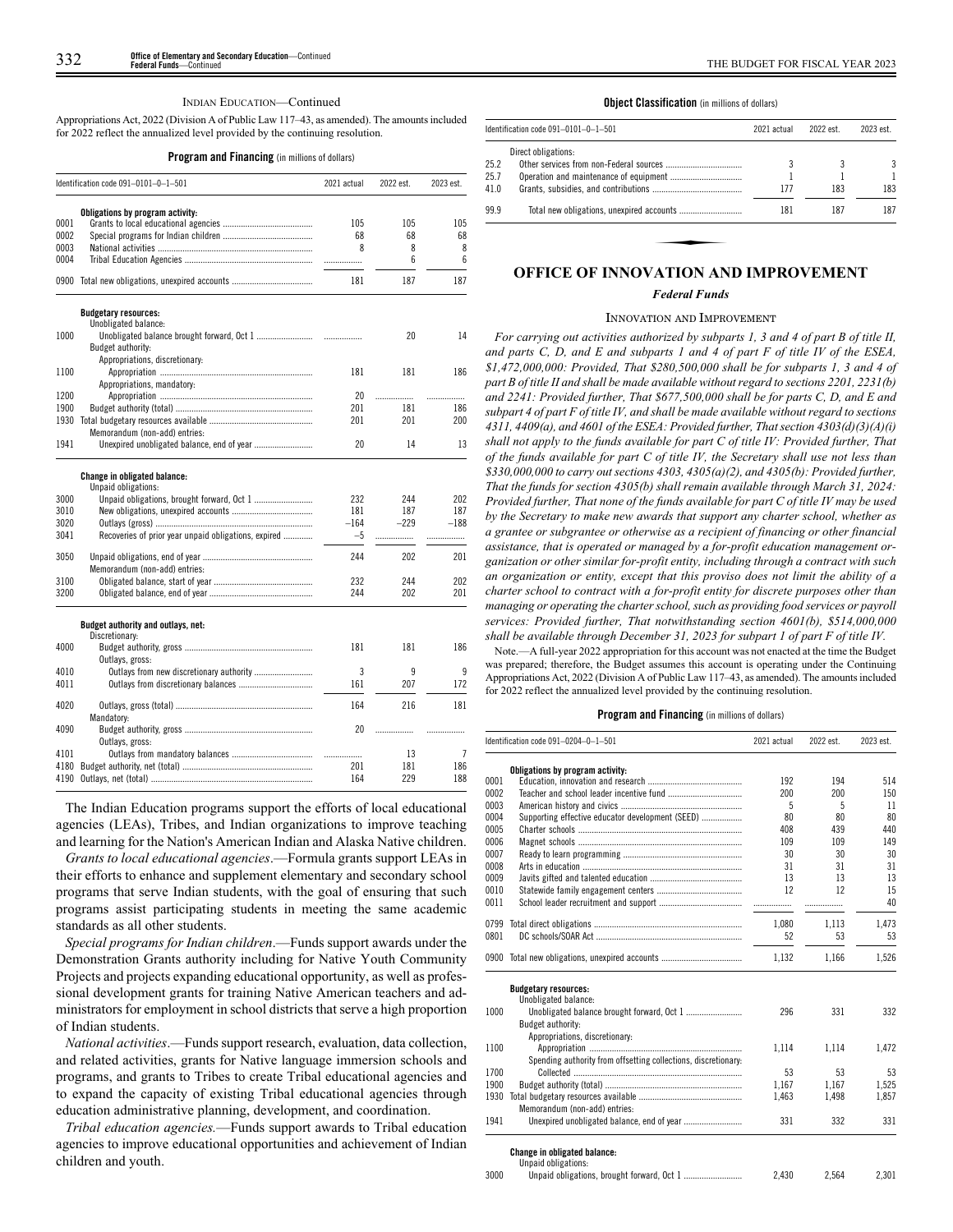| 3010<br>3011 | Obligations ("upward adjustments"), expired accounts                                            | 1,132<br>4      | 1,166         | 1,526    |
|--------------|-------------------------------------------------------------------------------------------------|-----------------|---------------|----------|
| 3020<br>3041 | Recoveries of prior year unpaid obligations, expired                                            | $-946$<br>$-56$ | $-1.429$<br>. | $-1.307$ |
|              |                                                                                                 |                 |               |          |
| 3050         | Memorandum (non-add) entries:                                                                   | 2.564           | 2.301         | 2.520    |
| 3100         |                                                                                                 | 2.430           | 2.564         | 2.301    |
| 3200         |                                                                                                 | 2,564           | 2,301         | 2,520    |
|              | Budget authority and outlays, net:<br>Discretionary:                                            |                 |               |          |
| 4000         | Outlays, gross:                                                                                 | 1,167           | 1.167         | 1,525    |
| 4010         |                                                                                                 | 19              | 75            | 82       |
| 4011         |                                                                                                 | 927             | 1,354         | 1,225    |
| 4020         | Offsets against gross budget authority and outlays:<br>Offsetting collections (collected) from: | 946             | 1.429         | 1,307    |
| 4033         |                                                                                                 | $-53$           | $-53$         | $-53$    |
| 4180         |                                                                                                 | 1.114           | 1.114         | 1,472    |
| 4190         |                                                                                                 | 893             | 1.376         | 1.254    |

**Summary of Budget Authority and Outlays** (in millions of dollars)

|                                             | 2021 actual | 2022 est | 2023 est |
|---------------------------------------------|-------------|----------|----------|
| Enacted/requested:                          |             |          |          |
|                                             | 1.114       | 1 1 1 4  | 1.472    |
|                                             | 893         | 1.376    | 1 2 5 4  |
| Legislative proposal, not subject to PAYGO: |             |          |          |
|                                             |             |          | 100      |
|                                             |             |          |          |
| Total:                                      |             |          |          |
|                                             | 1.114       | 1.114    | 1.572    |
|                                             | 893         | 1376     | 256      |

*Education innovation and research*.—Funds would support competitive grants for the creation, development, implementation, replication, and scaling up of evidence-based, field-initiated innovations designed to improve student achievement and attainment for high-need students.

*Teacher and school leader incentive fund*.—Funds would support competitive grants to help eligible entities develop, implement, improve, or expand human capital management systems or performance-based compensation systems in schools served by those entities.

*American history and civics*.—Funds would support competitive grants to institutions of higher education and other entities with demonstrated expertise to improve the quality of teaching and learning in American history, civics, and government.

*Supporting effective educator development (SEED)*.—Funds would support competitive grants to institutions of higher education, national nonprofit entities, and the BIE to provide educators with evidence-based professional development and to support pathways that allow educators with nontraditional preparation and certification to obtain employment in traditionally underserved local educational agencies.

*Charter schools*.—Funds would support competitive grants for the opening of new charter schools and the replication and expansion of highquality charter schools. Funds would also support information dissemination activities and competitive grants to improve charter schools' access to facilities.

*Magnet schools*.—Funds would support competitive grants to local educational agencies to establish and operate magnet school programs that are part of an approved desegregation plan.

*Ready to learn programming*.—Funds would support competitive grants to public telecommunications entities to develop and distribute educational video programming and digital content, such as applications and online educational games, for preschool and elementary school children and their parents, caregivers, and teachers to facilitate student academic achievement.

*Arts in education*.—Funds would support projects and programs to promote arts education for students, including disadvantaged students, through competitive grants to support development and dissemination of instructional materials, programming, and professional development for arts educators.

DEPARTMENT OF EDUCATION 333 **Office of Innovation and Improvement**—Continued **Federal Funds**—Continued

*Javits gifted and talented education*.—Funds would support a coordinated program of research, demonstration projects, innovative strategies, and other activities to build and enhance the capacity of elementary and secondary schools to identify gifted and talented students and meet their special educational needs.

*Statewide family engagement centers*.—Funds would support competitive grants to statewide organizations to carry out parent education and family engagement programs and provide comprehensive technical assistance to State and local educational agencies and organizations that support familyschool partnerships.

*School leader recruitment and support*.—Funds would support grants to improve the recruitment, preparation, placement, support, and retention of effective principals and other school leaders in high-need schools.

## **Object Classification** (in millions of dollars)

|      | Identification code 091-0204-0-1-501 |       | 2022 est. | 2023 est. |  |
|------|--------------------------------------|-------|-----------|-----------|--|
|      | Direct obligations:                  |       |           |           |  |
| 25.2 |                                      | 21    | 21        | 22        |  |
| 25.3 |                                      |       |           |           |  |
| 25.5 |                                      |       |           |           |  |
| 25.7 |                                      |       |           |           |  |
| 41.0 |                                      | 1.056 | 1.089     | 1.448     |  |
| 99.0 |                                      | 1.080 | 1.113     | 1.473     |  |
| 99.0 |                                      | 52    | 53        | 53        |  |
| 99.9 |                                      | 1.132 | 1.166     | 1.526     |  |

#### INNOVATION AND IMPROVEMENT

(Legislative proposal, not subject to PAYGO)

## **Program and Financing** (in millions of dollars)

|      | Identification code 091-0204-2-1-501                 | 2021 actual | 2022 est. | 2023 est.                |
|------|------------------------------------------------------|-------------|-----------|--------------------------|
| 0001 | Obligations by program activity:                     |             |           | 100                      |
|      | <b>Budgetary resources:</b><br>Budget authority:     |             |           |                          |
| 1100 | Appropriations, discretionary:                       |             |           | 100                      |
| 1930 |                                                      |             |           | 100                      |
|      | <b>Change in obligated balance:</b>                  |             |           |                          |
| 3010 | Unpaid obligations:                                  |             |           | 100                      |
| 3020 |                                                      |             |           | $-2$                     |
| 3050 | Memorandum (non-add) entries:                        |             |           | 98                       |
| 3200 |                                                      |             |           | 98                       |
|      | Budget authority and outlays, net:<br>Discretionary: |             |           |                          |
| 4000 | Outlays, gross:                                      |             |           | 100                      |
| 4010 |                                                      |             | .         | $\overline{\phantom{a}}$ |
| 4180 |                                                      |             | .         | 100                      |
| 4190 |                                                      |             |           | $\overline{c}$           |

*Fostering diverse schools*.—Funds would support competitive grants to local educational agencies and partner entities for activities to improve racial and socioeconomic diversity in pre-kindergarten through grade twelve.

#### **Object Classification** (in millions of dollars)

|      | Identification code 091-0204-2-1-501 |  | 2022 est. | 2023 est. |
|------|--------------------------------------|--|-----------|-----------|
|      | Direct obligations:                  |  |           |           |
| 25.2 |                                      |  |           | 10        |
| 41.0 |                                      |  |           | 90        |
| 99.9 |                                      |  |           | 100       |
|      |                                      |  |           |           |
|      |                                      |  |           |           |
|      |                                      |  |           |           |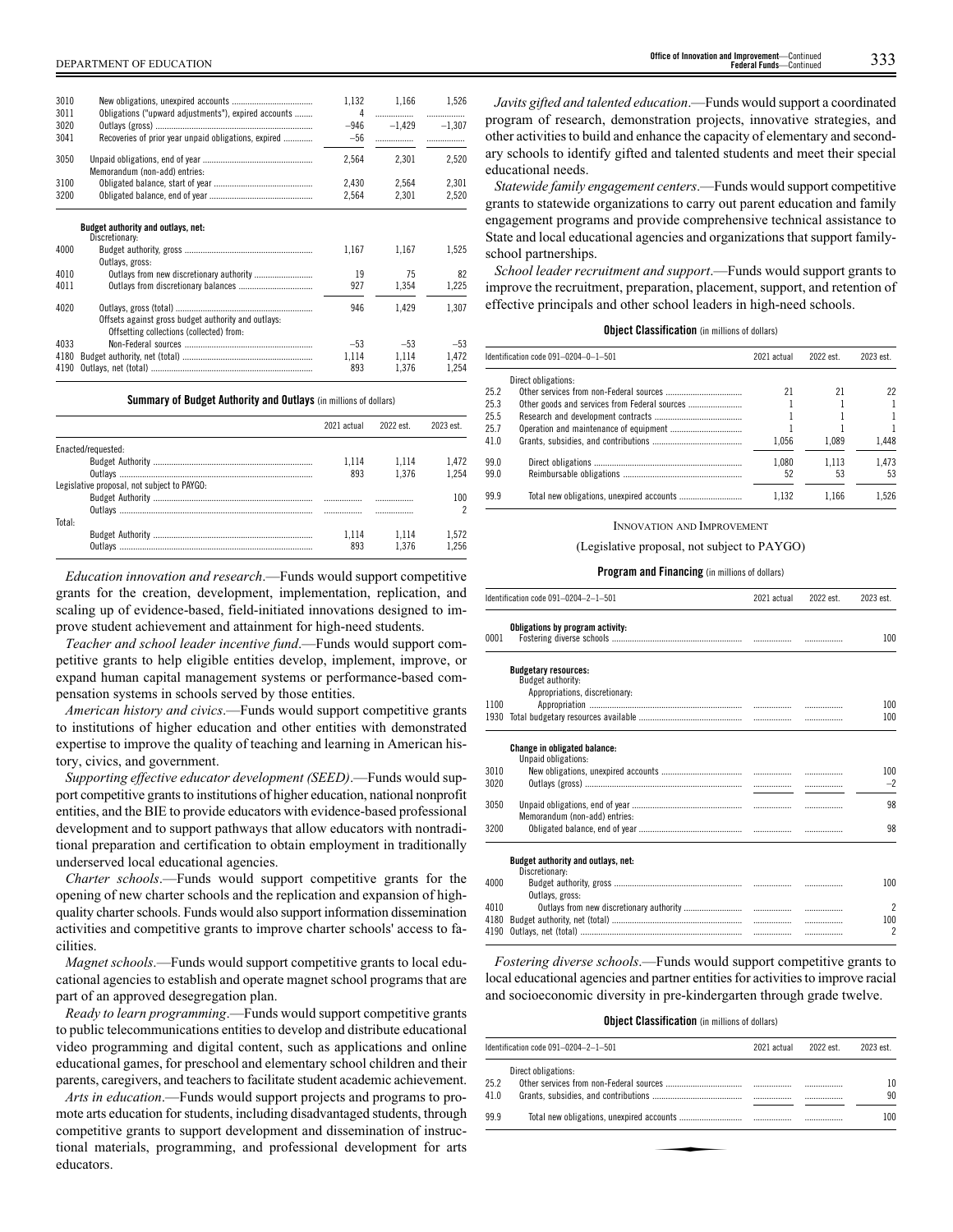# **OFFICE OF ENGLISH LANGUAGE ACQUISITION**

#### *Federal Funds*

# ENGLISH LANGUAGE ACQUISITION

*For carrying out part A of title III of the ESEA, \$1,075,000,000, which shall become available on July 1, 2023, and shall remain available through September 30, 2024, except that 6.5 percent of such amount shall be available on October 1, 2022, and shall remain available through September 30, 2024, to carry out activities under section 3111(c)(1)(C): Provided, That the Secretary may reserve up to 2 percent of such amount for technical assistance and capacity building: Provided further, That \$50,000,000 of the funds made available under this heading shall become available on October 1, 2022, and shall remain available through September 30, 2024 for supplemental awards to State educational agencies in States with local educational agencies that have enrolled at least 100 immigrant children and youth since January 1, 2021, and in States with at least one county where 50 or more unaccompanied children have been released to sponsors since January 1, 2021, from the Department of Health and Human Services, Office of Refugee Resettlement: Provided further, That the Secretary may establish requirements for determining the allocation of such funds.*

Note.—A full-year 2022 appropriation for this account was not enacted at the time the Budget was prepared; therefore, the Budget assumes this account is operating under the Continuing Appropriations Act, 2022 (Division A of Public Law 117–43, as amended). The amounts included for 2022 reflect the annualized level provided by the continuing resolution.

**Program and Financing** (in millions of dollars)

|      | Identification code 091-1300-0-1-501                            |        | 2022 est. | 2023 est. |  |
|------|-----------------------------------------------------------------|--------|-----------|-----------|--|
| 0001 | Obligations by program activity:                                | 795    | 797       | 1,075     |  |
|      | <b>Budgetary resources:</b><br>Unobligated balance:             |        |           |           |  |
| 1000 | Unobligated balance brought forward, Oct 1<br>Budget authority: | 10     | 12        | 12        |  |
|      | Appropriations, discretionary:                                  |        |           |           |  |
| 1100 |                                                                 | 797    | 797       | 1.075     |  |
| 1930 |                                                                 | 807    | 809       | 1,087     |  |
|      | Memorandum (non-add) entries:                                   |        |           |           |  |
| 1941 |                                                                 | 12     | 12        | 12        |  |
|      | Change in obligated balance:                                    |        |           |           |  |
| 3000 | Unpaid obligations:                                             | 1,189  | 1,311     | 1,222     |  |
| 3010 |                                                                 | 795    | 797       | 1,075     |  |
| 3020 |                                                                 | $-672$ | $-886$    | $-804$    |  |
| 3041 | Recoveries of prior year unpaid obligations, expired            | $-1$   |           |           |  |
| 3050 | Memorandum (non-add) entries:                                   | 1,311  | 1,222     | 1,493     |  |
| 3100 |                                                                 | 1,189  | 1,311     | 1,222     |  |
| 3200 |                                                                 | 1,311  | 1,222     | 1,493     |  |
|      | Budget authority and outlays, net:<br>Discretionary:            |        |           |           |  |
| 4000 | Outlays, gross:                                                 | 797    | 797       | 1,075     |  |
| 4010 |                                                                 | 3      | 8         | 11        |  |
| 4011 |                                                                 | 669    | 878       | 793       |  |
| 4020 |                                                                 | 672    | 886       | 804       |  |
| 4180 |                                                                 | 797    | 797       | 1.075     |  |
| 4190 |                                                                 | 672    | 886       | 804       |  |

*English language acquisition grants*.—This program supports formula grants to States to improve services for English Learners. States are accountable for demonstrating that English Learners are making progress toward proficiency in English and meeting the same high State academic standards as all other students. Funds also support national activities, including professional development to increase the supply of high-quality teachers of English Learners and a national information clearinghouse on English language acquisition.

#### **Object Classification** (in millions of dollars)

| Identification code 091-1300-0-1-501 | 2021 actual                             | 2022 est. | 2023 est. |  |
|--------------------------------------|-----------------------------------------|-----------|-----------|--|
| Direct obligations:<br>25.2          | Other services from non-Federal sources |           |           |  |

| 25.5<br>25.7<br>41.0 |                                        | 789 | 791 | 3<br>1.069 |
|----------------------|----------------------------------------|-----|-----|------------|
| 99.0                 |                                        | 795 | 797 | 1.075      |
| 99.9                 |                                        | 795 | 797 | 1.075      |
|                      |                                        |     |     |            |
|                      | <b>OFFICE OF SPECIAL EDUCATION AND</b> |     |     |            |

# **REHABILITATIVE SERVICES**

*Federal Funds*

#### SPECIAL EDUCATION

*For carrying out the Individuals with Disabilities Education Act (IDEA) and the Special Olympics Sport and Empowerment Act of 2004, \$18,130,170,000, of which \$8,410,430,000 shall become available on July 1, 2023, and shall remain available through September 30, 2024, and of which \$9,283,383,000 shall become available on October 1, 2023, and shall remain available through September 30, 2024, for academic year 2023–2024: Provided, That the amount for section 611(b)(2) of the IDEA shall be equal to the lesser of the amount available for that activity during fiscal year 2022, increased by the amount of inflation as specified in section 619(d)(2)(B) of the IDEA, or the percent change in the funds appropriated under section 611(i) of the IDEA, but not less than the amount for that activity during fiscal year 2022: Provided further, That the Secretary shall, without regard to section 611(d) of the IDEA, distribute to all other States (as that term is defined in section 611(g)(2)), subject to the third proviso, any amount by which a State's allocation under section 611, from funds appropriated under this heading, is reduced under section 612(a)(18)(B), according to the following: 85 percent on the basis of the States' relative populations of children aged 3 through 21 who are of the same age as children with disabilities for whom the State ensures the availability of a free appropriate public education under this part, and 15 percent to States on the basis of the States' relative populations of those children who are living in poverty: Provided further, That the Secretary may not distribute any funds under the previous proviso to any State whose reduction in allocation from funds appropriated under this heading made funds available for such a distribution: Provided further, That the States shall allocate such funds distributed under the second proviso to local educational agencies in accordance with section 611(f): Provided further, That the amount by which a State's allocation under section 611(d) of the IDEA is reduced under section 612(a)(18)(B) and the amounts distributed to States under the previous provisos in fiscal year 2012 or any subsequent year shall not be considered in calculating the awards under section 611(d) for fiscal year 2013 or for any subsequent fiscal years: Provided further, That, notwithstanding the provision in section 612(a)(18)(B) regarding the fiscal year in which a State's allocation under section 611(d) is reduced for failure to comply with the requirement of section 612(a)(18)(A), the Secretary may apply the reduction specified in section 612(a)(18)(B) over a period of consecutive fiscal years, not to exceed 5, until the entire reduction is applied: Provided further, That the Secretary may, in any fiscal year in which a State's allocation under section 611 is reduced in accordance with section 612(a)(18)(B), reduce the amount a State may reserve under section 611(e)(1) by an amount that bears the same relation to the maximum amount described in that paragraph as the reduction under section 612(a)(18)(B) bears to the total allocation the State would have received in that fiscal year under section 611(d) in the absence of the reduction: Provided further, That the Secretary shall either reduce the allocation of funds under section 611 for any fiscal year following the fiscal year for which the State fails to comply with the requirement of section 612(a)(18)(A) as authorized by section 612(a)(18)(B), or seek to recover funds under section 452 of the General Education Provisions Act (20 U.S.C. 1234a): Provided further, That the funds reserved under 611(c) of the IDEA may be used to provide technical assistance to States to improve the capacity of the States to meet the data collection requirements of sections 616 and 618 and to administer and carry out other services and activities to improve data collection, coordination, quality, and use under parts B and C of the IDEA: Provided further, That the Secretary may use funds made available for the State Personnel Development Grants program under part D, subpart 1 of IDEA to evaluate program performance under such subpart: Provided further, That States may use funds reserved for other State-level activities under sections 611(e)(2) and 619(f) of the IDEA to make subgrants to local educational agencies, institutions of higher education, other public agencies, and private non-profit organizations to carry out activities authorized by those sections: Provided further, That, notwithstanding section 643(e)(1) of the IDEA, the Secretary may reserve up to \$200,000,000 of the funds appropriated under Part C of the IDEA to provide*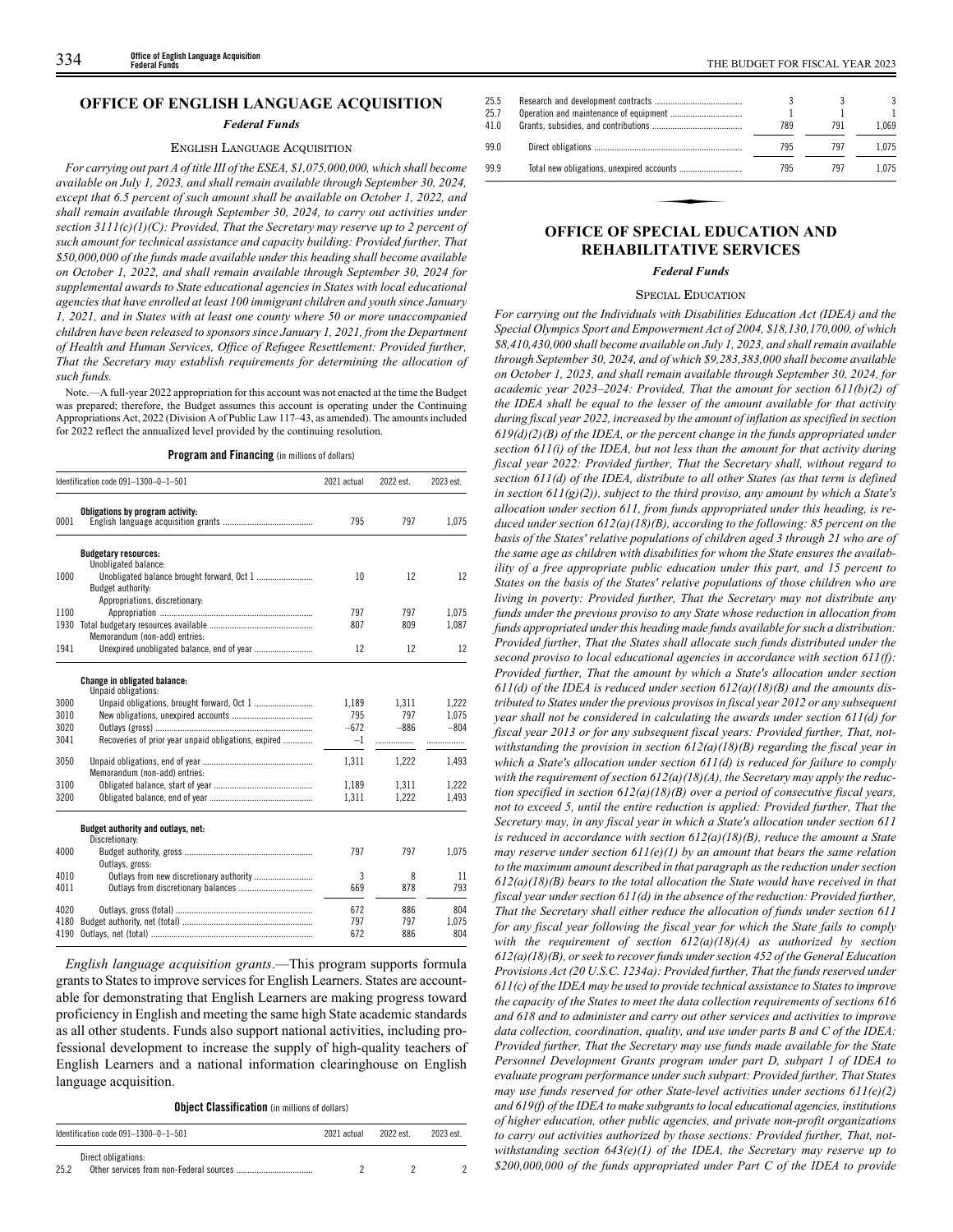*grants to States that are either carrying out the policy described in sections 632(5)(B)(ii) and 635(c) or are serving at-risk infants and toddlers as defined in section 632(1) and 632(5)(B)(i) in order to facilitate the implementation of such policy: Provided further, That, notwithstanding section 643(e)(2)(A) of the IDEA, if 5 or fewer States apply for grants pursuant to section 643(e) of such Act, the Secretary shall provide a grant to each State in an amount equal to the maximum amount described in section 643(e)(2)(B) of such Act: Provided further, That if more than 5 States apply for grants pursuant to section 643(e) of the IDEA, the Secretary shall award funds to those States on the basis of the States' relative populations of infants and toddlers except that no such State shall receive a grant in excess of the amount described in section 643(e)(2)(B) of such Act: Provided further, That States may use funds allotted under section 643(c) of the IDEA to make subgrants to early intervention service providers to carry out activities authorized by section 638 of IDEA: Provided further, That, notwithstanding section 638 of the IDEA, any State receiving a grant under section 633 of the IDEA must reserve not less than ten percent of its award for use in a manner described in a State plan, approved by the Secretary, to ensure equitable access to and participation in Part C services in the State, particularly for populations that have been traditionally underrepresented in the program: Provided further, That, notwithstanding section 632(4)(B) of the IDEA, a State receiving a grant under section 633 of the IDEA may establish a system of payments but may not include in that system family fees or out-of-pocket costs to families for early intervention services: Provided further, That any State seeking to amend its eligibility criteria under section 635(a)(1) of the IDEA in such a way that would have the effect of reducing the number of infants and families who are eligible under Part C must conduct public participation under section 637(a)(8) of the IDEA at least 24 months prior to implementing such a change: Provided further, That, notwithstanding section 638 of the IDEA, a State may use funds it receives under section 633 of the IDEA to offer continued early intervention services to a child who previously received services under Part C of the IDEA from age three until the beginning of the school year following the child's third birthday without regard to the procedures described in section 635(c) of the IDEA: Provided further, That, notwithstanding section 643(c) of the IDEA, the Secretary shall allot, from the funds remaining for each fiscal year after the reservation and payments under subsections (a), (b), and (e) of section 643, to each State (as that term is defined in section 643(c)(4)(B)) according to the following: 85 percent on the basis of the State's relative population of infants and toddlers and 15 percent on the basis of the State's relative population of such children who are living in poverty, except that no State shall receive less than 90 percent of the amount it received in the preceding fiscal year: Provided further, That, notwithstanding section 638 of the IDEA, a State may use funds appropriated under Part C of the IDEA to conduct child find, public awareness and referral activities for an individual who is expected to become a parent of an infant with a disability (as that term is defined in section 632(5)), as established by medical or other records: Provided further, That any State electing to use funds under the preceding proviso shall ensure, that as soon as possible but not later than 45 days after the child's birth, it completes the referral and eligibility process under this part for that child: Provided further, That, notwithstanding section 611 of the IDEA, the Secretary may reserve up to \$5,000,000 to study issues related to the creation and implementation of a comprehensive system of services and supports for children with disabilities from birth through age five.*

Note.—A full-year 2022 appropriation for this account was not enacted at the time the Budget was prepared; therefore, the Budget assumes this account is operating under the Continuing Appropriations Act, 2022 (Division A of Public Law 117–43, as amended). The amounts included for 2022 reflect the annualized level provided by the continuing resolution.

|      | Identification code 091-0300-0-1-501 |        | 2022 est. | 2023 est. |
|------|--------------------------------------|--------|-----------|-----------|
|      | Obligations by program activity:     |        |           |           |
| 0001 |                                      | 15.514 | 12.904    | 16.259    |
| 0002 |                                      | 598    | 398       | 503       |
| 0003 |                                      | 703    | 512       | 932       |
| 0091 |                                      | 16.815 | 13.814    | 17.694    |
| 0101 |                                      | 39     | 39        | 39        |
| 0102 |                                      | 44     | 54        | 49        |
| 0103 |                                      | 90     | 90        | 250       |
| 0104 |                                      | 27     | 27        | 45        |
| 0105 |                                      | 29     | 29        | 29        |
| 0191 |                                      | 229    | 239       | 412       |
| 0201 |                                      | 24     | 24        | 24        |
| 0900 |                                      | 17.068 | 14.077    | 18.130    |

**Budgetary resources:**

|      | Unobligated balance:                                 |           |           |           |
|------|------------------------------------------------------|-----------|-----------|-----------|
| 1000 |                                                      | 8         | 40        | 33        |
| 1001 | Discretionary unobligated balance brought fwd, Oct 1 | 8         |           |           |
|      | Budget authority:                                    |           |           |           |
|      | Appropriations, discretionary:                       |           |           |           |
| 1100 |                                                      | 4,787     | 4,787     | 8,847     |
|      | Advance appropriations, discretionary:               |           |           |           |
| 1170 |                                                      | 9,283     | 9,283     | 9,283     |
|      | Appropriations, mandatory:                           |           |           |           |
| 1200 |                                                      | 3,030     | .         | .         |
| 1900 |                                                      | 17,100    | 14.070    | 18.130    |
| 1930 |                                                      | 17,108    | 14,110    | 18,163    |
|      | Memorandum (non-add) entries:                        |           |           |           |
| 1941 |                                                      | 40        | 33        | 33        |
|      |                                                      |           |           |           |
|      | <b>Change in obligated balance:</b>                  |           |           |           |
|      | Unpaid obligations:                                  |           |           |           |
| 3000 |                                                      | 9.156     | 13.460    | 8,959     |
| 3010 |                                                      | 17,068    | 14.077    | 18,130    |
| 3020 |                                                      | $-12,757$ | $-18.578$ | $-14,554$ |
| 3041 | Recoveries of prior year unpaid obligations, expired | $-7$      | .         | .         |
|      |                                                      |           |           |           |
| 3050 |                                                      | 13,460    | 8,959     | 12,535    |
|      | Memorandum (non-add) entries:                        |           |           |           |
| 3100 |                                                      | 9,156     | 13,460    | 8,959     |
| 3200 |                                                      | 13,460    | 8,959     | 12,535    |
|      | Budget authority and outlays, net:                   |           |           |           |
|      | Discretionary:                                       |           |           |           |
| 4000 |                                                      | 14,070    | 14,070    | 18,130    |
|      | Outlays, gross:                                      |           |           |           |
| 4010 | Outlays from new discretionary authority             | 4,974     | 6,357     | 6,552     |
| 4011 |                                                      | 7,782     | 9,511     | 7,747     |
|      |                                                      |           |           |           |
| 4020 |                                                      | 12,756    | 15,868    | 14,299    |
|      | Mandatory:                                           |           |           |           |
| 4090 |                                                      | 3,030     | .         | .         |
|      | Outlays, gross:                                      |           |           |           |
| 4100 | Outlays from new mandatory authority                 | 1         | .         | .         |
| 4101 |                                                      |           | 2,710     | 255       |
|      |                                                      |           |           |           |
| 4110 |                                                      | 1         | 2,710     | 255       |
| 4180 |                                                      | 17,100    | 14.070    | 18.130    |
| 4190 |                                                      | 12,757    | 18,578    | 14,554    |
|      |                                                      |           |           |           |

# **SUMMARY OF IDEA FORMULA GRANTS PROGRAM LEVELS**

(in millions of dollars)

| 2021-2022<br>Academic | 2022-2023<br>Academic | 2023-2024<br>Academic |
|-----------------------|-----------------------|-----------------------|
| Year                  | Year                  | Year                  |
| \$4.534               | \$4.534               | \$8.411               |
| 9.283                 | 9.283                 | 9.283                 |
| 13.817                | 13.817                | 17.694                |
|                       |                       | $\theta$              |

*Grants to States*.—Formula grants are provided to States to assist them in providing special education and related services to children with disabilities ages 3 through 21.

*Preschool grants*.—Formula grants provide additional funds to States to further assist them in providing special education and related services to children with disabilities ages 3 through 5 served under the Grants to States program.

The goal of both the Grants to States and the Preschool grants programs is to improve results for children with disabilities by assisting State and local educational agencies (LEAs) to provide children with disabilities with access to high quality education that will help them meet challenging standards and prepare them for employment and independent living. LEAs may reserve up to 15 percent of the funds they receive under Part B of the Individuals with Disabilities Education Act to provide comprehensive coordinated early intervening services to children age 3 through grade 12.

*Grants for infants and families*.—Formula grants are provided to assist States to implement statewide systems of coordinated, comprehensive, multi-disciplinary interagency programs to provide early intervention services to children with disabilities, birth through age two, and their families. The goal of this program is to help States provide a comprehensive system of early intervention services that will enhance child and family outcomes.

*National activities*.—Funds are provided for personnel preparation and development, technical assistance, and other activities to support State ef-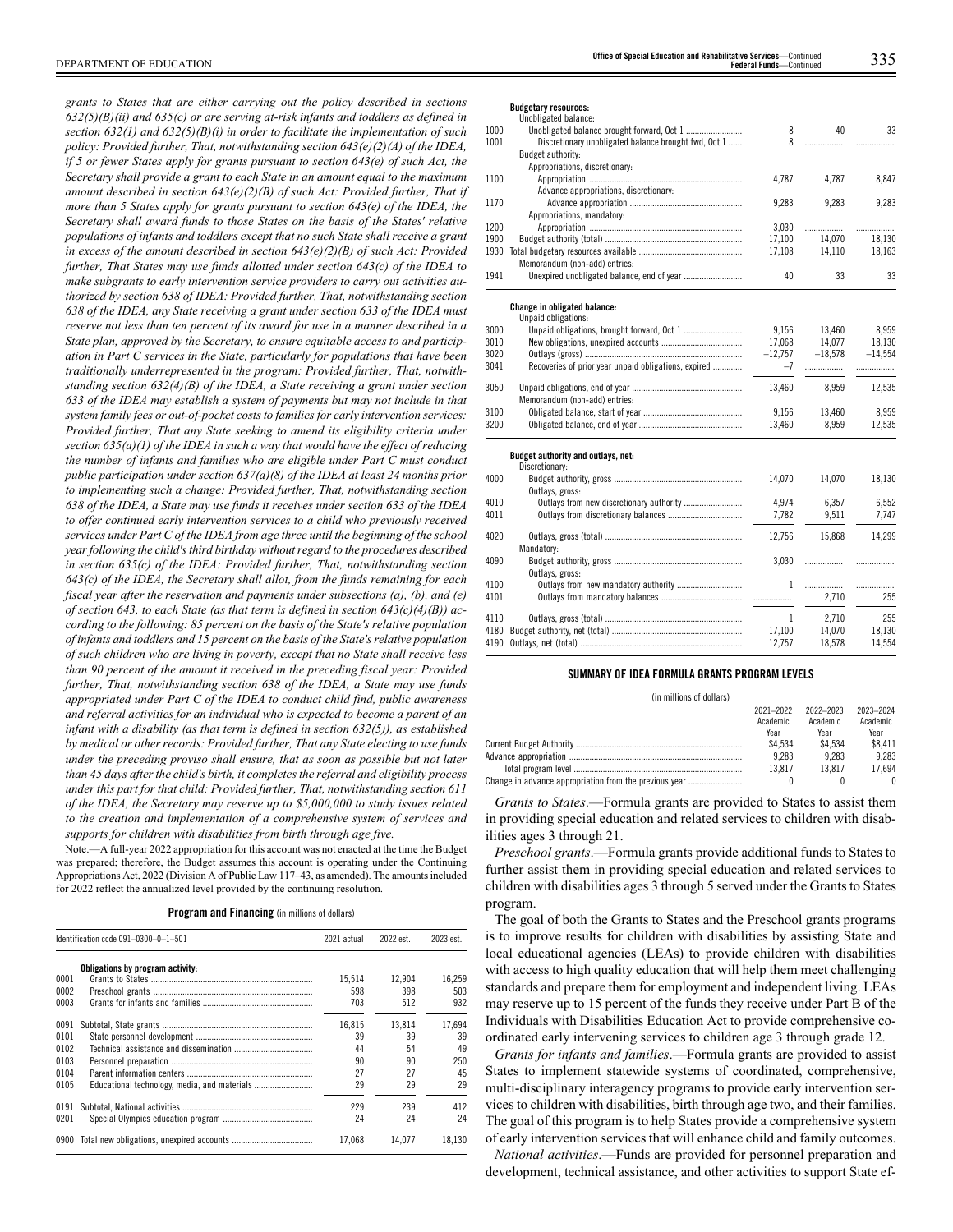#### SPECIAL EDUCATION—Continued

forts to improve results for children with disabilities under the State Grants programs. The goal of National Activities is to link States, school systems, and families to best practices to improve results for infants, toddlers, and children with disabilities.

*Special Olympics education programs*.—Funds are provided to promote the expansion of the Special Olympics and the design and implementation of Special Olympics education programs.

**Object Classification** (in millions of dollars)

|              | Identification code 091-0300-0-1-501 |        | 2022 est. | 2023 est. |
|--------------|--------------------------------------|--------|-----------|-----------|
|              | Direct obligations:                  |        |           |           |
| 25.2<br>41.0 |                                      | 17.067 | 14.076    | 18,129    |
| 99.0         |                                      | 17.068 | 14.077    | 18,130    |
| 99.9         |                                      | 17.068 | 14.077    | 18.130    |

#### REHABILITATION SERVICES

*For carrying out, to the extent not otherwise provided, the Rehabilitation Act of 1973, the Helen Keller National Center Act, and the Randolph-Sheppard Act, \$4,125,906,000, of which \$3,949,707,000 shall be for grants for vocational rehabilitation services under title I of the Rehabilitation Act: Provided, That the Secretary may use amounts provided in this Act that remain available subsequent to the reallotment of funds to States pursuant to section 110(b) of the Rehabilitation Act for innovative activities aimed at increasing competitive integrated employment as defined in section 7 of such Act for youth and other individuals with disabilities: Provided further, That up to 15 percent of the amounts made available by this or prior Acts for innovative activities as described in the preceding proviso may be used for evaluation and technical assistance related to such activities: Provided further, That States may award subgrants for a portion of the funds to other public and private, nonprofit entities: Provided further, That any funds made available subsequent to reallotment for innovative activities aimed at improving the outcomes of individuals with disabilities shall remain available until September 30, 2024: Provided further, That, notwithstanding the provision in section 111(a)(2)(B) of the Rehabilitation Act regarding a fiscal year in which a States' allotment under section 110(a) is reduced for failure to comply with the requirement of section 111(a)(2)(B), the Secretary may apply the reduction specified in section 111(a)(2)(B) over a period of consecutive fiscal years, not to exceed 5, until the entire reduction is applied: Provided further, That, from amounts provided under this heading, the Secretary shall use \$500,000 for a grant to provide training and technical assistance to support implementation of the Randolph-Sheppard Act.*

Note.—A full-year 2022 appropriation for this account was not enacted at the time the Budget was prepared; therefore, the Budget assumes this account is operating under the Continuing Appropriations Act, 2022 (Division A of Public Law 117–43, as amended). The amounts included for 2022 reflect the annualized level provided by the continuing resolution.

| Program and Financing (in millions of dollars) |  |  |  |  |  |  |  |
|------------------------------------------------|--|--|--|--|--|--|--|
|------------------------------------------------|--|--|--|--|--|--|--|

|      | Identification code 091-0301-0-1-506                    | 2021 actual | 2022 est. | 2023 est. |
|------|---------------------------------------------------------|-------------|-----------|-----------|
|      | Obligations by program activity:                        |             |           |           |
| 0001 |                                                         | 3.416       | 3.684     | 3.725     |
| 0002 |                                                         | 13          | 13        | 13        |
| 0003 |                                                         | 23          | 23        | 23        |
| 0004 |                                                         | 29          | 29        | 29        |
| 0005 |                                                         | ĥ           | ĥ         | 41        |
| 0006 | Independent living services for older blind individuals | 33          | 33        | 33        |
| 0007 |                                                         | 18          | 18        | 18        |
| 0008 |                                                         | 17          | 17        | 18        |
| 0009 |                                                         |             |           |           |
| 0100 |                                                         | 3.555       | 3.823     | 3,901     |
| 0900 |                                                         | 3.555       | 3.823     | 3,901     |

|      | Unobligated balance:                                        |     |     |     |
|------|-------------------------------------------------------------|-----|-----|-----|
| 1012 | Unobligated balance transfers between expired and unexpired |     |     |     |
|      |                                                             | 130 |     |     |
|      | Budget authority:                                           |     |     |     |
|      | Appropriations, discretionary:                              |     |     |     |
| 1100 |                                                             | 139 | 139 | 176 |

| 1200 | Appropriations, mandatory:                           | 3,675    | 3.719    | 3.950    |
|------|------------------------------------------------------|----------|----------|----------|
| 1230 | Appropriations and/or unobligated<br>balance<br>0Ť   | $-209$   | $-212$   | $-225$   |
| 1260 |                                                      | 3.466    | 3.507    | 3.725    |
| 1900 |                                                      | 3.605    | 3.646    | 3.901    |
| 1930 |                                                      | 3.735    | 3.823    | 3,901    |
|      | Memorandum (non-add) entries:                        |          |          |          |
| 1940 |                                                      | $-180$   |          |          |
|      | <b>Change in obligated balance:</b>                  |          |          |          |
|      | Unpaid obligations:                                  |          |          |          |
| 3000 |                                                      | 2.486    | 3.046    | 2.103    |
| 3010 |                                                      | 3.555    | 3.823    | 3,901    |
| 3011 | Obligations ("upward adjustments"), expired accounts | 1        |          |          |
| 3020 |                                                      | $-2.908$ | $-4.766$ | $-3.819$ |
| 3041 | Recoveries of prior year unpaid obligations, expired | $-88$    |          |          |
| 3050 | Memorandum (non-add) entries:                        | 3.046    | 2.103    | 2.185    |

#### **Budget authority and outlays, net:**

0bligated balance, end of year ................

| PUULVI UUINUIIIT UNU VUINUTV. NYI.<br>Discretionary: |       |       |       |
|------------------------------------------------------|-------|-------|-------|
|                                                      | 139   | 139   | 176   |
| Outlays, gross:                                      |       |       |       |
|                                                      | 59    | 70    | 88    |
|                                                      | 101   | 166   | 71    |
|                                                      | 160   | 236   | 159   |
| Mandatory:                                           |       |       |       |
|                                                      | 3.466 | 3.507 | 3.725 |
| Outlays, gross:                                      |       |       |       |
|                                                      | 1.093 | 1.754 | 1.862 |
|                                                      | 1.655 | 2.776 | 1.798 |
|                                                      | 2.748 | 4.530 | 3.660 |
|                                                      | 3.605 | 3.646 | 3.901 |
|                                                      | 2.908 | 4.766 | 3.819 |
|                                                      |       |       |       |

3100 Obligated balance, start of year ............................................ 2,486 3,046 2,103

*Vocational rehabilitation State grants*.—The basic State grants program provides Federal matching funds to State vocational rehabilitation (VR) agencies to assist individuals with disabilities to become gainfully employed. Services are tailored to the specific needs of the individual. Priority is given to serving those with the most significant disabilities. In 2021, State VR agencies assisted an estimated 112,445 individuals with disabilities to obtain an employment outcome, about 92 percent of whom were individuals with significant disabilities. VR State Grants is a core program of the workforce development system under the Workforce Innovation and Opportunity Act (WIOA) and a required partner in the one-stop service delivery system for accessing employment and training services. Amendments made by WIOA require State VR agencies to reserve and use at least 15 percent of their Federal grant allotment to support pre-employment transition services for students with disabilities provided in accordance with section 113 of the Rehabilitation Act. Between 1.0 percent and 1.5 percent of the funds appropriated for the VR State grants program must be set aside for the American Indian Vocational Rehabilitation Services Program. The request for the VR State Grants program includes the CPIU adjustment specified in the authorizing statute.

*Client assistance State grants*.—Formula grants are made to States to provide assistance in informing and advising clients and applicants about benefits available under the Rehabilitation Act and, if requested, to pursue legal or administrative remedies to ensure the protection of the rights of individuals with disabilities.

*Supported employment State grants.*—Formula grants are made to State VR agencies to provide supported employment services for individuals with the most significant disabilities.

*Training*.—Grants are made to States and public or nonprofit agencies and organizations, including institutions of higher education, to increase the number of skilled personnel available for employment in the field of rehabilitation and to upgrade the skills of those already employed.

*Demonstration and training programs*.—Competitive grants and contracts are awarded to expand and improve the provision and effectiveness of programs and services authorized under the Rehabilitation Act or further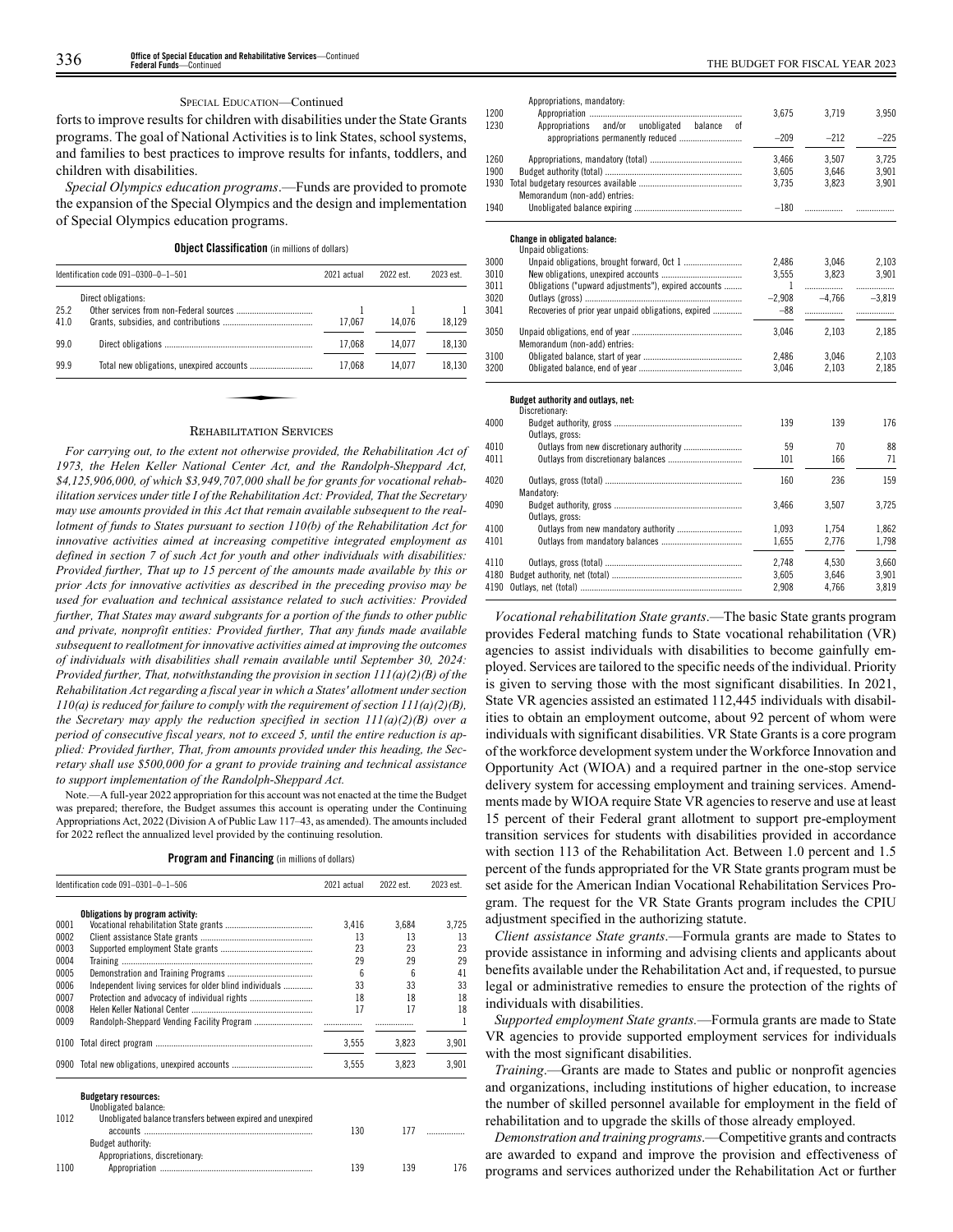the purposes of the Act in promoting the employment and independence of individuals with disabilities in the community. Funds are used to support model demonstrations, technical assistance, and projects designed to improve program performance and the delivery of vocational rehabilitation and independent living services.

*Independent living services for older individuals who are blind*.—Grants are awarded to States to assist individuals over the age of 55 with severe visual disabilities to adjust to their disability and increase their ability to care for their own needs.

*Protection and advocacy of individual rights*.—Formula grants are made to State protection and advocacy systems to protect the legal and human rights of individuals with disabilities.

*Helen Keller National Center for Deaf-Blind Youths and Adults*.—The Center provides services to deaf-blind youths and adults and provides training and technical assistance to professional and allied personnel at its national headquarters center and through its regional representatives and affiliate agencies.

*Randolph-Sheppard Vending Facility Program*.—The Vending Facility program authorized by the Randolph-Sheppard Act provides persons who are blind with remunerative employment and self-support through the operation of vending facilities on federal and other property. This award would support a technical assistance center to provide training and technical assistance to State licensing agencies and blind vendors.

**Object Classification** (in millions of dollars)

|              | Identification code $091-0301-0-1-506$ | 2021 actual | 2022 est. | 2023 est. |
|--------------|----------------------------------------|-------------|-----------|-----------|
| 25.1<br>41.0 | Direct obligations:                    | 3.554       | 3.822     | 3.900     |
| 99.9         |                                        | 3.555       | 3.823     | 3.901     |

#### AMERICAN PRINTING HOUSE FOR THE BLIND

*For carrying out the Act to Promote the Education of the Blind of March 3, 1879, \$37,431,000.*

Note.—A full-year 2022 appropriation for this account was not enacted at the time the Budget was prepared; therefore, the Budget assumes this account is operating under the Continuing Appropriations Act, 2022 (Division A of Public Law 117–43, as amended). The amounts included for 2022 reflect the annualized level provided by the continuing resolution.

**Program and Financing** (in millions of dollars)

|      | Identification code 091-0600-0-1-501                          | 2021 actual | 2022 est. | 2023 est. |
|------|---------------------------------------------------------------|-------------|-----------|-----------|
|      | Obligations by program activity:                              |             |           |           |
| 0001 |                                                               | 34          | 34        | 37        |
| 0900 | Total new obligations, unexpired accounts (object class 41.0) | 34          | 34        | 37        |
|      | <b>Budgetary resources:</b><br>Budget authority:              |             |           |           |
|      | Appropriations, discretionary:                                |             |           |           |
| 1100 |                                                               | 34          | 34        | 37        |
| 1930 |                                                               | 34          | 34        | 37        |
|      | <b>Change in obligated balance:</b>                           |             |           |           |
| 3000 | Unpaid obligations:                                           | 11          | 13        | 9         |
| 3010 |                                                               | 34          | 34        | 37        |
| 3020 |                                                               | $-32$       | $-38$     | $-36$     |
|      |                                                               |             |           |           |
| 3050 |                                                               | 13          | 9         | 10        |
|      | Memorandum (non-add) entries:                                 |             |           |           |
| 3100 |                                                               | 11          | 13        | 9         |
| 3200 |                                                               | 13          | 9         | 10        |
|      | Budget authority and outlays, net:                            |             |           |           |
|      | Discretionary:                                                |             |           |           |
| 4000 |                                                               | 34          | 34        | 37        |
|      | Outlays, gross:                                               |             |           |           |
| 4010 | Outlays from new discretionary authority                      | 22          | 26        | 28        |
| 4011 |                                                               | 10          | 12        | 8         |

| 4020 |  | 36 |
|------|--|----|
|      |  |    |
|      |  | 36 |
|      |  |    |

The 2023 request supports: the production and distribution of free educational materials for students below the college level who are blind; research related to developing and improving products; and advisory services to consumer organizations on the availability and use of materials. In 2021, the portion of the Federal appropriation allocated to educational materials represented approximately64 percent of the Printing House's total sales. The full 2021 appropriation represented approximately 69 percent of the Printing House's total actual revenue. The 2023 request is expected to be allocated in a similar manner. Printing House's total actual revenue. The 2023 request is expected to be allocated in a similar manner.

#### NATIONAL TECHNICAL INSTITUTE FOR THE DEAF

*For the National Technical Institute for the Deaf under titles I and II of the Education of the Deaf Act of 1986, \$84,500,000: Provided, That from the total amount available, the Institute may at its discretion use funds for the endowment program as authorized under section 207 of such Act.*

Note.—A full-year 2022 appropriation for this account was not enacted at the time the Budget was prepared; therefore, the Budget assumes this account is operating under the Continuing Appropriations Act, 2022 (Division A of Public Law 117–43, as amended). The amounts included for 2022 reflect the annualized level provided by the continuing resolution.

#### **Program and Financing** (in millions of dollars)

|      | Identification code 091-0601-0-1-502                               | 2021 actual | 2022 est. | 2023 est. |
|------|--------------------------------------------------------------------|-------------|-----------|-----------|
|      | Obligations by program activity:                                   |             |           |           |
| 0001 |                                                                    | 112         | 82        | 85        |
|      | 0900 Total new obligations, unexpired accounts (object class 41.0) | 112         | 82        | 85        |
|      | <b>Budgetary resources:</b>                                        |             |           |           |
|      | Budget authority:                                                  |             |           |           |
|      | Appropriations, discretionary:                                     |             |           |           |
| 1100 |                                                                    | 93          | 82        | 85        |
| 1200 | Appropriations, mandatory:                                         | 19          |           |           |
| 1900 |                                                                    | 112         | .<br>82   | 85        |
| 1930 |                                                                    | 112         | 82        | 85        |
|      |                                                                    |             |           |           |
|      | Change in obligated balance:                                       |             |           |           |
|      | Unpaid obligations:                                                |             |           |           |
| 3000 |                                                                    | 9           | 35        | 10        |
| 3010 |                                                                    | 112         | 82        | 85        |
| 3020 |                                                                    | $-86$       | $-107$    | $-92$     |
| 3050 |                                                                    | 35          | 10        | 3         |
|      | Memorandum (non-add) entries:                                      |             |           |           |
| 3100 |                                                                    | 9           | 35        | 10        |
| 3200 |                                                                    | 35          | 10        | 3         |
|      | Budget authority and outlays, net:                                 |             |           |           |
|      | Discretionary:                                                     |             |           |           |
| 4000 |                                                                    | 93          | 82        | 85        |
|      | Outlays, gross:                                                    |             |           |           |
| 4010 |                                                                    | 81          | 81        | 84        |
| 4011 |                                                                    | 5           | 14        | 1         |
| 4020 | Mandatory:                                                         | 86          | 95        | 85        |
| 4090 |                                                                    | 19          |           |           |
|      | Outlays, gross:                                                    |             | .         |           |
| 4101 |                                                                    |             | 12        | 7         |
| 4180 |                                                                    | 112         | 82        | 85        |
| 4190 |                                                                    | 86          | 107       | 92        |
|      |                                                                    |             |           |           |

This program provides postsecondary technical and professional education for individuals who are deaf or hard of hearing, provides training, and conducts applied research into employment-related aspects of deafness. In 2021, the Federal appropriation represented approximately 84 percent of the Institute's operating budget. The 2023 request includes funds that may be used for the Endowment Grant program. the Institute's operating budget. The 2023 request includes funds that may be used for the Endowment Grant program.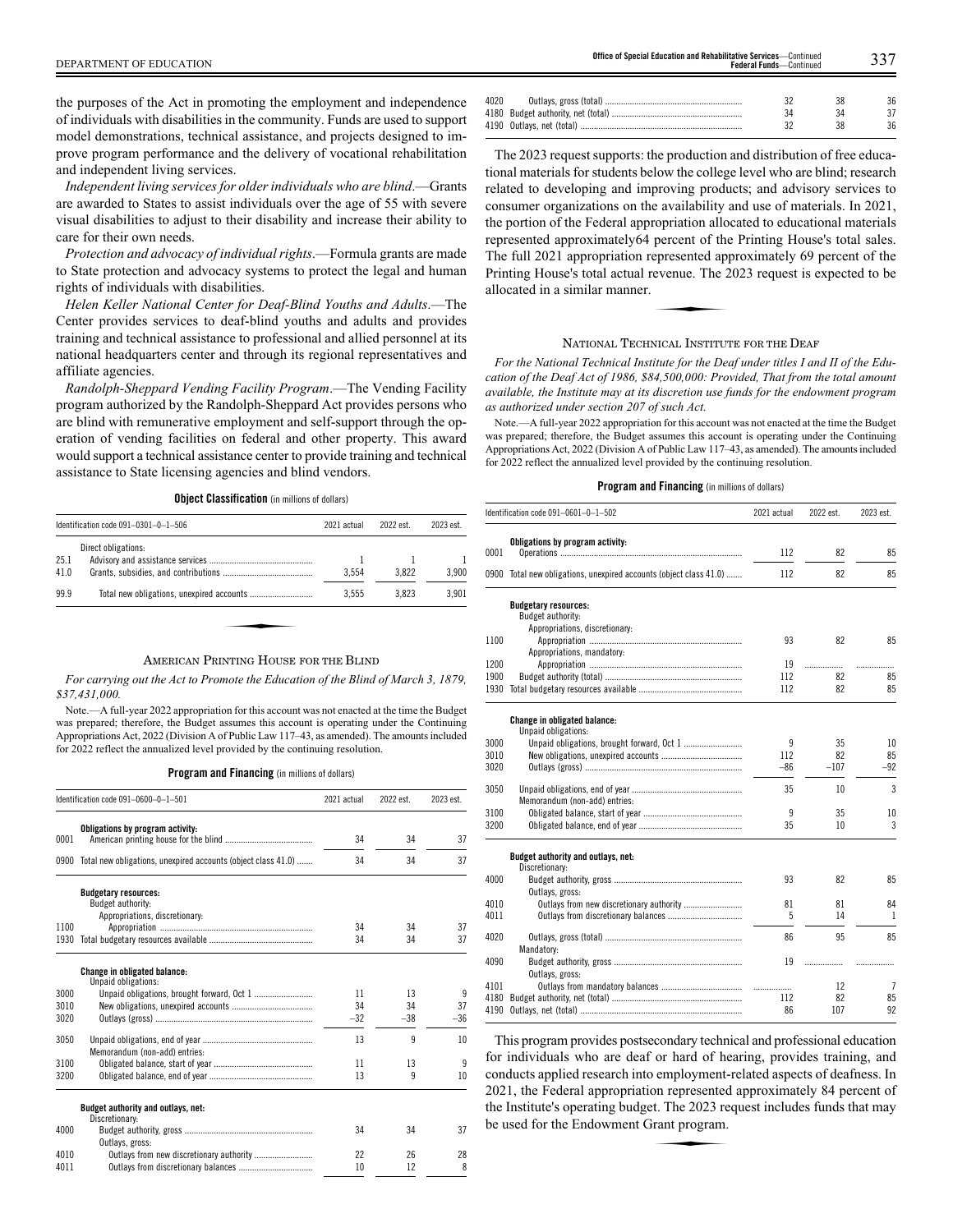#### GALLAUDET UNIVERSITY

*For the Kendall Demonstration Elementary School, the Model Secondary School for the Deaf, and the partial support of Gallaudet University under titles I and II of the Education of the Deaf Act of 1986, \$143,361,000: Provided, That from the total amount available, the University may at its discretion use funds for the endowment program as authorized under section 207 of such Act.*

Note.—A full-year 2022 appropriation for this account was not enacted at the time the Budget was prepared; therefore, the Budget assumes this account is operating under the Continuing Appropriations Act, 2022 (Division A of Public Law 117–43, as amended). The amounts included for 2022 reflect the annualized level provided by the continuing resolution.

**Program and Financing** (in millions of dollars)

|      | Identification code 091-0602-0-1-502                               | 2021 actual | 2022 est. | 2023 est. |
|------|--------------------------------------------------------------------|-------------|-----------|-----------|
|      | Obligations by program activity:                                   |             |           |           |
| 0001 |                                                                    | 170         | 140       | 143       |
|      | 0900 Total new obligations, unexpired accounts (object class 41.0) | 170         | 140       | 143       |
|      | <b>Budgetary resources:</b>                                        |             |           |           |
|      | Budget authority:                                                  |             |           |           |
|      | Appropriations, discretionary:                                     |             |           |           |
| 1100 |                                                                    | 151         | 140       | 143       |
|      | Appropriations, mandatory:                                         |             |           |           |
| 1200 |                                                                    | 19          | .         |           |
| 1900 |                                                                    | 170         | 140       | 143       |
| 1930 |                                                                    | 170         | 140       | 143       |
|      | Change in obligated balance:<br>Unpaid obligations:                |             |           |           |
| 3000 | Unpaid obligations, brought forward, Oct 1                         | 23          | 36        | 3         |
| 3010 |                                                                    | 170         | 140       | 143       |
| 3020 |                                                                    | $-157$      | $-173$    | $-143$    |
|      |                                                                    |             |           |           |
| 3050 |                                                                    | 36          | 3         | 3         |
|      | Memorandum (non-add) entries:                                      |             |           |           |
| 3100 |                                                                    | 23          | 36        | 3         |
| 3200 |                                                                    | 36          | 3         | 3         |
|      | Budget authority and outlays, net:                                 |             |           |           |
|      | Discretionary:                                                     |             |           |           |
| 4000 |                                                                    | 151         | 140       | 143       |
|      | Outlays, gross:                                                    |             |           |           |
| 4010 |                                                                    | 136         | 139       | 142       |
| 4011 |                                                                    | 21          | 34        | 1         |
| 4020 |                                                                    | 157         | 173       | 143       |
|      | Mandatory:                                                         |             |           |           |
| 4090 |                                                                    | 19          | .         |           |
| 4180 |                                                                    | 170         | 140       | 143       |
| 4190 |                                                                    | 157         | 173       | 143       |

This institution provides undergraduate, continuing education, and graduate programs for students who are deaf, hard of hearing, and hearing. The University also conducts basic and applied research and provides public service programs for persons with hearing loss and persons who work with them.

The University operates the Laurent Clerc National Deaf Education Center, which includes elementary and secondary education programs on the main campus of the University serving students who are deaf or hard of hearing. The Kendall Demonstration Elementary School serves students from birth through grade 8, and the Model Secondary School for the Deaf serves high school students in grades 9 through 12. The Clerc Center also develops and disseminates information on effective educational techniques and strategies for teachers and professionals working with students who are deaf or hard of hearing.

In 2021, the appropriation for Gallaudet represented approximately 72 percent of total revenue for the University. Approximately 24 percent of the Federal appropriation was used to support activities at the Clerc Center, which received nearly 100 percent of its revenue through the appropriation. In addition, the University receives other Federal funds such as student financial aid, vocational rehabilitation, Endowment Grant program income,

and competitive grants and contracts. The 2023 request includes funds that may be used for the Endowment Grant program. **Example 21**<br> **Example 21**<br> **EXAMPLE 22**<br> **EXAMPLE 22** 

# **OFFICE OF CAREER, TECHNICAL, AND ADULT EDUCATION**

#### *Federal Funds*

#### CAREER, TECHNICAL, AND ADULT EDUCATION

*For carrying out, to the extent not otherwise provided, the Carl D. Perkins Career and Technical Education Act of 2006 ("Perkins Act") and the Adult Education and Family Literacy Act ("AEFLA"), \$2,308,981,000, of which \$1,517,981,000 shall become available on July 1, 2023, and shall remain available through September 30, 2024, and of which \$791,000,000 shall become available on October 1, 2023, and shall remain available through September 30, 2024: Provided, That \$200,000,000 shall be for competitive grants to consortia of local educational agencies, institutions of higher education, and employers to pilot evidence-based strategies to increase the integration and alignment of the last two years of high school and the first two years of postsecondary education to improve postsecondary and career outcomes for all students: Provided further, That of the amounts made available for AEFLA, \$38,712,000 shall be for national leadership activities under section 242.*

Note.—A full-year 2022 appropriation for this account was not enacted at the time the Budget was prepared; therefore, the Budget assumes this account is operating under the Continuing Appropriations Act, 2022 (Division A of Public Law 117–43, as amended). The amounts included for 2022 reflect the annualized level provided by the continuing resolution.

|      | Identification code 091-0400-0-1-501                 | 2021 actual | 2022 est. | 2023 est. |
|------|------------------------------------------------------|-------------|-----------|-----------|
|      | Obligations by program activity:                     |             |           |           |
| 0001 |                                                      | 1,334       | 1,334     | 1,355     |
| 0002 | Career and Technical Education National Activities   | 8           | 8         | 215       |
| 0091 |                                                      | 1.342       | 1,342     | 1,570     |
| 0101 | Adult Basic and Literacy Education State Grants      | 675         | 675       | 700       |
| 0102 | Adult Education National Leadership Activities       | 14          | 14        | 39        |
|      |                                                      | 689         | 689       | 739       |
|      | 0900 Total new obligations, unexpired accounts       | 2,031       | 2.031     | 2,309     |
|      | <b>Budgetary resources:</b>                          |             |           |           |
|      | Unobligated balance:                                 |             |           |           |
| 1000 |                                                      | 21          | 20        | 20        |
|      | Budget authority:                                    |             |           |           |
|      | Appropriations, discretionary:                       |             |           |           |
| 1100 |                                                      | 1,240       | 1,240     | 1,518     |
|      | Advance appropriations, discretionary:               |             |           |           |
| 1170 |                                                      | 790         | 791       | 791       |
| 1900 |                                                      | 2,030       | 2.031     | 2,309     |
| 1930 |                                                      | 2,051       | 2,051     | 2,329     |
|      | Memorandum (non-add) entries:                        |             |           |           |
| 1941 |                                                      | 20          | 20        | 20        |
|      | <b>Change in obligated balance:</b>                  |             |           |           |
|      | Unpaid obligations:                                  |             |           |           |
| 3000 |                                                      | 1.974       | 2,173     | 1,861     |
| 3010 |                                                      | 2,031       | 2,031     | 2,309     |
| 3020 |                                                      | $-1.827$    | $-2.343$  | $-2.036$  |
| 3041 | Recoveries of prior year unpaid obligations, expired | $-5$        | .         | .         |
| 3050 |                                                      | 2,173       | 1,861     | 2,134     |
|      | Memorandum (non-add) entries:                        |             |           |           |
| 3100 |                                                      | 1,974       | 2,173     | 1,861     |
| 3200 |                                                      | 2,173       | 1,861     | 2,134     |
|      | Budget authority and outlays, net:                   |             |           |           |
|      | Discretionary:                                       |             |           |           |
| 4000 |                                                      | 2,030       | 2,031     | 2,309     |
|      | Outlays, gross:                                      |             |           |           |
| 4010 |                                                      | 345         | 616       | 630       |
| 4011 |                                                      | 1,482       | 1,727     | 1,406     |
| 4020 |                                                      | 1,827       | 2,343     | 2,036     |
| 4180 |                                                      | 2,030       | 2.031     | 2.309     |
| 4190 |                                                      | 1,827       | 2,343     | 2,036     |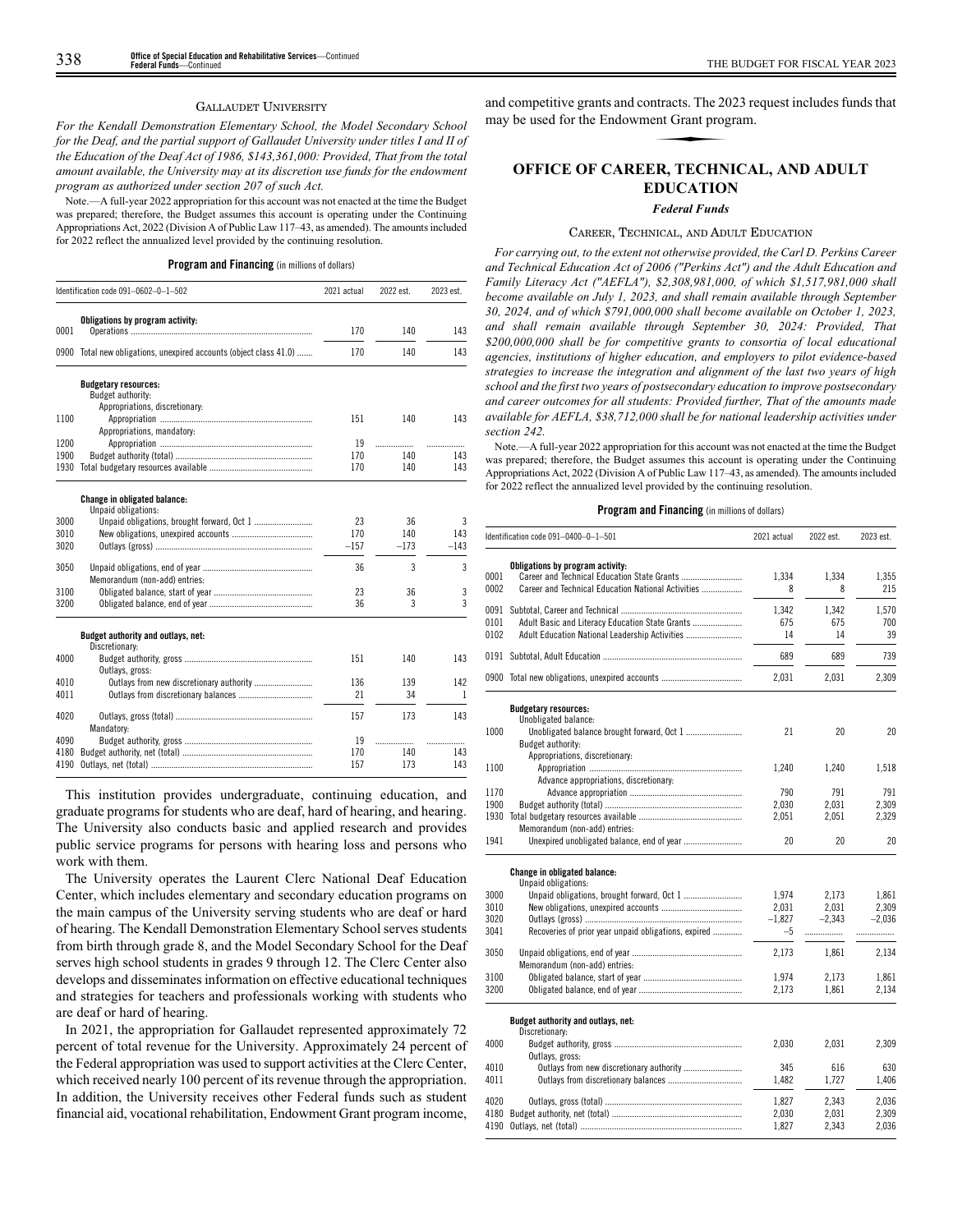#### DEPARTMENT OF EDUCATION 339 **Office of Postsecondary Education Federal Funds**

## **SUMMARY OF PROGRAM LEVEL**

(in millions of dollars)

| 2021-2022<br>Academic<br>Year | 2022-2023<br>Academic<br>Year | 2023-2024<br>Academic<br>Year |
|-------------------------------|-------------------------------|-------------------------------|
| \$1.240                       | \$1.240                       | \$1.518                       |
| 791                           | 791                           | 791                           |
| 2.031                         | 2.031                         | 2.309                         |
|                               |                               | Λ                             |

*Career and Technical Education:*

*Career and technical education State grants*.—Funds support formula grants to States to expand and improve career and technical education (CTE) in high schools, technical schools, and community colleges under the Carl D. Perkins Career and Technical Education Act of 2006, as amended.

*Career and technical education national activities*.—Funds support research, development, dissemination, evaluation, assessment, capacity building, and technical assistance activities aimed at improving the quality and effectiveness of CTE programs under the Carl D. Perkins Career and Technical Education Act of 2006, as amended. A new career-connected high schools initiative would support competitive grants to consortia of local educational agencies, institutions of higher education, and employers to increase the integration and alignment of the last two years of high school and the first two years of postsecondary education to improve postsecondary and career outcomes for all students, including students of color and students from low-income backgrounds. Key activities would include dual enrollment in postsecondary-level core content and career-connected coursework; work-based learning opportunities connected to programs of study; attainment of in-demand, career-related credentials; high-quality counseling and career-navigation supports; and educator professional development to support effective integration of academic and career-connected instruction across grades 11–14.

*Adult Education:*

*Adult basic and literacy education State grants*.—Funds support formula grants to States to help eliminate functional illiteracy among the Nation's adults, to assist adults in obtaining a high school diploma or its equivalent, and to promote family literacy. A portion of the funds is reserved for formula grants to States to provide English literacy and civics education for immigrants and other limited English proficient adults.

*Adult education national leadership activities*.—Funds support discretionary activities to evaluate the effectiveness of Federal, State, and local adult education programs, to test and demonstrate methods of improving program quality, and to provide technical assistance to States. The 2023 request would support college bridge programs for adults without a high school diploma or its equivalent and activities to reduce equity gaps for disconnected youth without a high school diploma to help them attain a high school diploma or its equivalent.

**Object Classification** (in millions of dollars)

|      | Identification code $091-0400-0-1-501$ | 2021 actual | 2022 est. | 2023 est. |
|------|----------------------------------------|-------------|-----------|-----------|
|      | Direct obligations:                    |             |           |           |
| 25.1 |                                        | 15          | 15        | 25        |
| 25.2 |                                        |             |           |           |
| 25.3 |                                        |             |           |           |
| 41.0 |                                        | 2.011       | 2.011     | 2.279     |
| 99.0 |                                        | 2.030       | 2.030     | 2.308     |
| 99.5 |                                        |             |           |           |
| 99.9 |                                        | 2.031       | 2.031     | 2.309     |
|      |                                        |             |           |           |

# **OFFICE OF POSTSECONDARY EDUCATION**

*Federal Funds*

#### HIGHER EDUCATION

*For carrying out, to the extent not otherwise provided, titles II, III, IV, V, VI, VII, and VIII of the HEA, the Mutual Educational and Cultural Exchange Act of 1961, and section 117 of the Perkins Act, \$3,792,802,000: Provided, That notwithstanding any other provision of law, funds made available in this Act to carry out title VI of the HEA and section 102(b)(6) of the Mutual Educational and Cultural Exchange Act of 1961 may be used to support visits and study in foreign countries by individuals who are participating in advanced foreign language training and international studies in areas that are vital to United States national security and who plan to apply their language skills and knowledge of these countries in the fields of government, the professions, or international development: Provided further, That of the funds referred to in the preceding proviso up to 1 percent may be used for program evaluation, national outreach, and information dissemination activities: Provided further, That up to 1.5 percent of the funds made available under chapter 2 of subpart 2 of part A of title IV of the HEA may be used for evaluation: Provided further, That section 313(d) of the HEA shall not apply to an institution of higher education that is eligible to receive funding under section 318 of the HEA: Provided further, That under the Fund for the Improvement of Postsecondary Education, \$450,000,000 shall be used to support 4-year institutions that are eligible to receive assistance under sections 316 through 320 of part A of title III, part B of title III, or title V of the HEA to build and expand institutional research and development infrastructure, and \$110,000,000 shall be used for grants to eligible States and Tribal Colleges and Universities to implement institutional-level retention and completion reforms that improve student outcomes, including retention, transfer, and completion rates and labor market outcomes: Provided further, That amounts made available for carrying out section 419N of the HEA may be awarded notwithstanding the limitations in section 419N(b)(2) of the HEA.*

Note.—A full-year 2022 appropriation for this account was not enacted at the time the Budget was prepared; therefore, the Budget assumes this account is operating under the Continuing Appropriations Act, 2022 (Division A of Public Law 117–43, as amended). The amounts included for 2022 reflect the annualized level provided by the continuing resolution.

|      | Identification code 091–0201–0–1–502                          | 2021 actual<br>2022 est. |       | 2023 est. |
|------|---------------------------------------------------------------|--------------------------|-------|-----------|
|      | Obligations by program activity:                              |                          |       |           |
| 0001 |                                                               | 109                      | 109   | 209       |
| 0002 | Strengthening tribally controlled colleges and universities   | 64                       | 66    | 53        |
| 0003 | Strengthening Alaska Native and Native Hawaiian-serving       |                          |       |           |
|      |                                                               | 31                       | 33    | 25        |
| 0004 | Strengthening historically Black colleges and universities    |                          |       |           |
|      |                                                               | 416                      | 418   | 403       |
| 0005 | Strengthening historically Black graduate institutions        | 86                       | 87    | 102       |
| 0007 | Strengthening predominantly Black institutions                | 13                       | 28    | 23        |
| 0008 | Strengthening Asian American and Native American Pacific      |                          |       |           |
|      |                                                               | 9                        | 10    | 20        |
| 0009 | Strengthening<br>Native<br>American-serving<br>nontribal      |                          |       |           |
|      |                                                               | 9                        | 10    | 12        |
| 0010 |                                                               | 12                       | 11    | 18        |
| 0011 | Strengthening historically Black masters programs             | 10                       | 13    | 21        |
|      |                                                               |                          |       |           |
| 0091 |                                                               | 759                      | 785   | 886       |
| 0101 |                                                               | 147                      | 243   | 237       |
| 0102 | Developing Hispanic-serving institution STEM and articulation |                          |       |           |
|      |                                                               | 93                       | .     |           |
| 0103 | baccalaureate opportunities<br>Promoting<br>for<br>Hispanic   |                          |       |           |
|      |                                                               | 13                       | 14    | 29        |
| 0104 | International education and foreign language studies          | 76                       | 78    | 78        |
| 0105 | Model transition programs for students with intellectual      |                          |       |           |
|      |                                                               | 13                       | 14    | 15        |
| 0106 | Tribally controlled postsecondary career and technical        |                          |       |           |
|      |                                                               | 10                       | 11    | 11        |
|      |                                                               |                          |       |           |
| 0191 |                                                               | 352                      | 360   | 370       |
| 0201 |                                                               | 1.096                    | 1.097 | 1.298     |
| 0202 | Gaining early awareness and readiness for undergraduate       |                          |       |           |
|      |                                                               | 366                      | 368   | 408       |
| 0203 |                                                               | 22                       | 24    | 24        |
| 0204 |                                                               | 55                       | 55    | 95        |
| 0291 |                                                               | 1.539                    | 1.544 | 1,825     |
| 0301 | Fund for the improvement of postsecondary education           |                          |       |           |
|      |                                                               | 40                       | 55    | 560       |
| 0302 |                                                               | 51                       | 38    | 132       |
| 0303 |                                                               |                          |       | 20        |
|      |                                                               | .                        | .     |           |
|      |                                                               | 91                       | 93    | 712       |
|      |                                                               |                          |       |           |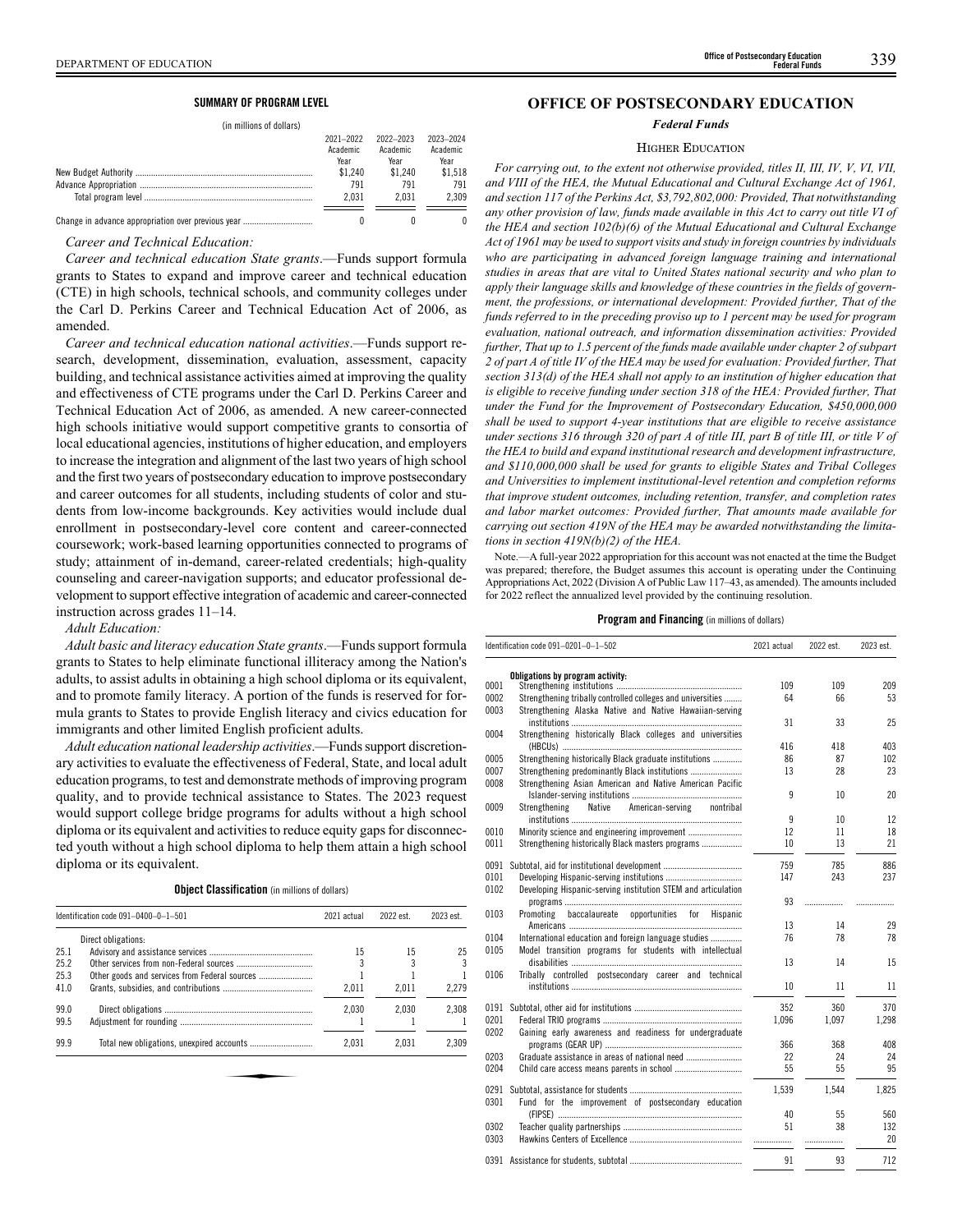# HIGHER EDUCATION—Continued

**Program and Financing**—Continued

|              | Identification code 091-0201-0-1-502                        | 2021 actual    | 2022 est.    | 2023 est.    |
|--------------|-------------------------------------------------------------|----------------|--------------|--------------|
|              | 0900 Total new obligations, unexpired accounts              | 2,741          | 2,782        | 3,793        |
|              | <b>Budgetary resources:</b><br>Unobligated balance:         |                |              |              |
| 1000         |                                                             | 25             | 61           | 193          |
| 1012         | Unobligated balance transfers between expired and unexpired | 132            | 132          | 132          |
|              | Budget authority:                                           | 157            | 193          | 325          |
|              | Appropriations, discretionary:                              |                |              |              |
| 1100         |                                                             | 2,542          | 2,542        | 3,793        |
|              | Appropriations, mandatory:                                  |                |              |              |
| 1200         |                                                             | 255            | 255          | 255          |
| 1230         | and/or<br>Appropriations<br>unobligated<br>balance<br>οf    |                |              |              |
|              | appropriations permanently reduced                          | $-15$          | $-15$        | $-15$        |
|              |                                                             |                |              |              |
| 1260<br>1900 |                                                             | 240            | 240<br>2.782 | 240<br>4.033 |
| 1930         |                                                             | 2,782<br>2,939 | 2,975        | 4,358        |
|              | Memorandum (non-add) entries:                               |                |              |              |
| 1940         |                                                             | $-137$         |              | .            |
| 1941         |                                                             | 61             | 193          | 565          |
|              |                                                             |                |              |              |
|              | Change in obligated balance:<br>Unpaid obligations:         |                |              |              |
| 3000         | Unpaid obligations, brought forward, Oct 1                  | 3,867          | 4,173        | 4.107        |
| 3010         |                                                             | 2,741          | 2,782        | 3,793        |
| 3020         |                                                             | $-2.409$       | $-2.848$     | $-2,985$     |
| 3041         | Recoveries of prior year unpaid obligations, expired        | $-26$          | .            | .            |
| 3050         | Memorandum (non-add) entries:                               | 4,173          | 4,107        | 4,915        |
| 3100         |                                                             | 3,867          | 4,173        | 4,107        |
| 3200         |                                                             | 4,173          | 4,107        | 4,915        |
|              |                                                             |                |              |              |
|              | Budget authority and outlays, net:<br>Discretionary:        |                |              |              |
| 4000         | Outlays, gross:                                             | 2,542          | 2,542        | 3,793        |
| 4010         | Outlays from new discretionary authority                    | 16             | 76           | 114          |
| 4011         |                                                             | 2.169          | 2.435        | 2.471        |
| 4020         | Mandatory:                                                  | 2,185          | 2,511        | 2,585        |
| 4090         | Outlays, gross:                                             | 240            | 240          | 240          |
| 4100         |                                                             | .              | 8            | 8            |
| 4101         |                                                             | 224            | 329          | 392          |
| 4110         |                                                             | 224            | 337          | 400          |
| 4180         |                                                             | 2,782          | 2,782        | 4,033        |
| 4190         |                                                             | 2,409          | 2,848        | 2,985        |
|              |                                                             |                |              |              |

#### *Aid for Institutional Development:*

*Strengthening institutions.—*Funds support planning and development grants for improving academic programs and financial management at schools that enroll high proportions of disadvantaged students and have low per-student expenditures.

*Strengthening tribally controlled colleges and universities.—*Discretionary and mandatory funds support grants to American Indian tribally controlled colleges and universities with scarce resources to enable them to improve and expand their capacity to serve students and to strengthen management and fiscal operations.

*Strengthening Alaska Native and Native Hawaiian-serving institutions.—*Discretionary and mandatory funds support Alaska Native and Native Hawaiian-serving institutions to enable them to improve and expand their capacity to serve students and to strengthen management and fiscal operations.

*Strengthening historically Black colleges and universities.—*Discretionary and mandatory funds support grants to help historically Black undergraduate institutions to improve and expand their capacity to serve students and to strengthen management and fiscal operations.

*Strengthening historically Black graduate institutions.—*Funds support grants to historically Black graduate institutions to improve and expand their capacity to serve students and to strengthen management and fiscal operations.

*Strengthening predominantly Black institutions.—*Discretionary and mandatory funds support grants to predominantly Black institutions to improve and expand their capacity to serve students.

*Strengthening Asian American- and Native American Pacific Islanderserving institutions.—*Discretionary and mandatory funds support grants to help Asian American and Native American Pacific Islander-serving institutions improve and expand their capacity to serve students and to strengthen management and fiscal operations.

*Strengthening Native American-serving nontribal institutions.—*Discretionary and mandatory funds support grants to help Native Americanserving nontribal institutions improve and expand their capacity to serve students and to strengthen management and fiscal operations.

*Minority science and engineering improvement.—*Funds support grants to predominantly minority institutions to help them make long-range improvements in science and engineering education and to increase the participation of minorities in scientific and technological careers.

*Strengthening HBCU Masters program*.—Funds support grants to historically Black institutions to improve graduate education opportunities at the Masters level in scientific disciplines in which African Americans are underrepresented.

# *Aid for Hispanic-serving Institutions:*

*Developing Hispanic-serving institutions.—*Funds support Hispanicserving institutions to help them improve and expand their capacity to serve students.

*Developing Hispanic-serving institutions STEM and articulation programs.—*Mandatory funds support Hispanic-serving institutions to help them improve and expand their capacity to serve students with priority given to applications that propose to increase the number of Hispanics and other low-income students attaining degrees in the fields of science, technology, engineering, or mathematics; and to develop model transfer and articulation agreements between 2-year Hispanic-serving institutions and 4-year institutions in such fields.

*Promoting postbaccalaureate opportunities for Hispanic Americans.—*Discretionary funds support Hispanic-serving institutions to help them expand and improve postbaccalaureate educational opportunities.

## *Other Aid for Institutions:*

*International education and foreign language studies programs.—*Funds promote the development and improvement of domestic and overseas international and foreign language programs by providing institutional and fellowship grant funding to strengthen the capability and performance of American education in foreign languages and in area and international studies.

*Model transition programs for students with intellectual disabilities into higher education.—*Funds support grants to institutions of higher education or consortia of such institutions to create or expand high quality, inclusive model comprehensive transition and postsecondary programs for students with intellectual disabilities.

*Tribally controlled postsecondary career and technical institutions.—*Funds support the operation and improvement of eligible tribally controlled postsecondary career institutions to ensure continued and expanded educational opportunities for Indian students.

## *Assistance for Students:*

*Federal TRIO programs.—*Funds support postsecondary education outreach and student support services to help individuals from disadvantaged backgrounds prepare for, enter, and complete college and graduate studies.

*Gaining early awareness and readiness for undergraduate programs.—*Funds support early college preparation and awareness activities at the State and local levels to ensure that low-income elementary and secondary school students are prepared for and pursue postsecondary education.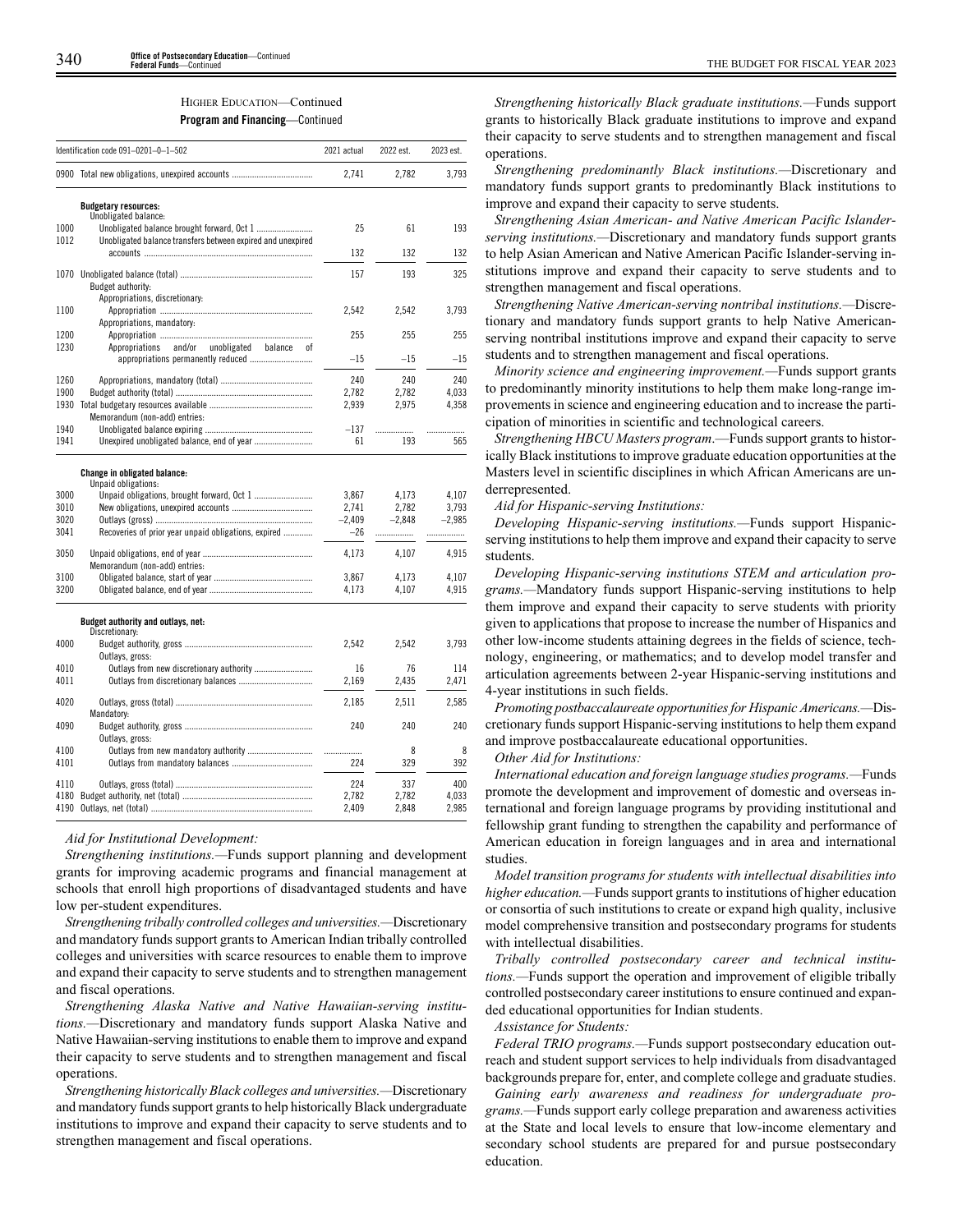*Graduate assistance in areas of national need.—*Funds support fellowships to graduate students of superior ability who have financial need for study in areas of national need.

*Child care access means parents in school.—*Funds support a program designed to bolster the participation of low-income parents in postsecondary education through the provision of campus-based child care services.

*Fund for the improvement of postsecondary education.—*Funds support the development of innovative strategies designed to improve college completion, particularly for high-need students.

*Teacher quality partnership.—*Funds support grants to partnerships including institutions of higher education and local education agencies, among others, to reform pre-baccalaureate teacher preparation programs or create teacher residency programs in high-need local education agencies.

*Hawkins centers of excellence.—*Funds support a program designed to increase the talent pool of effective minority educators by expanding and reforming teacher education programs at minority-serving institutions.

*Pooled evaluation.*—Requested authority would enable the Department to reserve up to 0.5 percent of funding annually appropriated for certain Higher Education Act (HEA) programs for rigorous program evaluation, data collection, and analysis of outcome data.

**Object Classification** (in millions of dollars)

| Identification code 091-0201-0-1-502 |                     | 2021 actual | 2022 est. | 2023 est. |  |
|--------------------------------------|---------------------|-------------|-----------|-----------|--|
|                                      | Direct obligations: |             |           |           |  |
| 25.2                                 |                     | հ           |           | 6         |  |
| 25.3                                 |                     |             |           |           |  |
| 25.5                                 |                     |             |           |           |  |
| 25.7                                 |                     |             |           | 3         |  |
| 41.0                                 |                     | 2.731       | 2.775     | 3.783     |  |
| 99.9                                 |                     | 2.741       | 2.782     | 3.793     |  |
|                                      |                     |             |           |           |  |
|                                      |                     |             |           |           |  |
|                                      |                     |             |           |           |  |

#### HOWARD UNIVERSITY

*For partial support of Howard University, \$311,018,000, of which not less than \$3,405,000 shall be for a matching endowment grant pursuant to the Howard University Endowment Act and shall remain available until expended.*

Note.—A full-year 2022 appropriation for this account was not enacted at the time the Budget was prepared; therefore, the Budget assumes this account is operating under the Continuing Appropriations Act, 2022 (Division A of Public Law 117–43, as amended). The amounts included for 2022 reflect the annualized level provided by the continuing resolution.

#### **Program and Financing** (in millions of dollars)

| Identification code 091-0603-0-1-502 |                                                                    | 2021 actual | 2022 est. | 2023 est. |  |
|--------------------------------------|--------------------------------------------------------------------|-------------|-----------|-----------|--|
|                                      | Obligations by program activity:                                   |             |           |           |  |
| 0001<br>0002                         |                                                                    | 306         | 217<br>34 | 227<br>84 |  |
|                                      | 0900 Total new obligations, unexpired accounts (object class 41.0) | 306         | 251       | 311       |  |
|                                      | <b>Budgetary resources:</b>                                        |             |           |           |  |
|                                      | Budget authority:                                                  |             |           |           |  |
|                                      | Appropriations, discretionary:                                     |             |           |           |  |
| 1100                                 |                                                                    | 271         | 251       | 311       |  |
|                                      | Appropriations, mandatory:                                         |             |           |           |  |
| 1200                                 |                                                                    | 35          | .         |           |  |
| 1900                                 |                                                                    | 306         | 251       | 311       |  |
| 1930                                 |                                                                    | 306         | 251       | 311       |  |
|                                      | <b>Change in obligated balance:</b><br>Unpaid obligations:         |             |           |           |  |
| 3000                                 |                                                                    | 3           | 11        | 3         |  |
| 3010                                 |                                                                    | 306         | 251       | 311       |  |
| 3020                                 |                                                                    | $-298$      | $-259$    | $-311$    |  |
| 3050                                 | Memorandum (non-add) entries:                                      | 11          | 3         | 3         |  |
| 3100                                 |                                                                    | 3           | 11        | 3         |  |
| 3200                                 |                                                                    | 11          | 3         | 3         |  |

#### **Budget authority and outlays, net:**

|      | Discretionary:  |     |     |     |
|------|-----------------|-----|-----|-----|
| 4000 |                 | 271 | 251 | 311 |
|      | Outlays, gross: |     |     |     |
| 4010 |                 | 271 | 248 | 308 |
| 4011 |                 |     | 11  | 3   |
| 4020 |                 | 274 | 259 | 311 |
|      | Mandatory:      |     |     |     |
| 4090 |                 | 35  |     |     |
|      | Outlays, gross: |     |     |     |
| 4100 |                 | 24  |     |     |
| 4180 |                 | 306 | 251 | 311 |
|      |                 | 298 | 259 | 311 |
|      |                 |     |     |     |

Howard University is a private, nonprofit institution of higher education consisting of 13 schools and colleges. Federal funds are used to provide partial support for University programs as well as for the Howard University Hospital, a teaching facility. In 2022, the Federal appropriation represented approximately 23 percent of the University's revenue and 10 percent of the Hospital's revenue. The 2023 request is expected to be allocated in a similar manner.

The 2023 request would lift the restrictions that prevent Howard University from accessing the HBCU Capital Financing Program. Exercise is experienced.<br>
J Capital Finances<br>
A RARAGE RARAGE

#### COLLEGE HOUSING AND ACADEMIC FACILITIES LOANS PROGRAM

*For Federal administrative expenses to carry out activities related to existing facility loans pursuant to section 121 of the HEA, \$298,000.*

## HISTORICALLY BLACK COLLEGE AND UNIVERSITY CAPITAL FINANCING PROGRAM ACCOUNT

*For the cost of guaranteed loans, \$20,150,000, as authorized pursuant to part D of title III of the HEA, which shall remain available through September 30, 2024: Provided, That such costs, including the cost of modifying such loans, shall be as defined in section 502 of the Congressional Budget Act of 1974: Provided further, That these funds are available to subsidize total loan principal, any part of which is to be guaranteed, not to exceed \$752,065,725: Provided further, That these funds may be used to support loans to public and private Historically Black Colleges and Universities without regard to the limitations within section 344(a) of the HEA.*

*In addition, for administrative expenses to carry out the Historically Black College and University Capital Financing Program entered into pursuant to part D of title III of the HEA, \$528,000.*

Note.—A full-year 2022 appropriation for this account was not enacted at the time the Budget was prepared; therefore, the Budget assumes this account is operating under the Continuing Appropriations Act, 2022 (Division A of Public Law 117–43, as amended). The amounts included for 2022 reflect the annualized level provided by the continuing resolution.

|      | Identification code $091-0241-0-1-502$<br>2021 actual              |        | 2022 est. | 2023 est. |
|------|--------------------------------------------------------------------|--------|-----------|-----------|
| 0001 | Obligations by program activity:                                   | 136    |           |           |
|      | Credit program obligations:                                        |        |           |           |
| 0701 |                                                                    | 23     | 18        | 8         |
| 0703 |                                                                    | 1.564  |           | .         |
| 0705 |                                                                    | 18     | 242       | .         |
| 0706 |                                                                    | 1      | 42        | .         |
| 0709 |                                                                    |        | 1         | 1         |
| 0791 |                                                                    | 1,606  | 303       | 9         |
|      | 0900 Total new obligations, unexpired accounts (object class 41.0) | 1.742  | 303       | 9         |
|      | <b>Budgetary resources:</b><br>Unobligated balance:                |        |           |           |
| 1000 |                                                                    | 14     | 33        | 63        |
|      | <b>Budget authority:</b>                                           |        |           |           |
|      | Appropriations, discretionary:                                     |        |           |           |
| 1100 |                                                                    | 49     | 49        | 21        |
|      | Appropriations, mandatory:                                         |        |           |           |
| 1200 |                                                                    | 2.051  | 284       | .         |
| 1900 |                                                                    | 2,100  | 333       | 21        |
| 1930 |                                                                    | 2,114  | 366       | 84        |
|      | Memorandum (non-add) entries:                                      |        |           |           |
| 1940 |                                                                    | $-339$ | .         | .         |
|      |                                                                    | 33     | 63        | 75        |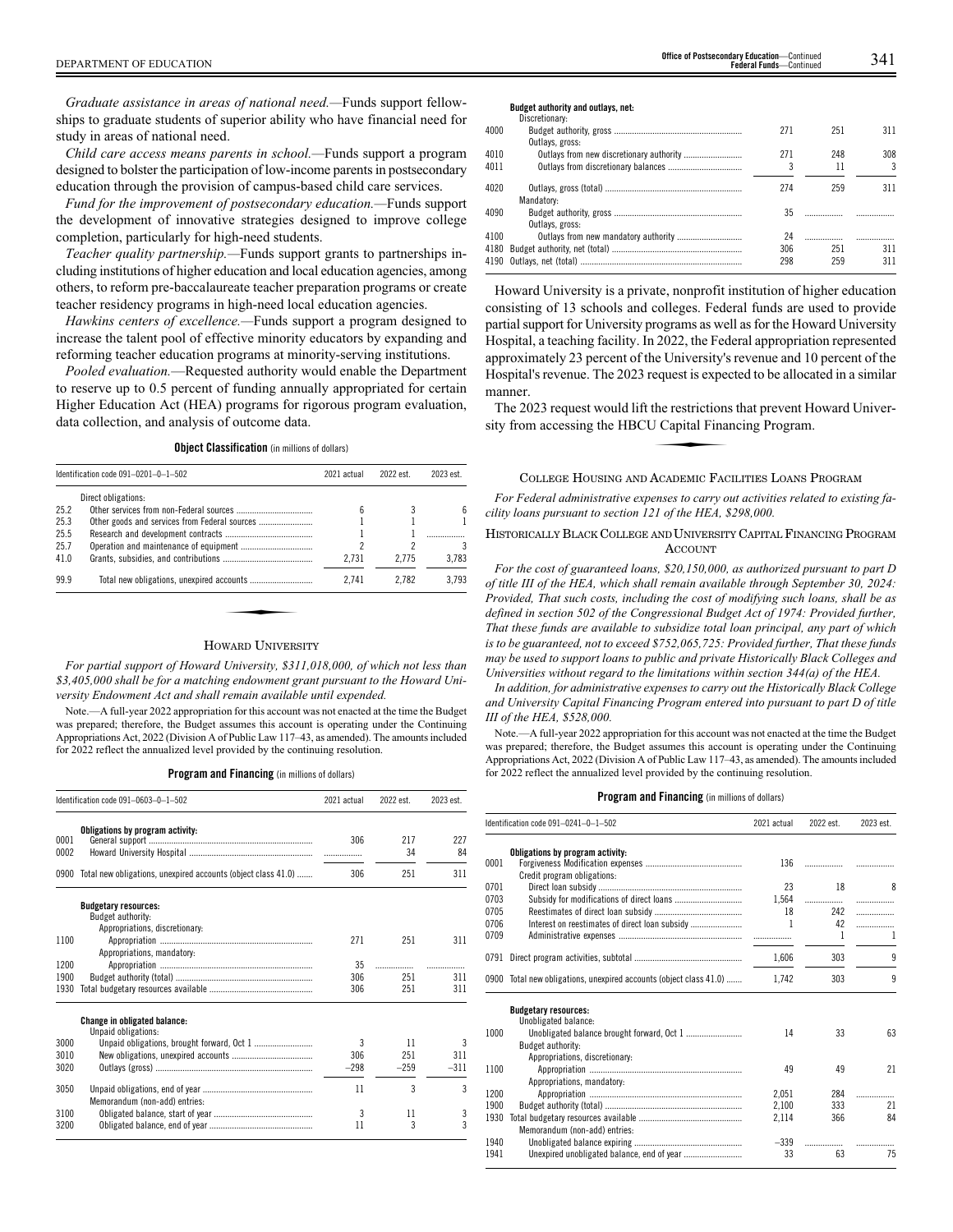COLLEGE HOUSING AND ACADEMIC FACILITIES LOANS PROGRAM ACCOUNT—Continued **Program and Financing**—Continued

|                                              | Identification code 091-0241-0-1-502                 | 2021 actual    | 2022 est.  | 2023 est.      |
|----------------------------------------------|------------------------------------------------------|----------------|------------|----------------|
|                                              | Change in obligated balance:                         |                |            |                |
|                                              | Unpaid obligations:                                  |                |            |                |
| 3000                                         | Unpaid obligations, brought forward, Oct 1           | 33             | 34         | 42             |
| 3010                                         |                                                      | 1.742          | 303        | 9              |
| 3020                                         |                                                      | $-1,736$       | $-295$     | $-12$          |
| 3041                                         | Recoveries of prior year unpaid obligations, expired | $-5$           | .          | .              |
| 3050                                         |                                                      | 34             | 42         | 39             |
|                                              | Memorandum (non-add) entries:                        |                |            |                |
| 3100                                         |                                                      | 33             | 34         | 42             |
| 3200                                         |                                                      | 34             | 42         | 39             |
|                                              | Budget authority and outlays, net:<br>Discretionary: |                |            |                |
| 4000                                         |                                                      | 49             |            |                |
|                                              |                                                      |                |            |                |
|                                              |                                                      |                | 49         | 21             |
|                                              | Outlays, gross:                                      |                |            |                |
|                                              | Outlays from new discretionary authority             | 6              | 5          | 5              |
|                                              |                                                      | 17             | 6          | $\overline{7}$ |
|                                              |                                                      | 23             | 11         | 12             |
|                                              |                                                      |                |            |                |
|                                              | Mandatory:                                           |                | 284        |                |
|                                              |                                                      | 2.051          |            |                |
|                                              | Outlays, gross:                                      |                |            |                |
| 4010<br>4011<br>4020<br>4090<br>4100<br>4180 |                                                      | 1.713<br>2,100 | 284<br>333 | .<br>21        |

## **Summary ofLoan Levels, Subsidy Budget Authority and Outlays by Program** (inmillionsof dollars)

| Identification code 091-0241-0-1-502                                                                                                                                                                                                                                                                                                                                                                                  | 2021 actual | 2022 est. | 2023 est. |
|-----------------------------------------------------------------------------------------------------------------------------------------------------------------------------------------------------------------------------------------------------------------------------------------------------------------------------------------------------------------------------------------------------------------------|-------------|-----------|-----------|
| Direct loan levels supportable by subsidy budget authority:<br>115002<br>300<br>241<br>241<br>300<br>Direct loan subsidy (in percent):<br>7.35<br>7.67<br>7.67<br>7.35<br>Direct loan subsidy budget authority:<br>23<br>18<br>23<br>18<br>Direct loan subsidy outlays:<br>1,581<br>10<br>1,581<br>10<br>Direct loan reestimates:<br>Historically Black Colleges and Universities<br>$-189$<br>$-6$<br>$-189$<br>$-8$ | 270         |           |           |
| 115999                                                                                                                                                                                                                                                                                                                                                                                                                |             |           | 270       |
| 132002                                                                                                                                                                                                                                                                                                                                                                                                                |             |           | 2.68      |
| 132999                                                                                                                                                                                                                                                                                                                                                                                                                |             |           | 2.68      |
| 133002                                                                                                                                                                                                                                                                                                                                                                                                                |             |           | 8         |
| 133999                                                                                                                                                                                                                                                                                                                                                                                                                |             |           | 8         |
| 134002                                                                                                                                                                                                                                                                                                                                                                                                                |             |           | 11        |
| 134999                                                                                                                                                                                                                                                                                                                                                                                                                |             |           | 11        |
| 135001                                                                                                                                                                                                                                                                                                                                                                                                                |             |           |           |
| 135002                                                                                                                                                                                                                                                                                                                                                                                                                |             |           | .         |
| 135999                                                                                                                                                                                                                                                                                                                                                                                                                |             |           |           |
| Administrative expense data:                                                                                                                                                                                                                                                                                                                                                                                          |             |           |           |
| 3510                                                                                                                                                                                                                                                                                                                                                                                                                  | 1           | 1         | 1         |
| 3590                                                                                                                                                                                                                                                                                                                                                                                                                  |             | 1         |           |

As required by the Federal Credit Reform Act of 1990, this account records the subsidy costs associated with the direct loans obligated and loan guarantees committed in 1992 and beyond, as well as any administrative expenses for the College Housing and Academic Facilities Loans (CHAFL) Program and the Historically Black College and University (HBCU) Capital Financing Program. The subsidy amounts are estimated on a present value basis; the administrative expenses are on a cash basis. These programs are administered separately but consolidated in the Budget for presentation purposes.

*College housing and academic facilities loans program*.—Funds for this activity pay the Federal costs of administering CHAFL, College Housing Loans (CHL), and Higher Education Facilities Loans (HEFL) programs. Prior to 1994, these programs provided financing for the construction, reconstruction, and renovation of housing, academic, and other educational facilities. Although no new loans have been awarded since 1993, the Department of Education will incur costs for administering the outstanding loans through 2030.

*Historically Black college and university (HBCU) capital financing program*.—The HBCU Capital Financing Program provides HBCUs with access to capital financing for the repair, renovation, and construction of classrooms, libraries, laboratories, dormitories, instructional equipment, and research instrumentation. The authorizing statute gives the Department authority to enter into insurance agreements with a private for-profit Designated Bonding Authority. The bonding authority issues the loans and maintains an escrow account in which five percent of each institution's principal is deposited. The FAFSA Simplification Act, which was included in the Consolidated Appropriations Act, 2021, signed into law in December 2020, provided authority and funding to discharge debts under the HBCU Capital Financing Program. The Department of Education discharged approximately \$1.6 billion of debt provided to HBCUs.

The 2023 request would lift the restrictions that prevent Howard University from accessing the HBCU Capital Financing Program.

#### **Employment Summary**

|                                                                                              | 2021 actual | 2022 est. | 2023 est. |
|----------------------------------------------------------------------------------------------|-------------|-----------|-----------|
| Identification code 091-0241-0-1-502<br>1001 Direct civilian full-time equivalent employment |             |           |           |
|                                                                                              |             |           |           |
| COLLEGE HOUSING AND ACADEMIC FACILITIES LOANS FINANCING ACCOUNT                              |             |           |           |

COLLEGE HOUSING AND ACADEMIC FACILITIES LOANS FINANCING ACCOUNT

|      | Identification code 091-4252-0-3-502                         | 2021 actual  | 2022 est.      | 2023 est.                          |
|------|--------------------------------------------------------------|--------------|----------------|------------------------------------|
|      | Obligations by program activity:                             |              |                |                                    |
|      | Credit program obligations:                                  |              |                |                                    |
| 0713 |                                                              |              | 1              | 1                                  |
| 0743 |                                                              |              | $\overline{2}$ |                                    |
|      |                                                              |              | 3              | $\mathbf{1}$                       |
|      | <b>Budgetary resources:</b>                                  |              |                |                                    |
|      | Unobligated balance:                                         |              |                |                                    |
| 1000 |                                                              |              |                | $-2$                               |
| 1020 | Adjustment of unobligated bal brought forward, Oct 1         |              | $\mathbf{2}$   | .                                  |
|      | Financing authority:                                         |              |                |                                    |
|      | Spending authority from offsetting collections, mandatory:   |              |                |                                    |
| 1800 |                                                              | $\mathbf{1}$ | $\mathbf{1}$   | $\mathbf{1}$                       |
| 1825 | Spending authority from offsetting collections applied to    |              |                |                                    |
|      |                                                              | $-3$         |                | .                                  |
|      |                                                              | $-2$         |                |                                    |
| 1850 | Spending auth from offsetting collections, mand (total)      |              | $\mathbf{1}$   | $\mathbf{1}$                       |
| 1900 |                                                              | $-2$         | $\mathbf{1}$   | 1                                  |
| 1930 |                                                              | $-2$         | $\mathbf{1}$   | $\mathbf{1}$                       |
|      | Memorandum (non-add) entries:                                |              |                |                                    |
| 1941 |                                                              | $-2$         |                |                                    |
|      |                                                              |              |                |                                    |
|      | <b>Change in obligated balance:</b><br>Unpaid obligations:   |              |                |                                    |
| 3000 |                                                              |              | .              | $\overline{2}$                     |
| 3010 |                                                              |              | 3              | -1                                 |
| 3020 |                                                              |              | $-1$           | $-1$                               |
|      |                                                              |              |                |                                    |
| 3050 |                                                              |              | $\overline{2}$ | $\overline{2}$                     |
|      | Memorandum (non-add) entries:                                |              |                |                                    |
| 3100 |                                                              |              | .              | $\overline{2}$                     |
| 3200 |                                                              |              | $\overline{c}$ | $\overline{c}$                     |
|      |                                                              |              |                |                                    |
|      | Financing authority and disbursements, net:                  |              |                |                                    |
|      | Mandatory:                                                   | $-2$         | $\mathbf{1}$   |                                    |
| 4090 |                                                              |              |                | 1                                  |
|      | Financing disbursements:                                     |              | 1              |                                    |
| 4110 |                                                              |              |                | $\mathbf{1}$                       |
|      | Offsets against gross financing authority and disbursements: |              |                |                                    |
|      | Offsetting collections (collected) from:                     |              |                |                                    |
| 4123 |                                                              | $-1$         | $-1$           | $-1$                               |
| 4180 |                                                              | $-3$<br>$-1$ |                | $\ldots \ldots \ldots \ldots$<br>. |
|      |                                                              |              |                |                                    |
|      |                                                              |              |                |                                    |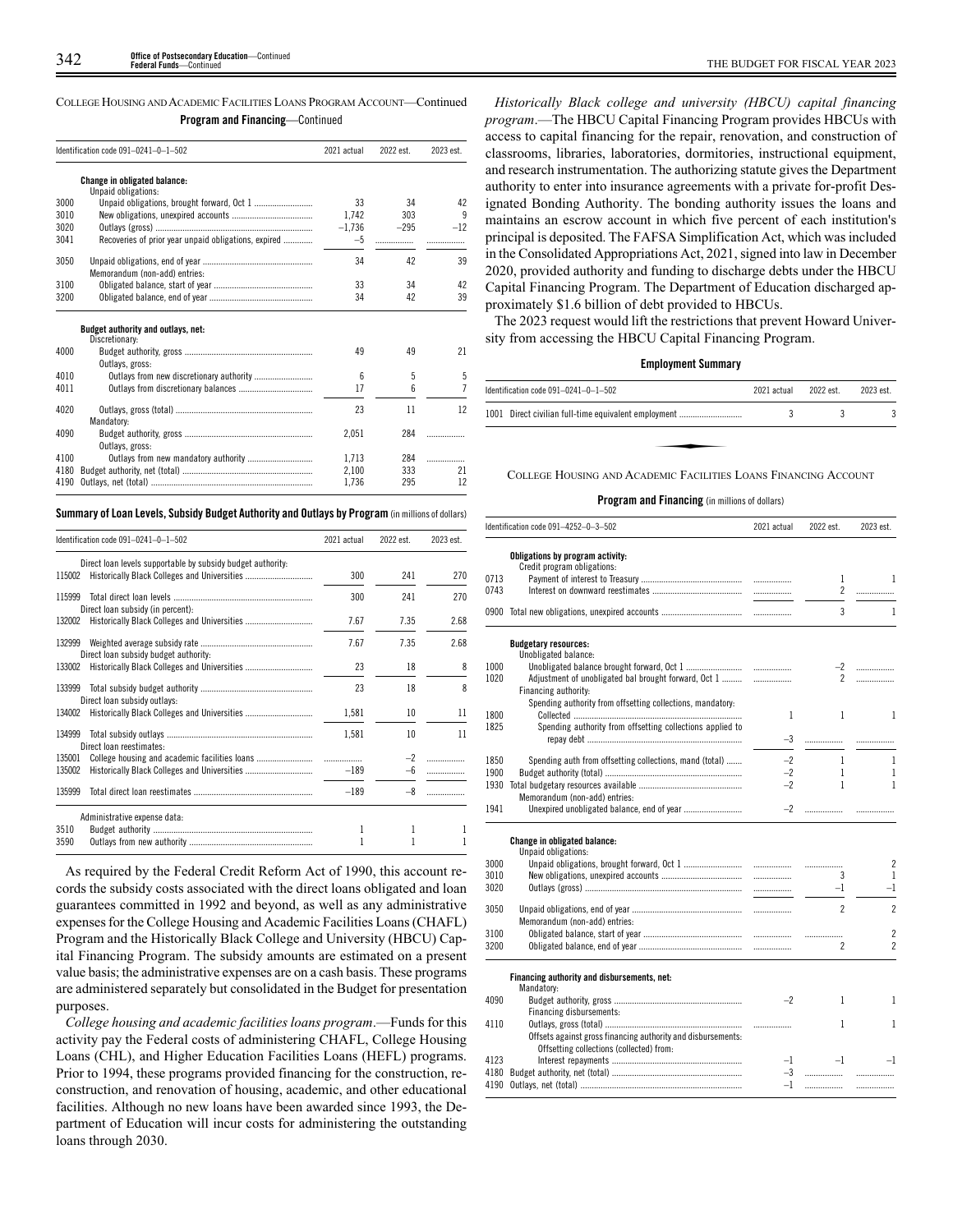|      | <b>Status of Direct Loans</b> (in millions of dollars) |             |          |          |  |  |  |  |
|------|--------------------------------------------------------|-------------|----------|----------|--|--|--|--|
|      | Identification code 091-4252-0-3-502                   | 2021 actual | 2022 est | 2023 est |  |  |  |  |
| 1210 | Cumulative balance of direct loans outstanding:        |             |          |          |  |  |  |  |
| 1290 |                                                        |             |          |          |  |  |  |  |

As required by the Federal Credit Reform Act of 1990, this nonbudgetary account records all cash flows to and from the Government resulting from the College Housing and Academic Facilities loan program. Amounts in this account are a means of financing and are not included in the budget totals.

| <b>Balance Sheet</b> (in millions of dollars) |  |  |  |  |  |  |
|-----------------------------------------------|--|--|--|--|--|--|
|-----------------------------------------------|--|--|--|--|--|--|

|              | Identification code 091-4252-0-3-502                              | 2020 actual | 2021 actual |  |
|--------------|-------------------------------------------------------------------|-------------|-------------|--|
|              | ASSETS:                                                           |             |             |  |
| 1401<br>1405 | Net value of assets related to post-1991 direct loans receivable: | 3           |             |  |
| 1499         | Net present value of assets related to direct loans               | 3           |             |  |
| 1999         | LIABILITIES:                                                      | 3           |             |  |
| 2103         |                                                                   | 3           |             |  |
| 4999         |                                                                   | 3           |             |  |

**Program and Financing** (in millions of dollars)

|              | Identification code 091-0242-0-1-502                                                                   | 2021 actual              | 2022 est.                    | 2023 est.                |
|--------------|--------------------------------------------------------------------------------------------------------|--------------------------|------------------------------|--------------------------|
|              | Obligations by program activity:                                                                       |                          |                              |                          |
| 0713         | Credit program obligations:                                                                            | $\overline{c}$           | 2                            | 2                        |
| 0900         | Total new obligations, unexpired accounts (object class 43.0)                                          | $\overline{2}$           | $\overline{c}$               | $\overline{2}$           |
|              | <b>Budgetary resources:</b>                                                                            |                          |                              |                          |
|              | Unobligated balance:                                                                                   |                          |                              |                          |
| 1000<br>1022 | Unobligated balance brought forward, Oct 1<br>Capital transfer of unobligated balances to general fund | 3<br>$-3$                | $\mathbf{2}^{\circ}$<br>$-2$ | .                        |
|              | Budget authority:                                                                                      |                          |                              | .                        |
|              | Appropriations, mandatory:                                                                             |                          |                              |                          |
| 1200<br>1236 |                                                                                                        | 1                        | 9                            | 1                        |
|              |                                                                                                        |                          | -8                           | .                        |
| 1260         |                                                                                                        | 1                        | 1                            | 1                        |
|              | Spending authority from offsetting collections, mandatory:                                             |                          |                              |                          |
| 1800         |                                                                                                        | 5                        | 8                            | 8                        |
| 1820         | Capital transfer of spending authority from offsetting                                                 |                          |                              |                          |
| 1825         | Spending authority from offsetting collections applied to                                              | .                        |                              | $-5$                     |
|              |                                                                                                        | $-2$                     | $-7$                         | $-2$                     |
| 1850         | Spending auth from offsetting collections, mand (total)                                                | 3                        | $\mathbf{1}$                 | 1                        |
| 1900         |                                                                                                        | 4                        | $\overline{2}$               | $\overline{c}$           |
| 1930         |                                                                                                        | 4                        | $\overline{\phantom{a}}$     | $\overline{2}$           |
|              | Memorandum (non-add) entries:                                                                          |                          |                              |                          |
| 1941         | Unexpired unobligated balance, end of year                                                             | $\overline{c}$           |                              |                          |
|              | Change in obligated balance:                                                                           |                          |                              |                          |
|              | Unpaid obligations:                                                                                    |                          |                              |                          |
| 3000         |                                                                                                        | 1                        | 1                            | .                        |
| 3010         |                                                                                                        | $\mathfrak{p}$           | $\overline{2}$               | 2                        |
| 3020         |                                                                                                        | $-2$                     | $-3$                         | $-2$                     |
| 3050         |                                                                                                        | 1                        | .                            | .                        |
|              | Memorandum (non-add) entries:                                                                          |                          |                              |                          |
| 3100         |                                                                                                        | 1                        | 1                            | .                        |
| 3200         |                                                                                                        | 1                        | .                            |                          |
|              | Budget authority and outlays, net:                                                                     |                          |                              |                          |
| 4090         | Mandatory:                                                                                             | 4                        | $\overline{\phantom{a}}$     | $\overline{\phantom{a}}$ |
|              | Outlays, gross:                                                                                        |                          |                              |                          |
| 4100         | Outlays from new mandatory authority                                                                   | $\overline{\phantom{a}}$ | 2                            | 2                        |

|      |                                                                                                                                                                                                                                | regeral runus—continued |    |  |
|------|--------------------------------------------------------------------------------------------------------------------------------------------------------------------------------------------------------------------------------|-------------------------|----|--|
| 4101 |                                                                                                                                                                                                                                |                         |    |  |
|      |                                                                                                                                                                                                                                |                         |    |  |
| 4110 |                                                                                                                                                                                                                                |                         |    |  |
|      | Offsets against gross budget authority and outlays:                                                                                                                                                                            |                         |    |  |
|      | Offsetting collections (collected) from:                                                                                                                                                                                       |                         |    |  |
| 4123 |                                                                                                                                                                                                                                |                         |    |  |
| 4180 |                                                                                                                                                                                                                                | $-$                     | –հ |  |
|      | 4190 Outlavs net (total) and the control of the control of the control of the control of the control of the control of the control of the control of the control of the control of the control of the control of the control o | $-\tilde{t}$            |    |  |

**Office of Postsecondary Education-Continued** 

#### **Status of Direct Loans** (in millions of dollars)

4190 Outlays, net (total)...

|      | Identification code $091-0242-0-1-502$          | 2021 actual | 2022 est. | 2023 est. |
|------|-------------------------------------------------|-------------|-----------|-----------|
|      | Cumulative balance of direct loans outstanding: |             |           |           |
| 1210 |                                                 | 22          | 17        | 9         |
| 1251 |                                                 | $-2$        | -8        | $-2$      |
| 1264 |                                                 | -1          |           |           |
| 1290 |                                                 |             |           |           |

As required by the Federal Credit Reform Act of 1990, the College Housing and Academic Facilities Loans Liquidating Account records all cash flows to and from the Government resulting from direct loans obligated prior to 1992. This account includes loans made under the College Housing and Academic Facilities Loans, College Housing Loans, and Higher Education Facilities Loans programs, which continue to be administered separately.

## **Balance Sheet** (in millions of dollars)

|      | Identification code 091-0242-0-1-502                         | 2020 actual | 2021 actual |  |
|------|--------------------------------------------------------------|-------------|-------------|--|
|      | ASSETS:                                                      |             |             |  |
| 1101 |                                                              | 4           | 3           |  |
| 1601 |                                                              | 22          | 17          |  |
| 1602 |                                                              | 4           | 4           |  |
| 1603 | Allowance for estimated uncollectible loans and interest (-) | $-8$        | $-7$        |  |
| 1699 |                                                              | 18          | 14          |  |
| 1999 | LIABILITIES:                                                 | 22          | 17          |  |
|      | Federal liabilities:                                         |             |             |  |
| 2103 | <u> Debt …………………………………………………………………………</u>                    | 10          | 9           |  |
| 2104 |                                                              | 16          | 15          |  |
| 2999 | NET POSITION:                                                | 26          | 24          |  |
| 3100 |                                                              | 3           | 3           |  |
| 3300 |                                                              | $-7$        | $-10$       |  |
| 3999 |                                                              | $-4$        | $-7$        |  |
| 4999 |                                                              | 22          | 17          |  |

FINANCING ACCOUNT

|      | ldentification code 091–4255–0–3–502                | 2021 actual | 2022 est.      | 2023 est.      |
|------|-----------------------------------------------------|-------------|----------------|----------------|
|      | Obligations by program activity:                    |             |                |                |
| 0004 |                                                     | 21          | $\overline{c}$ | 2              |
| 0006 |                                                     | 5           | .              |                |
| 0007 |                                                     | 2           | .              | .              |
| 8000 |                                                     | 18          |                | .              |
| 0009 |                                                     | 13          |                |                |
| 0091 | Credit program obligations:                         | 59          | 2              | $\mathfrak{p}$ |
| 0710 |                                                     | 300         | 241            | 270            |
| 0713 |                                                     | ٩           |                | 3              |
| 0742 | Downward reestimates paid to receipt accounts       | 118         | 203            | .              |
| 0743 |                                                     | 89          | 85             |                |
|      |                                                     | 516         | 530            | 273            |
|      | 0900 Total new obligations, unexpired accounts      | 575         | 532            | 275            |
|      | <b>Budgetary resources:</b><br>Unobligated balance: |             |                |                |
| 1000 |                                                     | 177         | 445            | 367            |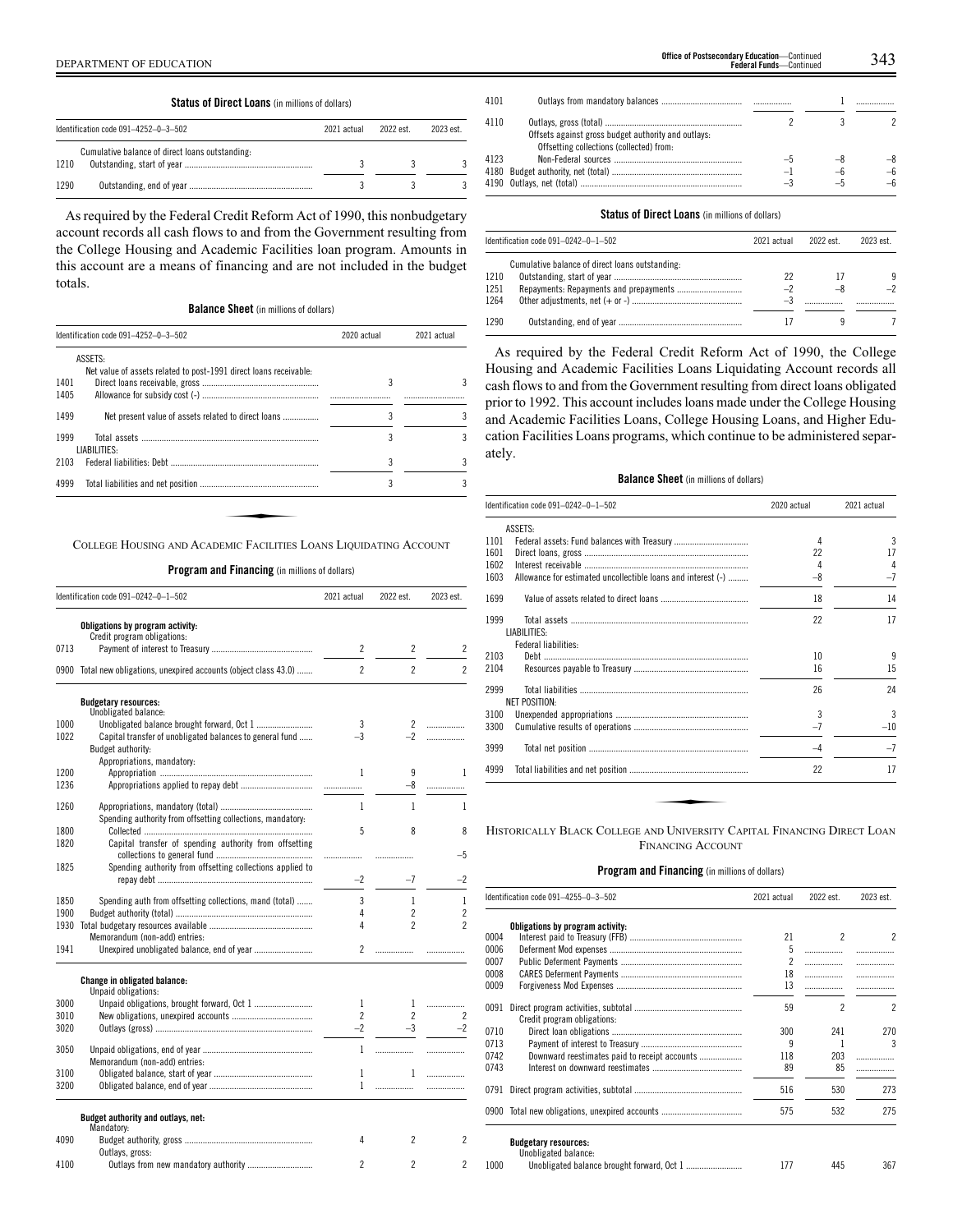# HISTORICALLY BLACK COLLEGE AND UNIVERSITY CAPITAL FINANCING DIRECT LOAN FINANCING ACCOUNT—Continued

**Program and Financing**—Continued

|      | Identification code 091-4255-0-3-502                         | 2021 actual | 2022 est. | 2023 est. |
|------|--------------------------------------------------------------|-------------|-----------|-----------|
|      | Financing authority:                                         |             |           |           |
|      | Borrowing authority, mandatory:                              |             |           |           |
| 1400 |                                                              | 668         | 367       | 752       |
|      | Spending authority from offsetting collections, mandatory:   |             |           |           |
| 1800 |                                                              | 1.726       | 296       | 17        |
| 1825 | Spending authority from offsetting collections applied to    | $-1.551$    | $-209$    | $-3$      |
|      |                                                              |             |           |           |
| 1850 | Spending auth from offsetting collections, mand (total)      | 175         | 87        | 14        |
| 1900 |                                                              | 843         | 454       | 766       |
| 1930 |                                                              | 1,020       | 899       | 1.133     |
|      | Memorandum (non-add) entries:                                |             |           |           |
| 1941 | Unexpired unobligated balance, end of year                   | 445         | 367       | 858       |
|      | <b>Change in obligated balance:</b>                          |             |           |           |
|      | Unpaid obligations:                                          |             |           |           |
| 3000 |                                                              | 499         | 548       | 501       |
| 3010 |                                                              | 575         | 532       | 275       |
| 3020 |                                                              | $-526$      | $-579$    | $-221$    |
| 3050 |                                                              | 548         | 501       | 555       |
|      | Memorandum (non-add) entries:                                |             |           |           |
| 3100 |                                                              | 499         | 548       | 501       |
| 3200 |                                                              | 548         | 501       | 555       |
|      | Financing authority and disbursements, net:                  |             |           |           |
|      | Mandatory:                                                   |             |           |           |
| 4090 |                                                              | 843         | 454       | 766       |
|      | Financing disbursements:                                     |             |           |           |
| 4110 |                                                              | 526         | 579       | 221       |
|      | Offsets against gross financing authority and disbursements: |             |           |           |
|      | Offsetting collections (collected) from:                     |             |           |           |
| 4120 |                                                              | $-1.599$    | $-293$    | $-11$     |
| 4120 |                                                              | $-48$       | .         | .         |
| 4122 |                                                              | $-12$       | .         | .         |
| 4123 |                                                              | $-25$       | $-1$      | $-3$      |
| 4123 |                                                              | $-42$       | $-2$      | $-3$      |
| 4130 | Offsets against gross budget authority and outlays (total)   | $-1.726$    | $-296$    | $-17$     |
| 4160 |                                                              | $-883$      | 158       | 749       |
| 4170 |                                                              | $-1.200$    | 283       | 204       |
| 4180 |                                                              | $-883$      | 158       | 749       |
| 4190 |                                                              | $-1,200$    | 283       | 204       |
|      |                                                              |             |           |           |

#### **Status of Direct Loans** (in millions of dollars)

|      | Identification code 091-4255-0-3-502                                                                                          | 2021 actual | 2022 est. | 2023 est. |
|------|-------------------------------------------------------------------------------------------------------------------------------|-------------|-----------|-----------|
| 1111 | Position with respect to appropriations act limitation on obligations:<br>Direct loan obligations from current-year authority | 300         | 241       | 270       |
| 1150 |                                                                                                                               | 300         | 241       | 270       |
|      | Cumulative balance of direct loans outstanding:                                                                               |             |           |           |
| 1210 |                                                                                                                               | 1.564       | 160       | 343       |
| 1231 |                                                                                                                               | 209         | 185       | 221       |
| 1251 |                                                                                                                               | $-67$       | $-2$      | $-3$      |
| 1264 |                                                                                                                               | $-1.546$    |           |           |
| 1290 |                                                                                                                               | 160         | 343       | 561       |

As required by the Federal Credit Reform Act of 1990, this non-budgetary account records all cash flows to and from the Federal Government resulting from direct loans obligated in 1996 and beyond. The Federal Financing Bank (FFB) purchases bonds issued by the Historically Black College and University (HBCU) Designated Bonding Authority. Under the policies governing Federal credit programs, bonds purchased by the FFB and supported by the Department of Education with a letter of credit create the equivalent of a Federal direct loan. HBCU bonds are also available for purchase by the private sector, and these will be treated as loan guarantees. However, the Department anticipates that all HBCU loans will be financed by the FFB. The amounts in this account are a means of financing and are not included in the budget totals.

#### **Balance Sheet** (in millions of dollars)

| 215<br>1.564<br>54<br>$-222$<br>1.396<br>1,611 | $\overline{1}$<br>136 |
|------------------------------------------------|-----------------------|
|                                                | 281<br>160            |
|                                                |                       |
|                                                |                       |
|                                                | $-25$                 |
|                                                |                       |
|                                                |                       |
|                                                | 417                   |
| 45                                             |                       |
| 13                                             |                       |
| 1,553                                          | 417                   |
| 1.611                                          | 417                   |
|                                                |                       |
| 1.611                                          | 417                   |
|                                                |                       |

# **OFFICE OF FEDERAL STUDENT AID**

## *Federal Funds*

#### STUDENT FINANCIAL ASSISTANCE

*For carrying out subparts 1, 3, and 10 of part A, and part C of title IV of the HEA, \$26,345,352,000 which shall remain available through September 30, 2024.*

*The maximum Pell Grant for which a student shall be eligible during award year 2023–2024 shall be \$6,335.*

Note.—A full-year 2022 appropriation for this account was not enacted at the time the Budget was prepared; therefore, the Budget assumes this account is operating under the Continuing Appropriations Act, 2022 (Division A of Public Law 117–43, as amended). The amounts included for 2022 reflect the annualized level provided by the continuing resolution.

#### **Program and Financing** (in millions of dollars)

|      | Identification code 091-0200-0-1-502                               | 2021 actual | 2022 est. | 2023 est. |
|------|--------------------------------------------------------------------|-------------|-----------|-----------|
|      | Obligations by program activity:                                   |             |           |           |
| 0101 |                                                                    | 27,393      | 26,726    | 32,173    |
| 0201 | supplemental educational opportunity grants<br>Federal             | 878         | 884       | 880       |
| 0202 |                                                                    | 1,196       | 1,200     | 1,190     |
|      |                                                                    | 2.074       | 2.084     | 2.070     |
|      |                                                                    |             |           |           |
|      | 0900 Total new obligations, unexpired accounts (object class 41.0) | 29,467      | 28,810    | 34,243    |
|      | <b>Budgetary resources:</b><br>Unobligated balance:                |             |           |           |
| 1000 |                                                                    | 13,129      | 14,227    | 15,810    |
| 1021 |                                                                    | 33          | 109       | .         |
|      |                                                                    |             |           |           |
| 1070 | Budget authority:                                                  | 13,162      | 14,336    | 15,810    |
|      | Appropriations, discretionary:                                     |             |           |           |
| 1100 |                                                                    | 24.545      | 24.545    | 26,345    |
| 1100 |                                                                    | .           | .         | 141       |
| 1130 |                                                                    | .           | $-28$     | $-141$    |
| 1131 | Unobligated balance of appropriations permanently                  |             |           |           |
|      |                                                                    | $-500$      | $-500$    | .         |
| 1160 |                                                                    | 24,045      | 24,017    | 26,345    |
|      | Appropriations, mandatory:                                         |             |           |           |
| 1200 |                                                                    | 6,555       | 6,267     | 6,415     |
| 1230 | and/or unobligated<br>Appropriations<br>balance<br>0f              |             |           |           |
|      | appropriations permanently reduced                                 | $-28$       | .         |           |
| 1260 |                                                                    | 6,527       | 6,267     | 6,415     |
| 1900 |                                                                    | 30.572      | 30.284    | 32.760    |
| 1930 |                                                                    | 43,734      | 44,620    | 48,570    |
|      | Memorandum (non-add) entries:                                      |             |           |           |
| 1940 |                                                                    | $-40$       | .         | .         |
| 1941 |                                                                    | 14,227      | 15,810    | 14,327    |

# **Change in obligated balance:** Unpaid obligations:

|      | onpaia opiigations. |        |        |        |
|------|---------------------|--------|--------|--------|
| 3000 |                     | 19.213 | 19.946 | 19.728 |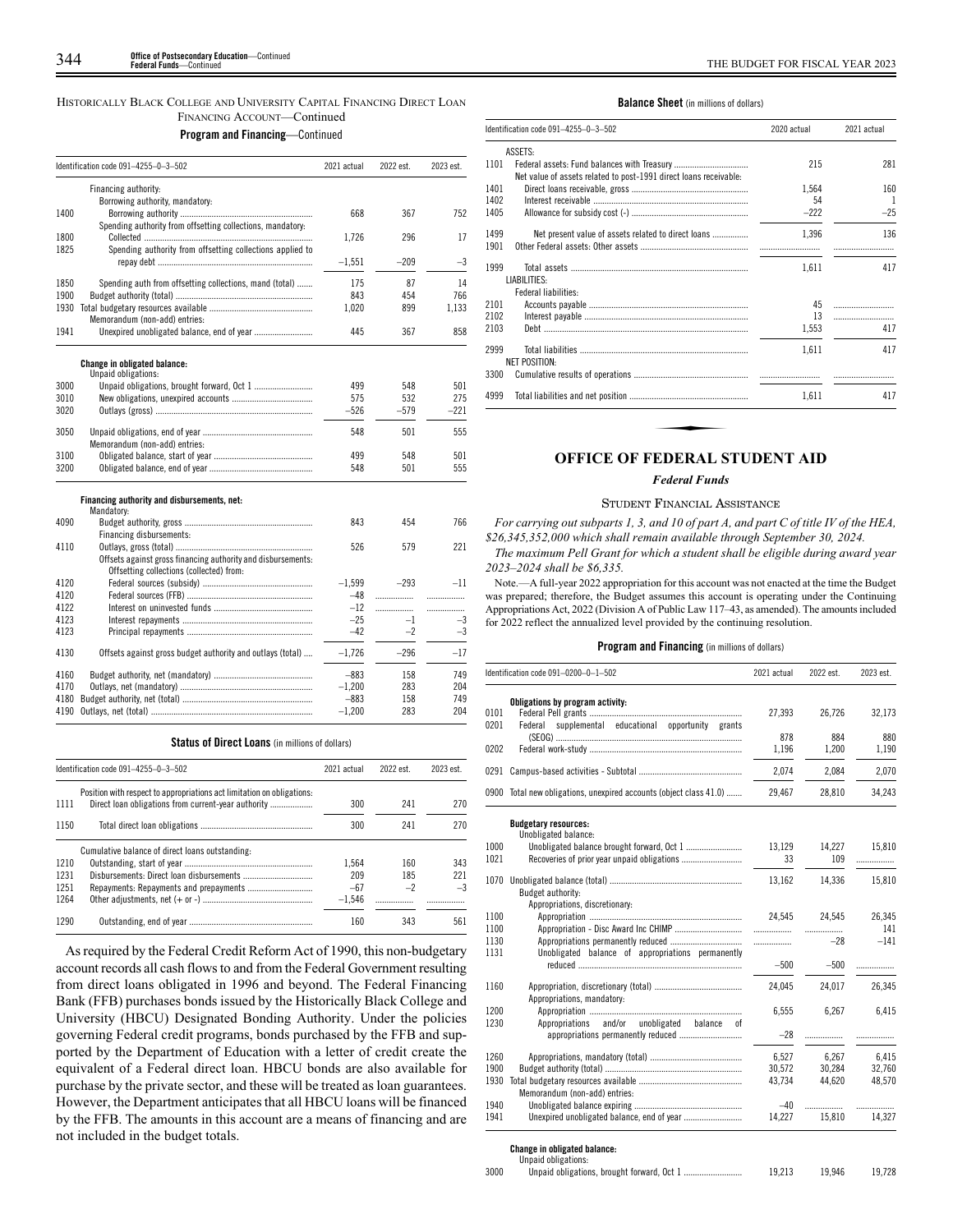| 3010 |                                                         | 29.467    | 28,810    | 34,243    |
|------|---------------------------------------------------------|-----------|-----------|-----------|
| 3011 | Obligations ("upward adjustments"), expired accounts    | 184       | .         | .         |
| 3020 |                                                         | $-28,653$ | $-28,919$ | $-30,601$ |
| 3040 | Recoveries of prior year unpaid obligations, unexpired  | $-33$     | $-109$    | .         |
| 3041 | Recoveries of prior year unpaid obligations, expired    | $-232$    | .         | .         |
|      |                                                         |           |           |           |
| 3050 |                                                         | 19,946    | 19,728    | 23,370    |
|      | Memorandum (non-add) entries:                           |           |           |           |
| 3100 |                                                         | 19.213    | 19.946    | 19.728    |
| 3200 |                                                         | 19,946    | 19,728    | 23,370    |
|      |                                                         |           |           |           |
|      | Budget authority and outlays, net:                      |           |           |           |
|      | Discretionary:                                          |           |           |           |
| 4000 |                                                         | 24,045    | 24,017    | 26,345    |
|      | Outlays, gross:                                         |           |           |           |
| 4010 | Outlays from new discretionary authority                | 6,719     | 2,438     | 3,534     |
| 4011 | Outlays from discretionary balances                     | 15,312    | 20,062    | 17,490    |
| 4020 |                                                         | 22.031    | 22.500    | 21.024    |
|      | Offsets against gross budget authority and outlays:     |           |           |           |
|      | Offsetting collections (collected) from:                |           |           |           |
| 4033 |                                                         | $-3$      | .         |           |
|      | Additional offsets against gross budget authority only: |           |           |           |
| 4052 | Offsetting collections credited to expired accounts     | 3         | .         | .         |
|      |                                                         |           |           |           |
| 4070 |                                                         | 24,045    | 24,017    | 26,345    |
| 4080 |                                                         | 22,028    | 22,500    | 21,024    |
|      | Mandatory:                                              |           |           |           |
| 4090 |                                                         | 6,527     | 6,267     | 6,415     |
|      | Outlays, gross:                                         |           |           |           |
| 4100 |                                                         | 2,121     | 2,207     | 2,271     |
| 4101 |                                                         | 4,501     | 4,212     | 7,306     |
| 4110 |                                                         | 6,622     | 6,419     | 9,577     |
|      | Offsets against gross budget authority and outlays:     |           |           |           |
|      | Offsetting collections (collected) from:                |           |           |           |
| 4123 |                                                         | $-17$     | .         |           |
|      | Additional offsets against gross budget authority only: |           |           |           |
| 4142 | Offsetting collections credited to expired accounts     | 17        | .         |           |
|      |                                                         |           |           |           |
| 4160 |                                                         | 6,527     | 6.267     | 6,415     |
| 4170 |                                                         | 6,605     | 6,419     | 9,577     |
| 4180 |                                                         | 30,572    | 30,284    | 32,760    |
| 4190 |                                                         | 28,633    | 28,919    | 30,601    |

#### **Summary of Budget Authority and Outlays** (in millions of dollars)

|                                         | 2021 actual | 2022 est. | 2023 est |
|-----------------------------------------|-------------|-----------|----------|
| Enacted/requested:                      |             |           |          |
|                                         | 30.572      | 30.284    | 32.760   |
|                                         | 28.633      | 28.919    | 30.601   |
| Legislative proposal, subject to PAYGO: |             |           |          |
|                                         |             |           | 6.575    |
|                                         |             |           | 2.847    |
| Total:                                  |             |           |          |
|                                         | 30.572      | 30.284    | 39.335   |
|                                         | 28.633      | 28 9 1 9  | 33.448   |

**Status of Direct Loans** (in millions of dollars)

|      | Identification code 091-0200-0-1-502            | 2021 actual | 2022 est | 2023 est. |
|------|-------------------------------------------------|-------------|----------|-----------|
|      | Cumulative balance of direct loans outstanding: |             |          |           |
| 1210 |                                                 | 615         | 664      | 729       |
| 1251 |                                                 | $-15$       | $-60$    | $-101$    |
| 1264 |                                                 | 64          | 125      | 120       |
| 1290 |                                                 | 664         | 729      | 748       |

*Notes.*—Figures include, in all years, institutional matching share of defaulted notes assigned from institutions to the Education Department.

Funding from the Student Financial Assistance account and related matching funds would provide 8.9 million awards totaling more than \$41.2 billion in available aid in award year 2023–2024.

*Federal Pell grants.*—Pell Grants are the single largest source of grant aid for postsecondary education. Funding for this program is provided from two sources: discretionary and mandatory budget authority provided by the College Cost Reduction and Access Act, as amended, and changes to the Higher Education Act of 1965 made in the Department of Education Appropriations Act of 2021.

In 2023, nearly 6.7 million undergraduates will receive up to \$6,335 from the discretionary award and an additional \$2,335 from the mandatory add-

DEPARTMENT OF EDUCATION 345 **Office of Federal Student Aid**—Continued **Federal Funds**—Contin

> on to help pay for postsecondary education. Undergraduate students establish eligibility for these grants under award and need determination rules set out in the authorizing statute and annual appropriations act.

> The 2023 Budget request includes \$24.3 billion in discretionary funding for Pell Grants in 2023, which, when combined with mandatory funding, will support a projected maximum award of \$8,670.

> *Federal supplemental educational opportunity grants (SEOG)*.—Federal funds are awarded by formula to qualifying institutions, which use these funds to award grants to undergraduate students. While institutions have discretion in awarding these funds, they are required to give priority to Pell Grant recipients and other students with exceptional need. The Federal share of these grants cannot exceed 75 percent of the total grant. The 2023 Budget includes \$880 million for SEOG, which would generate \$1.25 billion in aid to nearly 1.7 million students.

> *Federal work-study.*—Federal funds are awarded by formula to qualifying institutions, which provide part-time jobs to eligible undergraduate and graduate students. Hourly earnings under this program must be at least the Federal minimum wage. Federal funding, in most cases, pays 75 percent of a student's hourly wages, with the remaining 25 percent paid by the employer. The Federal Work-Study program also requires participating institutions to use at least seven percent of their total funds for students employed in community service jobs.

> The 2023 Budget includes \$1.19 billion for Work-Study, which would generate \$1.21 billion in aid to 620,597 students.

> *Iraq and Afghanistan service grants.*—This program provides non-needbased grants to students whose parent or guardian was a member of the Armed Forces and died in Iraq or Afghanistan as a result of performing military service after September 11, 2001.

> *Pooled evaluation.*—Requested authority in the General Provisions would enable the Department to reserve up to 0.5 percent of funding annually appropriated for certain Higher Education Act (HEA) programs for rigorous program evaluation, data collection, and analysis of outcome data. The authority would not allow the Department to reserve funds appropriated for Pell Grants, but would allow for evaluation of the program with the reserved funds.

> *Funding tables.*—The following tables display student aid funds available, the number of aid awards, average awards, and the unduplicated count of recipients from each Federal student aid program. Loan amounts reflect the amount actually loaned to borrowers, not the Federal cost of these loans. The data in these tables include matching funds wherever appropriate. The 2023 data in these tables reflect the Administration's Budget proposals.

#### **Aid Funds Available for Postsecondary Education and Training**

(in thousands of dollars)

|                                                 | 2021         | 2022         | 2023         |
|-------------------------------------------------|--------------|--------------|--------------|
|                                                 | \$26,400,480 | \$26,695,335 | \$38,714,715 |
| Student Ioans:                                  |              |              |              |
|                                                 | 16.244.711   | 16.025.387   | 15.867.580   |
|                                                 | 18.476.479   | 18.502.154   | 18.482.220   |
| Unsubsidized Stafford Ioans (Graduate students) | 27.366.595   | 27.843.927   | 27.742.246   |
|                                                 | 45.843.074   | 46.346.081   | 46.224.466   |
|                                                 | 10.297.227   | 10.340.369   | 10.610.704   |
|                                                 | 12.071.518   | 12.317.093   | 12.480.005   |
|                                                 | 22.368.745   | 22.657.462   | 23.090.709   |
|                                                 | 19.964.715   | 26.217.008   | 27.239.740   |
|                                                 | 104.421.245  | 111.245.938  | 112.422.496  |
|                                                 | 1.207.681    | 1.207.681    | 1.207.681    |
|                                                 | 1.251.693    | 1.251.693    | 1.251.693    |
|                                                 | 692          | 692          | 924          |
|                                                 | 74.962       | 75.862       | 81.148       |
|                                                 | 132.106.312  | 139.226.759  | 152.428.215  |

#### **Number of Aid Awards**

(in thousands)

| 2021  | 2022  | 2023  |
|-------|-------|-------|
| 6.104 | 6.133 | 6.657 |
| 4.628 | 4.562 | 4.515 |
| 4.856 | 4.816 | 4.775 |
| 1.790 | 1.800 | 1.776 |
| 658   | 650   | 653   |
| 595   | 595   | 593   |
| 324   | 380   | 401   |
|       |       |       |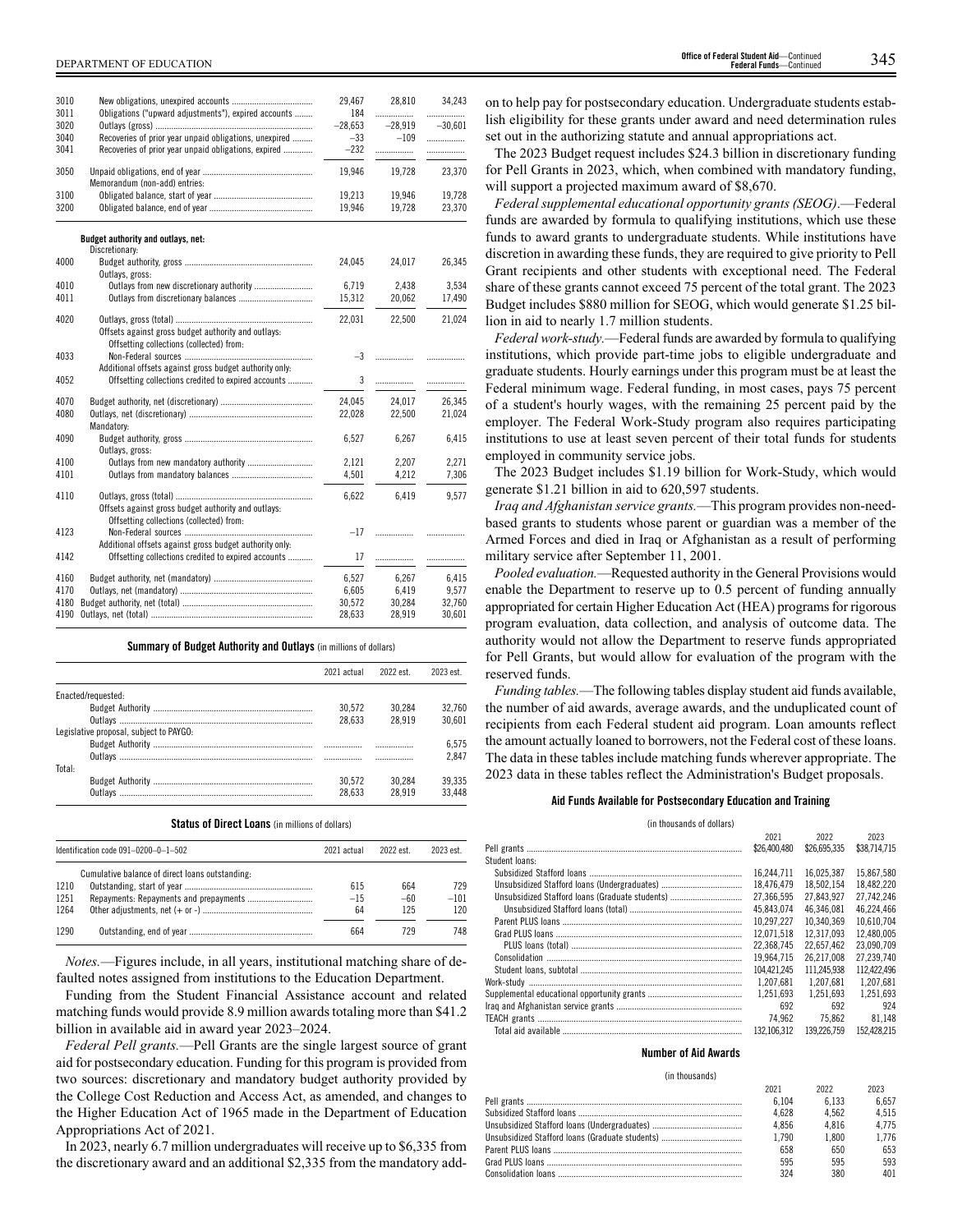#### STUDENT FINANCIAL ASSISTANCE—Continued

#### **Number of Aid Awards**—Continued

| 2021   | 2022   | 2023  |
|--------|--------|-------|
|        |        |       |
| 1.662  | 1 662  | 662   |
|        |        |       |
|        |        | २५    |
| 21 273 | 21 254 | l 688 |

 $^1$  Number of recipients is fewer than  $1,000$ .

Note: Numbers may not add due to rounding.

## **Average Aid Awards**

#### (in whole dollars)

| THE WINNER WORLD OF             |         |         |         |
|---------------------------------|---------|---------|---------|
|                                 | 2021    | 2022    | 2023    |
|                                 | \$4.325 | \$4,353 | \$5.816 |
|                                 | 3.510   | 3.513   | 3.514   |
|                                 | 3.805   | 3.842   | 3.870   |
|                                 | 15.289  | 15.472  | 15.618  |
|                                 | 15.640  | 15.911  | 16.257  |
|                                 | 20.282  | 20.692  | 21.028  |
|                                 | 61.616  | 68.939  | 67.991  |
|                                 | 1.946   | 1.946   | 1.946   |
|                                 | 753     | 753     | 753     |
|                                 | 5.672   | 5.672   | 7.574   |
|                                 | 2.204   | 2.204   | 2.329   |
| <b>Number of Students Aided</b> |         |         |         |
| (in thousands)                  |         |         |         |

# 2021 2022 2023 Unduplicated student count

# **Administrative Payments to Institutions**

#### (in thousands of dollars)

| 2021     | 2022     | 2023     |
|----------|----------|----------|
| \$30.520 | \$30.665 | \$33,285 |
| 60.146   | 60 146   | 60.146   |
| 18.891   | 18 891   | 18.891   |
|          |          |          |

STUDENT FINANCIAL ASSISTANCE

#### (Legislative proposal, subject to PAYGO)

# **Program and Financing** (in millions of dollars)

|      | Identification code 091-0200-4-1-502                                           | 2021 actual | 2022 est. | 2023 est. |
|------|--------------------------------------------------------------------------------|-------------|-----------|-----------|
| 0101 | Obligations by program activity:                                               |             |           | 6,575     |
|      |                                                                                |             |           | 6,575     |
|      | <b>Budgetary resources:</b><br>Budget authority:<br>Appropriations, mandatory: |             |           |           |
| 1200 |                                                                                |             |           | 6.575     |
| 1930 |                                                                                |             |           | 6,575     |
|      | Change in obligated balance:<br>Unpaid obligations:                            |             |           |           |
| 3010 |                                                                                |             |           | 6.575     |
| 3020 |                                                                                |             |           | $-2,847$  |
| 3050 | Memorandum (non-add) entries:                                                  |             |           | 3,728     |
| 3200 |                                                                                |             |           | 3.728     |
|      | Budget authority and outlays, net:<br>Mandatory:                               |             |           |           |
| 4090 | Outlays, gross:                                                                |             |           | 6,575     |
| 4100 |                                                                                |             |           | 2,847     |
| 4180 |                                                                                |             |           | 6.575     |
| 4190 |                                                                                |             |           | 2,847     |

*Federal Pell Grants*.—The 2023 Budget proposes to increase the mandatory add-on to the maximum Pell Grant from \$1,060 to \$2,335. With the \$900 increase to the discretionary maximum award, the total increase will be \$2,175 and the total maximum Pell Grant will be \$8,670. Foll Grant from<br>Pell Grant from<br>nary maximum<br>num Pell Gran

#### STUDENT AID ADMINISTRATION

*For Federal administrative expenses to carry out part D of title I, and subparts 1, 3, 9, and 10 of part A, and parts B, C, D, and E of title IV of the HEA, and subpart 1 of part A of title VII of the Public Health Service Act, \$2,654,034,000, to remain available through September 30, 2024.*

Note.—A full-year 2022 appropriation for this account was not enacted at the time the Budget was prepared; therefore, the Budget assumes this account is operating under the Continuing Appropriations Act, 2022 (Division A of Public Law 117–43, as amended). The amounts included for 2022 reflect the annualized level provided by the continuing resolution.

|              | Identification code 091-0202-0-1-502                           | 2021 actual  | 2022 est.    | 2023 est.   |
|--------------|----------------------------------------------------------------|--------------|--------------|-------------|
|              | Obligations by program activity:                               |              |              |             |
| 0001         |                                                                | 1,056        | 1,034        | 1,188       |
| 0002         |                                                                | 906          | 873          | 1,466       |
|              | 0900 Total new obligations, unexpired accounts                 | 1,962        | 1.907        | 2.654       |
|              |                                                                |              |              |             |
|              | <b>Budgetary resources:</b><br>Unobligated balance:            |              |              |             |
| 1000         |                                                                | 28           | 64           | 10          |
| 1001         | Discretionary unobligated balance brought fwd, Oct 1           | 28           | .            | .           |
| 1021         |                                                                | 22           |              |             |
|              |                                                                |              |              |             |
| 1070         |                                                                | 50           | 64           | 10          |
|              | Budget authority:<br>Appropriations, discretionary:            |              |              |             |
| 1100         |                                                                | 1,884        | 1.853        | 2,654       |
|              | Appropriations, mandatory:                                     |              |              |             |
| 1200         |                                                                | 91           |              | .           |
|              | Spending authority from offsetting collections, discretionary: |              |              |             |
| 1701         | Change in uncollected payments, Federal sources                | $\mathbf{1}$ |              | .           |
| 1900         |                                                                | 1,976        | 1,853        | 2,654       |
|              |                                                                | 2,026        | 1,917        | 2,664       |
|              | Memorandum (non-add) entries:                                  |              |              |             |
| 1941         |                                                                | 64           | 10           | 10          |
|              |                                                                |              |              |             |
|              | Change in obligated balance:<br>Unpaid obligations:            |              |              |             |
| 3000         |                                                                | 766          | 888          | 1,210       |
| 3010         |                                                                | 1,962        | 1,907        | 2,654       |
| 3011         | Obligations ("upward adjustments"), expired accounts           | 3            | .            | .           |
| 3020         |                                                                | $-1,804$     | $-1,585$     | $-2,198$    |
| 3040         | Recoveries of prior year unpaid obligations, unexpired         | $-22$        | .            | .           |
| 3041         | Recoveries of prior year unpaid obligations, expired           | -17          |              |             |
| 3050         |                                                                | 888          | 1,210        | 1,666       |
|              | Uncollected payments:                                          |              |              |             |
| 3060         | Uncollected pymts, Fed sources, brought forward, Oct 1         |              | $-1$         | $-1$        |
| 3070         | Change in uncollected pymts, Fed sources, unexpired            | $-1$         | .            | .           |
|              |                                                                | $-1$         | $-1$         | $-1$        |
| 3090         | Memorandum (non-add) entries:                                  |              |              |             |
| 3100         |                                                                | 766          | 887          | 1,209       |
| 3200         |                                                                | 887          | 1,209        | 1,665       |
|              |                                                                |              |              |             |
|              | Budget authority and outlays, net:                             |              |              |             |
| 4000         | Discretionary:                                                 | 1,885        | 1,853        | 2,654       |
|              | Outlays, gross:                                                |              |              |             |
| 4010         | Outlays from new discretionary authority                       | 1,147        | 1,019        | 1,421       |
| 4011         |                                                                | 657          | 541          | 747         |
|              |                                                                |              |              |             |
| 4020         |                                                                | 1,804        | 1,560        | 2,168       |
|              | Offsets against gross budget authority and outlays:            |              |              |             |
|              | Offsetting collections (collected) from:                       |              |              |             |
| 4030         |                                                                |              | $-1$         |             |
| 4033         |                                                                | $-1$         | .            | .           |
| 4040         | Offsets against gross budget authority and outlays (total)     | $-1$         |              |             |
|              | Additional offsets against gross budget authority only:        |              |              |             |
| 4050         | Change in uncollected pymts, Fed sources, unexpired            | $-1$         |              |             |
| 4052         | Offsetting collections credited to expired accounts            | -1           | $\mathbf{1}$ | .           |
| 4060         | Additional offsets against budget authority only (total)       | .            | $\mathbf{1}$ | .           |
|              |                                                                |              |              |             |
| 4070         |                                                                | 1,884        | 1,853        | 2,654       |
| 4080         |                                                                | 1,803        | 1,559        | 2,168       |
|              | Mandatory:                                                     |              |              |             |
| 4090         |                                                                | 91           | .            | .           |
|              | Outlays, gross:                                                |              |              |             |
| 4101<br>4180 |                                                                | 1,975        | 25<br>1,853  | 30<br>2,654 |
| 4190         |                                                                | 1,803        | 1,584        | 2,198       |
|              |                                                                |              |              |             |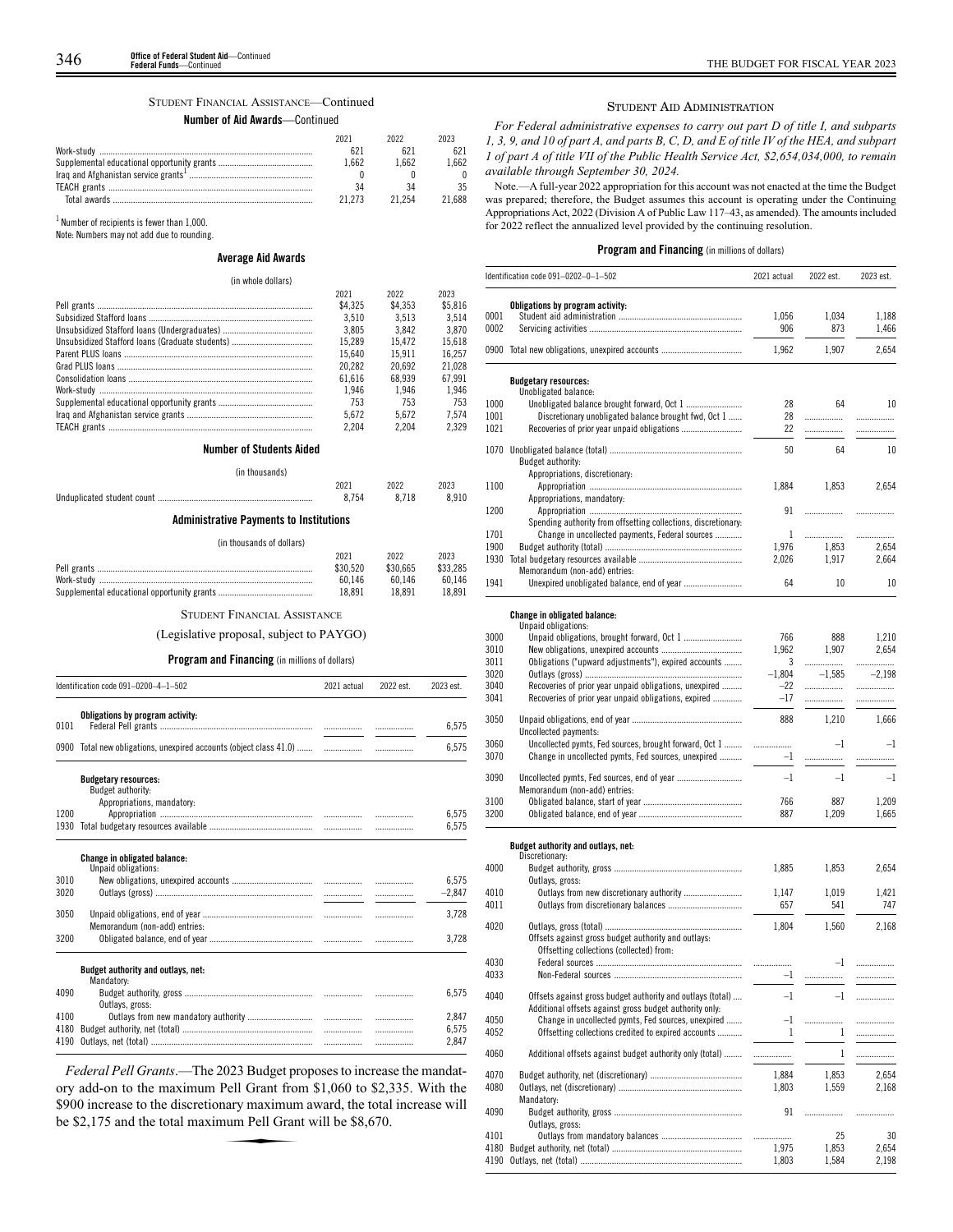The Department of Education manages Federal student aid programs that will provide \$126 billion in new Federal student aid grants and loans (excluding Direct Consolidation Loans) to nearly 9 million students and parents in 2023. The Offices of Postsecondary Education, the Under Secretary, and Federal Student Aid (FSA) are primarily responsible for administering the Federal student financial assistance programs. FSA was created by the Congress in 1998 as a partially independent Performance Based Organization (PBO) with a mandate to improve service to students and other student aid program participants, reduce student aid administration costs, and improve accountability and program integrity.

# **Object Classification** (in millions of dollars)

|      | Identification code 091-0202-0-1-502          |       | 2022 est. | 2023 est. |
|------|-----------------------------------------------|-------|-----------|-----------|
|      | Direct obligations:                           |       |           |           |
|      | Personnel compensation:                       |       |           |           |
| 11.1 |                                               | 192   | 204       | 218       |
| 11.3 |                                               | 8     |           |           |
| 11.5 |                                               |       | 4         | 5         |
| 11.9 |                                               | 204   | 208       | 223       |
| 12.1 |                                               | 69    | 72        | 82        |
| 21.0 |                                               |       | 2         | 3         |
| 23.1 |                                               | 19    | 19        | 18        |
| 25.1 |                                               | 2     |           |           |
| 25.2 |                                               | 1.065 | 955       | 1.568     |
| 25.3 | Other goods and services from Federal sources | 49    | 50        | 52        |
| 25.7 |                                               | 553   | 600       | 706       |
| 99.0 |                                               | 1.961 | 1.907     | 2.653     |
| 99.0 |                                               |       |           |           |
| 99.5 |                                               |       |           |           |
| 99.9 |                                               | 1.962 | 1.907     | 2.654     |

#### **Employment Summary**

| Identification code $091-0202-0-1-502$ |                                                      | 2021 actual | 2022 est. | 2023 est. |
|----------------------------------------|------------------------------------------------------|-------------|-----------|-----------|
|                                        | 1001 Direct civilian full-time equivalent employment | 1.551       | 1.565     | 1.597     |
|                                        |                                                      |             |           |           |
|                                        | TEACH GRANT PROGRAM ACCOUNT                          |             |           |           |

#### **Program and Financing** (in millions of dollars)

|      | Identification code 091-0206-0-1-502                            |        | 2022 est. | 2023 est. |
|------|-----------------------------------------------------------------|--------|-----------|-----------|
|      | Obligations by program activity:<br>Credit program obligations: |        |           |           |
| 0701 |                                                                 | 27     | 35        | 39        |
| 0703 |                                                                 | 47     | 4         | .         |
| 0705 |                                                                 | 62     | 53        | .         |
| 0706 |                                                                 | 16     | 17        | .         |
| 0900 | Total new obligations, unexpired accounts (object class 41.0)   | 152    | 109       | 39        |
|      | <b>Budgetary resources:</b><br>Budget authority:                |        |           |           |
|      | Appropriations, mandatory:                                      |        |           |           |
| 1200 | Appropriation (indefinite) - Loan subsidy                       | 29     | 37        | 41        |
| 1200 | Appropriation (indefinite) - Upward reestimate                  | 78     | 70        | .         |
| 1200 | Appropriation (indefinite) Upward Modification                  | 47     | 4         | .         |
| 1230 | and/or<br>unobligated<br>Appropriations<br>balance<br>оf        |        |           |           |
|      |                                                                 | $-2$   | $-2$      | $-2$      |
| 1260 |                                                                 | 152    | 109       | 39        |
| 1930 |                                                                 | 152    | 109       | 39        |
|      | Change in obligated balance:<br>Unpaid obligations:             |        |           |           |
| 3000 |                                                                 | 9      | 6         | 9         |
| 3010 |                                                                 | 152    | 109       | 39        |
| 3020 |                                                                 | $-153$ | $-104$    | $-36$     |
| 3041 | Recoveries of prior year unpaid obligations, expired            | $-2$   | $-2$      | $-2$      |
| 3050 | Memorandum (non-add) entries:                                   | 6      | 9         | 10        |
| 3100 |                                                                 | 9      | 6         | 9         |
| 3200 |                                                                 | 6      | 9         | 10        |

# DEPARTMENT OF EDUCATION 347 **Office of Federal Student Aid**—Continued **Federal Funds**—Continued

#### **Budget authority and outlays, net:**

|      | Mandatory:      |     |     |    |
|------|-----------------|-----|-----|----|
| 4090 |                 | 152 | 109 | 39 |
|      | Outlays, gross: |     |     |    |
| 4100 |                 | 146 | 100 | 30 |
| 4101 |                 |     |     | ĥ  |
| 4110 |                 | 153 | 104 | 36 |
|      |                 | 152 | 109 | 39 |
|      |                 | 153 | 104 | 36 |
|      |                 |     |     |    |

#### **Summary ofLoan Levels, Subsidy Budget Authority and Outlays by Program** (inmillionsof dollars)

| Identification code 091-0206-0-1-502                        | 2021 actual | 2022 est. | 2023 est. |
|-------------------------------------------------------------|-------------|-----------|-----------|
| Direct loan levels supportable by subsidy budget authority. |             |           |           |
| 115001                                                      | 86          | 82        | 88        |
| Direct loan subsidy (in percent):                           |             |           |           |
| 132001                                                      | 31.72       | 42.57     | 44.50     |
| 132999                                                      | 31.72       | 42.57     | 44.50     |
| Direct loan subsidy budget authority:                       |             |           |           |
|                                                             | 27          | 35        | 39        |
| Direct loan subsidy outlays:                                |             |           |           |
| 134001                                                      | 75          | 33        | 36        |
| Direct loan reestimates:                                    |             |           |           |
| 135001                                                      | 75          | 65        |           |

The TEACH Grant program, authorized by the College Cost Reduction and Access Act of 2007, awards annual grants of up to \$4,000 to full- or part-time undergraduate and graduate students who agree to teach mathematics, science, foreign languages, bilingual education, special education, or reading at a high-poverty school for not less than four years within eight years of graduation. The program began awarding grants in the 2008–2009 award year. Students must have a grade point average of 3.25 or higher to be eligible to receive a grant. Students who fail to fulfill the service requirements must repay the grants, including interest accrued from the time of award.

Because TEACH Grants turn into loans in cases where the service requirements are not fulfilled, for budget and accounting purposes the program is operated consistent with the requirements of the Federal Credit Reform Act of 1990. This program account records subsidy costs reflecting the net present value of the estimated lifetime Federal program costs for grants awarded in a given fiscal year. Under this approach the subsidy cost reflects the cost of grant awards net of expected future repayments for grants that are converted to loans. The Health Pearl<br>Under this app<br>f expected futures<br>RANT FINANCING

#### TEACH GRANT FINANCING ACCOUNT

|      | Identification code 091-4290-0-3-502                            | 2021 actual | 2022 est.      | 2023 est. |
|------|-----------------------------------------------------------------|-------------|----------------|-----------|
|      | Obligations by program activity:<br>Credit program obligations: |             |                |           |
| 0710 |                                                                 | 86          | 82             | 88        |
| 0713 |                                                                 | 20          | 16             | 27        |
| 0741 |                                                                 | .           | $\overline{c}$ | .         |
| 0742 | Downward reestimates paid to receipt accounts                   | 3           | 3              |           |
| 0791 |                                                                 | 109         | 103            | 115       |
|      | 0900 Total new obligations, unexpired accounts                  | 109         | 103            | 115       |
|      | <b>Budgetary resources:</b><br>Unobligated balance:             |             |                |           |
| 1000 |                                                                 | 1           | 1              |           |
| 1021 |                                                                 | 25          | $\overline{7}$ |           |
| 1023 |                                                                 | $-18$       | $-1$           | .         |
| 1024 | Unobligated balance of borrowing authority withdrawn            | $-8$        | $-7$           | $-7$      |
|      | Financing authority:                                            |             |                |           |
|      | Borrowing authority, mandatory:                                 |             |                |           |
| 1400 |                                                                 | 69          | 55             | 52        |
|      | Spending authority from offsetting collections, mandatory:      |             |                |           |
| 1800 |                                                                 | 172         | 164            | 112       |
| 1801 | Change in uncollected payments, Federal sources                 | $-3$        | 1              | .         |
| 1820 | Capital transfer of spending authority from offsetting          | $-2$        |                |           |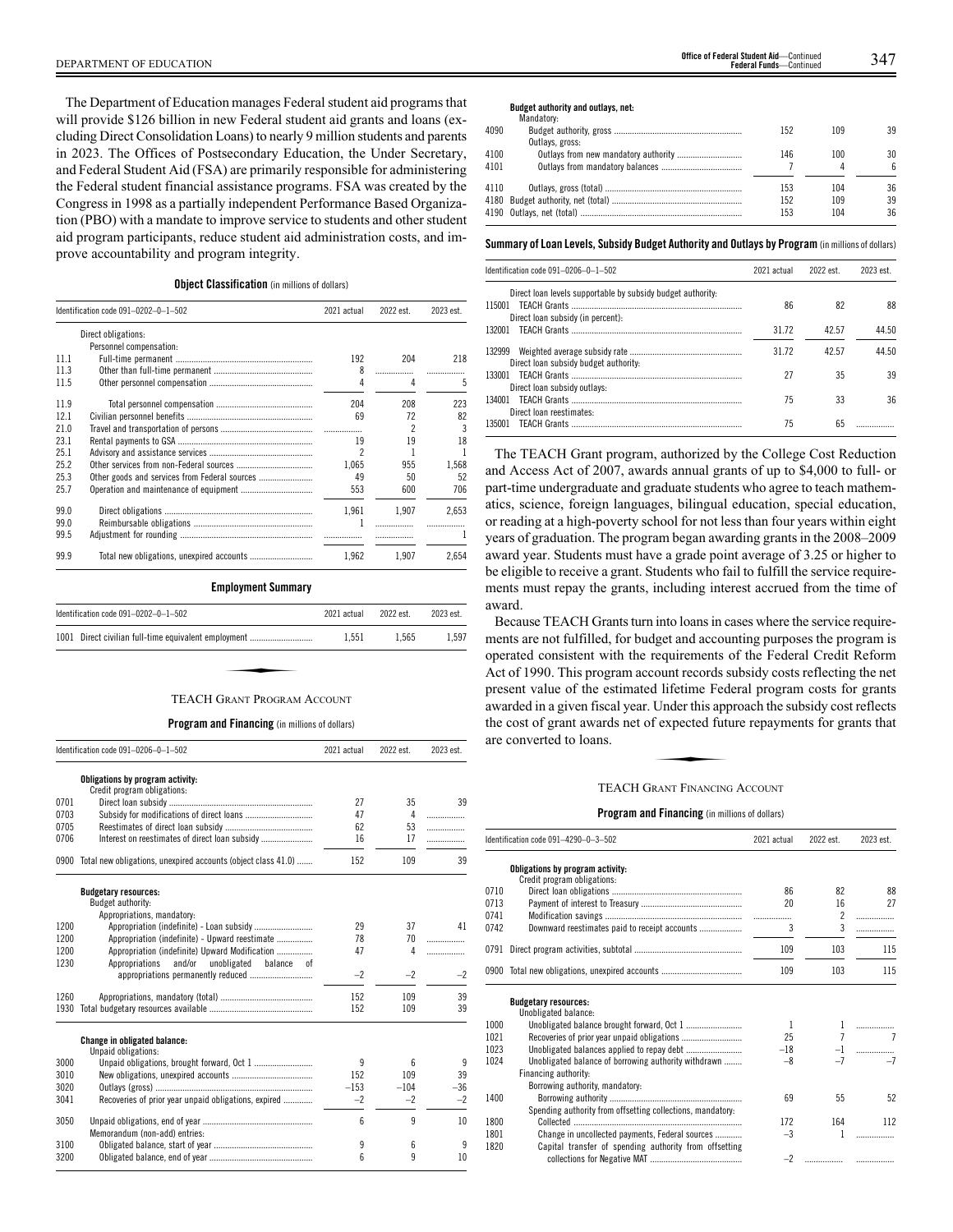# TEACH GRANT FINANCING ACCOUNT—Continued

**Program and Financing**—Continued

|      | Identification code 091-4290-0-3-502                                                                     | 2021 actual | 2022 est. | 2023 est. |
|------|----------------------------------------------------------------------------------------------------------|-------------|-----------|-----------|
| 1825 | Spending authority from offsetting collections applied to                                                |             |           |           |
|      |                                                                                                          | $-126$      | $-117$    | $-49$     |
| 1850 | Spending auth from offsetting collections, mand (total)                                                  | 41          | 48        | 63        |
| 1900 |                                                                                                          | 110         | 103       | 115       |
| 1930 |                                                                                                          | 110         | 103       | 115       |
|      | Memorandum (non-add) entries:                                                                            |             |           |           |
| 1941 | Unexpired unobligated balance, end of year                                                               | 1           | .         |           |
|      | <b>Change in obligated balance:</b>                                                                      |             |           |           |
|      | Unpaid obligations:                                                                                      |             |           |           |
| 3000 |                                                                                                          | 89          | 75        | 74        |
| 3010 |                                                                                                          | 109         | 103       | 115       |
| 3020 |                                                                                                          | $-98$       | $-97$     | $-108$    |
| 3040 | Recoveries of prior year unpaid obligations, unexpired                                                   | $-25$       | $-7$      | $-7$      |
| 3050 |                                                                                                          | 75          | 74        | 74        |
|      | Uncollected payments:                                                                                    |             |           |           |
| 3060 | Uncollected pymts, Fed sources, brought forward, Oct 1                                                   | $-7$        | $-4$      | $-5$      |
| 3070 | Change in uncollected pymts, Fed sources, unexpired                                                      | 3           | $-1$      | .         |
| 3090 |                                                                                                          | $-4$        | $-5$      | $-5$      |
|      | Memorandum (non-add) entries:                                                                            |             |           |           |
| 3100 |                                                                                                          | 82          | 71        | 69        |
| 3200 |                                                                                                          | 71          | 69        | 69        |
|      | Financing authority and disbursements, net:                                                              |             |           |           |
|      | Discretionary:                                                                                           |             |           |           |
|      | Additional offsets against gross financing authority only:                                               |             |           |           |
| 4050 | Change in uncollected pymts, Fed sources, unexpired                                                      | .           | 1         | .         |
|      | Mandatory:                                                                                               |             |           |           |
| 4090 |                                                                                                          | 110         | 103       | 115       |
|      | Financing disbursements:                                                                                 |             |           |           |
| 4110 |                                                                                                          | 98          | 97        | 108       |
|      | Offsets against gross financing authority and disbursements:<br>Offsetting collections (collected) from: |             |           |           |
| 4120 |                                                                                                          | $-78$       | $-69$     | .         |
| 4120 |                                                                                                          | $-28$       | $-31$     | $-36$     |
| 4120 |                                                                                                          | $-47$       | $-4$      | .         |
| 4122 |                                                                                                          | $-3$        | .         | .         |
| 4123 |                                                                                                          | $-14$       | $-54$     | -60       |
| 4123 |                                                                                                          | $-2$        | $-6$      | $-16$     |
| 4130 | Offsets against gross budget authority and outlays (total)                                               | $-172$      | $-164$    | $-112$    |
|      | Additional offsets against financing authority only (total):                                             |             |           |           |
| 4140 | Change in uncollected pymts, Fed sources, unexpired                                                      | 3           | $-1$      | .         |
| 4160 |                                                                                                          | $-59$       | $-62$     | 3         |
| 4170 |                                                                                                          | $-74$       | $-67$     | -4        |
| 4180 |                                                                                                          | $-59$       | $-61$     | 3         |
| 4190 |                                                                                                          | $-74$       | $-67$     | $-4$      |

## **Status of Direct Loans** (in millions of dollars)

|      | Identification code 091-4290-0-3-502                                   | 2021 actual | 2022 est. | 2023 est. |
|------|------------------------------------------------------------------------|-------------|-----------|-----------|
| 1111 | Position with respect to appropriations act limitation on obligations. | 86          | 82        | 88        |
| 1150 |                                                                        | 86          | 82        | 88        |
|      | Cumulative balance of direct loans outstanding:                        |             |           |           |
| 1210 |                                                                        | 764         | 783       | 805       |
| 1231 |                                                                        | 75          | 76        | 81        |
| 1251 |                                                                        | $-15$       | $-54$     | $-61$     |
| 1264 |                                                                        | $-41$       |           |           |
| 1290 |                                                                        | 783         | 805       | 825       |

As required by the Federal Credit Reform Act of 1990, this nonbudgetary account records all cash flows to and from the Government resulting from the TEACH Grant program. Amounts in this account are a means of financing and are not included in the budget totals.

**Balance Sheet** (in millions of dollars)

| Identification code 091-4290-0-3-502 | 2020 actual | 2021 actual |
|--------------------------------------|-------------|-------------|
| ASSETS:<br>1101                      | 41          | 40          |

| 1401 | Net value of assets related to post-1991 direct loans receivable: | 764    | 783    |
|------|-------------------------------------------------------------------|--------|--------|
| 1402 |                                                                   | 88     | 70     |
| 1405 |                                                                   | $-182$ | $-256$ |
| 1499 | Net present value of assets related to direct loans               | 670    | 597    |
| 1999 |                                                                   | 711    | 637    |
|      | LIABILITIES:                                                      |        |        |
|      | Federal liabilities:                                              |        |        |
| 2101 |                                                                   |        |        |
| 2103 |                                                                   | 711    | 637    |
| 2999 |                                                                   | 711    | 637    |
|      | <b>NET POSITION:</b>                                              |        |        |
| 3300 |                                                                   |        |        |
| 4999 |                                                                   | 711    | 637    |
|      |                                                                   |        |        |
|      |                                                                   |        |        |
|      |                                                                   |        |        |
|      | <b>STUDENT FINANCIAL ASSISTANCE DEBT COLLECTION</b>               |        |        |

# **Special and Trust Fund Receipts** (in millions of dollars)

|      | Identification code 091-5557-0-2-502         | 2021 actual              | 2022 est. | 2023 est. |
|------|----------------------------------------------|--------------------------|-----------|-----------|
|      | Receipts:                                    |                          |           |           |
|      | Current law:                                 |                          |           |           |
| 1130 | Student Financial Assistance Debt Collection | 4                        | 12        | 16        |
| 2000 | Appropriations:                              |                          | 12        | 17        |
|      | Current law:                                 |                          |           |           |
| 2101 |                                              |                          | $-11$     | $-11$     |
| 2103 |                                              |                          |           | $-1$      |
| 2132 |                                              | $\overline{\phantom{a}}$ |           |           |
| 2199 |                                              |                          | $-11$     | $-11$     |
| 2999 |                                              |                          | $-11$     | $-11$     |
| 5099 |                                              |                          |           | 6         |

|              | Identification code 091-5557-0-2-502                                                                              | 2021 actual                   | 2022 est. | 2023 est.          |
|--------------|-------------------------------------------------------------------------------------------------------------------|-------------------------------|-----------|--------------------|
|              | Obligations by program activity:                                                                                  |                               |           |                    |
| 0001         | Student Financial Assistance Debt Collection                                                                      | 1                             | 3         | 3                  |
|              | 0900 Total new obligations, unexpired accounts (object class 25.2)                                                | 1                             | 3         | 3                  |
|              | <b>Budgetary resources:</b><br>Unobligated balance:                                                               |                               |           |                    |
| 1000         |                                                                                                                   | 9                             | 8         | 12                 |
| 1022         | Capital transfer of unobligated balances to general fund                                                          | $-4$                          | $-3$      | $-3$               |
| 1070         | Budget authority:                                                                                                 | 5                             | 5         | 9                  |
|              | Appropriations, mandatory:                                                                                        |                               |           |                    |
| 1201         |                                                                                                                   | Δ                             | 11<br>1   | 11<br>$\mathbf{1}$ |
| 1203<br>1232 | Appropriation (previously unavailable)(special or trust)<br>Appropriations<br>and/or<br>unobligated balance<br>0f | .                             |           |                    |
|              |                                                                                                                   | $\ldots \ldots \ldots \ldots$ | $-1$      | $-1$               |
| 1240         | Capital transfer of appropriations to general fund                                                                |                               | $-1$      | $-1$               |
| 1260         |                                                                                                                   | 4                             | 10        | 10                 |
| 1930         | Memorandum (non-add) entries:                                                                                     | q                             | 15        | 19                 |
| 1941         |                                                                                                                   | 8                             | 12        | 16                 |
|              | <b>Change in obligated balance:</b><br>Unpaid obligations:                                                        |                               |           |                    |
| 3010         |                                                                                                                   | 1                             | 3         | 3                  |
| 3020         |                                                                                                                   | $-1$                          | $-3$      | $-3$               |
|              | Budget authority and outlays, net:<br>Mandatory:                                                                  |                               |           |                    |
| 4090         | Outlays, gross:                                                                                                   | 4                             | 10        | 10                 |
| 4101         |                                                                                                                   | 1                             | 3         | 3                  |
| 4180         |                                                                                                                   | 4                             | 10        | 10                 |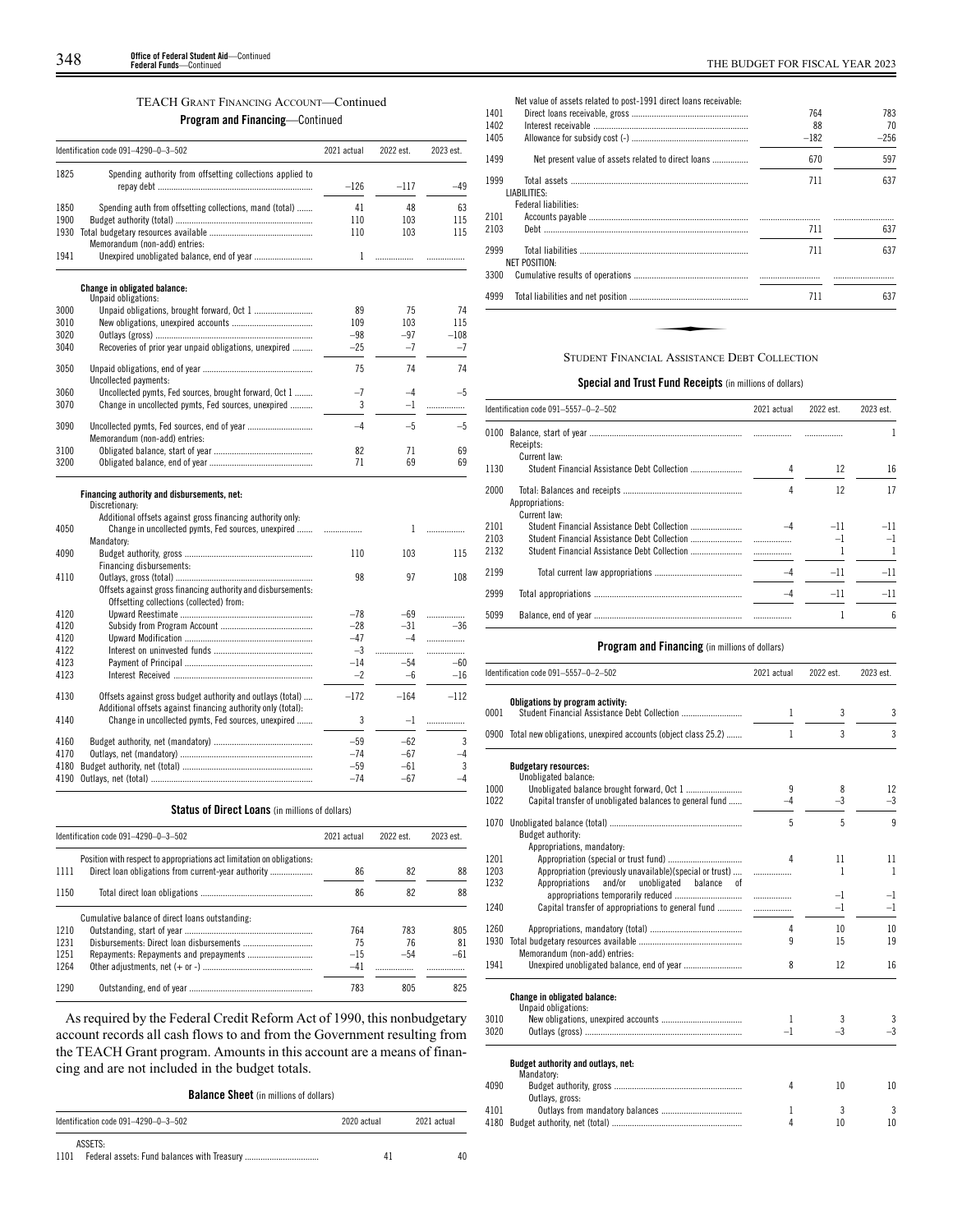4190 Outlays, net (total) ........................................................................ 1 3 3

# ✦ FEDERAL STUDENT LOAN RESERVE FUND

#### **Program and Financing** (in millions of dollars)

|              | Identification code 091-4257-0-3-502                                                           | 2021 actual | 2022 est. | 2023 est. |
|--------------|------------------------------------------------------------------------------------------------|-------------|-----------|-----------|
|              | Obligations by program activity:                                                               |             |           |           |
| 0102         |                                                                                                | 3,916       | 3,839     | 1,464     |
|              | 0900 Total new obligations, unexpired accounts (object class 42.0)                             | 3,916       | 3,839     | 1,464     |
|              | <b>Budgetary resources:</b>                                                                    |             |           |           |
| 1000         | Unobligated balance:<br>Unobligated balance brought forward, Oct 1<br><b>Budget authority:</b> | 1.943       | 1.913     | 971       |
| 1800         | Spending authority from offsetting collections, mandatory:                                     | 3,899       | 2,897     | 1.424     |
| 1820         | Capital transfer of spending authority from offsetting                                         | $-13$       |           | .         |
| 1850         | Spending auth from offsetting collections, mand (total)                                        | 3,886       | 2,897     | 1,424     |
| 1930         | Memorandum (non-add) entries:                                                                  | 5.829       | 4.810     | 2,395     |
| 1941         | Unexpired unobligated balance, end of year                                                     | 1,913       | 971       | 931       |
|              | <b>Change in obligated balance:</b><br>Unpaid obligations:                                     |             |           |           |
| 3010         |                                                                                                | 3.916       | 3.839     | 1.464     |
| 3020         |                                                                                                | $-3,916$    | $-3,839$  | $-1,464$  |
|              | Budget authority and outlays, net:<br>Mandatory:                                               |             |           |           |
| 4090         | Outlays, gross:                                                                                | 3,886       | 2,897     | 1,424     |
| 4100         |                                                                                                | 3,837       | 2,798     | 1,359     |
| 4101         |                                                                                                | 79          | 1,041     | 105       |
| 4110         | Offsets against gross budget authority and outlays:                                            | 3.916       | 3,839     | 1,464     |
|              | Offsetting collections (collected) from:                                                       |             |           |           |
| 4120         |                                                                                                | $-3.837$    | $-2.897$  | $-1,424$  |
| 4123         |                                                                                                | $-62$       | .         | .         |
| 4130         | Offsets against gross budget authority and outlays (total)                                     | $-3.899$    | $-2.897$  | $-1.424$  |
| 4160         |                                                                                                | $-13$       | .         | .         |
| 4170         |                                                                                                | 17          | 942       | 40        |
| 4180<br>4190 |                                                                                                | $-13$<br>17 | .<br>942  | .<br>40   |
|              |                                                                                                |             |           |           |

The Higher Education Amendments of 1998 clarified that reserve funds held by public and non-profit guaranty agencies participating in the Federal Family Education Loan (FFEL) program are Federal property. These reserves are used to pay default claims from FFEL lenders and fees to support agency efforts to avert defaults. The Federal Government reimburses these reserves for default claim payments. The Consolidated Appropriations Act, 2016, increased guaranty agency reinsurance payments from 95 percent of the face value of loans to 100 percent. The following schedule reflects the balances in these guaranty agency funds.

**Balance Sheet** (in millions of dollars)

| Identification code 091-4257-0-3-502 | 2020 actual | 2021 actual |
|--------------------------------------|-------------|-------------|
| ASSETS:                              |             |             |
| 1101                                 | 1.943       | 1.943       |
| 1999<br>LIABILITIES:                 | 1.943       | 1.943       |
| 2104<br>NET POSITION:                |             |             |
| 3300                                 | 1.943       | 1.943       |
| 4999                                 | 1.943       | 1.943       |
|                                      |             |             |
|                                      |             |             |
|                                      |             |             |

# FEDERAL DIRECT STUDENT LOAN PROGRAM ACCOUNT

**Program and Financing** (in millions of dollars)

|      | Identification code 091-0243-0-1-502                          | 2021 actual | 2022 est. | 2023 est. |
|------|---------------------------------------------------------------|-------------|-----------|-----------|
|      | Obligations by program activity:                              |             |           |           |
|      | Credit program obligations:                                   |             |           |           |
| 0701 |                                                               | 5.197       | 9,415     | 15,314    |
| 0703 |                                                               | 70,861      | 12,369    | .         |
| 0705 |                                                               | 47,241      | 22,331    | .         |
| 0706 |                                                               | 6.434       | 4.376     | .         |
| 0900 | Total new obligations, unexpired accounts (object class 41.0) | 129.733     | 48.491    | 15,314    |
|      | <b>Budgetary resources:</b>                                   |             |           |           |
|      | Budget authority:                                             |             |           |           |
|      | Appropriations, discretionary:                                |             |           |           |
| 1100 |                                                               |             | 50        | .         |
|      | Appropriations, mandatory:                                    |             |           |           |
| 1200 |                                                               | 129,733     | 48,441    | 15,314    |
| 1900 |                                                               | 129,733     | 48,491    | 15,314    |
| 1930 |                                                               | 129,733     | 48.491    | 15,314    |
|      | Change in obligated balance:                                  |             |           |           |
|      | Unpaid obligations:                                           |             |           |           |
| 3000 |                                                               | 2.046       | 1,304     | 1,975     |
| 3010 |                                                               | 129,733     | 48,491    | 15,314    |
| 3020 |                                                               | $-130,044$  | $-47.820$ | $-13.811$ |
| 3041 | Recoveries of prior year unpaid obligations, expired          | $-431$      |           |           |
| 3050 |                                                               | 1,304       | 1,975     | 3,478     |
|      | Memorandum (non-add) entries:                                 |             |           |           |
| 3100 |                                                               | 2.046       | 1,304     | 1,975     |
| 3200 |                                                               | 1,304       | 1,975     | 3,478     |
|      | Budget authority and outlays, net:                            |             |           |           |
|      | Discretionary:                                                |             |           |           |
| 4000 |                                                               |             | 50        | .         |
|      | Mandatory:                                                    |             |           |           |
| 4090 |                                                               | 129,733     | 48,441    | 15,314    |
|      | Outlays, gross:                                               |             |           |           |
| 4100 |                                                               | 129,110     | 47,428    | 13,135    |
| 4101 |                                                               | 934         | 392       | 676       |

**Summary ofLoan Levels, Subsidy Budget Authority and Outlays by Program** (inmillionsof dollars)

4110 Outlays, gross (total) ............................................................. 130,044 47,820 13,811 4180 Budget authority, net (total) .......................................................... 129,733 48,491 15,314

4190 Outlays, net (total) ..

J.

|        | Identification code 091-0243-0-1-502                        | 2021 actual | 2022 est. | 2023 est. |
|--------|-------------------------------------------------------------|-------------|-----------|-----------|
|        | Direct loan levels supportable by subsidy budget authority: |             |           |           |
| 115001 |                                                             | 20.070      | 18.278    | 18.096    |
| 115002 |                                                             | 55,953      | 53,281    | 53,134    |
| 115003 |                                                             | 23,582      | 23.830    | 24,277    |
| 115004 |                                                             | 22,480      | 27,548    | 29,578    |
| 115999 | Direct loan subsidy (in percent):                           | 122.085     | 122.937   | 125.085   |
| 132001 |                                                             | 7.40        | 7.98      | 12.18     |
| 132002 |                                                             | $-1.83$     | 2.25      | 6.57      |
| 132003 |                                                             | $-15.94$    | $-14.15$  | $-10.63$  |
| 132004 |                                                             | 16.51       | 24.53     | 32.52     |
| 132999 | Direct loan subsidy budget authority:                       | 0.34        | 4.92      | 10.18     |
| 133001 |                                                             | 1,485       | 1,459     | 2,204     |
| 133002 |                                                             | $-1,024$    | 1,199     | 3,491     |
| 133003 |                                                             | $-3.759$    | $-3,372$  | $-2,581$  |
| 133004 |                                                             | 3.711       | 6,758     | 9.619     |
| 133999 | Direct loan subsidy outlays:                                | 413         | 6.044     | 12.733    |
| 134001 |                                                             | 1.689       | 1.292     | 1,746     |
| 134002 |                                                             | $-466$      | 467       | 2.453     |
| 134003 |                                                             | $-3.352$    | $-3.374$  | $-2.699$  |
| 134004 |                                                             | 3.717       | 6.764     | 9.612     |
| 134005 |                                                             | 70.811      | 2.221     |           |
|        |                                                             |             |           |           |
| 134999 |                                                             | 72.399      | 7.370     | 11.112    |
|        | Direct loan reestimates:                                    |             |           |           |
| 135005 |                                                             | 52.836      | 13.005    | .         |
| 135999 |                                                             | 52,836      | 13.005    | .         |
|        |                                                             |             |           |           |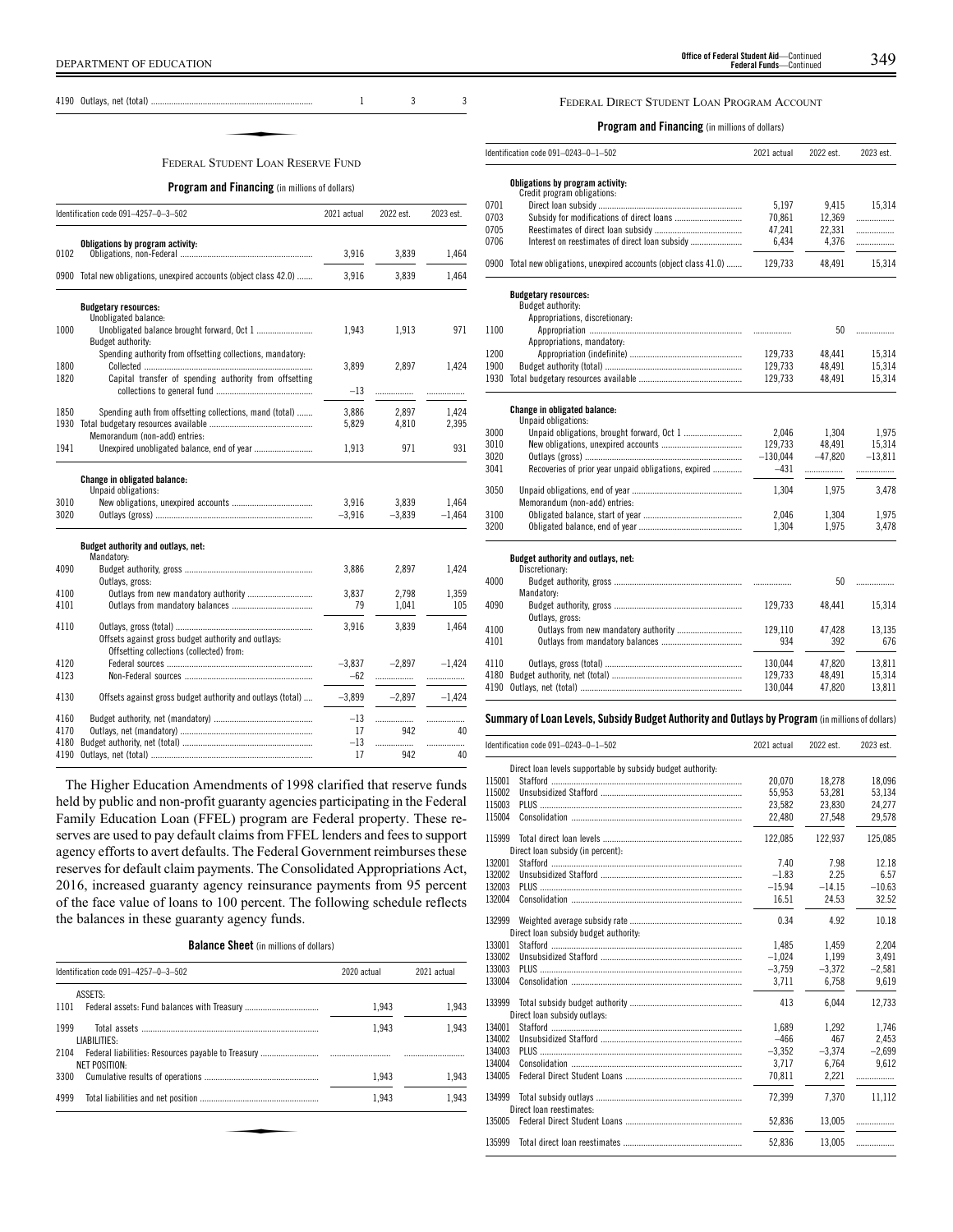#### FEDERAL DIRECT STUDENT LOAN PROGRAM ACCOUNT—Continued

The Federal Government manages two major student loan programs: the Federal Family Education Loan (FFEL) program and the William D. Ford Federal Direct Loan (Direct Loan) program. The Student Aid and Fiscal Responsibility Act eliminated the authorization to originate new FFEL loans; as of July 1, 2010, the Direct Loan program originates all new loans. This narrative outlines the structure of these two programs and provides text tables displaying program cost data; loan volume, subsidy, default, and interest rates; and other descriptive information.

From its inception in 1965 through the end of June 2010, the FFEL program guaranteed almost \$899 billion in loans made to postsecondary students and their parents. Although no new FFEL loans have been originated since July 1, 2010, nearly \$150 billion of outstanding FFEL loans continue to be serviced by lenders, the Department of Education, and guaranty agencies.

Under the Direct Loan program, the Federal Government provides loan capital through the Treasury while the Department of Education loan origination and servicing is handled by private and not-for-profit loan servicers under performance-based contracts with the Department. The Direct Loan program began operation in award year 1994–1995, originating 7 percent of overall loan volume. In 2023, excluding Consolidation Loans, the Direct Loan program will make \$85.01 billion in new loans.

The Direct Loan program currently offers four types of loans: Subsidized Stafford; Unsubsidized Stafford; PLUS; and Consolidation. Loans can be used for qualified educational expenses. Undergraduates with financial need may receive a Subsidized Stafford loan (graduate and professional students are not eligible). The other three loan programs are available to borrowers at all income levels. Interest rates are set annually for loans originated in the upcoming award year based on the 10-year Treasury note; those rates will remain fixed for the life of the loan. For Subsidized Stafford loans available to undergraduates, the interest rate will be equal to the 10 year Treasury note plus 2.05 percent and capped at 8.25 percent. Loans originated in award year 2021–2022 have an interest rate of 3.73 percent. Interest payments for these loans are fully subsidized by the Federal Government while a student is in school and during grace and deferment periods. The interest rate on new Unsubsidized Stafford loans for undergraduate borrowers is the same as that on Subsidized Stafford loans for undergraduates. The Unsubsidized Stafford loan interest rate for graduate and professional students is equal to the 10-year Treasury note plus 3.6 percent and capped at 9.5 percent. Loans originated in award year 2021–2022 have an interest rate of 5.28 percent. The borrower interest rate on PLUS loans to graduate and professional students and parents of undergraduate borrowers is equal to the 10-year Treasury note plus 4.6 percent and capped at 10.5 percent. PLUS loans originated in award year 2021–2022 have an interest rate of 6.28 percent.

Consolidation loans allow borrowers to combine FFEL, Direct Loans, and Perkins Loans, as well as some loans made under the Public Health Service Act. The interest rate for new Consolidation loans equals the weighted average of the interest rate on the loans consolidated, rounded up to the nearest one-eighth of a percent. For most types of Direct Loans, the origination fee is a base rate of 1 percent, but an additional surcharge for sequestration was added in years 2013 to 2021. The base origination fee for PLUS loans is 4 percent, but has included an additional surcharge in years 2013 to 2021. Borrowers may choose from four basic types of repayment plans: standard; graduated; extended (available for qualified borrowers who have outstanding loans of more than \$30,000); and incomedriven. FFEL borrowers may change repayment plans annually. Direct Loan borrowers may switch between repayment plans at any time. The maximum repayment period is 10 years for standard and graduated plans, as well as the income-sensitive repayment plan that is available only for FFEL loans. Under the current income-driven administrative Pay As You Earn (PAYE) and statutory Income-Based-Repayment (IBR) plans, for new borrowers after 2014, the repayment period is 20 years. Under the current income-driven administrative REPAYE plan, the repayment period

is 20 or 25 years depending on whether the borrower has any graduate school loans. And, under the extended, former IBR (for borrowers prior to 2014), and income-contingent repayment plans, the maximum time is 25 years. PAYE and IBR require partial financial hardship in order to qualify for reduced payments and borrowers in those plans have their monthly payments capped at the monthly payment of the 10-year Standard plan. At the end of the repayment term, the borrower's remaining balance is forgiven.

Federal student loans have other benefits. For example, Federal student loans can be discharged when borrowers die, become totally and permanently disabled, or, under some circumstances, declare bankruptcy. In addition, there are several loan forgiveness programs. For example, new borrowers after October 1, 1998, who are employed as teachers in schools serving low-income populations for 5 consecutive, complete school years, qualify for up to \$5,000 in loan forgiveness; this benefit is increased to \$17,500 for mathematics, science, and special education teachers considered highly qualified under criteria established in the Elementary and Secondary Education Act. In addition, under the Public Service Loan Forgiveness Program, qualifying borrowers who have worked for 10 years full-time for an eligible public service employer, and made 120 qualifying monthly payments after October 1, 2007 in the standard or income-driven plans can have any remaining loan balance forgiven. This benefit is only available in the Direct Loan program, though FFEL borrowers may receive the benefit by taking out a Direct Consolidation Loan. Forgiveness is available for all Direct Loan borrowers, regardless of when they took out their loans.

On Oct. 6, 2021, the Department of Education announced a pandemicrelated waiver to the Public Service Loan Forgiveness program statute. The limited waiver impacted student loan borrowers with Direct Loans, those who have already consolidated into the Direct Loan Program, and those who consolidate into the Direct Loan Program by Oct. 31, 2022. Under the new temporary rules, any prior period of repayment will count as a qualifying payment, regardless of loan program, repayment plan, or whether the payment was made in full or on time.

The following tables display performance indicators and program data, including projected overall Direct Loan and FFEL costs.

# **Federal Budget Authority and Outlays**

| (in thousands of dollars) |             |             |             |
|---------------------------|-------------|-------------|-------------|
|                           | 2021 actual | 2022 est.   | 2023 est.   |
| PROGRAM COST:             |             |             |             |
| FFFI:                     |             |             |             |
|                           | \$0         | (\$142.991) | (\$212,722) |
| Program:                  |             |             |             |
|                           | 3,192,111   | 9,797,237   | $\theta$    |
|                           | 6.112.293   | 2,157,407   | $\Omega$    |
|                           | 9,304,404   | 11,954,645  | $\theta$    |
|                           | 9,304,404   | 11.811.654  | (212, 722)  |
| Direct Loans:             |             |             |             |
| Program:                  |             |             |             |
|                           | 413.686     | 6.042.991   | 12,733,042  |
|                           | 52,835,898  | 13,004,854  | $\Omega$    |
|                           | 70,861,525  | 2,221,570   | $\Omega$    |
|                           | 124.111.109 | 21.269.415  | 12.733.042  |
|                           | 133.415.513 | 33.081.069  | 12.520.320  |
| PROGRAM COST OUTLAYS:     |             |             |             |
| FFFI:                     |             |             |             |
|                           | (73, 374)   | (142.991)   | (212, 722)  |
| Program:                  |             |             |             |
|                           | 3,192,111   | 9,797,237   | $\theta$    |
|                           | 6,112,293   | 2.157.407   | $\theta$    |
|                           | 9.304.404   | 11.954.645  | $\theta$    |
|                           | 9.231.030   | 11.811.654  | (212, 722)  |
| Direct Loans:             |             |             |             |
| Program:                  |             |             |             |
|                           | 1.587.764   | 5.146.489   | 11.111.824  |
|                           | 52,835,898  | 13.004.854  | $\Omega$    |
|                           | 70.861.525  | 2.221.570   | $\theta$    |
|                           | 125.285.187 | 20.372.914  | 11.111.824  |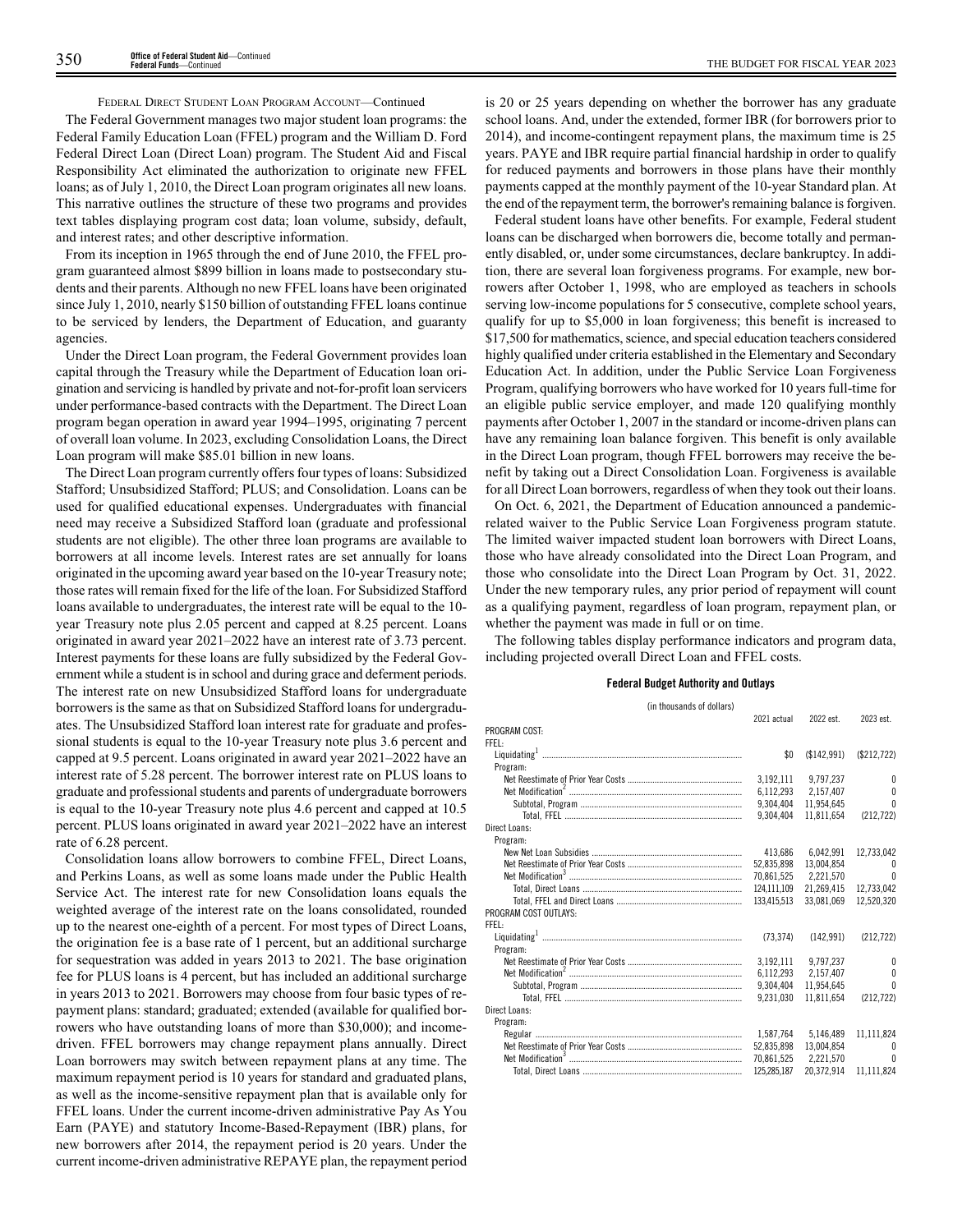Total, FFEL and Direct Loans ........................................................ 134,516,217 32,184,567 10,899,102

 $^1$  Liquidating account reflects loans made prior to 1992.

 $^2$  FY 2021 reflects costs related to COVID Payment Pause extension and the Total Permanent Disability regulation modification. FY 2022 reflects costs related to the COVID payment pause extension, the shift to Business Process Operations modification, and support for the Federal Student Loan Reserve Fund modification.

 $^3$  FY 2021 reflects costs for COVID Payment Pause, the Total Permanent Disability regulation modification , and the final faith based regulation modification. FY 2022 reflects costs of related to the COVID payment pause extension, and the shift to Business Process Operations modification.

#### **Summary of Default Rates<sup>1</sup>**

#### (expressed as percentages)

| 2021 actual | 2022 est | 2023 est |
|-------------|----------|----------|
|             |          |          |
| 25.34       | 26.23    | 27.32    |
|             |          |          |
| 29.90       | 3146     | 32 23    |
| 12.89       | 14 03    | 13.62    |
|             |          |          |
| 1280        | 15.07    | 15 23    |
| 10 13       | 10.27    | 10.32    |
| 16.92       | 1647     | 17 03    |
| 18.26       | 18.91    | 1918     |
|             |          |          |

 $^{\rm 1}$ Default rates displayed in this table, which reflect projected defaults over the life of a loan cohort, are used in developing program cost estimates. The Department uses other rates based on defaults occurring in the first two years of repayment to determine institutional eligibility to participate in Federal loan programs. (The Higher Education Opportunity Act of 2008 changed this requirement to a three-year rate.) These two- and three-year rates tend to be lower than those included in this table.

#### **Selected Program Costs and Offsets**

| (in thousands of dollars)                            |               |                |               |
|------------------------------------------------------|---------------|----------------|---------------|
|                                                      | 2021 actual   | 2022 est.      | 2023 est.     |
| FFFI:                                                |               |                |               |
| Payments to lenders:                                 |               |                |               |
|                                                      | \$614,646     | \$18,476       | \$5,689       |
|                                                      | (2,405,579)   | (401.288)      | (174, 628)    |
|                                                      | 2,783,884     | 883.238        | 413.944       |
|                                                      | 945.929       | 1,049,017      | 897,744       |
|                                                      | 40.362        | 27.375         | 21.350        |
|                                                      | 81,393        | 1,015,498      | 60,680        |
| Fees paid to the Department of Education:            |               |                |               |
|                                                      | (929, 485)    | (109, 170)     | (56, 332)     |
| <b>Other Major Transactions:</b>                     |               |                |               |
|                                                      | (3,026,580)   | (3,050,428)    | (3,565,594)   |
|                                                      | 6.657         | 8.461          | 18.409        |
|                                                      | 34.880        | 34.880         | 58,552        |
|                                                      | (1.853.893)   | (523.941)      | (2.320.185)   |
| Ensuring Continued Access to Student Loans (ECASLA): |               |                |               |
|                                                      | (6,350,064)   | (5,850,929)    | (5,482,747)   |
|                                                      | 6,483,317     | 6,412,471      | (5,482,747)   |
|                                                      | 104,639       | 104,639        | 175,657       |
|                                                      | 237.892       | 666.180        | 175.657       |
| Direct Loans:                                        |               |                |               |
|                                                      | 104.802.726   | 112.471.192    | 114.619.451   |
|                                                      | (2,060,947)   | (7.749.132)    | (27,071,236)  |
|                                                      | (32,095,343)  | (51, 324, 766) | (76.931.973)  |
|                                                      | (1,561,562)   | (1,613,832)    | (1,625,360)   |
|                                                      | (1,505,442)   | (9,769,494)    | (10,535,543)  |
|                                                      | 456.090       | 449,828        | 528,059       |
|                                                      | 750.285       | 756.724        | 1,253,853     |
|                                                      | 68,785,806    | 43,220,520     | 237,251       |
|                                                      | (104.802.726) | (112.471.192)  | (114.619.451) |
|                                                      | 28,726,990    | 29.433.763     | 29,186,478    |
|                                                      | 132,870,843   | 80,860,862     | 86,425,417    |
|                                                      | 56,795,108    | (2.176.567)    | 992.443       |
|                                                      | 125,580,914   | 41,043,953     | 1,229,695     |

 $<sup>1</sup>$  Includes Negative Special Allowance Payments.</sup>

# **StudentLoan Program Costs: Analysis of DirectLoansIncluding Program and Administrative Expenses** (expressed as percentages)

| <b>IDADI DOODU US DUI DUIILUKUSI</b> |                             |           |           |
|--------------------------------------|-----------------------------|-----------|-----------|
|                                      | 2021<br>actual <sup>1</sup> | 2022 est. | 2023 est. |
| Direct Loans:                        |                             |           |           |
| New Loans:                           |                             |           |           |
|                                      | 13.05                       | 798       | 12 18     |
| Unsubsidized Stafford                |                             |           |           |
|                                      | 937                         | 0.77      | 4 1 7     |
|                                      | 12.01                       | 2.88      | 8.18      |
| <b>PLUS</b>                          |                             |           |           |
|                                      | $-25.34$                    | $-36.83$  | $-35.84$  |
|                                      | 13.50                       | 4 9 8     | 10.77     |

|                             | 7.65  | $-0.75$ | 3.37  |
|-----------------------------|-------|---------|-------|
|                             | 170   | 1 7 0   | 1.70  |
|                             | 9.35  | 0.95    | 5.07  |
| Consolidation Loans         |       |         |       |
|                             | 22.61 | 24.53   | 32.52 |
|                             | 0.38  | 0.38    | 0.38  |
|                             | 22.99 | 24 91   | 32.90 |
| New and Consolidation Loans |       |         |       |
|                             | 1043  | 491     | 10.27 |
|                             | 145   | 145     | 145   |
|                             | 11.88 | 6.36    | 1172  |
|                             |       |         |       |

 $^1$  For 2021, the rates are current; these include actual executed rates for 2021 and the effects of re-estimates on those rates.

The table above describes Direct Loan costs on a subsidy rate basis: program costs calculated under the Federal Credit Reform Act of 1990 and comparably projected estimates of Federal administrative costs. As with any long-term projection, the comparison is based on assumed future interest rates, borrower characteristics, administrative costs, and other factors over the life of the loan cohort. To the degree actual conditions differ from projections, estimated subsidy rates will change.

The Federal Credit Reform Act of 1990 requires the cost of existing loan cohorts to be reestimated to reflect changes in actual and assumed borrower behavior, interest rates, and other factors. The following table shows the impact of these reestimates in FFEL and Direct Loans.

#### **Loan Disbursement and Subsidy Costs**

#### (in billions of dollars)

| FFFI   | Direct Loans           |
|--------|------------------------|
|        | $+$ \$77.1 $-$ \$113.0 |
| $-459$ | $+164.3$               |
| $+311$ | $+51.3$                |
|        | $+898.7 +1.849.1$      |

For Direct Loans, the net upward reestimate reflects several assumption updates, including changes to the income-driven repayment plan model. Model assumptions affecting the 2021 cohort were also updated. The Direct Loan upward net reestimate for 2022 is primarily due to updated IDR assumptions and discount rates.

#### **Direct Loan Repayment Options**

(expressed as percentages)

| Subsidies by Repayment Option | 2021                |           |           |
|-------------------------------|---------------------|-----------|-----------|
|                               | actual <sup>1</sup> | 2022 est. | 2023 est. |
| Stafford:                     |                     |           |           |
|                               | 5.35                | $-1.80$   | 3.21      |
|                               | $-0.59$             | $-8.02$   | $-422$    |
|                               | 272                 | $-491$    | $-0.33$   |
|                               | 31.53               | 29 13     | 33.92     |
| Unsubsidized Stafford:        |                     |           |           |
|                               | $-5.66$             | $-1741$   | $-15.09$  |
|                               | $-15.30$            | $-2823$   | $-2787$   |
|                               | $-10.91$            | $-23.92$  | $-2242$   |
|                               | 32.02               | 27.62     | 34.09     |
| PLUS:                         |                     |           |           |
|                               | $-21\,77$           | $-33.08$  | $-3246$   |
|                               | $-35.00$            | $-4774$   | $-48.53$  |
|                               | $-38.90$            | $-51.68$  | $-51.42$  |
|                               | 33.41               | 27.53     | 34.92     |
| Consolidated:                 |                     |           |           |
|                               | $-11.12$            | $-1112$   | $-7.39$   |
|                               | $-40.55$            | $-38.36$  | $-25.10$  |
|                               | $-46.89$            | $-4415$   | $-30.94$  |
|                               | 39.04               | 38.51     | 44.85     |
|                               |                     |           |           |

#### **Direct Loan Repayment Options**

#### (gross volumes in millions of dollars)

| Volumes by Repayment Option | 2021    |           |           |
|-----------------------------|---------|-----------|-----------|
|                             | actual  | 2022 est. | 2023 est. |
| Stafford:                   |         |           |           |
|                             | \$9.930 | \$9.590   | \$9.683   |
|                             | 416     | 439       | 408       |
|                             | 2.409   | 2.310     | 2.352     |
| IDR <sup>2</sup>            | 5.785   | 5940      | 5.652     |
| Unsubsidized Stafford:      |         |           |           |
|                             | 20.707  | 21.403    | 20.799    |
|                             | 1.789   | 1.865     | 1.810     |
|                             | 5.818   | 5795      | 5.856     |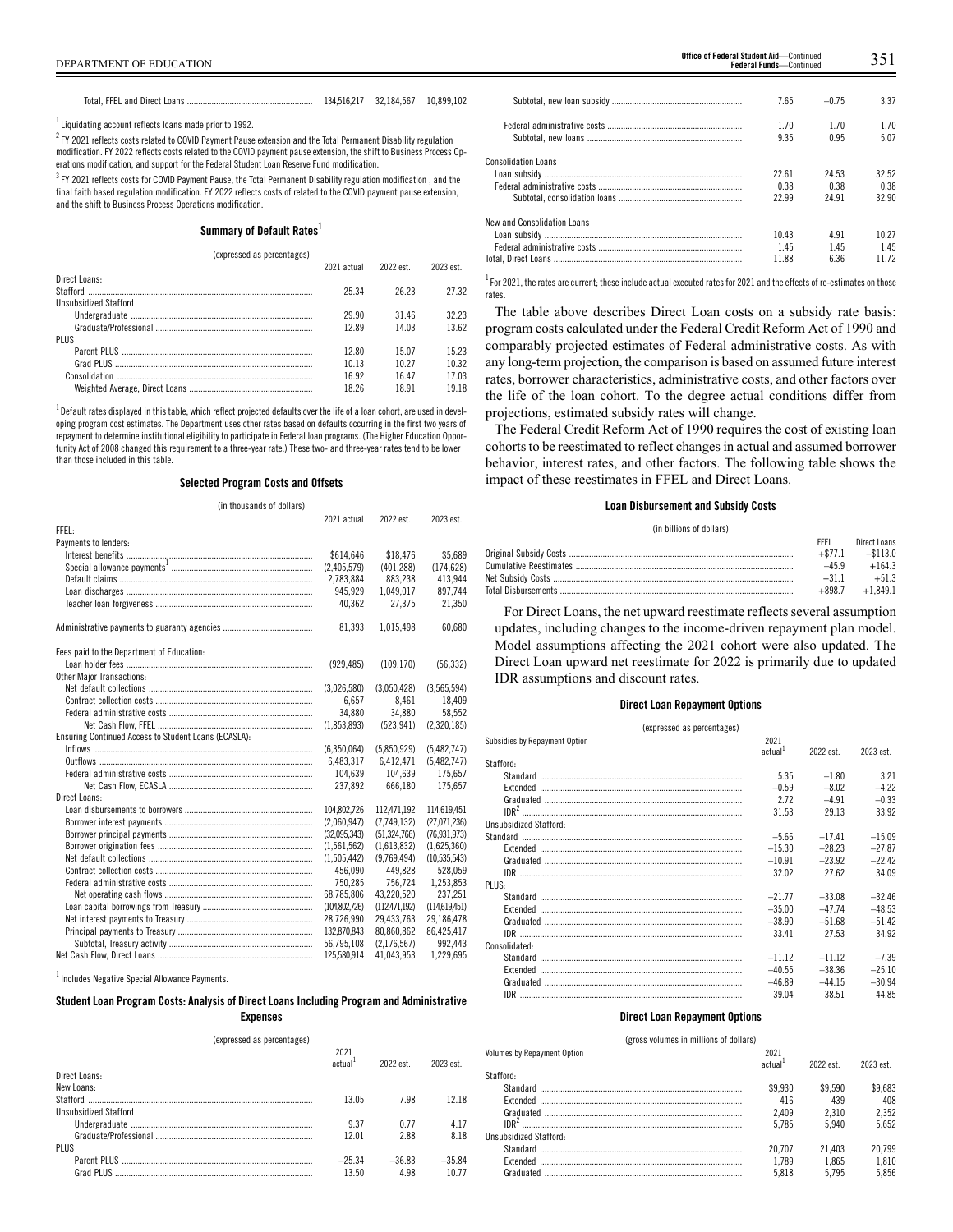FEDERAL DIRECT STUDENT LOAN PROGRAM ACCOUNT—Continued

|  |  | <b>Direct Loan Repayment Options</b> —Continued |  |
|--|--|-------------------------------------------------|--|
|--|--|-------------------------------------------------|--|

| Volumes by Repayment Option | 2021                |           |           | 409 |
|-----------------------------|---------------------|-----------|-----------|-----|
|                             | actual <sup>+</sup> | 2022 est. | 2023 est. | 411 |
| IDR                         | 24.428              | 24.218    | 24.669    |     |
| PLUS:                       |                     |           |           |     |
|                             | 11.719              | 11.504    | 12.008    | 412 |
|                             | 963                 | 1.039     | 981       | 412 |
|                             | 2.306               | 2.597     | 2,350     | 412 |
|                             | 8.537               | 8.690     | 8.939     | 412 |
| Consolidated:               |                     |           |           | 412 |
|                             | 30                  | 21        | 33        | 412 |
|                             | 3.147               | 3.855     | 3,682     | 412 |
|                             | 1.210               | 1.352     | 1.391     | 412 |
| IDR                         | 17.276              | 22.320    | 24.472    | 412 |

 $^{\rm 1}$  2021 rates are current; these include actual executed rates for 2021 and the effects of re-estimates on those rates.  $^2$  All income-driven plans are included in the IDR category. MANUTE SERVICES<br>Manufactured rates for 2021<br>Reategory.<br>Note: LOAN PROGR

FEDERAL DIRECT STUDENT LOAN PROGRAM FINANCING ACCOUNT

**Program and Financing** (in millions of dollars)

|      | Identification code 091-4253-0-3-502                       | 2021 actual     | 2022 est.       | 2023 est.     |
|------|------------------------------------------------------------|-----------------|-----------------|---------------|
|      | Obligations by program activity:                           |                 |                 |               |
| 0301 | Consolidation loans-Payment of Orig. Services              | 13              | 24              | 24            |
| 0401 |                                                            | 456             | 450             | 528           |
|      | Credit program obligations:                                |                 |                 |               |
| 0710 |                                                            | 122,086         | 122,938         | 125,085       |
| 0713 |                                                            | 32,957          | 29,434          | 29,186        |
| 0740 |                                                            | 4,783           | 3,372           | 2,581         |
| 0741 |                                                            | .               | 10,098          | .             |
| 0742 | Downward reestimates paid to receipt accounts              | 431             | 13,104          | .             |
| 0743 |                                                            | 408             | 598             | .             |
| 0791 |                                                            | 160,665         | 179,544         | 156,852       |
|      | 0900 Total new obligations, unexpired accounts             | 161,134         | 180,018         | 157,404       |
|      | <b>Budgetary resources:</b>                                |                 |                 |               |
| 1000 | Unobligated balance:                                       |                 |                 | 681           |
| 1021 |                                                            | 3,379<br>15,811 | 2,080<br>16,048 | 16,289        |
| 1023 |                                                            | -4,984          | $-2,080$        |               |
| 1024 | Unobligated balance of borrowing authority withdrawn       | $-13,558$       | $-16,048$       | <br>$-16,289$ |
| 1033 |                                                            | 22              | .               | .             |
| 1070 |                                                            | 670             | .               | 681           |
|      | Financing authority:                                       |                 |                 |               |
|      | Appropriations, mandatory:                                 |                 |                 |               |
| 1200 |                                                            | 182             | 1,286           |               |
| 1400 | Borrowing authority, mandatory:                            | 127,015         | 141,309         | 113,079       |
|      | Spending authority from offsetting collections, mandatory: |                 |                 |               |
| 1800 |                                                            | 171,477         | 118,276         | 129,975       |
| 1801 | Change in uncollected payments, Federal sources            | $-543$          | 828             | 760           |
| 1820 | Capital transfer of spending authority from offsetting     |                 | $-139$          |               |
| 1825 | Spending authority from offsetting collections applied to  | $-2,716$        |                 | .             |
|      |                                                            | $-132,871$      | $-80,861$       | $-86,425$     |
| 1850 | Spending auth from offsetting collections, mand (total)    | 35,347          | 38,104          | 44,310        |
| 1900 |                                                            | 162,544         | 180,699         | 157,389       |
| 1930 |                                                            | 163,214         | 180,699         | 158,070       |
|      | Memorandum (non-add) entries:                              |                 |                 |               |
| 1941 |                                                            | 2,080           | 681             | 666           |
|      | Change in obligated balance:                               |                 |                 |               |
|      | Unpaid obligations:                                        |                 |                 |               |
| 3000 |                                                            | 58,766          | 60,334          | 58,122        |
| 3010 |                                                            | 161,134         | 180,018         | 157,404       |
| 3020 |                                                            | $-143,755$      | $-166, 182$     | $-144,361$    |
| 3040 | Recoveries of prior year unpaid obligations, unexpired     | $-15,811$       | $-16,048$       | $-16,289$     |
| 3050 | Uncollected payments:                                      | 60,334          | 58,122          | 54,876        |
| 3060 | Uncollected pymts, Fed sources, brought forward, Oct 1     | $-934$          | $-391$          | $-1,219$      |
| 3070 | Change in uncollected pymts, Fed sources, unexpired        | 543             | $-828$          | $-760$        |
|      |                                                            |                 |                 |               |
| 3090 | Memorandum (non-add) entries:                              | $-391$          | $-1,219$        | $-1,979$      |
| 3100 |                                                            | 57,832          | 59,943          | 56,903        |
| 3200 |                                                            | 59,943          | 56,903          | 52,897        |
|      |                                                            |                 |                 |               |

**Financing authority and disbursements, net:**

|      | Mandatory:                                                   |            |            |            |
|------|--------------------------------------------------------------|------------|------------|------------|
| 4090 |                                                              | 162,544    | 180,699    | 157,389    |
|      | Financing disbursements:                                     |            |            |            |
| 4110 |                                                              | 143,755    | 166,182    | 144,361    |
|      | Offsets against gross financing authority and disbursements: |            |            |            |
|      | Offsetting collections (collected) from:                     |            |            |            |
| 4120 |                                                              | $-47,241$  | $-22.331$  | .          |
| 4120 |                                                              | $-6,434$   | $-4.376$   | .          |
| 4120 |                                                              | $-18.690$  | .          | .          |
| 4120 |                                                              | .          | $-12.319$  | .          |
| 4120 | Upward COVID Executive Authority Mod                         | $-51,999$  | .          | .          |
| 4120 |                                                              | $-122$     | .          | .          |
| 4120 |                                                              | $-5,558$   | $-8.793$   | $-13,811$  |
| 4122 |                                                              | $-4,230$   | .          | .          |
| 4123 |                                                              | $-6,084$   | $-12,123$  | $-17,582$  |
| 4123 |                                                              | $-172$     | $-1,072$   | $-3,587$   |
| 4123 |                                                              | $-166$     | $-170$     | $-168$     |
| 4123 |                                                              | $-15$      | .          |            |
| 4123 | Repayment of principal, Unsubsidized Stafford                | $-14,875$  | $-27,163$  | $-37,503$  |
| 4123 | Interest received on loans, Unsubsidized Stafford            | $-938$     | $-2.428$   | $-8,777$   |
| 4123 |                                                              | $-474$     | $-489$     | $-489$     |
| 4123 |                                                              | $-18$      | .          | .          |
| 4123 |                                                              | $-7,049$   | $-11.256$  | $-20.400$  |
| 4123 |                                                              | $-719$     | $-973$     | $-4.792$   |
| 4123 |                                                              | $-922$     | $-955$     | $-968$     |
| 4123 |                                                              | $-5$       | .          |            |
| 4123 |                                                              | $-5,323$   | $-10.553$  | $-11.983$  |
| 4123 |                                                              | $-448$     | $-3,275$   | $-9.915$   |
| 4123 |                                                              | $-17$      |            |            |
|      |                                                              |            |            |            |
| 4130 | Offsets against gross budget authority and outlays (total)   | $-171,499$ | $-118,276$ | $-129,975$ |
|      | Additional offsets against financing authority only (total): |            |            |            |
| 4140 | Change in uncollected pymts, Fed sources, unexpired          | 543        | $-828$     | $-760$     |
| 4143 | Recoveries of prior year paid obligations, unexpired         |            |            |            |
|      |                                                              | 22         |            |            |
| 4150 |                                                              | 565        | $-828$     | $-760$     |
|      | Additional offsets against budget authority only (total)     |            |            |            |
| 4160 |                                                              | $-8.390$   | 61.595     | 26.654     |
| 4170 |                                                              | $-27.744$  | 47,906     | 14,386     |
| 4180 |                                                              | $-8,390$   | 61,595     | 26,654     |
| 4190 |                                                              | $-27,744$  | 47.906     | 14,386     |
|      |                                                              |            |            |            |

# **Status of Direct Loans** (in millions of dollars)

|      | Identification code 091-4253-0-3-502                                   | 2021 actual | 2022 est. | 2023 est. |
|------|------------------------------------------------------------------------|-------------|-----------|-----------|
|      | STAFFORD                                                               |             |           |           |
|      | Position with respect to appropriations act limitation on obligations: |             |           |           |
| 1111 | Direct loan obligations from current-year authority                    | 20,070      | 18,279    | 18,096    |
| 1150 |                                                                        | 20.070      | 18.279    | 18,096    |
|      | Cumulative balance of direct loans outstanding:                        |             |           |           |
| 1210 |                                                                        | 242,061     | 251,477   | 254,402   |
| 1231 | Disbursements: Direct loan disbursements                               | 16,068      | 16,085    | 15,890    |
| 1251 |                                                                        | $-6,084$    | $-12,123$ | $-17,582$ |
| 1261 |                                                                        | 653         | 36        | 43        |
| 1264 |                                                                        | $-1,221$    | $-1.073$  | $-873$    |
| 1290 |                                                                        | 251,477     | 254,402   | 251,880   |
|      | UNSUBSIDIZED STAFFORD                                                  |             |           |           |
|      | Position with respect to appropriations act limitation on obligations: |             |           |           |
| 1111 | Direct loan obligations from current-year authority                    | 55,953      | 53.281    | 53,134    |
| 1150 |                                                                        | 55,953      | 53,281    | 53,134    |
|      | Cumulative balance of direct loans outstanding:                        |             |           |           |
| 1210 |                                                                        | 420,709     | 450,191   | 468,575   |
| 1231 |                                                                        | 45,409      | 46,265    | 46,255    |
| 1251 |                                                                        | $-14,875$   | $-27,163$ | $-37,503$ |
| 1261 |                                                                        | 1,135       | 1,772     | 3,006     |
| 1264 |                                                                        | $-2.187$    | $-2.490$  | $-2,306$  |
| 1290 |                                                                        | 450,191     | 468,575   | 478,027   |
|      | PLUS                                                                   |             |           |           |
|      | Position with respect to appropriations act limitation on obligations: |             |           |           |
| 1111 | Direct loan obligations from current-year authority                    | 23,582      | 23,830    | 24,277    |
| 1150 |                                                                        | 23,582      | 23.830    | 24.277    |
|      | Cumulative balance of direct loans outstanding:                        |             |           |           |
| 1210 |                                                                        | 152,877     | 167,247   | 177,825   |
| 1231 |                                                                        | 21,818      | 22,583    | 22,907    |
| 1251 |                                                                        | $-7,049$    | $-11,256$ | $-20,399$ |
| 1261 |                                                                        | 412         | 450       | 916       |
|      |                                                                        |             |           |           |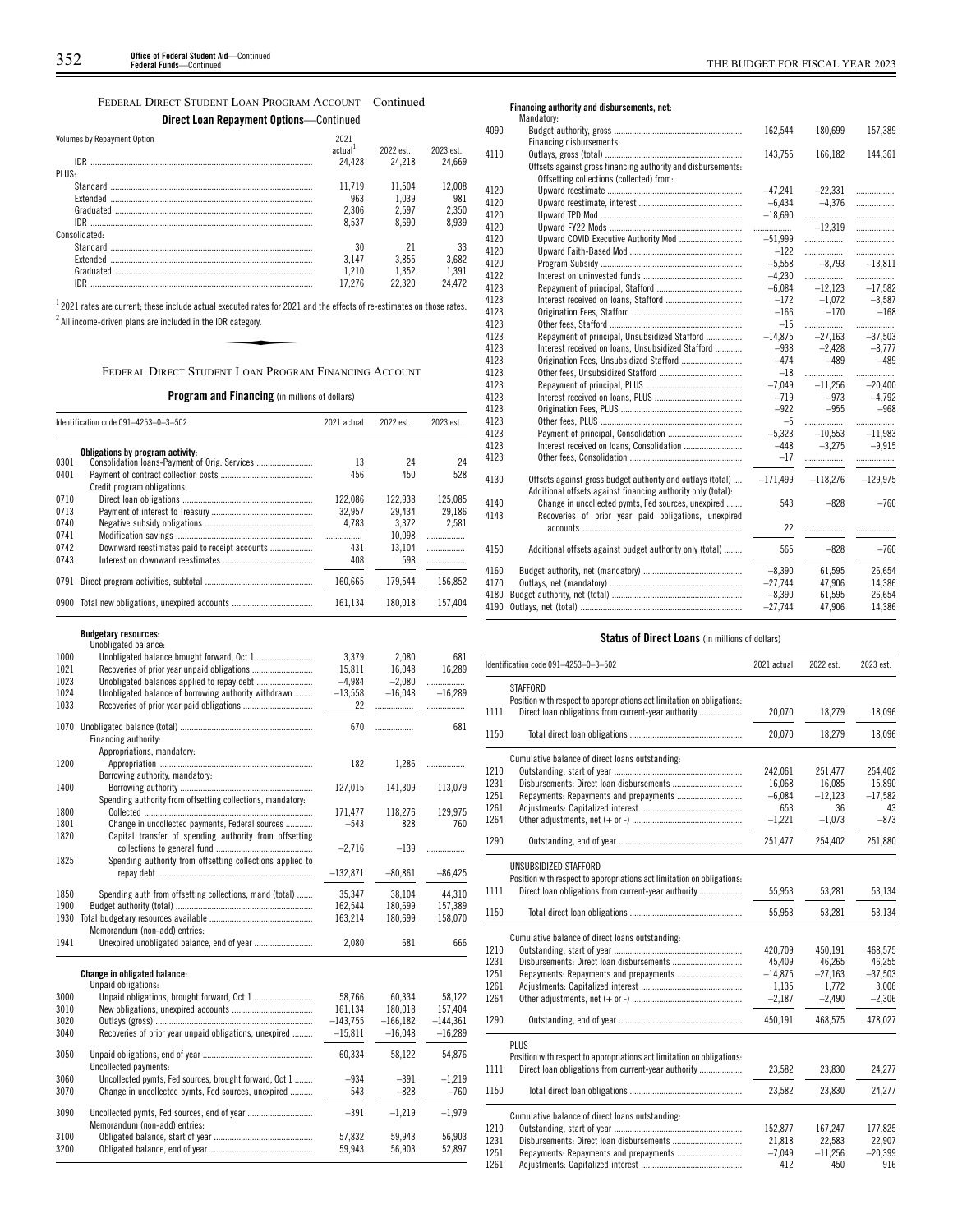| 1264 |                                                                                         | $-811$   | $-1.199$  | $-1.232$  |
|------|-----------------------------------------------------------------------------------------|----------|-----------|-----------|
| 1290 |                                                                                         | 167.247  | 177.825   | 180.017   |
|      | CONSOLIDATION<br>Position with respect to appropriations act limitation on obligations: |          |           |           |
| 1111 |                                                                                         | 22.481   | 27.548    | 29.578    |
| 1150 |                                                                                         | 22.481   | 27.548    | 29.578    |
|      | Cumulative balance of direct loans outstanding:                                         |          |           |           |
| 1210 |                                                                                         | 409.169  | 423.299   | 437.569   |
| 1231 |                                                                                         | 21.508   | 27.539    | 29.568    |
| 1251 |                                                                                         | $-5.322$ | $-10.553$ | $-11.982$ |
| 1264 |                                                                                         | $-2.056$ | $-2.716$  | $-2.585$  |
| 1290 |                                                                                         | 423.299  | 437.569   | 452.570   |

As required by the Federal Credit Reform Act of 1990, this nonbudgetary account records all cash flows to and from the Government resulting from Federal Direct Student Loans. Amounts in this account are a means of financing and are not included in the budget totals.

**Balance Sheet** (in millions of dollars)

|      | Identification code 091-4253-0-3-502                              | 2020 actual | 2021 actual |
|------|-------------------------------------------------------------------|-------------|-------------|
|      | ASSETS:                                                           |             |             |
|      | Federal assets:                                                   |             |             |
| 1101 |                                                                   | 13.483      | 20,788      |
|      | Investments in U.S. securities:                                   |             |             |
| 1106 |                                                                   | 50.856      | 20.575      |
| 1206 |                                                                   | 174         | 217         |
|      | Net value of assets related to post-1991 direct loans receivable: |             |             |
| 1401 |                                                                   | 1,224,816   | 1,292,214   |
| 1402 |                                                                   | 92.133      | 86.486      |
| 1405 |                                                                   | $-216.406$  | $-273,866$  |
| 1499 | Net present value of assets related to direct loans               | 1,100,543   | 1,104,834   |
| 1901 |                                                                   |             |             |
| 1999 |                                                                   | 1,165,056   | 1,146,414   |
|      | LIABILITIES:                                                      |             |             |
|      | <b>Federal liabilities:</b>                                       |             |             |
| 2101 |                                                                   |             |             |
| 2103 |                                                                   | 1,160,099   | 1,142,195   |
| 2105 |                                                                   | 1,773       | 303         |
| 2201 |                                                                   | 3,184       | 3,916       |
| 2999 |                                                                   | 1.165.056   | 1.146.414   |
|      | <b>NET POSITION:</b>                                              |             |             |
| 3300 |                                                                   |             |             |
| 4999 |                                                                   | 1,165,056   | 1,146,414   |

**Program and Financing** (in millions of dollars)

|      | Identification code 091-0231-0-1-502                               | 2021 actual | 2022 est. | 2023 est. |
|------|--------------------------------------------------------------------|-------------|-----------|-----------|
|      | Obligations by program activity:                                   |             |           |           |
| 0703 | Credit program obligations:                                        |             | 661       |           |
|      |                                                                    | 2,948       |           | .         |
| 0704 |                                                                    | 3.164       | 2,044     | .         |
| 0705 |                                                                    | 940         | 897       | .         |
| 0706 |                                                                    | 402         | 428       | .         |
| 0707 |                                                                    | 1,194       | 3,866     | .         |
| 0708 | Interest on reestimates of loan guarantee subsidy                  | 1,245       | 4,606     | .         |
|      | 0900 Total new obligations, unexpired accounts (object class 41.0) | 9,893       | 12,502    |           |
|      | <b>Budgetary resources:</b><br>Budget authority:                   |             |           |           |
|      | Appropriations, mandatory:                                         |             |           |           |
| 1200 |                                                                    | 9.893       |           |           |
|      |                                                                    |             | 12,502    |           |
| 1930 |                                                                    | 9.893       | 12.502    |           |
|      | <b>Change in obligated balance:</b><br>Unpaid obligations:         |             |           |           |
| 3010 |                                                                    | 9.893       | 12,502    |           |
| 3020 |                                                                    | $-9,893$    | $-12.502$ |           |

**Budget authority and outlays, net:**

|      | Mandatory:      |       |        |
|------|-----------------|-------|--------|
| 4090 |                 | 9.893 | 12.502 |
|      | Outlays, gross: |       |        |
| 4100 |                 | 9.893 |        |
|      |                 | 9.893 | 12.502 |
|      |                 | 9.893 | 12.502 |
|      |                 |       |        |

#### **Summary ofLoan Levels, Subsidy Budget Authority and Outlays by Program** (inmillionsof dollars)

|        | Identification code 091-0231-0-1-502 | 2021 actual | 2022 est. | 2023 est. |
|--------|--------------------------------------|-------------|-----------|-----------|
|        | Direct loan subsidy outlays:         |             |           |           |
| 134010 |                                      | 1.879       | 131       | .         |
| 134012 |                                      | 1,069       | 76        |           |
| 134999 | Direct loan reestimates:             | 2,948       | 207       | .         |
| 135010 |                                      | 838         | 859       | .         |
| 135012 |                                      | 505         | 467       |           |
| 135999 | Guaranteed loan subsidy outlays:     | 1.343       | 1.326     | .         |
| 234006 |                                      | 3,164       | 1,950     |           |
| 234999 | Guaranteed loan reestimates:         | 3.164       | 1.950     | .         |
| 235006 |                                      | 1,849       | 8.472     |           |
| 235999 |                                      | 1,849       | 8,472     |           |

As required by the Federal Credit Reform Act of 1990, this program account records the subsidy costs associated with Federal Family Education Loans (FFEL), formerly guaranteed student loans, committed in 1992 and beyond. Beginning with the 1993 cohort of loans, mandatory administrative costs, specifically contract collection costs, are included in the FFEL subsidy estimates of each year's cohort. Subsidy amounts are estimated on a net present value basis.

A description of the FFEL program and accompanying tables are included under the Federal Direct Student Loan program account. eonore. Subside<br>ogram and acc<br>ent Loan prog

#### FEDERAL FAMILY EDUCATION LOAN PROGRAM FINANCING ACCOUNT

|      | Identification code 091-4251-0-3-502 | 2021 actual               | 2022 est.       | 2023 est.        |
|------|--------------------------------------|---------------------------|-----------------|------------------|
|      | Obligations by program activity:     |                           |                 |                  |
| 0101 |                                      | 516                       | 252             | 167              |
| 0103 |                                      | 280                       | 15              | 6                |
| 0104 |                                      | 97                        | 82              | 44               |
| 0105 |                                      | 12                        |                 |                  |
| 0107 |                                      | $\overline{\phantom{a}3}$ | $\overline{3}$  | -5               |
| 0109 |                                      |                           | $\overline{4}$  | 5                |
| 0110 |                                      |                           |                 |                  |
| 0191 |                                      | 919                       | 373             | 227              |
| 0202 |                                      | 614                       | 326             | 220              |
| 0203 |                                      |                           | $\overline{1}$  | $\overline{1}$   |
| 0204 |                                      |                           | 93              | 66               |
| 0205 |                                      |                           |                 | .                |
| 0207 |                                      | $\mathbf{3}$              | $\overline{3}$  | 5                |
| 0209 |                                      |                           | $\mathbf{3}$    | $\overline{4}$   |
| 0210 |                                      |                           | 13 <sup>7</sup> | .                |
| 0291 |                                      |                           | 439             | 296              |
| 0301 |                                      | 101                       | 43              | 19               |
| 0304 |                                      |                           | 19              | 15               |
| 0307 |                                      |                           | $\mathbf{1}$    | -1               |
| 0309 |                                      |                           | $\mathbf{1}$    | $\overline{1}$   |
| 0310 |                                      | $3^{\circ}$               | $\mathbf{1}$    | .                |
| 0391 |                                      |                           | 65              | 36               |
| 0405 |                                      |                           | 4               | 3                |
| 0491 |                                      |                           | 4               | 3                |
| 0501 |                                      |                           | 250             | 8                |
| 0502 |                                      |                           | 4               | 5                |
| 0503 |                                      | 148                       | $\mathbf{1}$    | .                |
| 0504 |                                      | 648                       | 840             | 771              |
| 0505 |                                      | 22                        |                 | .                |
| 0507 |                                      | $\overline{4}$            | 6               | 8                |
| 0509 |                                      |                           |                 | $5^{\circ}$<br>5 |
| 0510 |                                      | 54                        | 37              | .                |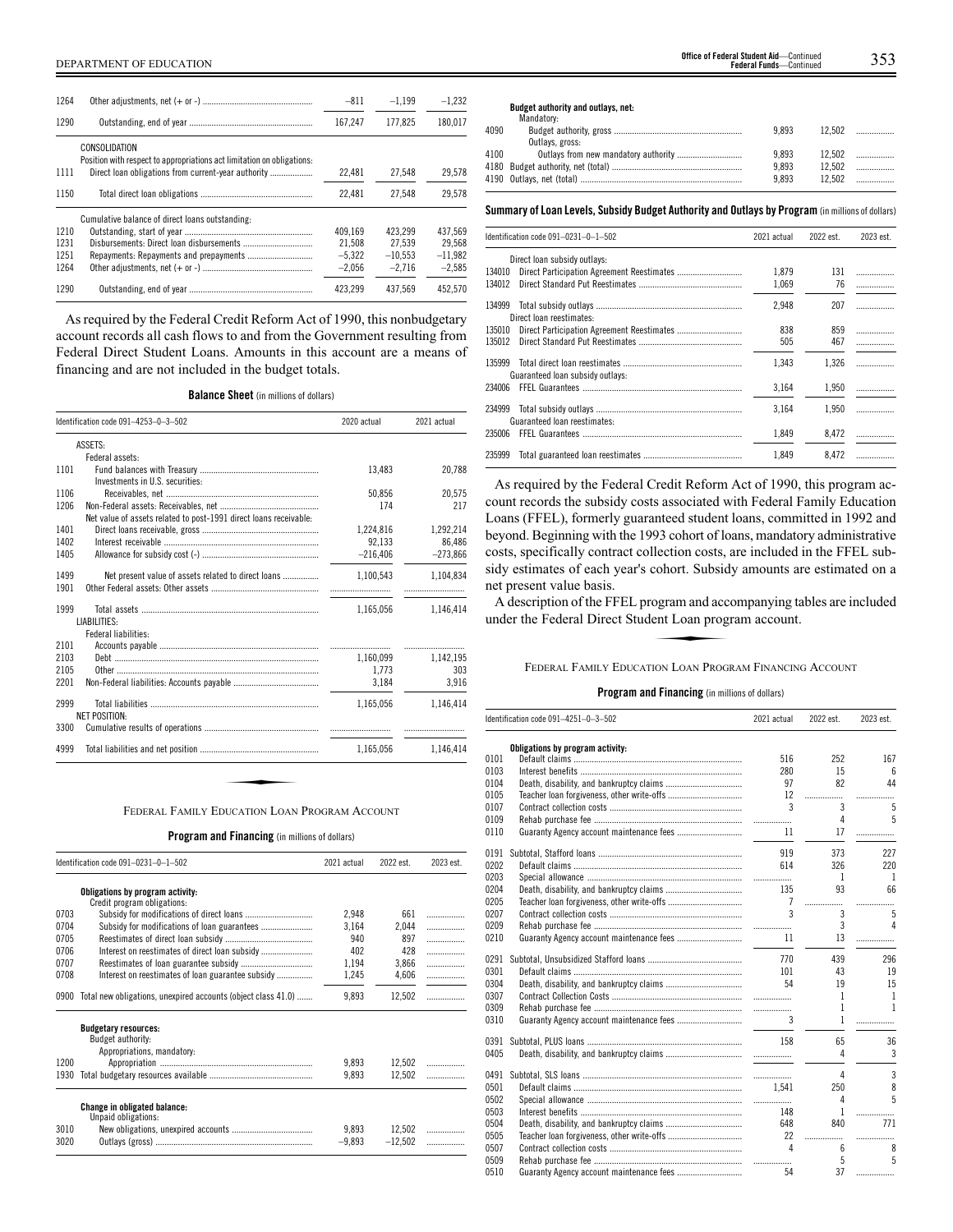FEDERAL FAMILY EDUCATION LOAN PROGRAM FINANCING ACCOUNT—Continued **Program and Financing**—Continued

|              | Identification code 091-4251-0-3-502                                                                                       | 2021 actual       | 2022 est.         | 2023 est.         |
|--------------|----------------------------------------------------------------------------------------------------------------------------|-------------------|-------------------|-------------------|
| 0511         |                                                                                                                            | .                 | 949               | .                 |
|              | Credit program obligations:                                                                                                | 2,417             | 2,092             | 797               |
| 0713<br>0741 |                                                                                                                            | 2,099<br>         | 1,274<br>93       | 396               |
| 0742<br>0743 | Downward reestimates paid to receipt accounts                                                                              | 267<br>322        | <br>.             | .<br><br>         |
| 0791         |                                                                                                                            | 2,688             | 1,367             | 396               |
| 0900         |                                                                                                                            | 6,952             | 4,340             | 1,755             |
|              |                                                                                                                            |                   |                   |                   |
|              | <b>Budgetary resources:</b><br>Unobligated balance:                                                                        |                   |                   |                   |
| 1000<br>1021 | Unobligated balance brought forward, Oct 1                                                                                 | 18,734<br>826     | 19,594            | 29,208<br>.       |
| 1033         |                                                                                                                            | 236               | .<br>.            | .                 |
| 1070         | Financing authority:<br>Appropriations, mandatory:                                                                         | 19,796            | 19,594            | 29,208            |
| 1200         |                                                                                                                            | .                 | 14                | .                 |
| 1400         | Borrowing authority, mandatory:                                                                                            | 1,430             | 93                |                   |
| 1800         | Spending authority from offsetting collections, mandatory:                                                                 | 12,592            | 13,892            | 3,801             |
| 1820         | Capital transfer of spending authority from offsetting                                                                     | $-359$            | $-45$             |                   |
| 1825         | Spending authority from offsetting collections applied to                                                                  | $-6,913$          | .                 | .                 |
| 1850         | Spending auth from offsetting collections, mand (total)                                                                    | 5,320             | 13,847            | 3,801             |
| 1900         |                                                                                                                            | 6,750             | 13,954            | 3,801             |
| 1930         | Memorandum (non-add) entries:                                                                                              | 26,546            | 33,548            | 33,009            |
| 1941         | Unexpired unobligated balance, end of year                                                                                 | 19,594            | 29,208            | 31,254            |
|              |                                                                                                                            |                   |                   |                   |
|              | <b>Change in obligated balance:</b><br>Unpaid obligations:                                                                 |                   |                   |                   |
| 3000         |                                                                                                                            | 1,068             | 379               | 382               |
| 3010<br>3020 |                                                                                                                            | 6,952<br>$-6,815$ | 4,340<br>$-4,337$ | 1,755<br>$-1,934$ |
| 3040         | Recoveries of prior year unpaid obligations, unexpired                                                                     | $-826$            | .                 | .                 |
| 3050         | Memorandum (non-add) entries:                                                                                              | 379               | 382               | 203               |
| 3100         |                                                                                                                            | 1,068             | 379               | 382               |
| 3200         |                                                                                                                            | 379               | 382               | 203               |
|              | Financing authority and disbursements, net:                                                                                |                   |                   |                   |
|              | Mandatory:                                                                                                                 |                   | 13,954            |                   |
| 4090         | Financing disbursements:                                                                                                   | 6,750             |                   | 3,801             |
| 4110         |                                                                                                                            | 6,815             | 4,337             | 1,934             |
|              | Offsets against gross financing authority and disbursements:<br>Offsetting collections (collected) from:                   |                   |                   |                   |
| 4120         |                                                                                                                            | $-1,194$          | $-3,866$          |                   |
| 4120         |                                                                                                                            | $-1,245$          | $-4.606$          | .                 |
| 4120         | Upward COVID Executive Authority Mod                                                                                       | $-2,163$          | .<br>.            | .                 |
| 4120<br>4120 |                                                                                                                            | $-1,001$<br>.     | $-2,043$          | <br>.             |
| 4122         |                                                                                                                            | $-1.236$          | .                 | .                 |
| 4123         |                                                                                                                            | $-718$            | $-565$            | $-793$            |
| 4123         |                                                                                                                            | $-22$             | .                 |                   |
| 4123<br>4123 | Unsubsidized Stafford recoveries on default                                                                                | $-498$<br>$-743$  | $-46$<br>$-624$   | $-14$<br>$-873$   |
| 4123         |                                                                                                                            | $-23$             | .                 | .                 |
| 4123         | Unsubsidized Stafford special allowance rebate                                                                             | $-696$            | $-120$            | $-45$             |
| 4123         |                                                                                                                            | $-93$             | $-84$             | $-118$            |
| 4123<br>4123 |                                                                                                                            | $-3$<br>$-226$    | <br>$-10$         | <br>$-4$          |
| 4123         |                                                                                                                            | $-5$              | $-1$              | $-1$              |
| 4123         |                                                                                                                            | $-1,196$          | $-1,589$          | $-1,781$          |
| 4123         |                                                                                                                            | $-930$            | $-109$            | $-56$             |
| 4123         |                                                                                                                            | $-37$             |                   |                   |
| 4123         |                                                                                                                            | $-799$            | $-229$            | $-116$            |
| 4130         | Offsets against gross budget authority and outlays (total)<br>Additional offsets against financing authority only (total): | $-12,828$         | $-13,892$         | $-3,801$          |
| 4143         | Recoveries of prior year paid obligations, unexpired                                                                       | 236               |                   | .                 |
| 4160         |                                                                                                                            | $-5,842$          | 62                |                   |
|              |                                                                                                                            |                   |                   |                   |

| 4170 | $-6.013$ | $-9.555$ | $-1.867$          |
|------|----------|----------|-------------------|
|      | $-5.842$ |          | 62                |
|      | $-6.013$ |          | $-9.555$ $-1.867$ |
|      |          |          |                   |

# **Status of Guaranteed Loans** (in millions of dollars)

|              | Identification code 091-4251-0-3-502                                      | 2021 actual     | 2022 est.        | 2023 est.      |
|--------------|---------------------------------------------------------------------------|-----------------|------------------|----------------|
|              | STAFFORD                                                                  |                 |                  |                |
|              | Cumulative balance of guaranteed loans outstanding:                       |                 |                  |                |
| 2210         |                                                                           | 15,475          | 14,605           | 13,487         |
| 2251         | Adjustments:                                                              | $-902$          | $-784$           | $-724$         |
| 2261         | Terminations for default that result in loans receivable                  | $-516$          | $-252$           | $-167$         |
| 2263         | Terminations for default that result in claim payments                    | $-97$           | $-82$            | $-44$          |
| 2264         |                                                                           | 645             | .                | .              |
|              |                                                                           |                 |                  |                |
| 2290         |                                                                           | 14,605          | 13,487           | 12,552         |
|              | Memorandum:                                                               |                 |                  |                |
| 2299         | Guaranteed amount of guaranteed loans outstanding, end of                 |                 |                  |                |
|              |                                                                           | 14,605          | 13,487           | 12,552         |
|              | Addendum:                                                                 |                 |                  |                |
|              | Cumulative balance of defaulted guaranteed loans that result              |                 |                  |                |
|              | in loans receivable:                                                      |                 |                  |                |
| 2310         |                                                                           | 3,452           | 3,199            | 2,726          |
| 2331         |                                                                           | 516             | 252              | 167            |
| 2351<br>2361 |                                                                           | $-718$<br>$-97$ | $-565$<br>$-260$ | -793<br>$-189$ |
| 2364         |                                                                           | 46              | 100              | 100            |
|              |                                                                           |                 |                  |                |
| 2390         |                                                                           | 3,199           | 2,726            | 2,011          |
|              | UNSUBSIDIZED STAFFORD                                                     |                 |                  |                |
|              | Cumulative balance of guaranteed loans outstanding:                       |                 |                  |                |
| 2210         |                                                                           | 19,366          | 18,301           | 16,899         |
| 2251         |                                                                           | $-1,129$        | $-983$           | $-907$         |
|              | Adiustments:                                                              |                 |                  |                |
| 2261         | Terminations for default that result in loans receivable                  | $-614$          | $-326$           | $-220$         |
| 2263         | Terminations for default that result in claim payments                    | $-135$          | $-93$            | $-66$          |
| 2264         |                                                                           | 813             | .                | .              |
| 2290         |                                                                           | 18,301          | 16,899           | 15,706         |
|              |                                                                           |                 |                  |                |
| 2299         | Memorandum:<br>Guaranteed amount of guaranteed loans outstanding, end of  |                 |                  |                |
|              |                                                                           | 18,301          | 16,899           | 15,706         |
|              |                                                                           |                 |                  |                |
|              | Addendum:                                                                 |                 |                  |                |
|              | Cumulative balance of defaulted guaranteed loans that result              |                 |                  |                |
|              | in loans receivable:                                                      |                 |                  |                |
| 2310<br>2331 |                                                                           | 9,385<br>614    | 9,254<br>326     | 8,825<br>220   |
| 2351         |                                                                           | $-743$          | $-624$           | $-873$         |
| 2361         |                                                                           | $-135$          | $-131$           | $-119$         |
| 2364         |                                                                           | 133             | .                | .              |
|              |                                                                           |                 |                  |                |
| 2390         |                                                                           | 9,254           | 8,825            | 8,053          |
|              | <b>PLUS</b>                                                               |                 |                  |                |
|              | Cumulative balance of guaranteed loans outstanding:                       |                 |                  |                |
| 2210         | Outstanding, start of year .                                              | 3,000           | 2,686            | 2,410          |
| 2251         |                                                                           | $-175$          | -144             | $-129$         |
| 2261         | Adjustments:<br>Terminations for default that result in loans receivable  | $-101$          | $-113$           | $-83$          |
| 2263         | Terminations for default that result in claim payments                    | $-54$           | $-19$            | $-15$          |
| 2264         |                                                                           | 16              | .                | .              |
| 2290         |                                                                           | 2,686           | 2,410            | 2,183          |
|              |                                                                           |                 |                  |                |
|              | Memorandum:                                                               |                 |                  |                |
| 2299         | Guaranteed amount of guaranteed loans outstanding, end of                 |                 |                  |                |
|              |                                                                           | 2,686           | 2,410            | 2,183          |
|              |                                                                           |                 |                  |                |
|              | Addendum:<br>Cumulative balance of defaulted guaranteed loans that result |                 |                  |                |
|              | in loans receivable:                                                      |                 |                  |                |
| 2310         |                                                                           | 37              | 15               | 94             |
| 2331         |                                                                           | 101             | 113              | 83             |
| 2351         |                                                                           | $-93$           | $-84$            | -118           |
| 2361         |                                                                           | $-54$           | $-10$            | $-10$          |
| 2364         |                                                                           | 24              | 60               | 60             |
| 2390         |                                                                           | 15              | 94               | 109            |
|              |                                                                           |                 |                  |                |
|              | <b>SLS</b>                                                                |                 |                  |                |
| 2210         | Cumulative balance of guaranteed loans outstanding:                       | 40              | 59               |                |
|              |                                                                           |                 |                  | 52             |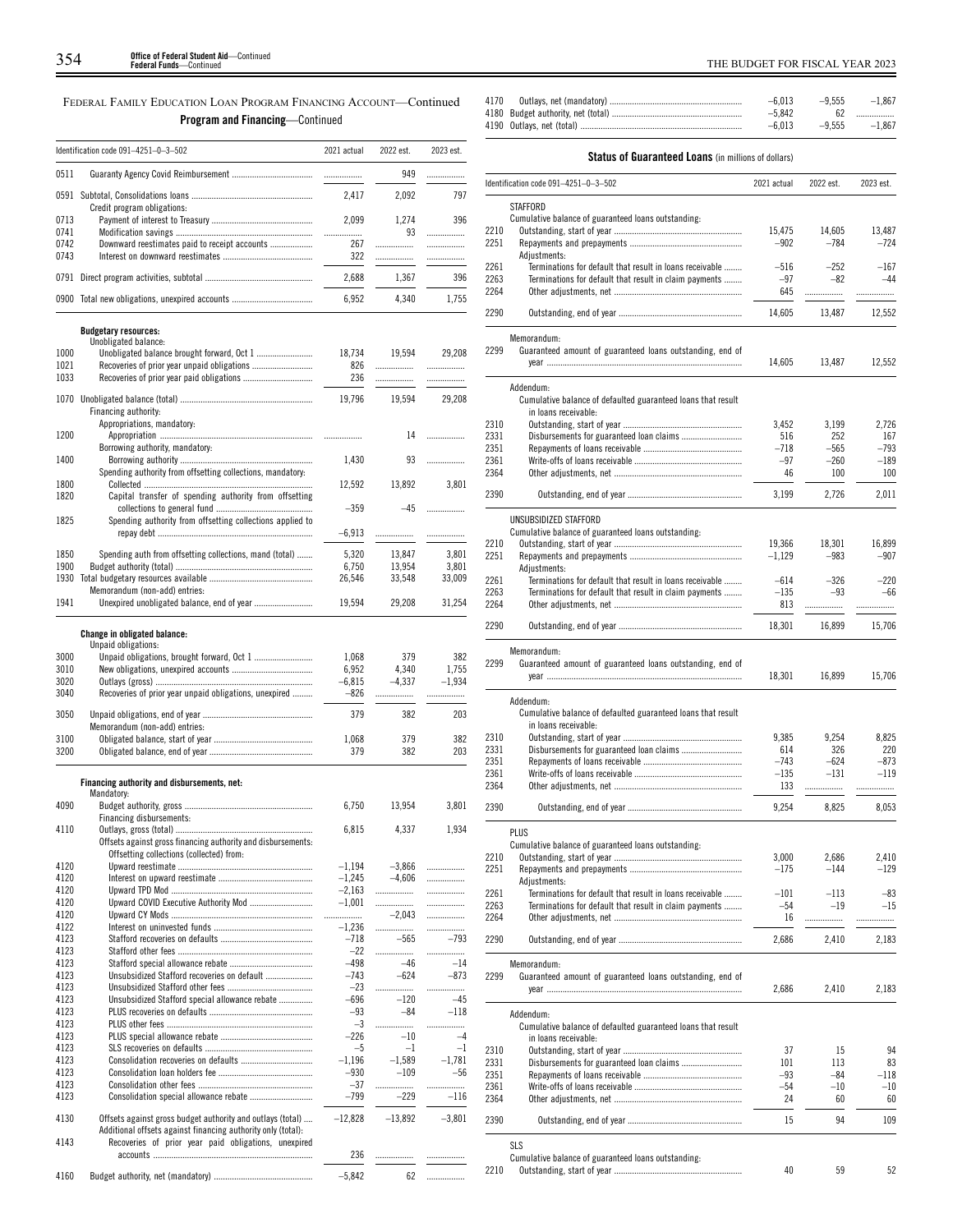| 2251 | Adjustments:                                                 | $-2$     | $-3$     | $-3$     |
|------|--------------------------------------------------------------|----------|----------|----------|
| 2261 | Terminations for default that result in loans receivable     | .        |          | .        |
| 2263 | Terminations for default that result in claim payments       |          | $-4$     | $-3$     |
| 2264 |                                                              | 21       | .        | .        |
| 2290 |                                                              | 59       | 52       | 46       |
|      |                                                              |          |          |          |
|      | Memorandum:                                                  |          |          |          |
| 2299 | Guaranteed amount of guaranteed loans outstanding, end of    |          |          |          |
|      |                                                              | 59       | 52       | 46       |
|      | Addendum:                                                    |          |          |          |
|      | Cumulative balance of defaulted guaranteed loans that result |          |          |          |
|      | in loans receivable:                                         |          |          |          |
| 2310 |                                                              | 281      | 280      | 275      |
| 2331 |                                                              |          | .        | .        |
| 2351 |                                                              | $-5$     | $-1$     | .        |
| 2361 |                                                              | .        | $-4$     | $-3$     |
| 2364 |                                                              | 4        |          | .        |
|      |                                                              |          |          |          |
| 2390 |                                                              | 280      | 275      | 272      |
|      | CONSOLIDATION                                                |          |          |          |
|      | Cumulative balance of guaranteed loans outstanding:          |          |          |          |
| 2210 |                                                              | 89.800   | 81.610   | 76.138   |
| 2251 |                                                              | $-5,235$ | $-4.382$ | $-4,089$ |
|      | Adiustments:                                                 |          |          |          |
| 2261 | Terminations for default that result in loans receivable     | $-1,541$ | $-250$   | $-8$     |
| 2263 | Terminations for default that result in claim payments       | $-648$   | $-840$   | $-771$   |
| 2264 |                                                              | $-766$   |          |          |
|      |                                                              |          | .        | .        |
| 2290 |                                                              | 81,610   | 76,138   | 71,270   |
|      | Memorandum:                                                  |          |          |          |
| 2299 | Guaranteed amount of guaranteed loans outstanding, end of    |          |          |          |
|      |                                                              | 81,610   | 76,138   | 71,270   |
|      |                                                              |          |          |          |
|      | Addendum:                                                    |          |          |          |
|      | Cumulative balance of defaulted guaranteed loans that result |          |          |          |
|      | in loans receivable:                                         |          |          |          |
| 2310 |                                                              | 19,902   | 19.865   | 17.987   |
| 2331 |                                                              | 1,541    | 250      | 8        |
| 2351 |                                                              | $-1,196$ | $-1,588$ | $-1.781$ |
| 2361 |                                                              | $-648$   | $-840$   | $-770$   |
| 2364 |                                                              | 266      | 300      | 250      |
|      |                                                              |          |          |          |
| 2390 |                                                              | 19.865   | 17.987   | 15.694   |

As required by the Federal Credit Reform Act of 1990, this nonbudgetary account records all cash flows to and from the Government resulting from Federal Family Education Loans, formerly guaranteed student loans, committed in 1992 and beyond. The amounts in this account are a means of financing and are not included in the budget totals.

**Balance Sheet** (in millions of dollars)

| Identification code 091-4251-0-3-502 |                                                                                             | 2020 actual | 2021 actual |
|--------------------------------------|---------------------------------------------------------------------------------------------|-------------|-------------|
|                                      | ASSETS:                                                                                     |             |             |
|                                      | Federal assets:                                                                             |             |             |
| 1101                                 | Investments in U.S. securities:                                                             | 19,802      | 19,972      |
| 1106                                 |                                                                                             | 1,522       | 6,842       |
| 1206                                 | Net value of assets related to post-1991 acquired defaulted<br>guaranteed loans receivable: | 14          | 5           |
| 1501                                 |                                                                                             | 33.057      | 32,613      |
| 1502                                 |                                                                                             | 9.117       | 9.298       |
| 1505                                 |                                                                                             | $-22,286$   | $-26,735$   |
| 1599                                 | Net present value of assets related to defaulted guaranteed                                 |             |             |
|                                      |                                                                                             | 19,888      | 15.176      |
| 1901                                 |                                                                                             | 2           |             |
| 1999                                 | LIABILITIES:                                                                                | 41,228      | 41.995      |
|                                      | Federal liabilities:                                                                        |             |             |
| 2101                                 |                                                                                             | 74          |             |
| 2103                                 |                                                                                             | 40.190      | 34,707      |
| 2105                                 |                                                                                             |             | 1           |
|                                      | Non-Federal liabilities:                                                                    |             |             |
| 2201                                 |                                                                                             | 83          | 35          |
| 2204                                 |                                                                                             | 881         | 7.252       |
| 2999                                 | <b>NET POSITION:</b>                                                                        | 41.228      | 41.995      |
| 3300                                 |                                                                                             |             |             |

# **Program and Financing** (in millions of dollars)

|      | Identification code 091-4453-0-3-502                         | 2021 actual | 2022 est. | 2023 est. |
|------|--------------------------------------------------------------|-------------|-----------|-----------|
|      |                                                              |             |           |           |
| 0006 | Obligations by program activity:                             | 20          | 32        | 28        |
|      | Credit program obligations:                                  |             |           |           |
| 0713 |                                                              | 950         | 963       | 815       |
| 0741 |                                                              | .           | 290       | .         |
|      |                                                              | 950         | 1,253     | 815       |
|      | 0900 Total new obligations, unexpired accounts               | 970         | 1,285     | 843       |
|      |                                                              |             |           |           |
|      | <b>Budgetary resources:</b><br>Unobligated balance:          |             |           |           |
| 1000 | Unobligated balance brought forward, Oct 1                   | 306         | 67        | 421       |
| 1021 |                                                              | 2           |           | .         |
| 1023 |                                                              | $-308$      | $-67$     | .         |
|      |                                                              |             |           | 421       |
|      | Financing authority:                                         |             | .         |           |
|      | Appropriations, mandatory:                                   |             |           |           |
| 1200 |                                                              | 37          | 60        |           |
|      | Borrowing authority, mandatory:                              |             |           |           |
| 1400 |                                                              | 31          | 290       |           |
|      | Spending authority from offsetting collections, mandatory:   |             |           |           |
| 1800 |                                                              | 4,004       | 3,844     | 3,490     |
| 1825 | Spending authority from offsetting collections applied to    |             |           |           |
|      |                                                              | $-3,035$    | $-2,488$  | $-2,647$  |
| 1850 | Spending auth from offsetting collections, mand (total)      | 969         | 1,356     | 843       |
| 1900 |                                                              | 1,037       | 1,706     | 843       |
|      |                                                              | 1,037       | 1,706     | 1,264     |
|      | Memorandum (non-add) entries:                                |             |           |           |
| 1941 | Unexpired unobligated balance, end of year                   | 67          | 421       | 421       |
|      | Change in obligated balance:<br>Unpaid obligations:          |             |           |           |
| 3000 |                                                              | 10          | 5         | 5         |
| 3010 |                                                              | 970         | 1,285     | 843       |
| 3020 |                                                              | $-973$      | $-1,285$  | $-843$    |
| 3040 | Recoveries of prior year unpaid obligations, unexpired       | $-2$        |           | .         |
| 3050 |                                                              | 5           | 5         | 5         |
|      | Memorandum (non-add) entries:                                |             |           |           |
| 3100 |                                                              | 10          | 5         | 5         |
| 3200 |                                                              | 5           | 5         | 5         |
|      |                                                              |             |           |           |
|      | Financing authority and disbursements, net:                  |             |           |           |
| 4090 | Mandatory:                                                   | 1.037       | 1,706     | 843       |
|      | Financing disbursements:                                     |             |           |           |
| 4110 |                                                              | 973         | 1.285     | 843       |
|      | Offsets against gross financing authority and disbursements: |             |           |           |
|      | Offsetting collections (collected) from:                     |             |           |           |
| 4120 |                                                              | -586        | $-579$    |           |
| 4120 |                                                              | $-252$      | $-280$    |           |
| 4120 |                                                              | .           | $-421$    |           |
| 4120 |                                                              | $-1,879$    | .         | <br>.     |
| 4122 |                                                              | $-57$       |           | .         |
| 4123 |                                                              | $-1,063$    | $-2,303$  | $-2,793$  |
| 4123 |                                                              | $-165$      | $-261$    | $-697$    |
| 4123 |                                                              | $-2$        | .         |           |
| 4130 | Offsets against gross budget authority and outlays (total)   | $-4,004$    | $-3,844$  | $-3,490$  |
| 4160 |                                                              | $-2,967$    | $-2,138$  | $-2,647$  |
| 4170 |                                                              | $-3,031$    | $-2,559$  | $-2,647$  |
| 4180 |                                                              | $-2,967$    | $-2,138$  | $-2,647$  |
| 4190 |                                                              | $-3,031$    | $-2,559$  | $-2,647$  |
|      |                                                              |             |           |           |

#### **Status of Direct Loans** (in millions of dollars)

|                      | Identification code 091-4453-0-3-502            | 2021 actual                  | 2022 est.                    | 2023 est.                    |
|----------------------|-------------------------------------------------|------------------------------|------------------------------|------------------------------|
| 1210<br>1251<br>1264 | Cumulative balance of direct loans outstanding: | 30.683<br>$-1.063$<br>$-442$ | 29.178<br>$-2.303$<br>$-116$ | 26.759<br>$-2.793$<br>$-107$ |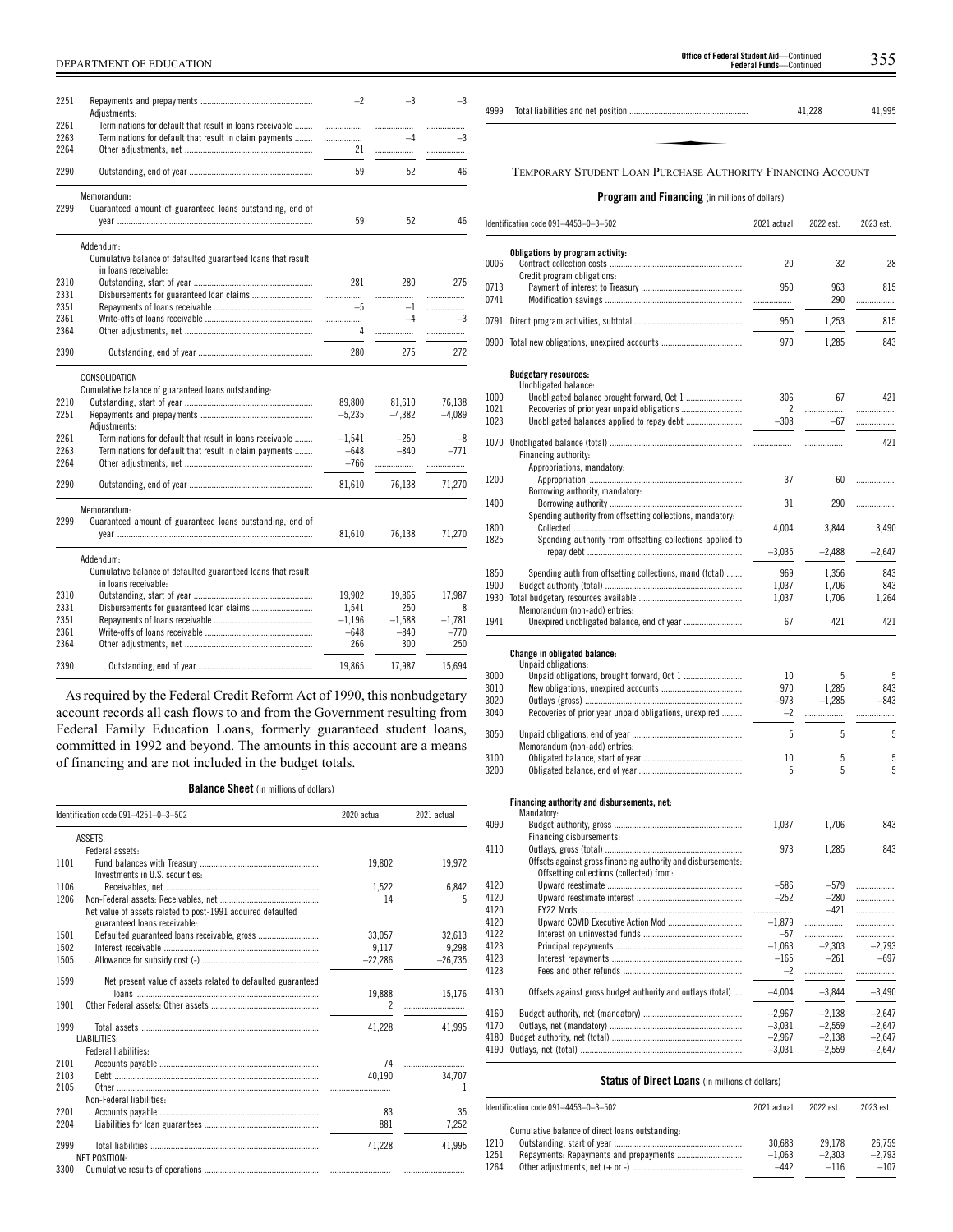TEMPORARY STUDENT LOAN PURCHASE AUTHORITY FINANCING ACCOUNT—Continued **Status of Direct Loans**—Continued

|      | Identification code $091-4453-0-3-502$ | 2021 actual | 2022 est. | 2023 est. |
|------|----------------------------------------|-------------|-----------|-----------|
| 1290 |                                        | 29.178      | 26.759    | 23.859    |

As required by the Federal Credit Reform Act of 1990, this nonbudgetary account records all cash flows to and from the Government resulting from the participation interest program authorized under the Ensuring Continued Access to Student Loans Act of 2008. Amounts in this account are a means of financing and are not included in the budget totals.

# **Balance Sheet** (in millions of dollars)

|      | Identification code 091-4453-0-3-502                              | 2020 actual | 2021 actual |
|------|-------------------------------------------------------------------|-------------|-------------|
|      | ASSETS:                                                           |             |             |
|      | Federal assets:                                                   |             |             |
| 1101 |                                                                   | 316         | 71          |
|      | Investments in U.S. securities:                                   |             |             |
| 1106 |                                                                   | 1.300       | 860         |
|      | Net value of assets related to post-1991 direct loans receivable: |             |             |
| 1401 |                                                                   | 30,683      | 29,178      |
| 1402 |                                                                   | 6,003       | 5.774       |
| 1405 |                                                                   | $-6,422$    | $-7,315$    |
| 1499 | Net present value of assets related to direct loans               | 30,264      | 27,637      |
| 1901 |                                                                   |             |             |
|      |                                                                   |             |             |
| 1999 |                                                                   | 31,881      | 28.569      |
|      | LIABILITIES:                                                      |             |             |
| 2101 | Federal liabilities:                                              |             |             |
| 2103 |                                                                   | 31.881      | <br>28.569  |
| 2105 |                                                                   |             |             |
| 2201 |                                                                   |             |             |
|      |                                                                   |             |             |
| 2999 |                                                                   | 31,881      | 28.569      |
|      | <b>NET POSITION:</b>                                              |             |             |
| 3300 |                                                                   |             |             |
| 4999 |                                                                   | 31.881      | 28.569      |

#### **Program and Financing** (in millions of dollars)

|              | Identification code 091-4449-0-3-502                       | 2021 actual    | 2022 est.  | 2023 est. |
|--------------|------------------------------------------------------------|----------------|------------|-----------|
| 0005         | Obligations by program activity:                           | 11             | 18         | 16        |
| 0713<br>0741 | Credit program obligations:                                | 447            | 695<br>164 | 469       |
| 0791         |                                                            | 447            | 859        | 469       |
| 0900         |                                                            | 458            | 877        | 485       |
|              | <b>Budgetary resources:</b><br>Unobligated balance:        |                |            |           |
| 1000         |                                                            | 89             | 51         | 241       |
| 1021         |                                                            | $\overline{2}$ | .          | .         |
| 1023         |                                                            | $-91$          | $-51$      | .         |
| 1070         | Financing authority:                                       |                |            | 241       |
|              | Appropriations, mandatory:                                 |                |            |           |
| 1200         | Borrowing authority, mandatory:                            | 20             | 34         |           |
| 1400         | Spending authority from offsetting collections, mandatory: | 159            | 164        | .         |
| 1800         |                                                            | 2,308          | 1,980      | 1,946     |
| 1825         | Spending authority from offsetting collections applied to  | $-1.978$       | $-1.060$   | $-1.460$  |
| 1850         | Spending auth from offsetting collections, mand (total)    | 330            | 920        | 486       |
| 1900         |                                                            | 509            | 1.118      | 486       |
| 1930         | Memorandum (non-add) entries:                              | 509            | 1,118      | 727       |
| 1941         |                                                            | 51             | 241        | 242       |

## **Change in obligated balance:**

|      | Unpaid obligations:                                          |          |          |          |
|------|--------------------------------------------------------------|----------|----------|----------|
| 3000 |                                                              | 9        | 5        | 5        |
| 3010 |                                                              | 458      | 877      | 485      |
| 3020 |                                                              | $-460$   | $-877$   | $-485$   |
| 3040 | Recoveries of prior year unpaid obligations, unexpired       | $-2$     | .        |          |
| 3050 |                                                              | 5        | 5        | 5        |
|      | Memorandum (non-add) entries:                                |          |          |          |
| 3100 |                                                              | 9        | 5        | 5        |
| 3200 |                                                              | 5        | 5        | 5        |
|      |                                                              |          |          |          |
|      | Financing authority and disbursements, net:<br>Mandatory:    |          |          |          |
| 4090 |                                                              | 509      | 1,118    | 486      |
|      | Financing disbursements:                                     |          |          |          |
| 4110 |                                                              | 460      | 877      | 485      |
|      | Offsets against gross financing authority and disbursements: |          |          |          |
|      | Offsetting collections (collected) from:                     |          |          |          |
| 4120 |                                                              | $-355$   | $-319$   | .        |
| 4120 |                                                              | $-150$   | $-148$   | .        |
| 4120 |                                                              | $-1.069$ |          | .        |
| 4120 |                                                              |          | $-240$   | .        |
| 4122 |                                                              | $-31$    | .        | .        |
| 4123 |                                                              | $-703$   | $-1.131$ | $-1.596$ |
| 4123 |                                                              |          | $-142$   | $-350$   |
| 4130 | Offsets against gross budget authority and outlays (total)   | $-2,308$ | $-1,980$ | $-1,946$ |
| 4160 |                                                              | $-1.799$ | $-862$   | $-1.460$ |
| 4170 |                                                              | $-1.848$ | $-1,103$ | $-1.461$ |
| 4180 |                                                              | $-1,799$ | $-862$   | $-1,460$ |
| 4190 |                                                              | $-1,848$ | $-1,103$ | $-1,461$ |
|      |                                                              |          |          |          |

# **Status of Direct Loans** (in millions of dollars)

|      | Identification code 091-4449-0-3-502            | 2021 actual | 2022 est | 2023 est. |
|------|-------------------------------------------------|-------------|----------|-----------|
|      | Cumulative balance of direct loans outstanding: |             |          |           |
| 1210 |                                                 | 16.009      | 15.238   | 14.036    |
| 1251 |                                                 | $-621$      | $-1.131$ | $-1.596$  |
| 1264 |                                                 | $-150$      | $-71$    | $-68$     |
| 1290 |                                                 | 15.238      | 14.036   | 12.372    |

As required by the Federal Credit Reform Act of 1990, this nonbudgetary account records all cash flows to and from the Government resulting from the standard and short-term Put programs authorized under the Ensuring Continued Access to Student Loans Act of 2008. Amounts in this account are a means of financing and are not included in the budget totals.

#### **Balance Sheet** (in millions of dollars)

|      | Identification code 091-4449-0-3-502                              | 2020 actual    | 2021 actual |
|------|-------------------------------------------------------------------|----------------|-------------|
|      | ASSETS:                                                           |                |             |
|      | Federal assets:                                                   |                |             |
| 1101 |                                                                   | 98             | 57          |
|      | Investments in U.S. securities:                                   |                |             |
| 1106 |                                                                   | 740            | 443         |
|      | Net value of assets related to post-1991 direct loans receivable: |                |             |
| 1401 |                                                                   | 16,009         | 15,238      |
| 1402 |                                                                   | 2.796          | 2,715       |
| 1405 |                                                                   | $-4.102$       | $-4,821$    |
| 1499 | Net present value of assets related to direct loans               | 14,703         | 13,132      |
| 1901 |                                                                   | $\overline{2}$ | 1           |
| 1999 |                                                                   | 15,543         | 13,633      |
|      | LIABILITIES:                                                      |                |             |
|      | Federal liabilities:                                              |                |             |
| 2101 |                                                                   |                |             |
| 2103 |                                                                   | 15.543         | 13.633      |
| 2105 |                                                                   |                |             |
| 2201 |                                                                   |                |             |
| 2999 |                                                                   | 15.543         | 13.633      |
|      | NET POSITION:                                                     |                |             |
| 3300 |                                                                   |                |             |
|      |                                                                   | 15,543         | 13,633      |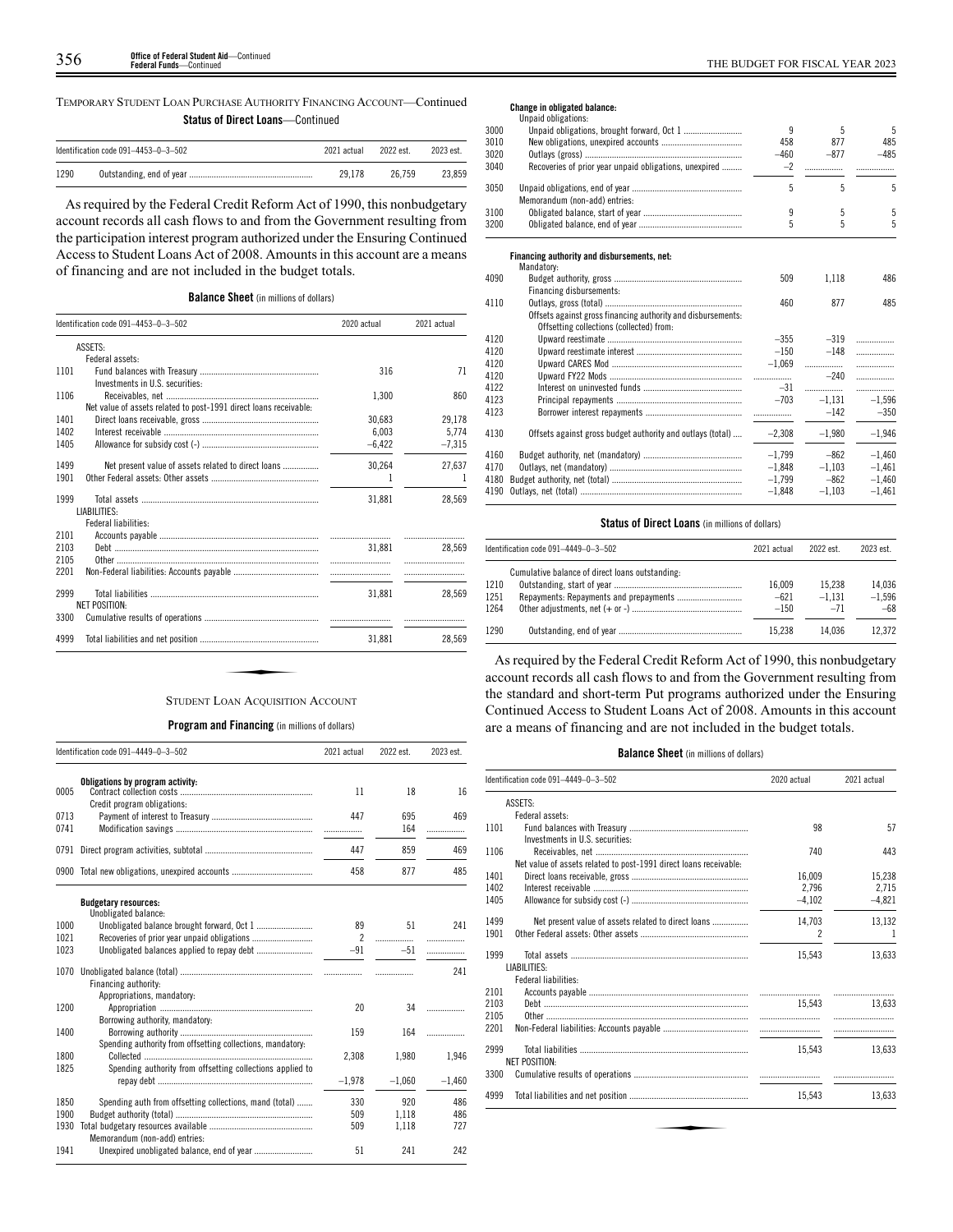TEMPORARY STUDENT LOAN PURCHASE AUTHORITY CONDUIT FINANCING ACCOUNT

**Program and Financing** (in millions of dollars)

|              | Identification code 091-4459-0-3-502                         | 2021 actual    | 2022 est. | 2023 est. |
|--------------|--------------------------------------------------------------|----------------|-----------|-----------|
|              |                                                              |                |           |           |
| 0003         | Obligations by program activity:                             | 1              | 3         | 3         |
| 0713         | Credit program obligations:                                  | 42             | 40        | 40        |
|              |                                                              |                |           |           |
|              | 0900 Total new obligations, unexpired accounts               | 43             | 43        | 43        |
|              | <b>Budgetary resources:</b>                                  |                |           |           |
| 1000         | Unobligated balance:                                         | 26             | 6         |           |
| 1021         | Recoveries of prior year unpaid obligations                  | 10             |           | .<br>.    |
| 1023         |                                                              | $-36$          | -6        | .         |
|              | Financing authority:                                         |                |           |           |
|              | Borrowing authority, mandatory:                              |                |           |           |
| 1400         |                                                              | 11             | 15        | .         |
|              | Spending authority from offsetting collections, mandatory:   |                |           |           |
| 1800         |                                                              | 38             | 28        | 47        |
| 1825         | Spending authority from offsetting collections applied to    |                |           | -4        |
|              |                                                              |                |           |           |
| 1850         | Spending auth from offsetting collections, mand (total)      | 38             | 28        | 43        |
| 1900         |                                                              | 49             | 43        | 43        |
| 1930         |                                                              | 49             | 43        | 43        |
|              | Memorandum (non-add) entries:                                |                |           |           |
| 1941         | Unexpired unobligated balance, end of year                   | 6              | .         |           |
|              | Change in obligated balance:                                 |                |           |           |
|              | Unpaid obligations:                                          |                |           |           |
| 3000         | Unpaid obligations, brought forward, Oct 1                   | 11             | 1         | 1         |
| 3010         |                                                              | 43             | 43        | 43        |
| 3020<br>3040 |                                                              | $-43$<br>$-10$ | $-43$     | $-43$     |
|              | Recoveries of prior year unpaid obligations, unexpired       |                | .         | .         |
| 3050         |                                                              | $\mathbf{1}$   | 1         | 1         |
|              | Memorandum (non-add) entries:                                |                |           |           |
| 3100         |                                                              | 11             | 1         | 1         |
| 3200         |                                                              | 1              | 1         | 1         |
|              | Financing authority and disbursements, net:                  |                |           |           |
|              | Mandatory:                                                   |                |           |           |
| 4090         | Financing disbursements:                                     | 49             | 43        | 43        |
| 4110         |                                                              | 43             | 43        | 43        |
|              | Offsets against gross financing authority and disbursements: |                |           |           |
|              | Offsetting collections (collected) from:                     |                |           |           |
| 4122         |                                                              | $-1$           | .         |           |
| 4123         |                                                              | -31            | $-19$     | -30       |
| 4123         |                                                              | $-6$           | $-9$      | $-17$     |
| 4130         | Offsets against gross budget authority and outlays (total)   | $-38$          | $-28$     | -47       |
| 4160         |                                                              | 11             | 15        | -4        |
| 4170         |                                                              | 5              | 15        | $-4$      |
| 4180         |                                                              | 11             | 15        | $-4$      |
|              |                                                              | 5              | 15        | 4         |
|              |                                                              |                |           |           |
|              | <b>Status of Direct Loans</b> (in millions of dollars)       |                |           |           |
|              | Identification code 091-4459-0-3-502                         | 2021 actual    | 2022 est. | 2023 est. |
|              | Cumulative balance of direct loans outstanding:              |                |           |           |
| 1210         |                                                              | 1,389          | 1,343     | 1,324     |
| 1251         |                                                              | $-31$          | $-19$     | $-30$     |
| 1264         |                                                              | $-15$          |           | .         |

As required by the Federal Credit Reform Act of 1990, this nonbudgetary account records all cash flows to and from the Government resulting from the asset-backed commercial paper conduit authorized under the Ensuring Continued Access to Student Loans Act of 2008. Amounts in this account are a means of financing and are not included in the budget totals.

1290 Outstanding, end of year ....................................................... 1,343 1,324 1,294

**Balance Sheet** (in millions of dollars)

| Identification code $091-4459-0-3-502$ | 2020 actual | 2021 actual |
|----------------------------------------|-------------|-------------|
| ASSETS:<br>1101                        | 37          |             |

| 1401<br>1402<br>1405 | Net value of assets related to post-1991 direct loans receivable: | 1.389<br>379<br>$-435$ | 1.343<br>371<br>$-375$ |
|----------------------|-------------------------------------------------------------------|------------------------|------------------------|
| 1499<br>1901         | Net present value of assets related to direct loans               | 1,333<br>2             | 1.339                  |
| 1999                 | LIABILITIES:                                                      | 1.372                  | 1.346                  |
| 2103<br>2201         |                                                                   | 1.372                  | 1.346                  |
| 2999                 | NET POSITION:                                                     | 1.372                  | 1.346                  |
| 3300                 |                                                                   |                        |                        |
| 4999                 |                                                                   | 1.372                  | 1.346                  |
|                      |                                                                   |                        |                        |
|                      | FEDERAL FAMILY EDUCATION LOAN LIQUIDATING ACCOUNT                 |                        |                        |

|      | Identification code 091-0230-0-1-502                       | 2021 actual    | 2022 est.    | 2023 est.      |
|------|------------------------------------------------------------|----------------|--------------|----------------|
|      | Obligations by program activity:                           |                |              |                |
| 0101 |                                                            | 1              | 3            | 3              |
| 0103 |                                                            | 9              | 12           | 18             |
|      |                                                            |                |              |                |
| 0104 |                                                            | $\overline{7}$ | 8            | 8              |
| 0105 |                                                            | 1              | $\mathbf{1}$ | 3              |
| 0191 |                                                            | 18             | 24           | 32             |
| 0201 |                                                            | 1              | 3            | 4              |
| 0202 |                                                            | 1              | 1            | $\overline{c}$ |
|      |                                                            |                |              |                |
| 0205 |                                                            | 1              | .            | .              |
|      |                                                            | 3              | 4            | 6              |
|      | 0900 Total new obligations, unexpired accounts             | 21             | 28           | 38             |
|      | <b>Budgetary resources:</b>                                |                |              |                |
|      | Unobligated balance:                                       |                |              |                |
| 1000 |                                                            | 85             | 74           |                |
|      |                                                            |                | 4            |                |
| 1021 |                                                            | 3              |              |                |
| 1022 | Capital transfer of unobligated balances to general fund   | -85            | $-78$        | .              |
| 1033 |                                                            | 2              | .            |                |
|      |                                                            |                |              |                |
|      |                                                            | 5              | .            | .              |
|      | Budget authority:                                          |                |              |                |
|      | Spending authority from offsetting collections, mandatory: |                |              |                |
| 1800 |                                                            | 90             | 171          | 251            |
| 1820 | Capital transfer of spending authority from offsetting     |                |              |                |
|      |                                                            | .              | $-143$       | $-213$         |
|      |                                                            |                |              |                |
| 1850 | Spending auth from offsetting collections, mand (total)    | 90             | 28           | 38             |
| 1930 |                                                            | 95             | 28           | 38             |
|      |                                                            |                |              |                |
|      | Memorandum (non-add) entries:                              |                |              |                |
| 1941 | Unexpired unobligated balance, end of year                 | 74             | .            |                |
|      |                                                            |                |              |                |
|      | <b>Change in obligated balance:</b>                        |                |              |                |
|      | Unpaid obligations:                                        |                |              |                |
| 3000 |                                                            | 5              | 4            |                |
| 3010 |                                                            | 21             | 28           | 38             |
| 3020 |                                                            | $-19$          | $-28$        | $-38$          |
| 3040 | Recoveries of prior year unpaid obligations, unexpired     | $-3$           | $-4$         | .              |
|      |                                                            |                |              |                |
| 3050 |                                                            | 4              | .            | .              |
|      | Memorandum (non-add) entries:                              |                |              |                |
| 3100 |                                                            | 5              | 4            | .              |
| 3200 |                                                            | 4              | .            | .              |
|      |                                                            |                |              |                |
|      | Budget authority and outlays, net:                         |                |              |                |
|      | Mandatory:                                                 |                |              |                |
| 4090 |                                                            | 90             | 28           | 38             |
|      | Outlays, gross:                                            |                |              |                |
| 4100 |                                                            |                | 28           | 38             |
| 4101 |                                                            | 19             | .            | .              |
|      |                                                            |                |              |                |
| 4110 |                                                            | 19             | 28           | 38             |
|      |                                                            |                |              |                |
|      | Offsets against gross budget authority and outlays:        |                |              |                |
|      | Offsetting collections (collected) from:                   |                |              |                |
| 4123 | Fed collections on defaulted loans, Stafford               | $-78$          | $-154$       | $-226$         |
| 4123 |                                                            | $-3$           | .            | .              |
| 4123 | Federal collections on defaulted loans, PLUS/SLS           | $-11$          | $-17$        | $-25$          |
|      |                                                            |                |              |                |
| 4130 | Offsets against gross budget authority and outlays (total) | $-92$          | $-171$       | $-251$         |
|      |                                                            |                |              |                |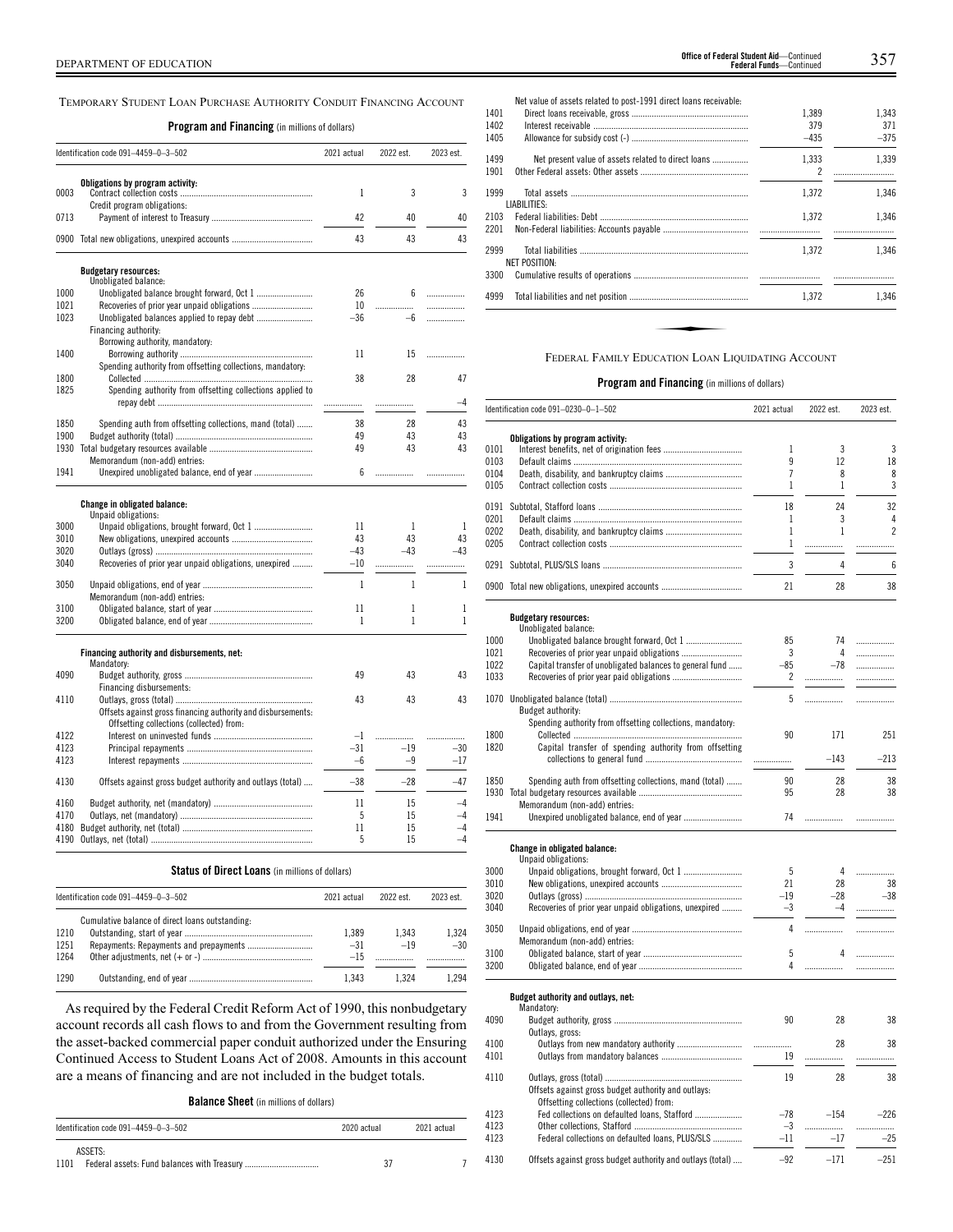#### FEDERAL FAMILY EDUCATION LOAN LIQUIDATING ACCOUNT—Continued

# **Program and Financing**—Continued

|      | Identification code 091-0230-0-1-502                                                                            | 2021 actual | 2022 est. | 2023 est. |
|------|-----------------------------------------------------------------------------------------------------------------|-------------|-----------|-----------|
| 4143 | Additional offsets against gross budget authority only.<br>Recoveries of prior year paid obligations, unexpired |             |           |           |
| 4160 |                                                                                                                 |             | $-143$    | $-213$    |
| 4170 |                                                                                                                 | $-73$       | $-143$    | $-213$    |
| 4180 |                                                                                                                 |             | $-143$    | $-213$    |
|      |                                                                                                                 | $-73$       | $-143$    | $-213$    |

## **Status of Guaranteed Loans** (in millions of dollars)

|      | Identification code 091-0230-0-1-502                         | 2021 actual  | 2022 est.    | 2023 est.                |
|------|--------------------------------------------------------------|--------------|--------------|--------------------------|
|      | <b>STAFFORD LOANS</b>                                        |              |              |                          |
|      | Cumulative balance of guaranteed loans outstanding:          |              |              |                          |
| 2210 |                                                              | 356          | 568          | 534                      |
| 2251 |                                                              | $-13$        | $-13$        | $-13$                    |
|      | Adjustments:                                                 |              |              |                          |
| 2261 | Terminations for default that result in loans receivable     | $-9$         | $-13$        | $-20$                    |
| 2263 | Terminations for default that result in claim payments       | $-7$         | $-8$         | $-9$                     |
| 2264 |                                                              | 241          | .            | .                        |
| 2290 |                                                              | 568          | 534          | 492                      |
|      | Memorandum:                                                  |              |              |                          |
| 2299 | Guaranteed amount of guaranteed loans outstanding, end of    |              |              |                          |
|      |                                                              | 568          | 534          | 492                      |
|      | Addendum:                                                    |              |              |                          |
|      | Cumulative balance of defaulted guaranteed loans that result |              |              |                          |
|      | in loans receivable:                                         |              |              |                          |
| 2310 |                                                              | 3.128        | 3.138        | 3.049                    |
| 2331 |                                                              | 9            | 13           | 20                       |
| 2351 |                                                              | $-65$        | $-94$        | $-71$                    |
| 2361 |                                                              | $-7$         | $-8$         | $-9$                     |
| 2364 |                                                              | 73           |              | .                        |
| 2390 |                                                              | 3,138        | 3,049        | 2,989                    |
|      | PLUS/SLS LOANS                                               |              |              |                          |
|      | Cumulative balance of guaranteed loans outstanding:          |              |              |                          |
| 2210 |                                                              | 38           | 79           | 75                       |
| 2251 |                                                              | $-2$         | $-2$         | $-2$                     |
|      | Adjustments:                                                 |              |              |                          |
| 2261 | Terminations for default that result in loans receivable     | $-1$         | $-1$         | $-2$                     |
| 2263 | Terminations for default that result in claim payments       | $-1$         | $-1$         | $-1$                     |
| 2264 |                                                              | 45           | .            | .                        |
| 2290 |                                                              | 79           | 75           | 70                       |
|      | Memorandum:                                                  |              |              |                          |
| 2299 | Guaranteed amount of guaranteed loans outstanding, end of    |              |              |                          |
|      |                                                              | 79           | 75           | 70                       |
|      | Addendum:                                                    |              |              |                          |
|      | Cumulative balance of defaulted guaranteed loans that result |              |              |                          |
|      | in loans receivable:                                         |              |              |                          |
| 2310 |                                                              | 498          | 502          | 491                      |
| 2331 |                                                              | $\mathbf{1}$ | $\mathbf{1}$ | $\overline{\phantom{a}}$ |
| 2351 |                                                              | $-9$         | $-11$        | $-8$                     |
| 2361 |                                                              | $-1$         | $-1$         | $-1$                     |
| 2364 |                                                              | 13           | .            | .                        |
| 2390 |                                                              | 502          | 491          | 484                      |
|      |                                                              |              |              |                          |

As required by the Federal Credit Reform Act of 1990, this liquidating account records, for this program, all cash flows to and from the Government resulting from guaranteed student loans committed prior to 1992. This account is shown on a cash basis. All new loan activity in this program for 1992 and beyond is recorded in corresponding program and financing accounts.

**Balance Sheet** (in millions of dollars)

|      | Identification code 091-0230-0-1-502                         | 2020 actual | 2021 actual |
|------|--------------------------------------------------------------|-------------|-------------|
|      | ASSETS:                                                      |             |             |
| 1101 |                                                              | 90          | 78          |
| 1701 |                                                              | 3.626       | 3.640       |
| 1702 |                                                              | 5.809       | 5.738       |
| 1703 | Allowance for estimated uncollectible loans and interest (-) | $-8.249$    | $-8.418$    |

| 1799         |                          | 1,186 | 960   |
|--------------|--------------------------|-------|-------|
| 1999         | LIABILITIES:             | 1.276 | 1.038 |
| 2104         | Non-Federal liabilities: | 1.275 | 1.038 |
| 2201<br>2204 |                          |       |       |
| 2999         | <b>NET POSITION:</b>     | 1.276 | 1.038 |
| 3300         |                          |       |       |
| 4999         |                          | 1.276 | 1.038 |

#### **Object Classification** (in millions of dollars)

|      | ldentification code 091–0230–0–1–502               | 2021 actual | 2022 est. | 2023 est. |
|------|----------------------------------------------------|-------------|-----------|-----------|
|      | Direct obligations:                                |             |           |           |
| 33.0 |                                                    | 10          | 15        | 22        |
| 41.0 |                                                    |             |           | 6         |
| 42.0 |                                                    |             | 9         | 10        |
| 99.0 |                                                    | 21          | 28        | 38        |
| 99.9 |                                                    | 21          | 28        | 38        |
|      |                                                    |             |           |           |
|      |                                                    |             |           |           |
|      | Heal th Education Assistance Loans Program Account |             |           |           |

#### HEALTH EDUCATION ASSISTANCE LOANS PROGRAM ACCOUNT

#### **Program and Financing** (in millions of dollars)

|      | Identification code 091-0247-0-1-502                               |              | 2022 est.    | 2023 est. |
|------|--------------------------------------------------------------------|--------------|--------------|-----------|
|      | Obligations by program activity:<br>Credit program obligations:    |              |              |           |
| 0704 | Subsidy for modifications of loan guarantees                       | 1            | $\mathbf{1}$ | .         |
| 0707 |                                                                    |              | 3            | .         |
| 0708 |                                                                    |              | 11           | .         |
|      | 0900 Total new obligations, unexpired accounts (object class 41.0) | $\mathbf{1}$ | 15           | .         |
|      | <b>Budgetary resources:</b><br>Budget authority:                   |              |              |           |
|      | Appropriations, mandatory:                                         |              |              |           |
| 1200 |                                                                    | 1            | 15           |           |
| 1930 |                                                                    | 1            | 15           | .         |
|      | <b>Change in obligated balance:</b><br>Unpaid obligations:         |              |              |           |
| 3010 |                                                                    | $\mathbf{1}$ |              |           |
| 3020 |                                                                    | $-1$         | $-15$        |           |
|      | Budget authority and outlays, net:<br>Mandatory:                   |              |              |           |
| 4090 |                                                                    | 1            | $15 -$       | .         |
|      | Outlays, gross:                                                    |              |              |           |
| 4100 |                                                                    | 1            | 15           | .         |
| 4180 |                                                                    | 1            | 15           | .         |
| 4190 |                                                                    | 1            | 15           | .         |

| Identification code 091-0247-0-1-502 | 2021 actual | 2022 est | 2023 est. |
|--------------------------------------|-------------|----------|-----------|
|                                      |             |          |           |
| Guaranteed loan subsidy outlays:     |             |          |           |
|                                      |             |          |           |
| Guaranteed loan reestimates:         |             |          |           |
|                                      | $-25$       |          |           |

Consistent with the Consolidated Appropriations Act, 2014 (P.L. 113–76), the Health Education Assistance Loans (HEAL) program was transferred to the Department of Education from the Department of Health and Human Services in 2014. The Department of Education assumed responsibility for the program and the authority to administer, service, collect, and enforce the program.

The HEAL program guarantees loans from private lenders to health professions students to pay for the costs of their training. As required by the Federal Credit Reform Act of 1990, this account records the subsidy costs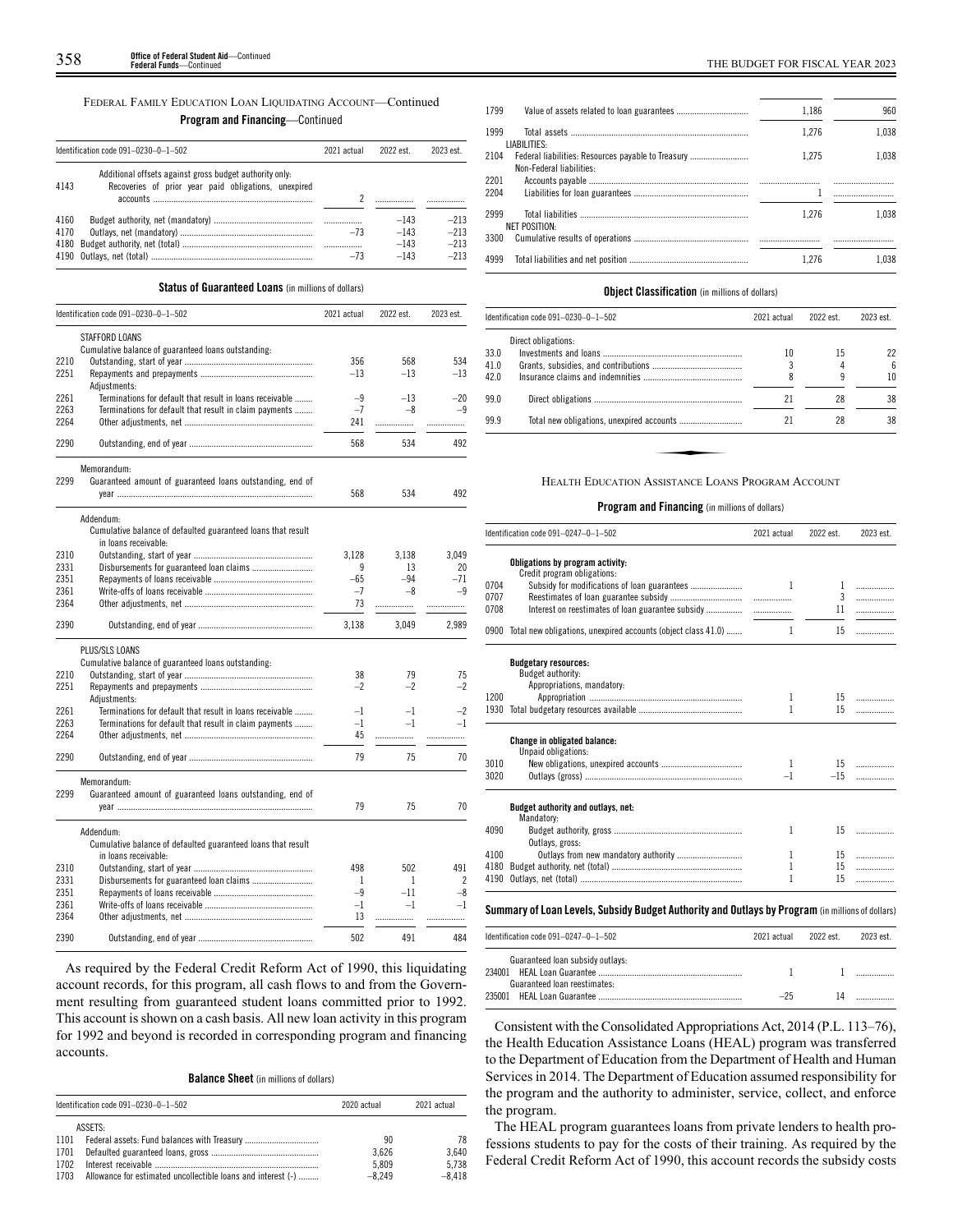associated with HEAL loan guarantees committed in 1992 and beyond (including modifications of HEAL loan guarantees that resulted from obligations or commitments in any year), as well as administrative expenses of the program. EAL loan gua<br>EAL loan gua<br>ny year), as w<br>ssistance Loan

HEALTH EDUCATION ASSISTANCE LOANS FINANCING ACCOUNT

**Program and Financing** (in millions of dollars)

|      | Identification code 091-4300-0-3-502                         | 2021 actual    | 2022 est.      | 2023 est.      |
|------|--------------------------------------------------------------|----------------|----------------|----------------|
|      | Obligations by program activity:                             |                |                |                |
|      | Credit program obligations:                                  |                |                |                |
| 0711 |                                                              | .              | 4              | 4              |
| 0713 |                                                              | 2              | $\overline{c}$ | $\overline{c}$ |
| 0715 |                                                              | .              | $\mathbf{1}$   | 1              |
| 0742 | Downward reestimates paid to receipt accounts                | 7              | .              | .              |
| 0743 |                                                              | 19             |                |                |
| 0900 |                                                              | 28             | $\overline{7}$ | 7              |
|      | <b>Budgetary resources:</b>                                  |                |                |                |
|      | Unobligated balance:                                         |                |                |                |
| 1000 |                                                              | 13             | 9              | 22             |
| 1023 | Unobligated balances applied to repay debt                   | $-6$           |                | .              |
|      |                                                              | $\overline{7}$ | 9              | 22             |
|      | Financing authority:                                         |                |                |                |
|      | Borrowing authority, mandatory:                              |                |                |                |
| 1400 |                                                              | 25             | .              |                |
|      | Spending authority from offsetting collections, mandatory:   |                |                |                |
| 1800 |                                                              | 5              | 20             | 5              |
| 1900 |                                                              | 30             | 20             | 5              |
| 1930 |                                                              | 37             | 29             | 27             |
|      | Memorandum (non-add) entries:                                |                |                |                |
| 1941 |                                                              | 9              | 22             | 20             |
|      | Change in obligated balance:                                 |                |                |                |
|      | Unpaid obligations:                                          |                |                |                |
| 3010 |                                                              | 28             | $\overline{1}$ | 7              |
| 3020 |                                                              | $-28$          | $-7$           | -6             |
| 3050 |                                                              | .              |                | 1              |
|      | Memorandum (non-add) entries:                                |                |                |                |
| 3200 |                                                              |                |                | 1              |
|      |                                                              |                |                |                |
|      | Financing authority and disbursements, net:<br>Mandatory:    |                |                |                |
| 4090 |                                                              | 30             | 20             | 5              |
|      | Financing disbursements:                                     |                |                |                |
| 4110 |                                                              | 28             | 7              | 6              |
|      | Offsets against gross financing authority and disbursements: |                |                |                |
|      | Offsetting collections (collected) from:                     |                |                |                |
| 4120 |                                                              | $-1$           | $-15$          | .              |
| 4122 |                                                              | $-1$           | $-2$           | $-2$           |
| 4123 |                                                              | $-3$           | $-3$           | $-3$           |
| 4130 | Offsets against gross budget authority and outlays (total)   | $-5$           | $-20$          | $-5$           |
|      |                                                              |                |                |                |
| 4160 |                                                              | 25             | .              | .              |
| 4170 |                                                              | 23             | $-13$          | 1              |
| 4180 |                                                              | 25             | .              |                |
| 4190 |                                                              | 23             | $-13$          | 1              |

# **Status of Guaranteed Loans** (in millions of dollars)

|      | Identification code 091-4300-0-3-502                                      | 2021 actual | 2022 est. | 2023 est. |
|------|---------------------------------------------------------------------------|-------------|-----------|-----------|
|      | Position with respect to appropriations act limitation on<br>commitments: |             |           |           |
| 2143 |                                                                           |             |           |           |
| 2150 |                                                                           |             |           | .         |
|      | Cumulative balance of guaranteed loans outstanding.                       |             |           |           |
| 2210 |                                                                           | 60          | 58        | 51        |
| 2251 |                                                                           | $-2$        | $-3$      |           |
|      | Adiustments:                                                              |             |           |           |
| 2261 | Terminations for default that result in loans receivable                  |             | $-3$      | $-3$      |
| 2263 | Terminations for default that result in claim payments                    |             |           |           |
| 2264 |                                                                           |             |           |           |
| 2290 |                                                                           | 58          | 51        | 41        |

DEPARTMENT OF EDUCATION 359 **Office of Federal Student Aid**—Continued **Federal Funds**—Continued

Memorandum:

| 2299 | $P_{\rm U}$<br>Guaranteed amount of guaranteed loans outstanding, end of |      |      |      |
|------|--------------------------------------------------------------------------|------|------|------|
|      |                                                                          | 58   | 51   | 41   |
|      | Addendum:                                                                |      |      |      |
|      | Cumulative balance of defaulted guaranteed loans that result             |      |      |      |
|      | in loans receivable:                                                     |      |      |      |
| 2310 |                                                                          | 140  | 136  | 135  |
| 2331 |                                                                          |      |      | 3    |
| 2351 |                                                                          | $-2$ | $-3$ | $-3$ |
| 2361 |                                                                          |      | -1   |      |
| 2364 |                                                                          |      |      |      |
| 2390 |                                                                          | 136  | 135  | 134  |

As required by the Federal Credit Reform Act of 1990, this nonbudgetary account records all cash flows to and from the Government resulting from the Health Education Assistance Loan program. Amounts in this account are a means of financing and are not included in the budget totals.

## **Balance Sheet** (in millions of dollars)

|      | Identification code 091-4300-0-3-502                                                        | 2020 actual | 2021 actual |
|------|---------------------------------------------------------------------------------------------|-------------|-------------|
|      | ASSETS:                                                                                     |             |             |
| 1101 | Net value of assets related to post-1991 acquired defaulted<br>guaranteed loans receivable: | 13          | 8           |
| 1501 |                                                                                             | 140         | 136         |
| 1502 |                                                                                             | 20          | 19          |
| 1505 |                                                                                             |             | 74          |
| 1599 | Net present value of assets related to defaulted guaranteed                                 |             |             |
|      |                                                                                             | 160         | 229         |
| 1901 |                                                                                             | 42          |             |
| 1999 | LIABILITIES:                                                                                | 215         | 237         |
| 2103 | Non-Federal liabilities:                                                                    | 11          | 30          |
| 2203 |                                                                                             |             |             |
| 2204 |                                                                                             | 203         | 206         |
| 2999 | <b>NET POSITION:</b>                                                                        | 214         | 236         |
| 3300 |                                                                                             | 1           | 1           |
| 4999 |                                                                                             | 215         | 237         |

|      | Identification code 091-4299-0-3-502                                          | 2021 actual              | 2022 est.    | 2023 est.    |
|------|-------------------------------------------------------------------------------|--------------------------|--------------|--------------|
|      | Obligations by program activity:<br>Credit program obligations:               |                          |              |              |
| 0715 |                                                                               |                          | 1            | 1            |
|      | 0900 Total new obligations, unexpired accounts (object class 33.0)            |                          | 1            | 1            |
|      | <b>Budgetary resources:</b><br>Unobligated balance:                           |                          |              |              |
| 1000 |                                                                               | 4                        |              |              |
| 1022 | Capital transfer of unobligated balances to general fund<br>Budget authority: |                          |              |              |
| 1800 | Spending authority from offsetting collections, mandatory:                    | $\mathfrak{p}$           | 3            | 3            |
| 1820 | Capital transfer of spending authority from offsetting                        |                          | $-2$         | $-2$         |
| 1850 | Spending auth from offsetting collections, mand (total)                       | $\overline{2}$           | 1            | $\mathbf{1}$ |
| 1900 |                                                                               | $\overline{\phantom{a}}$ | $\mathbf{1}$ | $\mathbf{1}$ |
| 1930 | Memorandum (non-add) entries:                                                 | 2                        | 1            | 1            |
| 1941 |                                                                               | $\overline{2}$           |              |              |
|      | Change in obligated balance:<br>Unpaid obligations:                           |                          |              |              |
| 3010 |                                                                               |                          |              |              |
| 3020 |                                                                               |                          | -1           | $-1$         |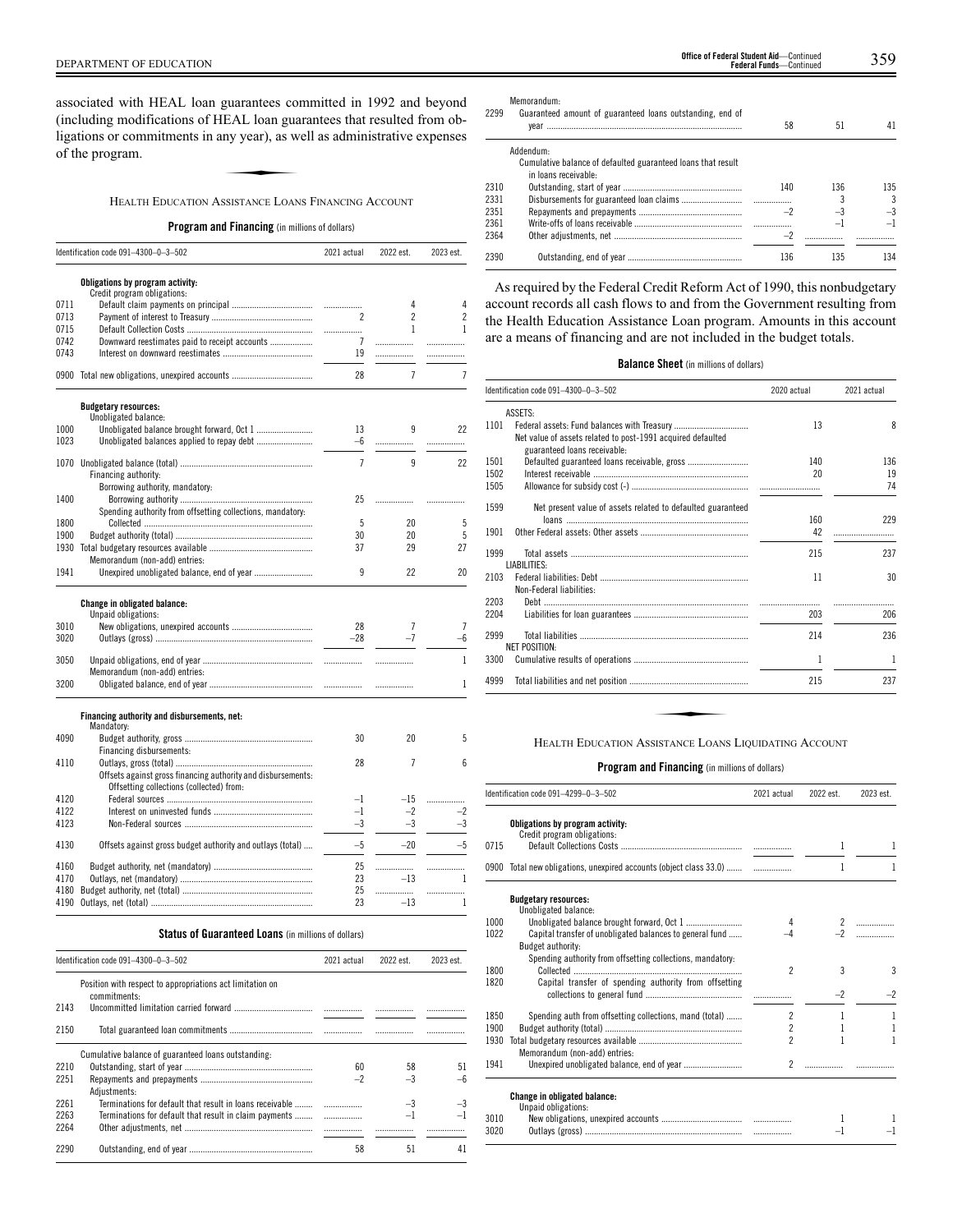|  |  | rain anu i manumg—vontmuci |  |
|--|--|----------------------------|--|
|  |  |                            |  |

|      | Identification code 091-4299-0-3-502<br>2021 actual |  | 2022 est. | 2023 est. |
|------|-----------------------------------------------------|--|-----------|-----------|
|      | Budget authority and outlays, net:<br>Mandatory:    |  |           |           |
| 4090 |                                                     |  |           |           |
|      | Outlays, gross:                                     |  |           |           |
| 4100 |                                                     |  |           |           |
|      | Offsets against gross budget authority and outlays: |  |           |           |
|      | Offsetting collections (collected) from:            |  |           |           |
| 4123 |                                                     |  |           |           |
| 4180 |                                                     |  |           |           |
| 4190 |                                                     |  |           |           |

#### **Status of Guaranteed Loans** (in millions of dollars)

|              | Identification code 091-4299-0-3-502                                                 | 2021 actual | 2022 est. | 2023 est.     |
|--------------|--------------------------------------------------------------------------------------|-------------|-----------|---------------|
|              | Cumulative balance of guaranteed loans outstanding.                                  |             |           |               |
| 2210         |                                                                                      | 6           | 4         | 3             |
| 2251         | Adjustments:                                                                         | $-2$        |           |               |
| 2261         | Terminations for default that result in loans receivable                             | .           |           |               |
| 2264         |                                                                                      |             |           |               |
| 2290         |                                                                                      | 4           | 3         | $\mathcal{P}$ |
|              | Memorandum:                                                                          |             |           |               |
| 2299         | Guaranteed amount of guaranteed loans outstanding, end of                            | 4           | 2         | 2             |
|              | Addendum:                                                                            |             |           |               |
|              | Cumulative balance of defaulted guaranteed loans that result<br>in loans receivable- |             |           |               |
| 2310<br>2331 |                                                                                      | 256         | 252       | 249           |
| 2351         |                                                                                      | $-2$        | .<br>$-3$ | .<br>$-3$     |
| 2361         |                                                                                      | .           |           |               |
| 2364         |                                                                                      | $-2$        | .         |               |
| 2390         |                                                                                      | 252         | 249       | 246           |

As required by the Federal Credit Reform Act of 1990, this liquidating account records, for this program, all cash flows to and from the Government resulting from guaranteed Health Education Assistance Loans loans committed prior to 1992. This account is shown on a cash basis. All loan activity in this program for 1992 and beyond is recorded in corresponding program and financing accounts.

#### **Balance Sheet** (in millions of dollars)

|      | Identification code 091-4299-0-3-502                                           | 2020 actual | 2021 actual |
|------|--------------------------------------------------------------------------------|-------------|-------------|
|      | ASSETS:                                                                        |             |             |
| 1101 |                                                                                | 4           | 2           |
| 1701 |                                                                                | 256         | 252         |
| 1702 |                                                                                | 9           | 8           |
| 1703 | Allowance for estimated uncollectible loans and interest (-)                   | $-80$       | $-76$       |
| 1799 |                                                                                | 185         | 184         |
| 1901 |                                                                                | 8           |             |
| 1999 | LIABILITIES:                                                                   | 197         | 186         |
| 2104 | Federal liabilities: Resources payable to Treasury<br>Non-Federal liabilities: | 162         | 158         |
| 2204 |                                                                                | 35          | 36          |
| 2207 |                                                                                |             |             |
| 2999 | <b>NET POSITION:</b>                                                           | 197         | 194         |
| 3300 |                                                                                |             | -8          |
| 4999 |                                                                                | 197         | 186         |

# **INSTITUTE OF EDUCATION SCIENCES**

#### *Federal Funds*

#### INSTITUTE OF EDUCATION SCIENCES

*For carrying out activities authorized by the Education Sciences Reform Act of 2002, the National Assessment of Educational Progress Authorization Act, section 208 of the Educational Technical Assistance Act of 2002, and section 664 of the Individuals with Disabilities Education Act, \$662,516,000, which shall remain available through September 30, 2024: Provided, That funds available to carry out section 208 of the Educational Technical Assistance Act may be used to link Statewide elementary and secondary data systems with early childhood, postsecondary, and workforce data systems, or to further develop such systems: Provided further, That up to \$6,000,000 of the funds available to carry out section 208 of the Educational Technical Assistance Act may be used for awards to public or private organizations or agencies to support activities to improve data coordination, quality, and use at the local, State, and national levels.*

Note.—A full-year 2022 appropriation for this account was not enacted at the time the Budget was prepared; therefore, the Budget assumes this account is operating under the Continuing Appropriations Act, 2022 (Division A of Public Law 117–43, as amended). The amounts included for 2022 reflect the annualized level provided by the continuing resolution.

|      | Identification code 091–1100–0–1–503                   | 2021 actual | 2022 est. | 2023 est. |
|------|--------------------------------------------------------|-------------|-----------|-----------|
|      | Obligations by program activity:                       |             |           |           |
| 0001 |                                                        | 187         | 233       | 224       |
| 0002 |                                                        | 117         | 108       | 105       |
| 0003 |                                                        | 56          | 56        | 56        |
| 0004 |                                                        | 146         | 154       | 146       |
| 0005 |                                                        | 7           | 7         | 7         |
|      |                                                        | 59          | 59        | 61        |
| 0006 |                                                        |             |           |           |
| 0007 |                                                        | 35          | 35        | 35        |
| 0008 |                                                        | 10          | 10        | 10        |
|      |                                                        | 617         | 662       | 644       |
|      |                                                        | 617         | 662       | 644       |
|      | 0900 Total new obligations, unexpired accounts         | 617         | 662       | 644       |
|      | <b>Budgetary resources:</b><br>Unobligated balance:    |             |           |           |
| 1000 |                                                        | 108         | 265       | 245       |
| 1001 | Discretionary unobligated balance brought fwd, Oct 1   | 108         | 165       |           |
|      |                                                        |             |           | .         |
| 1021 |                                                        | 4           | .         | .         |
|      |                                                        | 112         | 265       | 245       |
|      | Budget authority:                                      |             |           |           |
|      |                                                        |             |           |           |
|      | Appropriations, discretionary:                         |             |           |           |
| 1100 |                                                        | 670         | 642       | 663       |
|      | Appropriations, mandatory:                             |             |           |           |
| 1200 |                                                        | 100         |           | .         |
| 1900 |                                                        | 770         | 642       | 663       |
|      |                                                        | 882         | 907       | 908       |
|      | Memorandum (non-add) entries:                          |             |           |           |
| 1941 |                                                        | 265         | 245       | 264       |
|      | Change in obligated balance:<br>Unpaid obligations:    |             |           |           |
| 3000 |                                                        | 588         | 644       | 691       |
| 3010 |                                                        | 617         | 662       | 644       |
|      |                                                        | $-555$      | $-615$    | $-542$    |
| 3020 |                                                        | $-4$        |           |           |
| 3040 | Recoveries of prior year unpaid obligations, unexpired |             | .         | .         |
| 3041 | Recoveries of prior year unpaid obligations, expired   | $-2$        | .         |           |
| 3050 |                                                        | 644         | 691       | 793       |
|      | Uncollected payments:                                  |             |           |           |
| 3060 | Uncollected pymts, Fed sources, brought forward, Oct 1 | $-2$        | $-2$      | $-2$      |
| 3090 | Memorandum (non-add) entries:                          | $-2$        | $-2$      | $-2$      |
| 3100 |                                                        | 586         | 642       | 689       |
| 3200 |                                                        | 642         | 689       | 791       |
|      |                                                        |             |           |           |
|      | Budget authority and outlays, net:<br>Discretionary:   |             |           |           |
| 4000 |                                                        | 670         | 642       | 663       |
|      | Outlays, gross:                                        |             |           |           |
| 4010 |                                                        | 161         | 105       | 108       |
|      |                                                        |             |           |           |
| 4011 |                                                        | 384         | 506       | 415       |
| 4020 |                                                        | 545         | 611       | 523       |
|      |                                                        |             |           |           |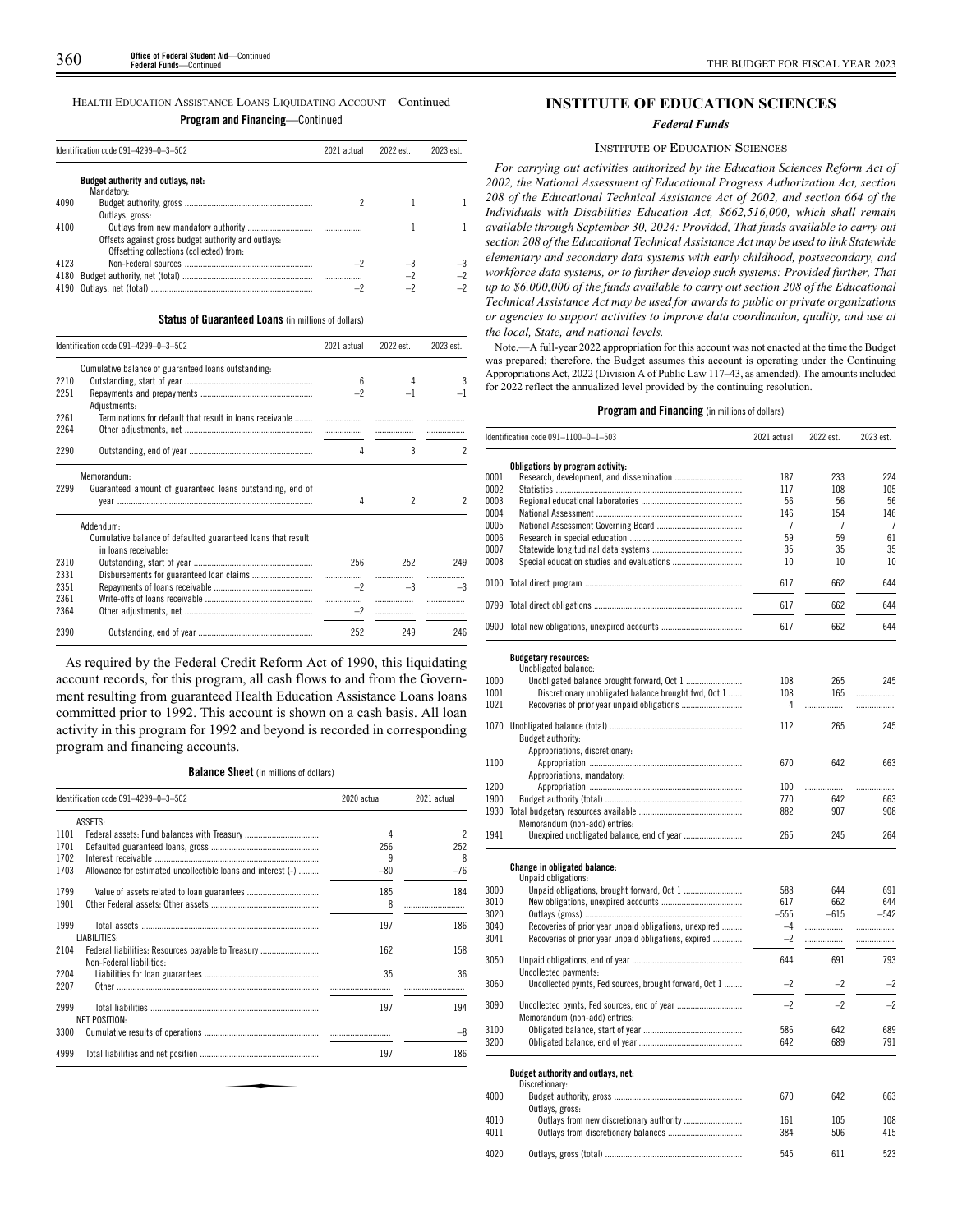| DEPARTMENT OF EDUCATION | <b>Departmental Management</b><br>Federal Funds | h<br>,,, |  |
|-------------------------|-------------------------------------------------|----------|--|
|-------------------------|-------------------------------------------------|----------|--|

|      | Mandatory:      |     |     |     |
|------|-----------------|-----|-----|-----|
| 4090 |                 | 100 |     |     |
|      | Outlays, gross: |     |     |     |
| 4100 |                 | 10  |     |     |
| 4101 |                 |     |     | 19  |
| 4110 |                 | 10  |     | 19  |
|      |                 | 770 | 642 | 663 |
|      |                 | 555 | 615 | 542 |
|      |                 |     |     |     |

#### *Research, Statistics, and Assessment:*

*Research, development, and dissemination*.—Funds support a diverse portfolio of research, development, and dissemination activities that provide parents, teachers, and schools with evidence-based information on effective educational practices.

*Statistics*.—Funds support the Department's statistical data collection activities, which are conducted by the National Center for Education Statistics (NCES). NCES collects, analyzes, and disseminates education statistics at all levels, from preschool through postsecondary and adult education, including statistics on international education activities.

*Regional educational laboratories*.—Funds support a network of 10 regional laboratories that provide expert advice, including training and technical assistance, to help States and school districts apply proven research findings in their school improvement efforts.

*Assessment*.—Funds support the ongoing National Assessment of Educational Progress (NAEP) and the National Assessment Governing Board (NAGB). NAEP administers assessments to samples of students in order to gather reliable information about educational attainment in important academic areas. NAGB is responsible for formulating NAEP policy; developing student achievement levels; and selecting, consistent with the requirements of the statute, the subjects to be assessed.

*Research in special education*.—Funds support research to build the evidence base on improving special education and early intervention services and outcomes for infants, toddlers, and children with disabilities.

*Statewide longitudinal data systems*.—Funds support competitive grant awards to States to foster the design, development, implementation, and use of longitudinal data systems. In addition, funds would support awards to public and private agencies to improve data coordination, quality, and use at the local, State, and national levels.

*Special education studies and evaluations*.—Funds support studies, evaluations, and assessments related to the implementation of the Individuals with Disabilities Education Act in order to improve special education and early intervention services and outcomes for infants, toddlers, and children with disabilities.

**Object Classification** (in millions of dollars)

|      | Identification code 091-1100-0-1-503          | 2021 actual | 2022 est. | 2023 est. |
|------|-----------------------------------------------|-------------|-----------|-----------|
|      | Direct obligations:                           |             |           |           |
|      | Personnel compensation:                       |             |           |           |
| 11 1 |                                               |             |           |           |
| 11.3 |                                               |             |           |           |
| 11.9 |                                               | 2           | 2         |           |
| 12.1 |                                               |             |           |           |
| 25.1 |                                               | 38          | 44        | 24        |
| 25.2 |                                               | 269         | 269       | 279       |
| 25.3 | Other goods and services from Federal sources |             | 2         | 12        |
| 25.5 |                                               | 72          | 72        | 72        |
| 41.0 |                                               | 233         | 272       | 254       |
| 99.9 |                                               | 617         | 662       | 644       |

| Linprogramme valuutat j                              |             |           |           |
|------------------------------------------------------|-------------|-----------|-----------|
| Identification code 091-1100-0-1-503                 | 2021 actual | 2022 est. | 2023 est. |
| 1001 Direct civilian full-time equivalent employment | 13          | 13        | 13        |
|                                                      |             |           |           |
|                                                      |             |           |           |

# **DEPARTMENTAL MANAGEMENT**

#### *Federal Funds*

#### PROGRAM ADMINISTRATION

*For carrying out, to the extent not otherwise provided, the Department of Education Organization Act, including rental of conference rooms in the District of Columbia and hire of three passenger motor vehicles, \$548,000,000, of which up to \$17,500,000, to remain available until expended, shall be available for relocation expenses, and for the renovation and repair of leased buildings: Provided, That, from the amount in the preceding proviso, the Secretary may use up to \$5,000,000 to support a commission on the future of the teaching profession that addresses the pressing needs of the field, including making the compensation of educators competitive with similarly educated professionals, together with providing for the collection and analysis of labor market data at the State and regional levels on gaps in educators salaries and overall compensation relative to professionals with similar qualifications, including education, skills, and experience: Provided further, That, notwithstanding any other provision of law, none of the funds provided by this Act or provided by previous Appropriations Acts to the Department of Education available for obligation or expenditure in the current fiscal year may be used for any activity relating to implementing a reorganization that decentralizes, reduces the staffing level, or alters the responsibilities, structure, authority, or functionality of the Budget Service of the Department of Education, relative to the organization and operation of the Budget Service as in effect on January 1, 2018.*

Note.—A full-year 2022 appropriation for this account was not enacted at the time the Budget was prepared; therefore, the Budget assumes this account is operating under the Continuing Appropriations Act, 2022 (Division A of Public Law 117–43, as amended). The amounts included for 2022 reflect the annualized level provided by the continuing resolution.

# **Special and Trust Fund Receipts** (in millions of dollars)

|      | Identification code 091-0800-0-1-503 |  | 2022 est. | 2023 est. |
|------|--------------------------------------|--|-----------|-----------|
|      | Receipts:<br>Current law:            |  |           |           |
| 1130 |                                      |  |           |           |
| 2000 |                                      |  |           |           |
| 5099 |                                      |  |           |           |

|      | Identification code 091-0800-0-1-503                           | 2021 actual    | 2022 est. | 2023 est. |
|------|----------------------------------------------------------------|----------------|-----------|-----------|
| 0001 | Obligations by program activity:                               | 448            | 430       | 548       |
|      | <b>Budgetary resources:</b>                                    |                |           |           |
|      | Unobligated balance:                                           |                |           |           |
| 1000 | Unobligated balance brought forward, Oct 1                     | 7              | 23        | 23        |
| 1001 | Discretionary unobligated balance brought fwd, Oct 1           | $\overline{7}$ | .         | .         |
|      | Budget authority:                                              |                |           |           |
|      | Appropriations, discretionary:                                 |                |           |           |
| 1100 |                                                                | 445            | 430       | 548       |
|      | Appropriations, mandatory:                                     |                |           |           |
| 1200 |                                                                | 15             |           |           |
|      | Spending authority from offsetting collections, discretionary: |                |           |           |
| 1700 |                                                                | 3              |           | .         |
| 1701 | Change in uncollected payments, Federal sources                | 1              |           | .         |
| 1750 | Spending auth from offsetting collections, disc (total)        | 4              |           | .         |
| 1900 |                                                                | 464            | 430       | 548       |
| 1930 |                                                                | 471            | 453       | 571       |
|      | Memorandum (non-add) entries:                                  |                |           |           |
| 1941 |                                                                | 23             | 23        | 23        |
|      | Change in obligated balance:<br>Unpaid obligations:            |                |           |           |
| 3000 |                                                                | 176            | 178       | 139       |
| 3010 |                                                                | 448            | 430       | 548       |
| 3011 | Obligations ("upward adjustments"), expired accounts           | $\mathbf{1}$   |           |           |
| 3020 |                                                                | $-439$         | $-469$    | $-535$    |
| 3041 | Recoveries of prior year unpaid obligations, expired           | $-8$           |           |           |
|      |                                                                |                |           |           |
| 3050 | Uncollected payments:                                          | 178            | 139       | 152       |
| 3060 | Uncollected pymts, Fed sources, brought forward, Oct 1         | $-2$           | $-2$      | $-2$      |
| 3070 | Change in uncollected pymts, Fed sources, unexpired            | $-1$           | .         | .         |
| 3071 | Change in uncollected pymts, Fed sources, expired              | $\mathbf{1}$   | .         | .         |
| 3090 |                                                                | $-2$           | $-2$      | $-2$      |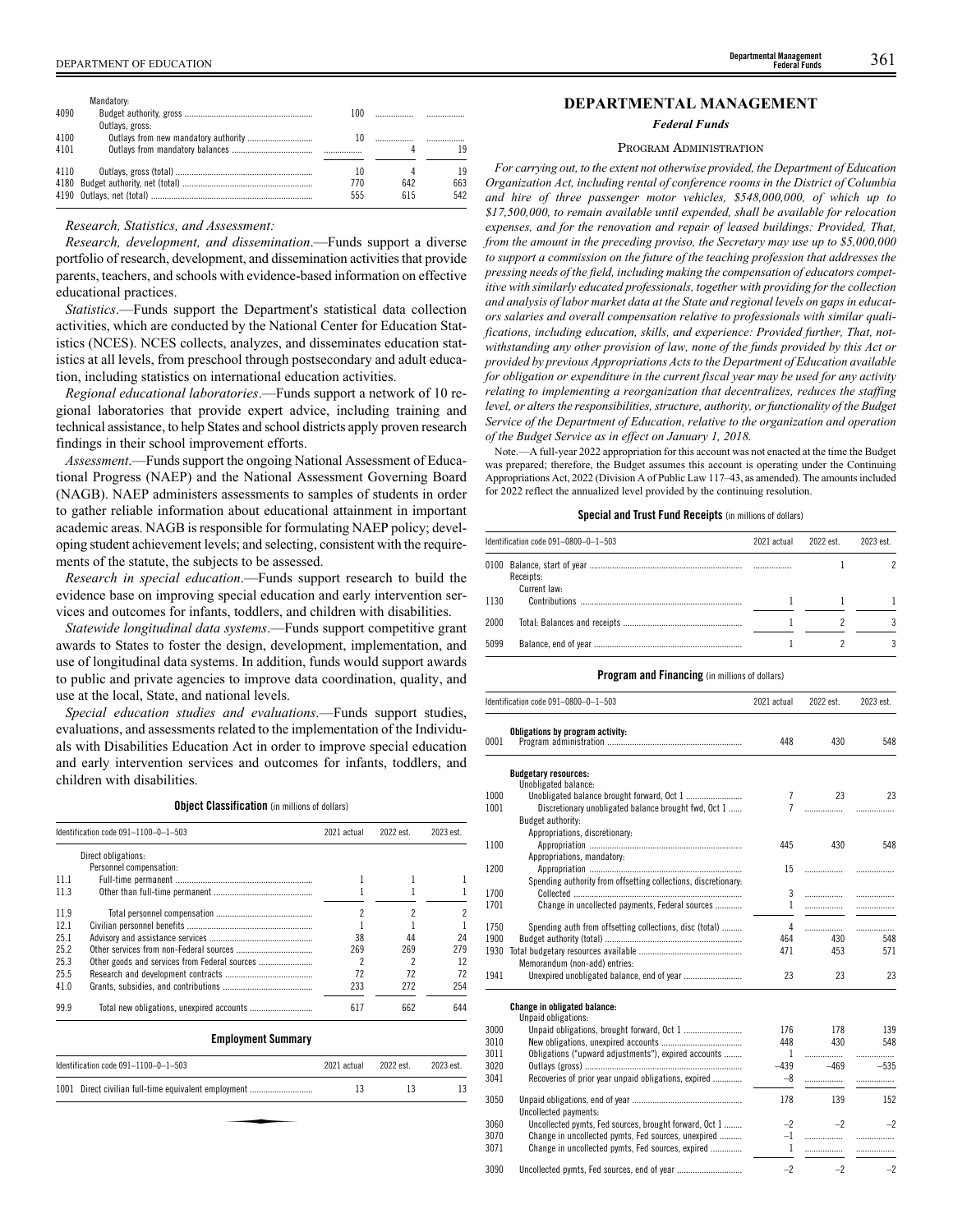## PROGRAM ADMINISTRATION—Continued

**Program and Financing**—Continued

|      | Identification code 091-0800-0-1-503                                                                                  | 2021 actual  | 2022 est.    | 2023 est. |
|------|-----------------------------------------------------------------------------------------------------------------------|--------------|--------------|-----------|
|      | Memorandum (non-add) entries:                                                                                         |              |              |           |
| 3100 |                                                                                                                       | 174          | 176          | 137       |
| 3200 |                                                                                                                       | 176          | 137          | 150       |
|      | Budget authority and outlays, net:                                                                                    |              |              |           |
| 4000 | Discretionary:                                                                                                        | 449          | 430          | 548       |
|      | Outlays, gross:                                                                                                       |              |              |           |
| 4010 |                                                                                                                       | 330          | 338          | 439       |
| 4011 |                                                                                                                       | 108          | 118          | 96        |
| 4020 |                                                                                                                       | 438          | 456          | 535       |
|      | Offsets against gross budget authority and outlays:<br>Offsetting collections (collected) from:                       |              |              |           |
| 4030 |                                                                                                                       | $-3$         |              | $-1$      |
| 4040 | Offsets against gross budget authority and outlays (total)<br>Additional offsets against gross budget authority only: | $-3$         | $-1$         |           |
| 4050 | Change in uncollected pymts, Fed sources, unexpired                                                                   | $-1$         | .            | .         |
| 4052 | Offsetting collections credited to expired accounts                                                                   |              | 1            | .         |
| 4060 | Additional offsets against budget authority only (total)                                                              | $-1$         | $\mathbf{1}$ | .         |
| 4070 |                                                                                                                       | 445          | 430          | 548       |
| 4080 |                                                                                                                       | 435          | 455          | 535       |
| 4090 | Mandatory:                                                                                                            | 15           | .            |           |
|      | Outlays, gross:                                                                                                       |              |              |           |
| 4100 |                                                                                                                       | $\mathbf{1}$ |              | .         |
| 4101 |                                                                                                                       |              | 13           | .         |
| 4110 |                                                                                                                       | $\mathbf{1}$ | 13           | .         |
| 4180 |                                                                                                                       | 460          | 430          | 548       |
| 4190 |                                                                                                                       | 436          | 468          | 535       |

The Program Administration account includes the direct Federal costs of providing grants and administering early, elementary, and secondary education; Indian education; English language acquisition; higher education; career, technical, and adult education; special education programs; and programs for persons with disabilities. It also supports assessment, statistics, and research activities.

In addition, this account includes the cost of providing centralized support and administrative services, overall policy development, and strategic planning for the Department. Included in the centralized activities are rent and mail services; telecommunications; contractual services; financial management and accounting, including payments to schools, education agencies and other grant recipients, and preparation of auditable financial statements; information technology services and security; personnel management; personnel security; budget formulation and execution; legal services; congressional and public relations; and intergovernmental affairs. Included in this account is the Department of Education's cost to relocate staff and renovate buildings occupied by Department staff.

Also included in this account are contributions from the public. Contributions not designated for a specific purpose are in the account's Gifts and Bequests Miscellaneous Fund.

*Reimbursable program*.—Reimbursements to this account are for providing administrative services to other agencies.

| <b>Object Classification</b> (in millions of dollars) |  |  |
|-------------------------------------------------------|--|--|

|      | Identification code $091-0800-0-1-503$               |     | 2022 est. | 2023 est. |
|------|------------------------------------------------------|-----|-----------|-----------|
|      | Direct obligations:                                  |     |           |           |
|      | Personnel compensation:                              |     |           |           |
| 111  |                                                      | 187 | 200       | 239       |
| 11.3 |                                                      | 19  |           |           |
| 11.5 |                                                      |     |           |           |
| 11.9 |                                                      | 211 | 210       | 249       |
| 12.1 |                                                      | 72  | 76        | 90        |
| 21.0 |                                                      |     |           |           |
| 23.1 |                                                      | 23  | 28        | 28        |
| 23.3 | Communications, utilities, and miscellaneous charges |     |           |           |
| 24.0 |                                                      |     |           |           |
| 25.1 |                                                      |     |           |           |

| 25.2 | 29  |     | 31  |
|------|-----|-----|-----|
| 25.3 | 19  | 16  | 16  |
| 25.7 | 75  | 72  | 105 |
| 26.0 |     |     |     |
| 31.0 |     |     | 9   |
| 32.0 |     |     | 10  |
| 99.0 | 444 | 430 | 548 |
| 99.5 |     |     |     |
| 99 9 |     |     | 548 |
|      |     |     |     |

#### **Employment Summary**

| Identification code $091-0800-0-1-503$               | 2021 actual | 2022 est. | 2023 est. |
|------------------------------------------------------|-------------|-----------|-----------|
| 1001 Direct civilian full-time equivalent employment | 1.624       | 1.556     | 1.762     |
|                                                      |             |           |           |
|                                                      |             |           |           |

#### OFFICE FOR CIVIL RIGHTS

*For expenses necessary for the Office for Civil Rights, as authorized by section 203 of the Department of Education Organization Act, \$161,300,000.*

Note.—A full-year 2022 appropriation for this account was not enacted at the time the Budget was prepared; therefore, the Budget assumes this account is operating under the Continuing Appropriations Act, 2022 (Division A of Public Law 117–43, as amended). The amounts included for 2022 reflect the annualized level provided by the continuing resolution.

|      | Identification code 091-0700-0-1-751                           | 2021 actual | 2022 est.    | 2023 est. |
|------|----------------------------------------------------------------|-------------|--------------|-----------|
|      | Obligations by program activity:                               |             |              |           |
| 0001 |                                                                | 132         | 131          | 161       |
|      | <b>Budgetary resources:</b>                                    |             |              |           |
|      | Budget authority:                                              |             |              |           |
|      | Appropriations, discretionary:                                 |             |              |           |
| 1100 |                                                                | 131         | 131          | 161       |
|      | Spending authority from offsetting collections, discretionary: |             |              |           |
| 1701 | Change in uncollected payments, Federal sources                | 1           | .            | .         |
| 1900 |                                                                | 132         | 131          | 161       |
| 1930 |                                                                | 132         | 131          | 161       |
|      | Change in obligated balance:                                   |             |              |           |
|      | Unpaid obligations:                                            |             |              |           |
| 3000 |                                                                | 37          | 31           | 29        |
| 3010 |                                                                | 132         | 131          | 161       |
| 3020 |                                                                | $-137$      | $-133$       | $-155$    |
| 3041 | Recoveries of prior year unpaid obligations, expired           | $-1$        |              | .         |
| 3050 |                                                                | 31          | 29           | 35        |
|      | Uncollected payments:                                          |             |              |           |
| 3060 | Uncollected pymts, Fed sources, brought forward, Oct 1         | .           | $-1$         | $-1$      |
| 3070 | Change in uncollected pymts, Fed sources, unexpired            | $-1$        | .            | .         |
| 3090 |                                                                | $-1$        | $-1$         | $-1$      |
|      | Memorandum (non-add) entries:                                  |             |              |           |
| 3100 |                                                                | 37          | 30           | 28        |
| 3200 |                                                                | 30          | 28           | 34        |
|      | Budget authority and outlays, net:                             |             |              |           |
|      | Discretionary:                                                 |             |              |           |
| 4000 | Outlays, gross:                                                | 132         | 131          | 161       |
| 4010 |                                                                | 110         | 110          | 136       |
| 4011 |                                                                | 27          | 23           | 19        |
|      |                                                                |             |              |           |
| 4020 |                                                                | 137         | 133          | 155       |
|      | Offsets against gross budget authority and outlays:            |             |              |           |
|      | Offsetting collections (collected) from:                       |             |              |           |
| 4030 |                                                                | .           | $-1$         | .         |
|      | Additional offsets against gross budget authority only:        |             |              |           |
| 4050 | Change in uncollected pymts, Fed sources, unexpired            | $-1$        | .            | .         |
| 4052 | Offsetting collections credited to expired accounts            | .           | 1            | .         |
| 4060 | Additional offsets against budget authority only (total)       | $-1$        | $\mathbf{1}$ | .         |
| 4070 |                                                                | 131         | 131          | 161       |
| 4080 |                                                                | 137         | 132          | 155       |
| 4180 |                                                                | 131         | 131          | 161       |
|      |                                                                | 137         | 132          | 155       |
|      |                                                                |             |              |           |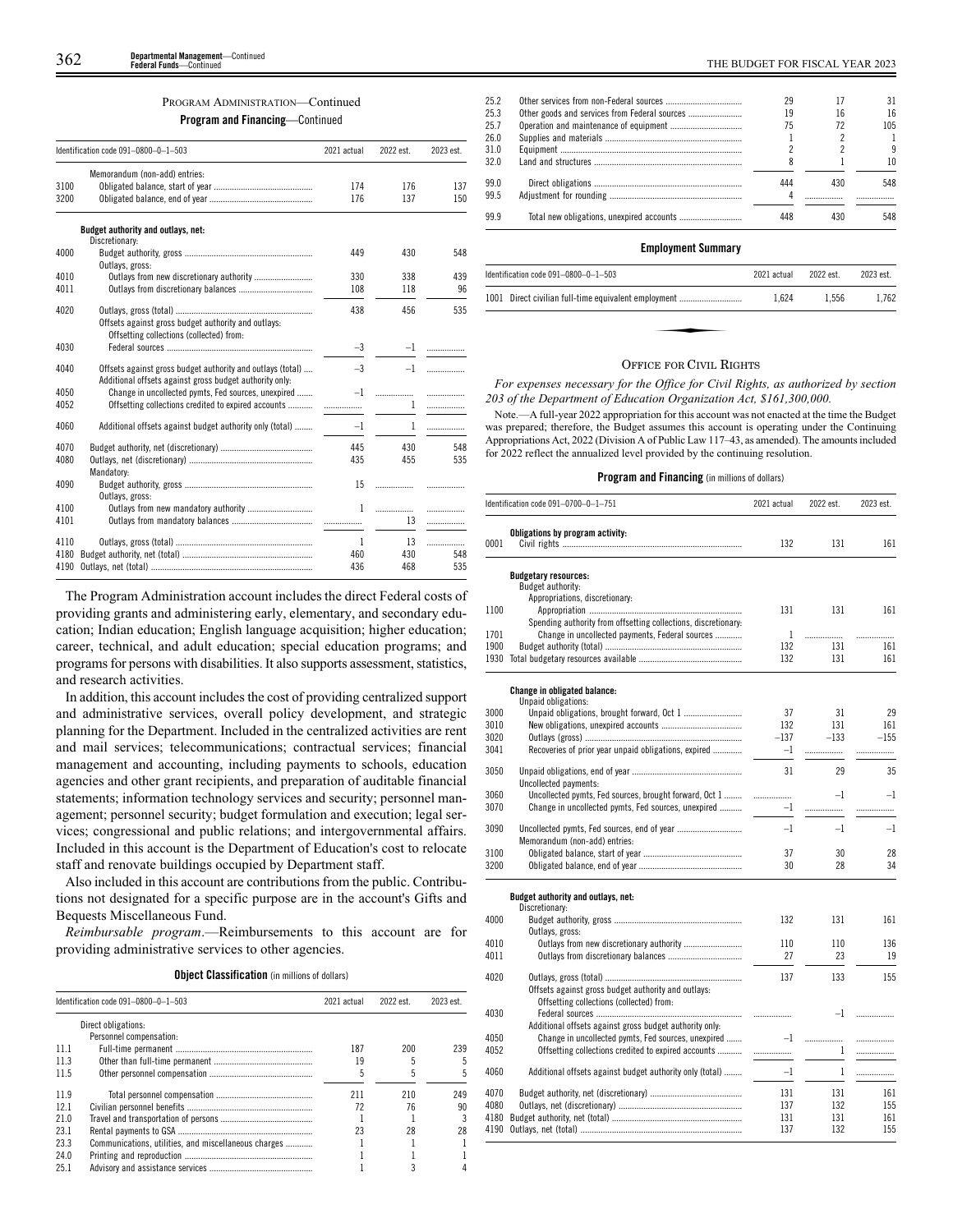The Office for Civil Rights is responsible for ensuring that no person is unlawfully discriminated against on the basis of race, color, national origin, sex, disability, or age in the delivery of services or the provision of benefits in programs or activities of schools and institutions receiving financial assistance from the Department of Education. The authorities under which the Office for Civil Rights operates are Title VI of the Civil Rights Act of 1964 (race ,color, or national origin discrimination), Title IX of the Education Amendments of 1972 (sex discrimination), Section 504 of the Rehabilitation Act of 1973 (disability discrimination), the Age Discrimination Act of 1975, Title II of the Americans with Disabilities Act of 1990 (whether or not the public entity receives Federal Financial Assistance), and the Boy Scouts of America Equal Access Act of 2002.

## **Object Classification** (in millions of dollars)

|      | Identification code 091-0700-0-1-751          | 2021 actual | 2022 est. | 2023 est. |
|------|-----------------------------------------------|-------------|-----------|-----------|
|      | Direct obligations:                           |             |           |           |
|      | Personnel compensation:                       |             |           |           |
| 111  |                                               | 69          | 70        | 87        |
| 11.3 |                                               |             |           |           |
| 11.5 |                                               |             |           |           |
| 11.9 |                                               | 72          | 72        | 88        |
| 121  |                                               | 26          | 27        | 34        |
| 210  |                                               |             |           |           |
| 231  |                                               | 10          | 10        | 11        |
| 252  |                                               |             |           |           |
| 253  | Other goods and services from Federal sources |             |           | 3         |
| 25.7 |                                               | 18          | 17        | 23        |
| 99.0 |                                               | 131         | 131       | 161       |
| 99.5 |                                               |             |           |           |
| 99.9 |                                               | 132         | 131       | 161       |

#### **Employment Summary**

| Identification code 091-0700-0-1-751                 | 2021 actual | 2022 est. | 2023 est. |
|------------------------------------------------------|-------------|-----------|-----------|
| 1001 Direct civilian full-time equivalent employment | 584         | 575       | 676       |
|                                                      |             |           |           |
| $Q_{\text{max}} = -1$                                |             |           |           |

# OFFICE OF INSPECTOR GENERAL

*For expenses necessary for the Office of Inspector General, as authorized by section 212 of the Department of Education Organization Act, \$76,452,000, of which \$2,000,000 shall remain available until expended.*

Note.—A full-year 2022 appropriation for this account was not enacted at the time the Budget was prepared; therefore, the Budget assumes this account is operating under the Continuing Appropriations Act, 2022 (Division A of Public Law 117–43, as amended). The amounts included for 2022 reflect the annualized level provided by the continuing resolution.

**Program and Financing** (in millions of dollars)

|      | Identification code 091-1400-0-1-751 | 2021 actual | 2022 est. | 2023 est. |
|------|--------------------------------------|-------------|-----------|-----------|
| 0001 | Obligations by program activity:     | 64          | 72        | 76        |
|      | <b>Budgetary resources:</b>          |             |           |           |
|      | Unobligated balance:                 |             |           |           |
| 1000 |                                      | 10          | 18        | 9         |
|      | Budget authority:                    |             |           |           |
| 1100 | Appropriations, discretionary:       | 68          | 63        | 76        |
|      | Appropriations, mandatory:           |             |           |           |
| 1200 |                                      | 5           |           |           |
| 1900 |                                      | 73          | 63        | 76        |
| 1930 |                                      | 83          | 81        | 85        |
|      | Memorandum (non-add) entries:        |             |           |           |
| 1940 |                                      | $-1$        |           |           |
| 1941 |                                      | 18          | 9         | 9         |
|      |                                      |             |           |           |
|      | <b>Change in obligated balance:</b>  |             |           |           |
| 3000 | Unpaid obligations:                  | 18          | 19        | 19        |
| 3010 |                                      | 64          | 72        | 76        |
| 3020 |                                      | $-62$       | $-72$     | $-76$     |
|      |                                      |             |           |           |

| Recoveries of prior year unpaid obligations, expired | $-1$                                             |    |    |
|------------------------------------------------------|--------------------------------------------------|----|----|
|                                                      | 19                                               | 19 | 19 |
|                                                      | 18                                               | 19 | 19 |
|                                                      | 19                                               | 19 | 19 |
| Budget authority and outlays, net:<br>Discretionary: |                                                  |    |    |
|                                                      | 68                                               | 63 | 76 |
|                                                      | 49                                               | 52 | 62 |
|                                                      | 13                                               | 15 | 14 |
| Mandatory:                                           | 62                                               | 67 | 76 |
| Outlays, gross:                                      | 5                                                |    |    |
|                                                      |                                                  | 5  |    |
|                                                      | 73                                               | 63 | 76 |
| 4190                                                 | 62                                               | 72 | 76 |
|                                                      | Memorandum (non-add) entries:<br>Outlays, gross: |    |    |

The Office of Inspector General (OIG) is an independent entity within the Department of Education responsible for identifying fraud, waste, abuse, and criminal activity involving the Department's funds, programs, and operations. The OIG conducts independent audits and other reviews to ensure the effectiveness and efficiency of the Department's programs and operations, recommends actions to address systemic weaknesses and improve the Department's programs and operations, and recommends changes needed in Federal laws and regulations.

## **Object Classification** (in millions of dollars)

|      | Identification code 091-1400-0-1-751 | 2021 actual | 2022 est. | 2023 est.      |
|------|--------------------------------------|-------------|-----------|----------------|
|      | Direct obligations:                  |             |           |                |
|      | Personnel compensation:              |             |           |                |
| 11.1 |                                      | 27          | 37        | 36             |
| 11.5 |                                      |             |           |                |
| 11.9 |                                      | 29          | 38        | 37             |
| 12.1 |                                      | 13          | 16        | 16             |
| 210  |                                      |             |           | $\mathfrak{p}$ |
| 231  |                                      | հ           | հ         | 5              |
| 25.1 |                                      |             |           |                |
| 25.2 |                                      |             |           | 5              |
| 25.3 |                                      |             |           |                |
| 25.7 |                                      |             |           |                |
| 31.0 |                                      |             |           |                |
| 99.9 |                                      | 64          | 72        | 76             |

#### **Employment Summary**

| ldentification code 091-1400-0-1-751                   | 2021 actual | 2022 est. | 2023 est. |
|--------------------------------------------------------|-------------|-----------|-----------|
| 1001   Direct civilian full-time equivalent employment | 228         | 271       | 253       |
|                                                        |             |           |           |
| DISASTER EDHCATION RECOVERY                            |             |           |           |

#### **DISASTER EDUCATION RECOVERY**

# *Federal Funds*

DISASTER EDUCATION RECOVERY

|              | Identification code 091-0013-0-1-500                               | 2021 actual    | 2022 est.      | 2023 est. |
|--------------|--------------------------------------------------------------------|----------------|----------------|-----------|
| 0001         | Obligations by program activity:                                   | 13             | 1.292          | 67        |
|              | 0900 Total new obligations, unexpired accounts (object class 41.0) | 13             | 1.292          | 67        |
|              | <b>Budgetary resources:</b><br>Unobligated balance:                |                |                |           |
| 1000<br>1021 |                                                                    | 1.293<br>79    | 1.359          | 67        |
|              |                                                                    | 1.372<br>1.372 | 1.359<br>1.359 | 67<br>67  |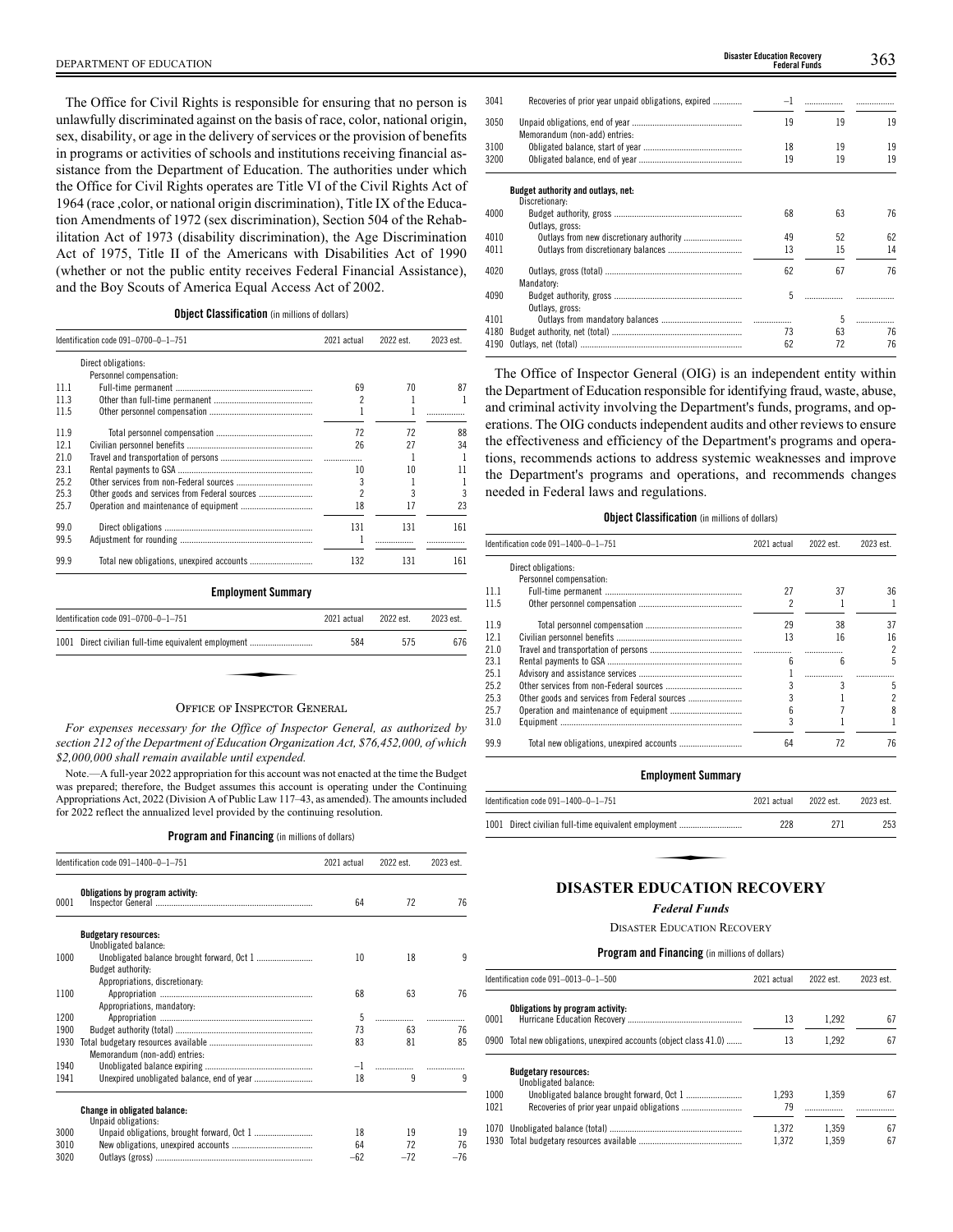# DISASTER EDUCATION RECOVERY—Continued

**Program and Financing**—Continued

| Identification code 091-0013-0-1-500 |                                                        | 2021 actual | 2022 est. | 2023 est. |
|--------------------------------------|--------------------------------------------------------|-------------|-----------|-----------|
|                                      | Memorandum (non-add) entries:                          |             |           |           |
| 1941                                 |                                                        | 1,359       | 67        | .         |
|                                      | <b>Change in obligated balance:</b>                    |             |           |           |
|                                      | Unpaid obligations:                                    |             |           |           |
| 3000                                 |                                                        | 680         | 319       | 1.061     |
| 3010                                 |                                                        | 13          | 1.292     | 67        |
| 3020                                 |                                                        | $-295$      | $-550$    | $-493$    |
| 3040                                 | Recoveries of prior year unpaid obligations, unexpired | $-79$       |           |           |
| 3050                                 | Memorandum (non-add) entries:                          | 319         | 1.061     | 635       |
| 3100                                 |                                                        | 680         | 319       | 1,061     |
| 3200                                 |                                                        | 319         | 1,061     | 635       |
|                                      | Budget authority and outlays, net:                     |             |           |           |
|                                      | Discretionary:                                         |             |           |           |
|                                      | Outlays, gross:                                        |             |           |           |
| 4011                                 |                                                        | 295         | 550       | 493       |
| 4180                                 |                                                        |             |           |           |
| 4190                                 |                                                        | 295         | 550       | 493       |

Funds support the following six programs authorized under Public Law 115–123: Awards to Eligible Entities for Immediate Aid to Restart School Operations; Temporary Emergency Impact Aid for Displaced Students; Assistance to Local Educational Agencies Serving Homeless Children and Youth enrolled as a result of displacement by a covered disaster or emergency; Project School Emergency Response to Violence activities authorized under section 4631(b) of the Elementary and Secondary Education Act, as amended; Emergency Assistance to Institutions of Higher Education (IHEs) and Students Attending IHEs from an area directly affected by a covered disaster or emergency; and payments to IHEs to help defray the unexpected expenses associated with enrolling students from IHEs at which operations have been disrupted by a covered disaster or emergency.<br>Amounts in this schedule reflect balances that are spending out from prior-<br>year appropriations. Amounts in this schedule reflect balances that are spending out from prioryear appropriations.

# **GENERAL FUND RECEIPT ACCOUNTS**

(in millions of dollars)

|            |                                                           | 2021 actual | 2022 est.      | 2023 est. |
|------------|-----------------------------------------------------------|-------------|----------------|-----------|
|            | Offsetting receipts from the public:                      |             |                |           |
| 091-143500 | General Fund Proprietary Interest Receipts, not Otherwise | 4           | $\mathfrak{p}$ | 2         |
| 091-271810 | Federal Family Education Loan Program, Negative           |             |                |           |
|            |                                                           |             | 547            |           |
| 091-271830 | Federal Family Education Loan Program, Downward           |             |                |           |
|            |                                                           | 589         |                |           |
| 091-274130 | College Housing and Academic Facilities Loan, Downward    | 207         | 291            | .         |
| 091-278110 | Federal Direct Student Loan Program, Negative             |             |                |           |
|            |                                                           | 3.970       | 13,744         | 2,699     |
| 091-278130 | Federal Direct Student Loan Program, Downward             |             |                |           |
| 091-279410 |                                                           | 839         | 13,702<br>2    | .         |
| 091-279430 | TEACH Grant Program, Downward Reestimates of              |             |                |           |
|            |                                                           | 3           | Δ              |           |
| 091-279830 | Health Education Assistance Loans, Downward               |             |                |           |
|            |                                                           | 25          |                |           |
| 091-291500 | Repayment of Loans, Capital Contributions, Higher         |             |                |           |
|            |                                                           | 866         | 771            | 638       |
| 091-322000 | All Other General Fund Proprietary Receipts Including     |             |                |           |
|            |                                                           | 130         | 8              | 8         |
|            |                                                           | 6,633       | 29,071         | 3,347     |

 $-13$ 

091-388500 Undistributed Intragovernmental Payments and Receivables from Cancelled Accounts .

General Fund Intragovernmental payments .............................................. –13 ................. ................. ✦

# **GENERAL PROVISIONS**

*SEC. 301. No funds appropriated in this Act may be used to prevent the implementation of programs of voluntary prayer and meditation in the public schools.*

(TRANSFER OF FUNDS)

*SEC. 302. Not to exceed 1 percent of any discretionary funds (pursuant to the Balanced Budget and Emergency Deficit Control Act of 1985) which are appropriated for the Department of Education in this Act may be transferred between appropriations, but no such appropriation shall be increased by more than 3 percent by any such transfer: Provided, That the transfer authority granted by this section shall not be used to create any new program or to fund any project or activity for which no funds are provided in this Act: Provided further, That the Committees on Appropriations of the House of Representatives and the Senate are notified at least 15 days in advance of any transfer.*

*SEC. 303. Funds appropriated in this Act and consolidated for evaluation purposes under section 8601(c) of the ESEA shall be available from July 1, 2023, through September 30, 2024.*

*SEC. 304. (a) An institution of higher education that maintains an endowment fund supported with funds appropriated for title III or V of the HEA for fiscal year 2023 may use the income from that fund to award scholarships to students, subject to the limitation in section 331(c)(3)(B)(i) of the HEA. The use of such income for such purposes, prior to the enactment of this Act, shall be considered to have been an allowable use of that income, subject to that limitation.*

*(b) Subsection (a) shall be in effect until titles III and V of the HEA are reauthorized.*

*SEC. 305. Section 114(f) of the HEA (20 U.S.C. 1011c(f)) is amended by striking "2022" and inserting "2023".*

*SEC. 306. Section 458(a) of the HEA (20 U.S.C. 1087h(a)) is amended in paragraph (4) by striking "2022" and inserting "2023".*

#### (CANCELLATION)

*SEC. 307. Of the amounts appropriated under Section 401(b)(7)(A)(iv)(XI) of the Higher Education Act of 1965 (20 U.S.C. 1070a(b)(7)(A)(iv)(XI)) for fiscal year 2023, \$141,000,000 are hereby cancelled.*

*SEC. 308. Of the amounts made available under this title under the heading "Student Aid Administration", \$2,300,000 may be used by the Secretary of Education to conduct outreach to borrowers of loans made under part D of title IV of the Higher Education Act of 1965 who may intend to qualify for loan cancellation under section 455(m) of such Act (20 U.S.C. 1087e(m)), to ensure that borrowers are meeting the terms and conditions of such loan cancellation: Provided, That the Secretary shall specifically conduct outreach to assist borrowers who would qualify for loan cancellation under section 455(m) of such Act except that the borrower has made some, or all, of the 120 required payments under a repayment plan that is not described under section 455(m)(A) of such Act, to encourage borrowers to enroll in a qualifying repayment plan: Provided further, That the Secretary shall also communicate to all Direct Loan borrowers the full requirements of section 455(m) of such Act and improve the filing of employment certification by providing improved outreach and information such as outbound calls, electronic communications, ensuring prominent access to program requirements and benefits on each servicer's website, and creating an option for all borrowers to complete the entire payment certification process electronically and on a centralized website.*

*SEC. 309. None of the funds made available by this Act may be used in contravention of section 203 of the Department of Education Organization Act (20 U.S.C. 3413).*

#### (INCLUDING TRANSFER OF FUNDS)

*SEC. 310. Notwithstanding any other provision of law, the Secretary may reserve not more than 0.5 percent from any amount made available in this Act for an HEA program, except for any amounts made available for subpart 1 of part A of title IV of the HEA, to carry out rigorous and independent evaluations and to collect and analyze outcome data for any program authorized by the HEA: Provided, That no funds made available in this Act for the "Student Aid Administration" account shall be subject to the reservation under this section: Provided further, That any funds reserved under this section shall be available through September 30, 2023: Provided further, That if, under any other provision of law, funds are authorized to be reserved or used for evaluation activities with respect to a program or project, the Secretary may also reserve funds for such program or project for the purposes described in this section so long as the total reservation of funds for such program or project does not exceed any statutory limits on such reservations: Provided further, That not later than 10 days prior to the initial obligation of funds reserved under this*